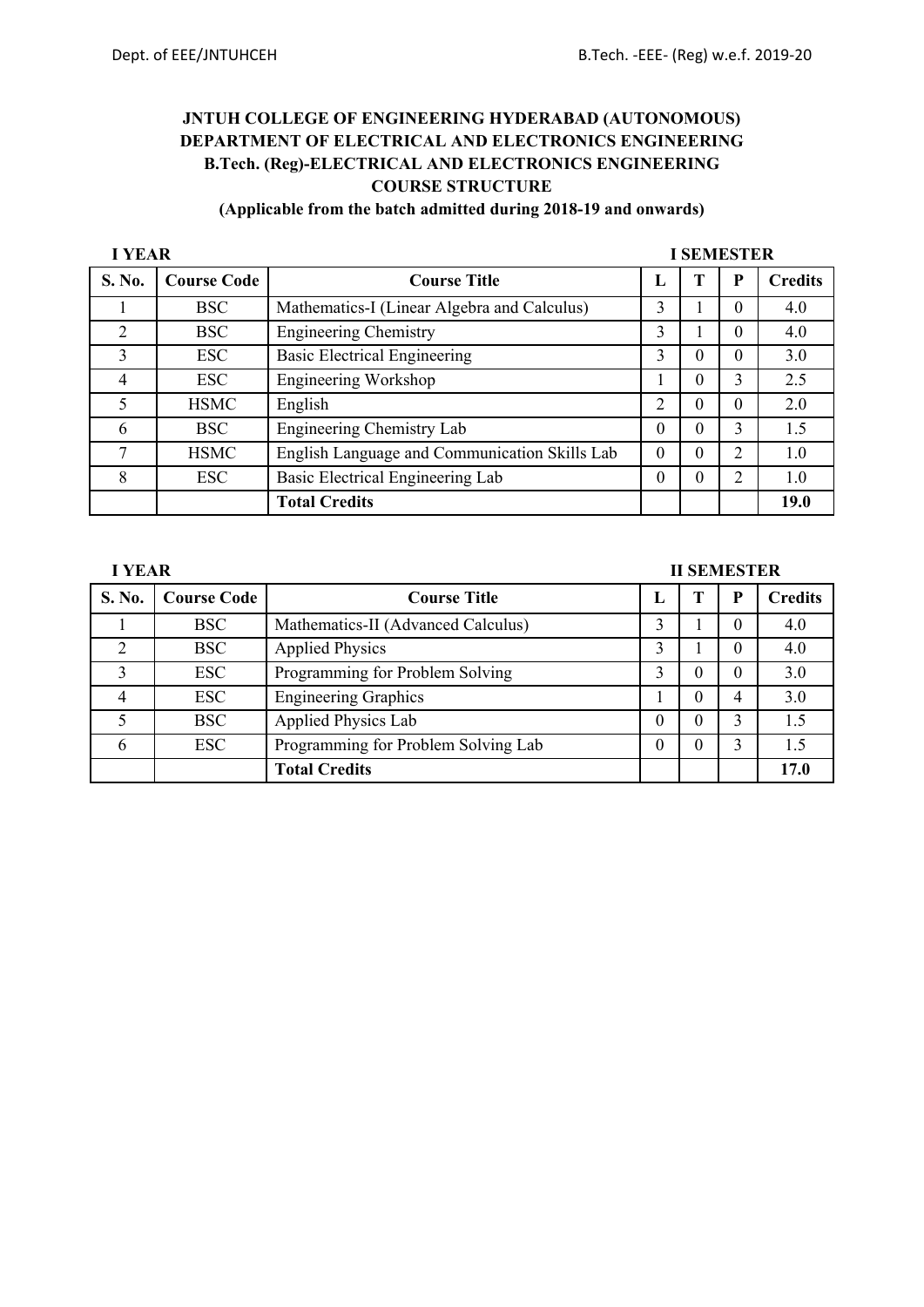## **(Applicable from the batch admitted during 2018-19 and onwards)**

| <b>II YEAR</b> |                    |                                                              | <b>I SEMESTER</b> |          |                |                |  |  |
|----------------|--------------------|--------------------------------------------------------------|-------------------|----------|----------------|----------------|--|--|
| S. No.         | <b>Course Code</b> | <b>Course Title</b>                                          | L                 |          | P              | <b>Credits</b> |  |  |
|                | <b>BSC</b>         | Mathematics-III<br>(Numerical Methods and Complex variables) | 3                 |          | $\theta$       |                |  |  |
| $\overline{2}$ | <b>PCC</b>         | <b>Electrical Circuit Analysis</b>                           | 3                 |          | 0              | 4              |  |  |
| 3              | <b>PCC</b>         | Analog Electronics                                           | 3                 | 0        | 0              | 3              |  |  |
| 4              | <b>PCC</b>         | <b>Electrical Machines-I</b>                                 | 3                 |          | 0              | 4              |  |  |
| 5              | <b>PCC</b>         | Electro Magnetic Fields                                      | 3                 | 0        | 0              | 3              |  |  |
| 6              | <b>PCC</b>         | <b>Electrical Machines Lab-I</b>                             | $\Omega$          | $\Omega$ | $\overline{2}$ |                |  |  |
| 7              | <b>PCC</b>         | Analog Electronics Lab                                       | $\Omega$          | $\Omega$ | $\overline{2}$ |                |  |  |
| 8              | <b>PCC</b>         | <b>Electrical Circuits Lab</b>                               | $\Omega$          | $\Omega$ | 2              |                |  |  |
| 9              | <b>BSC</b>         | <b>Indian Constitution</b>                                   | 2                 | $\Omega$ | 0              | $\Omega$       |  |  |
|                |                    | <b>Total Credits</b>                                         |                   |          |                | 21             |  |  |

### **II YEAR III SEMESTER**

| S.No           | <b>Course Code</b> | <b>Course Title</b>               | п,             | T        | P              | <b>Credits</b> |
|----------------|--------------------|-----------------------------------|----------------|----------|----------------|----------------|
|                | ESC                | <b>Engineering Mechanics</b>      | 3              |          | 0              |                |
| 2              | <b>PCC</b>         | Electrical Machines - II          | 3              |          | 0              | 4              |
| 3              | <b>PCC</b>         | Digital Electronics               | 3              | $\theta$ | 0              | 3              |
| $\overline{4}$ | <b>PCC</b>         | Control Systems                   | 3              |          | 0              | 4              |
| 5              | <b>PCC</b>         | Power System-I                    | 3              | 0        | 0              | 3              |
| 6              | <b>PCC</b>         | Digital Electronics Lab           | $\theta$       | $\Omega$ | 2              |                |
|                | <b>PCC</b>         | <b>Electrical Machines Lab-II</b> | $\Omega$       | 0        | $\overline{2}$ |                |
| 8              | <b>PCC</b>         | Control Systems Lab               | $\Omega$       | $\theta$ | 2              |                |
| 9              | <b>BSC</b>         | <b>Environmental Science</b>      | $\overline{c}$ | $\theta$ | 0              |                |
|                |                    | <b>Total Credits</b>              |                |          |                | 21             |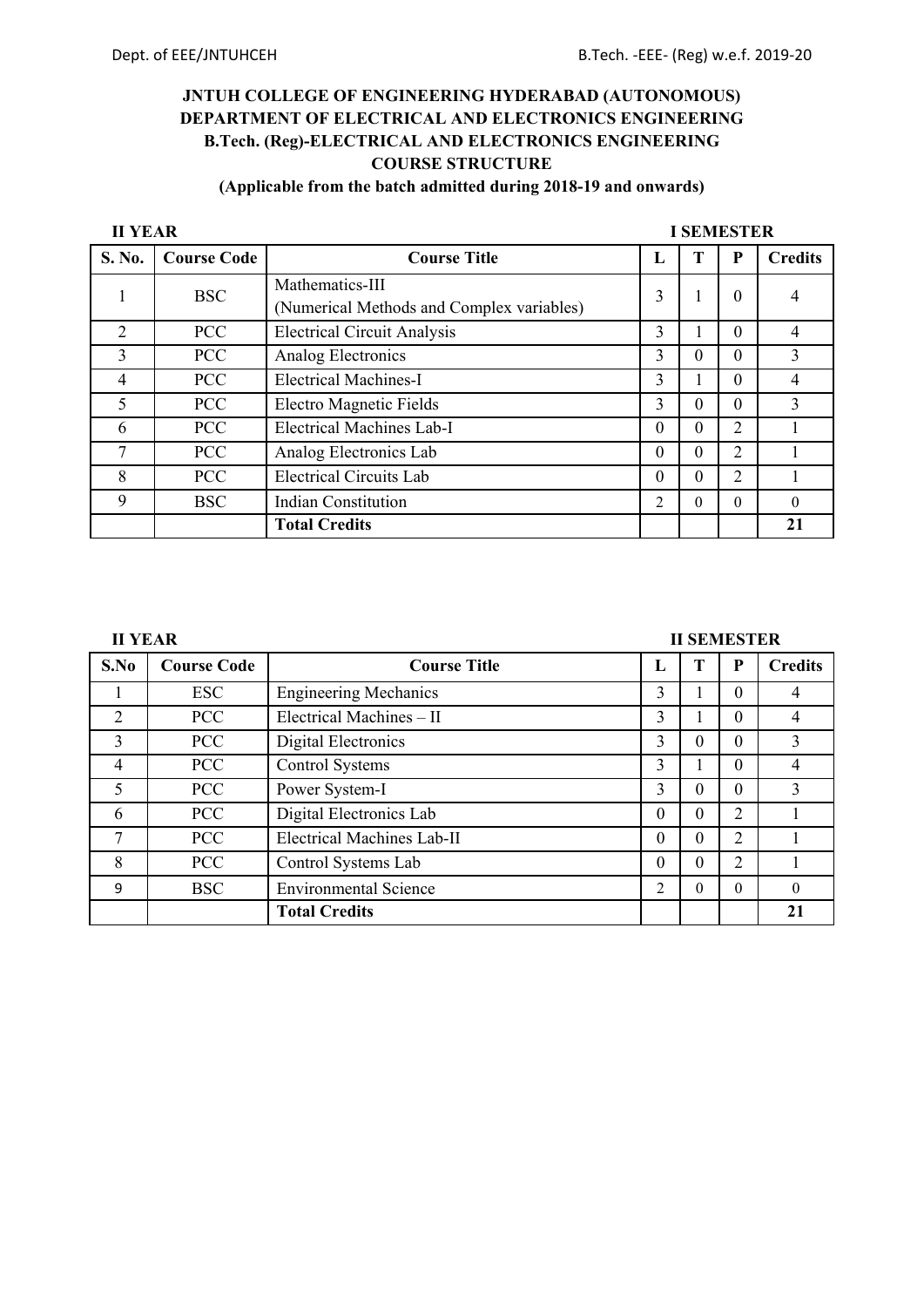## **(Applicable from the batch admitted during 2018-19 and onwards)**

| <b>III YEAR</b> |                    |                                                  | <b>I SEMESTER</b> |   |                |                |  |
|-----------------|--------------------|--------------------------------------------------|-------------------|---|----------------|----------------|--|
| S. No.          | <b>Course Code</b> | <b>Course Title</b>                              | Ι.                |   | P              | <b>Credits</b> |  |
|                 | <b>PCC</b>         | <b>Power Electronics</b>                         | 3                 |   | 0              |                |  |
| $\overline{2}$  | <b>PCC</b>         | Power System-II                                  | 3                 |   | 0              |                |  |
| 3               | <b>PCC</b>         | Measurements and Instrumentation                 | 3                 |   | 0              |                |  |
| 4               | PEC-I              | Professional Elective-I                          | 3                 | 0 | 0              | 3              |  |
| 5               | <b>HSMC</b>        | <b>Business Economics and Financial Analysis</b> | 3                 | 0 | 0              | 3              |  |
| 6               | <b>PCC</b>         | <b>Electrical Simulation Lab</b>                 | 0                 | 0 | $\overline{2}$ |                |  |
| 7               | <b>PCC</b>         | Power Electronics Lab                            | $\Omega$          | 0 | $\overline{2}$ |                |  |
| 8               | <b>PCC</b>         | Measurements and Instrumentation Lab             | $\theta$          | 0 | 2              |                |  |
| $\mathbf Q$     | <b>HSMC</b>        | Advanced English Communication Skills Lab        | 0                 |   | $\overline{2}$ |                |  |
|                 |                    | <b>Total Credits</b>                             |                   |   |                | 22             |  |

**III YEAR** III SEMESTER

|                |                    |                                        |          | н эргэрэн ох |                |                |
|----------------|--------------------|----------------------------------------|----------|--------------|----------------|----------------|
| S. No          | <b>Course Code</b> | <b>Course Title</b>                    | п.       |              | P              | <b>Credits</b> |
|                | OEC-I              | Open Elective-I                        | 3        | 0            | 0              | 3              |
| $\overline{2}$ | PEC-II             | Professional Elective-II               | 3        | 0            | 0              | 3              |
| 3              | <b>PCC</b>         | Signals and Systems                    | 2        |              | $\Omega$       | 3              |
| 4              | <b>PCC</b>         | Microprocessors & Microcontrollers     | 3        | 0            | 0              | 3              |
| 5              | <b>PCC</b>         | Power System Protection                | 3        |              | 0              |                |
| 6              | <b>PCC</b>         | Power System Operation and Control     | 3        | 0            | 0              | 3              |
| 7              | <b>PCC</b>         | Power System Lab                       | $\theta$ | 0            | $\overline{2}$ |                |
| 8              | <b>PCC</b>         | Microprocessors & Microcontrollers Lab | $\theta$ | 0            | $\overline{2}$ |                |
| 9              | <b>PCC</b>         | Signals and Systems Lab                | $\theta$ | $\theta$     | $\overline{2}$ |                |
|                |                    | <b>Total Credits</b>                   |          |              |                | 22             |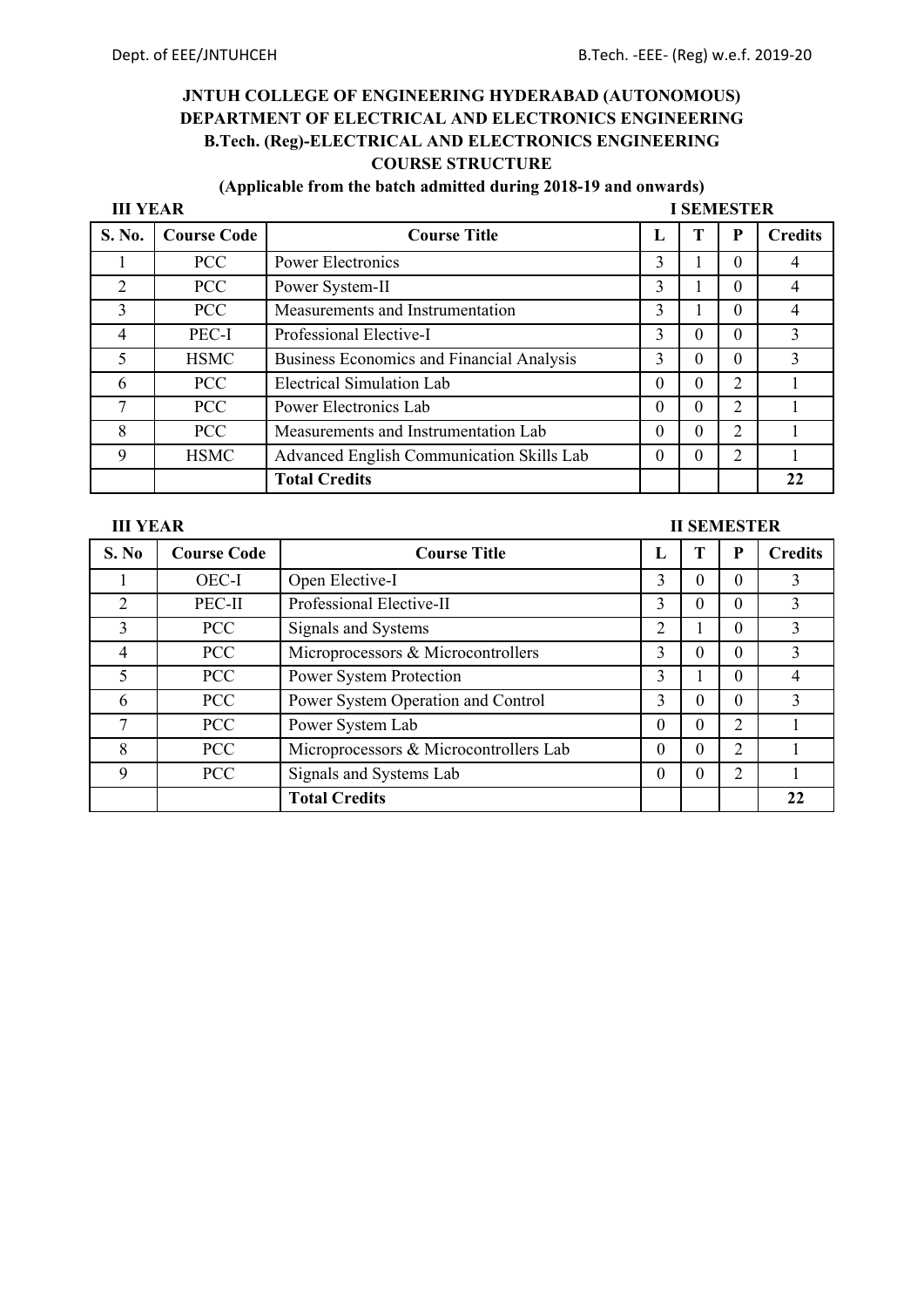## **(Applicable from the batch admitted during 2018-19 and onwards)**

| <b>IV YEAR</b> |                    |                                       | <b>I SEMESTER</b> |   |                |                |  |  |  |
|----------------|--------------------|---------------------------------------|-------------------|---|----------------|----------------|--|--|--|
| S. No.         | <b>Course Code</b> | <b>Course Title</b>                   |                   |   | P              | <b>Credits</b> |  |  |  |
|                | <b>OEC-II</b>      | Open Elective-II                      | 3                 | 0 | $\Omega$       | 3              |  |  |  |
| 2              | PEC-III            | Professional Elective-III             | 3                 | 0 | 0              |                |  |  |  |
| 3              | PEC-IV             | Professional Elective-IV              | 3                 | 0 | 0              | 3              |  |  |  |
| 4              | <b>HSMC</b>        | Management Fundamentals for Engineers | 3                 | 0 | $\Omega$       | 3              |  |  |  |
|                | PCC.               | Electrical & Electronics Design Lab   |                   |   | 4              | 3              |  |  |  |
| 6              | PROJ-EE            | Summer Internship/Seminar             | 0                 | 0 | $\overline{2}$ |                |  |  |  |
| 7              | PROJ-EE            | Mini Project                          | $\theta$          |   | 4              | 2              |  |  |  |
|                | PROJ-EE            | Project Stage-I                       | 0                 |   | 6              | 3              |  |  |  |
|                |                    | <b>Total Credits</b>                  |                   |   |                |                |  |  |  |

**IV YEAR II SEMESTER** 

| <b>S. No.</b> | <b>Course Code</b> | <b>Course Title</b>      |  |    | Credits |
|---------------|--------------------|--------------------------|--|----|---------|
|               | <b>OEC-III</b>     | Open Elective-III        |  |    |         |
|               | PEC-V              | Professional Elective-V  |  |    |         |
|               | PEC-VI             | Professional Elective-VI |  |    |         |
|               | PROJ-EE            | Project Stage-II         |  | 16 |         |
|               |                    | <b>Total Credits</b>     |  |    |         |

**Total: 160**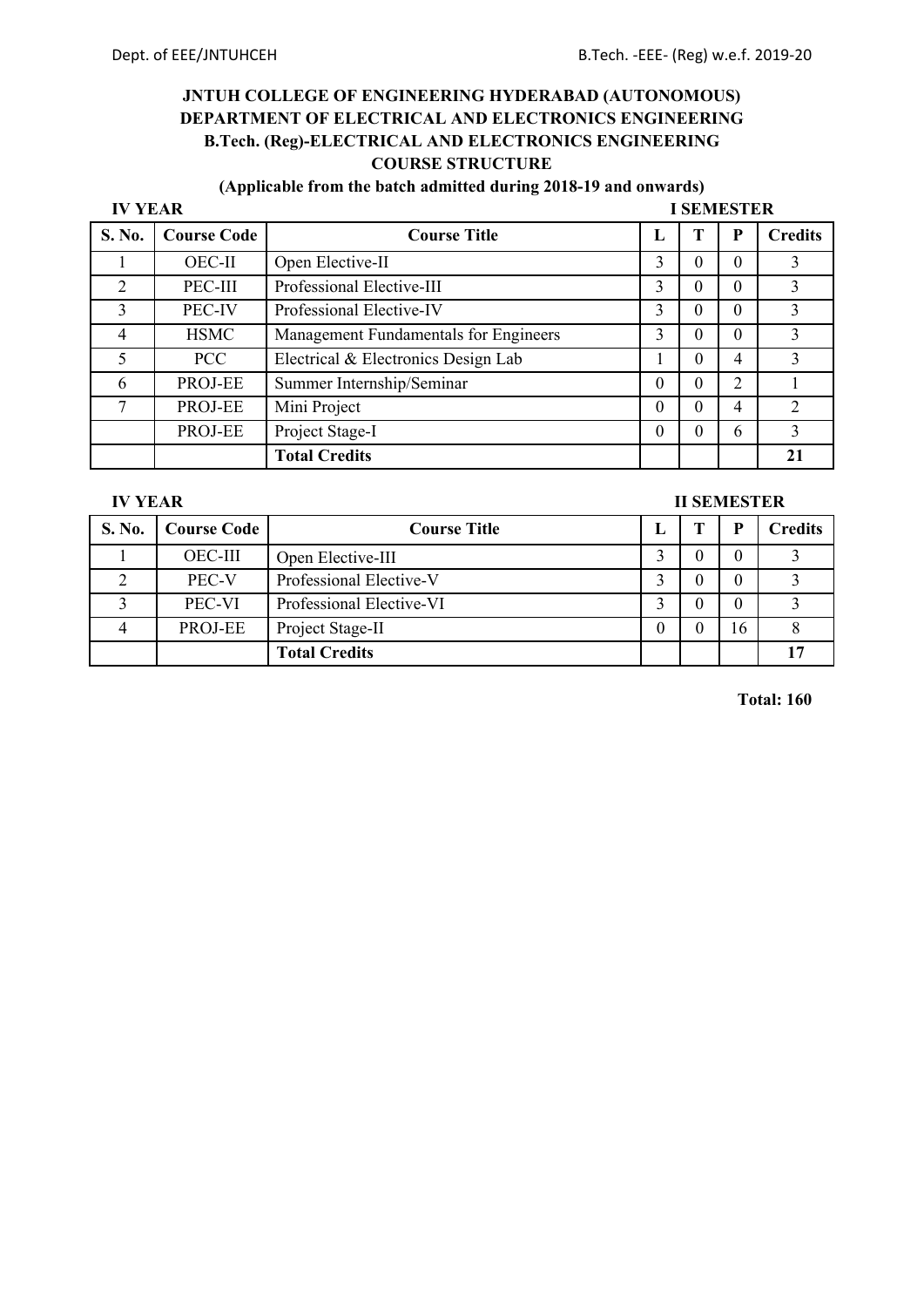### **Open Elective-I:**

- 1. Reliability Engineering
- 2. Renewable Energy Sources

### **Open Elective-II:**

- 1. Utilization of Electric Energy
- 2. Electric Drives and Control

### **Open Elective-III:**

- 1. Power Plant Engineering
- 2. Energy Sources & Applications

### **Professional Elective-I:**

- 1. Computer Architecture
- 2. High Voltage Engineering
- 3. Electric Machine Design

### **Professional Elective-II:**

- 1. Digital signal processing
- 2. Power Semiconductor Drives
- 3. Wind and Solar Energy systems

## **Professional Elective-III:**

- 1. Digital Control systems
- 2. Optimization Techniques
- 3. Electrical and Hybrid Vehicles

### **Professional Elective-IV:**

- 1. HVDC Transmission
- 2. Power System Reliability
- 3. Industrial Electrical Systems

## **Professional Elective-V:**

1. Power Quality & FACTS

# 2. Control System Design

3. AI Techniques in Electrical Engineering

# **Professional Elective-VI:**

- 1. Smart Grid Technologies
- 2. Electrical Distribution Systems
- 3. Advanced Control of Electric Drives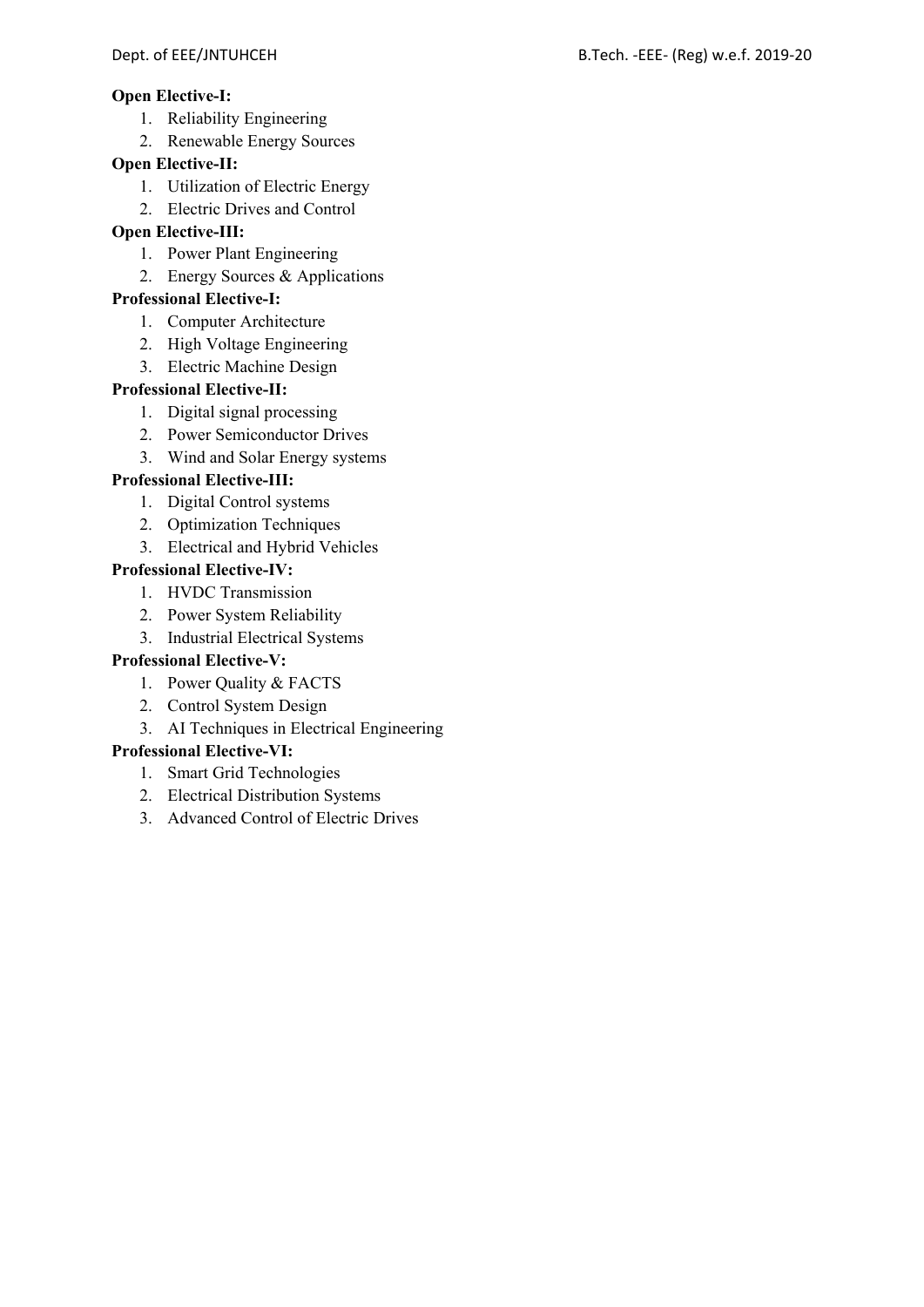#### **I** Year B.Tech. EEE I-Sem L T P C

# **3 1 0 4**

### **MATHEMATICS-I (LINEAR ALGEBRA AND CALCULUS)**

**Pre-requisites:** Mathematical Knowledge of 12<sup>th</sup>/ Intermediate level **Course Objectives:** To learn

- Types of matrices and their properties.
- Concept of a rank of the matrix and applying this concept to know the consistency and solving the system of linear equations.
- Concept of Eigenvalues and Eigenvectors and to reduce the quadratic form to canonical form
- Concept of Sequence.
- Concept of nature of the series.
- Geometrical approach to the mean value theorems and their application to the mathematical problems
- Evaluation of surface areas and volumes of revolutions of curves.
- Evaluation of improper integrals using Beta and Gamma functions.
- Partial differentiation, concept of total derivative
- Finding maxima and minima of function of two and three variables.

#### **Course outcomes:**

After learning the contents of this paper, the student must be able to

- Write the matrix representation of a set of linear equations and to analyze the solution of the system of equations
- Find the Eigenvalues and Eigenvectors
- Reduce the quadratic form to canonical form using orthogonal transformations.
- Analyze the nature of sequence and series.
- Solve the applications on the mean value theorems.
- Evaluate the improper integrals using Beta and Gamma functions
- Find the extreme values of functions of two variables with/ without constraints.

#### **UNIT-I: Matrices 10 L**

Matrices: Types of Matrices, Symmetric; Hermitian; Skew-symmetric; Skew-Hermitian; orthogonal matrices; Unitary Matrices; Rank of a matrix by Echelon form and Normal form, Inverse of Non-singular matrices by Gauss-Jordan method; System of linear equations; solving system of Homogeneous and Non-Homogeneous equations, Gauss elimination method; Gauss Seidel Iteration Method.

#### **UNIT-II: Eigenvalues and Eigenvectors 10 L**

Linear Transformation and Orthogonal Transformation: Eigenvalues and Eigenvectors and their properties: Diagonalization of a matrix; Cayley-Hamilton Theorem (without proof); finding inverse and power of a matrix by Cayley-Hamilton Theorem; Quadratic forms and Nature of the Quadratic Forms; Reduction of Quadratic form to canonical forms by Orthogonal Transformation

#### **UNIT-III:** Sequences & Series 10 L

Sequence: Definition of a Sequence, limit; Convergent, Divergent and Oscillatory sequences.

Series: Convergent, Divergent and Oscillatory Series; Series of positive terms; Comparison test, p-test, D-Alembert's ratio test; Raabe's test; Cauchy's Integral test; Cauchy's root test; logarithmic test. Alternating series: Leibnitz test; Alternating Convergent series: Absolute and Conditionally Convergence.

#### **UNIT-IV:** Calculus 10 L

Mean value theorems: Rolle's theorem, Lagrange's Mean value theorem with their Geometrical Interpretation and applications, Cauchy's Mean value Theorem. Taylor's Series.

Applications of definite integrals to evaluate surface areas and volumes of revolutions of curves (Only in Cartesian coordinates), Definition of Improper Integral: Beta and Gamma functions and their applications.

#### **UNIT-V: Multivariable calculus (Partial Differentiation and applications) 8 L**

#### Definitions of Limit and continuity.

Partial Differentiation; Euler's Theorem; Total derivative; Jacobian; Functional dependence & independence, Maxima and Minima of functions of two variables and three variables using method of Lagrange multipliers.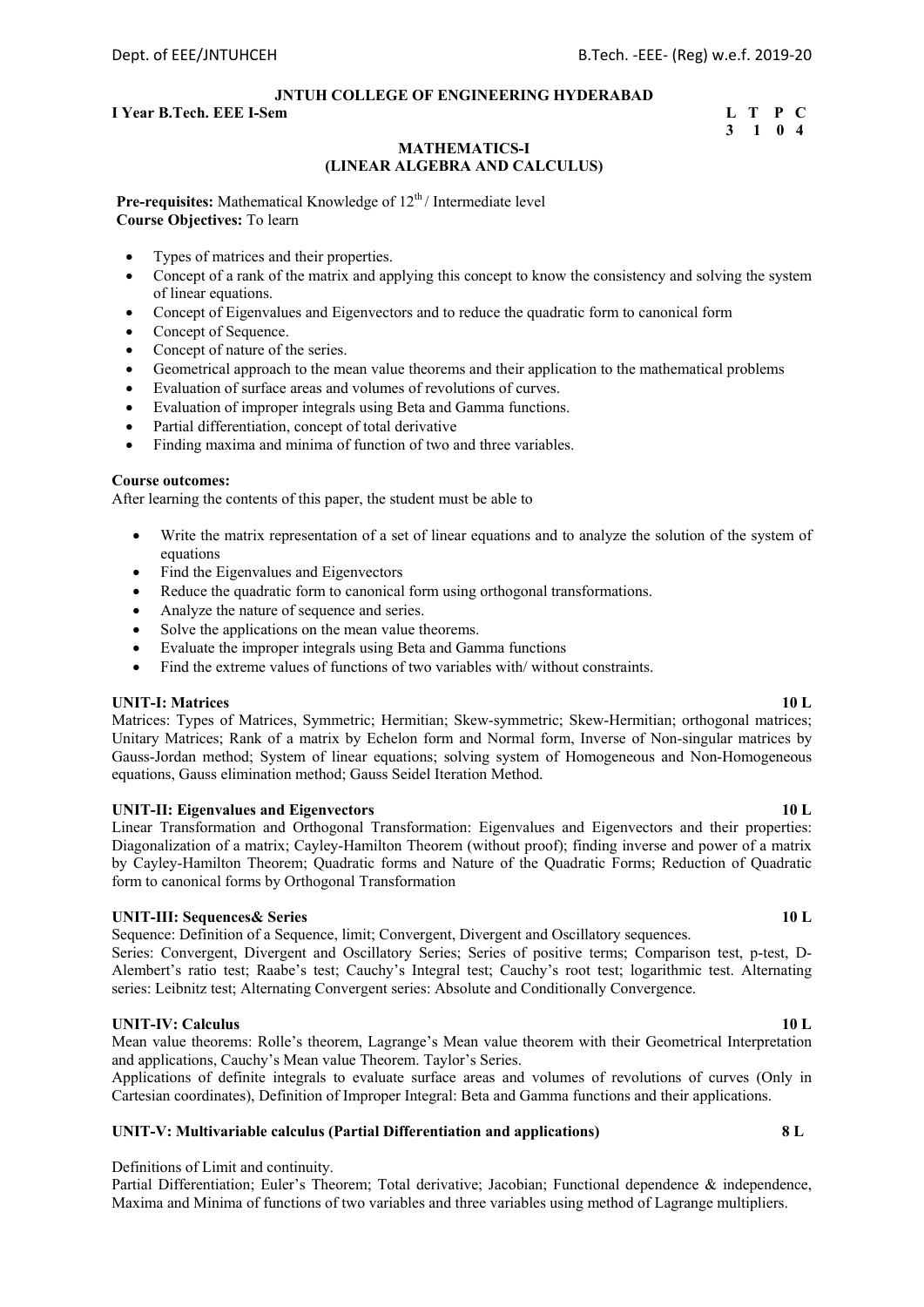#### **TEXT BOOKS:**

- 1. B.S. Grewal, Higher Engineering Mathematics, Khanna Publishers, 36<sup>th</sup> Edition, 2010
- 2. Erwin kreyszig, Advanced Engineering Mathematics, 9<sup>th</sup> Edition, John Wiley & Sons, 2006.

- 1. G.B. Thomas and R.L. Finney, Calculus and Analytic geometry, 9<sup>th</sup>Edition,Pearson, Reprint, 2002.
- 2. N.P. Bali and Manish Goyal, A text book of Engineering Mathematics, LaxmiPublications, Reprint, 2008.
- 3. Ramana B.V., Higher Engineering Mathematics, Tata McGraw Hill New Delhi, 11<sup>th</sup>Reprint, 2010.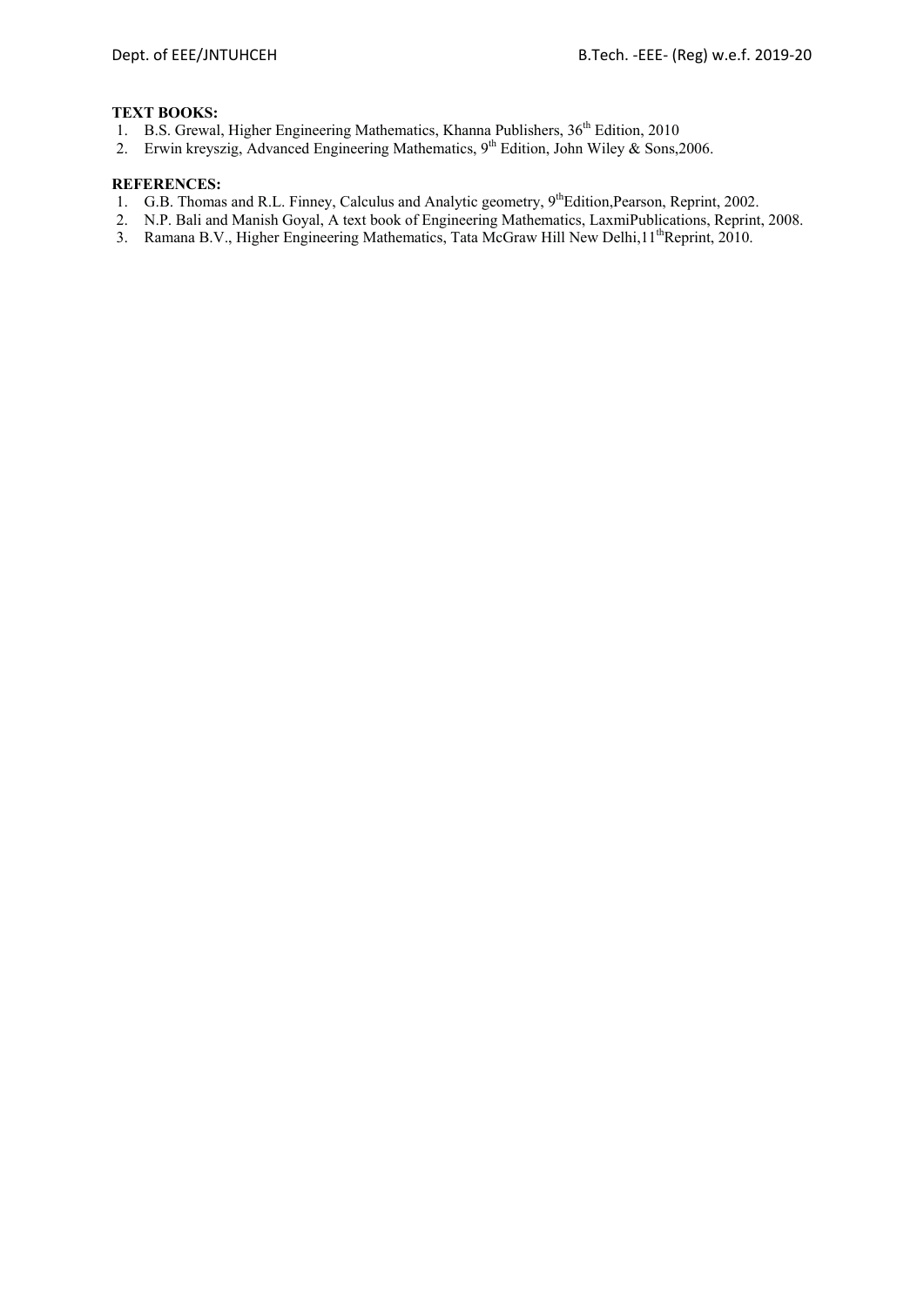#### **I** Year B.Tech. EEE I-Sem **L** T P C

# **3 1 0 4**

#### **ENGINEERING CHEMISTRY**

#### **Course Objectives:**

- To bring adaptability to the concepts of chemistry and to acquire the required skills to become a perfect engineer.
- To impart the basic knowledge of atomic, molecular and electronic modifications which makes the student to understand the technology based on them.
- To acquire the knowledge of electrochemistry, corrosion and water treatment which are essential for the Engineers and in industry.
- To acquire the skills pertaining to spectroscopy and to apply them for medical field etc.
- To impart then knowledge of stereochemistry and synthetic aspects useful for understanding reaction pathways

**Course Outcomes:** The basic concepts included in this course will help the student to gain:

- The knowledge of atomic, molecular and electronic changes, band theory related to conductivity.
- The required principles and concepts of electrochemistry, corrosion and in understanding the problem of water and its treatments.
- The required skills to get clear concepts on basic spectroscopy and application to medical field etc.
- The knowledge and configurational and conformational analysis of molecules and reaction mechanisms.

#### **UNIT-I:**

#### **MOLECULAR STRUCTURE AND THEORIES OF BONDING**

Atomic and Molecular orbitals. Linear Combination of Atomic Orbitals (LCAO), molecular orbitals of diatomic molecules, molecular orbital energy level diagrams of N<sub>2</sub>, O<sub>2</sub> and F<sub>2</sub> molecules.  $\pi$  Molecular orbitals of butadiene and benzene.

Crystal Field Theory (CFT): Salient Features of CFT – Crystal Field Splitting of transition metal ion d- orbitals in Tetrahedral, Octahedral and square planar geometries. Band structure of solids and effect of doping on conductance.

#### **UNIT-II:**

#### **WATER AND ITS TREATMENT**

Introduction – hardness of water – Causes of hardness . Types of hardness: temporary and permanent. Expression and units of hardness. Estimation of hardness of water by complex metric method. Potable water and its specifications. Steps involved in treatment of water – Disinfection of water by chlorination and ozonization. Boiler feed water and its treatment. Calgon conditioning, Phosphate conditioning and Colloidal conditioning. External treatment of water. Ion exchange process. Desalination of water – Reverse osmosis. Numerical problems.

#### **UNIT-III:**

#### **ELECTROCHEMISTRY AND CORROSION**

Electro chemical cells – electrode potential, standard electrode potential, types of electrodes – calomel, Quinhydrone and glass electrode. Nernst equation Determination of pH of a solution by using quinhydrone and glass electrode. Electrochemical series and its applications. Numerical problems. Potentiometric titrations. Batteries – Primary (Lithium cell) and secondary batteries (Lead – acid storage battery and Lithium ion battery). Causes and effects of corrosion – theories of chemical and electrochemical corrosion – mechanism of electrochemical corrosion. Types of corrosion: Galvanic, water-line and pitting corrosion. Factors affecting rate of corrosion, Corrosion control methods- Cathodic protection – Sacrificial anode and impressed current cathodic methods. Surface coatings – metallic coatings –Methods of coating- Hot dipping, cementation – methods of application. Electroless plating and Electroless plating of Copper.

#### **UNIT-IV:**

#### **STEREOCHEMISTRY, REACTION MECHANISM AND SYNTHESIS OF DRUG MOLECULES**

Introduction to representation of 3-dimensional structures, Structural and stereoisomers, configurations, symmetry and chirality. Enantiomers, diastereomers, optical activity and Absolute configuration. Conformation alanalysis of n- butane.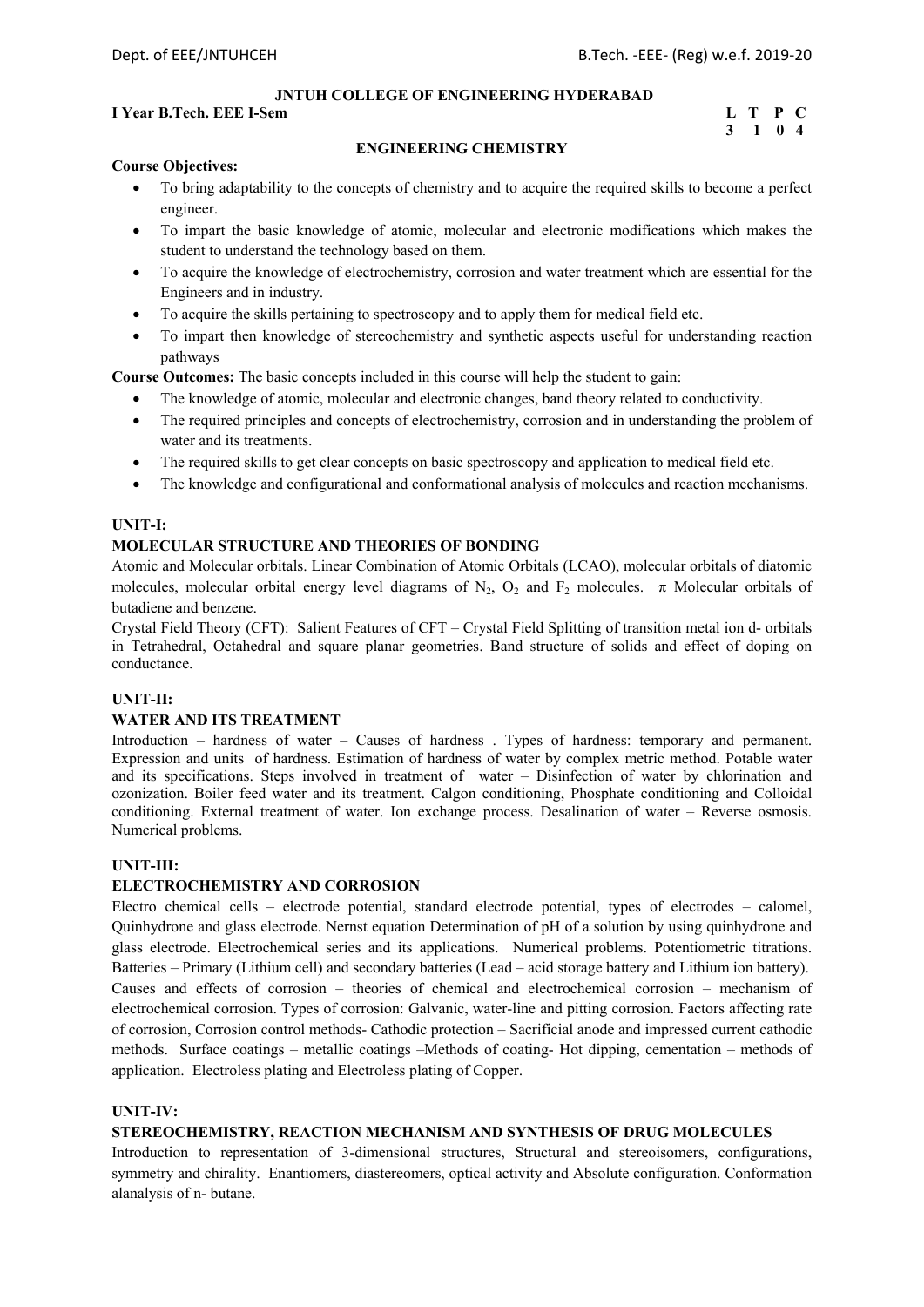Substitution reactions: Nucleophilic substitution reactions: Mechanism of  $S_N1$ ,  $S_N2$  reactions. Electrophilic and nucleophilic addition reactions: Addition of HBr to propene. Markownikoff and anti Markownikoff's additions. Grignard additions on carbonyl compounds. Elimination reactions: Dehydro halogenation of alkylhalides. Saytzeff rule. Oxidation reactions: Oxidation of alcohols using KMnO<sub>4</sub> and chromic acid.

Reduction reactions: reduction of carbonyl compounds using LiAlH<sub>4</sub>& NaBH<sub>4</sub>. Hydroboration of olefins. Structure, synthesis and pharmaceutical applications of Paracetamol and Aspirin.

#### **UNIT-V:**

#### **SPECTROSCOPIC TECHNIQUES AND APPLICATIONS**

Principles of electronic spectroscopy: Beer's Lamberts law, numerical problems. Types of electronic excitations. Applications of uv-visible spectroscopy. IR Spectroscopy: Principle, modes of vibrations, selection rules, Force constant, some common organic Functional groups wave no. regions (C-H,NH,OH, -COOH, C=0, C=N, c+C and  $C\equiv C$ ) Applications of IR Spectroscopy, H NMR ( NMR Spectroscopy) Principle of NMR spectroscopy Chemical shift, chemical shifts of some common organic protons. Introduction to MRI.

#### **TEXT BOOKS:**

- 1. Text book of Engineering Chemistry by Jain & Jain, Dhanpat Rai Publishing company(P)Ltd.,New Delhi..
- 2. Text Book of Engineering Chemistry Shashi Chawla, Dhanpat Rai Publishing company(P)Ltd.,New Delhi..

- 1. Physical Chemistry, by P.W. Atkins
- 2. Engineering Chemistry (NPTEL Web-book), by B.L. Tembe, Kamaluddin and M.S. Krishnan
- 3. University Chemistry, by B.H. Mahan
- 4. Fundamentals of Molecular Spectroscopy, by C.N. Banwell
- 5. Organic Chemistry: Structure and Function by K.P.C. Volhardt and N.E.Schore, 5<sup>th</sup> Edition.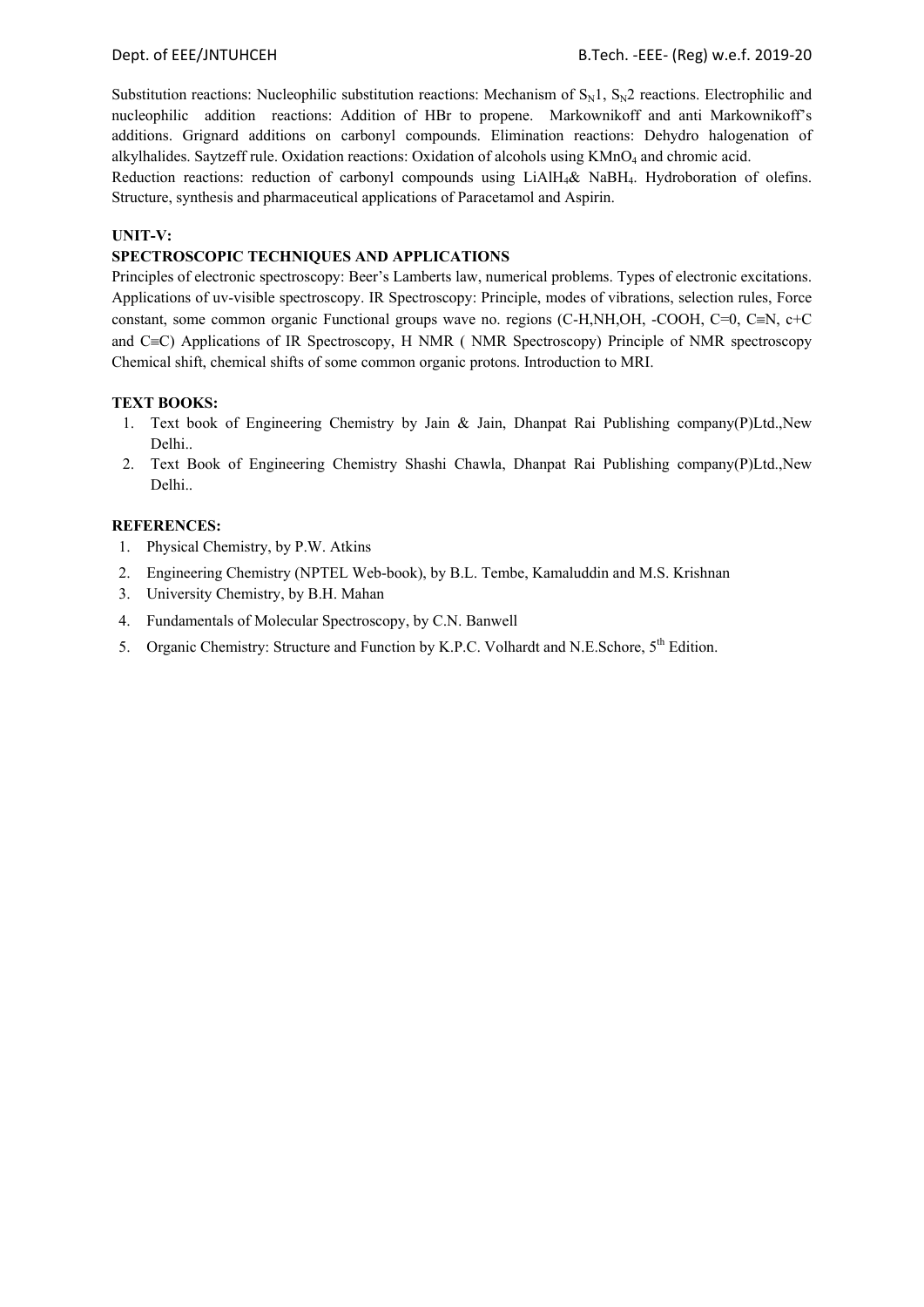#### **I** Year B.Tech. EEE I-Sem **L** T P C

# **3 0 0 3**

#### **BASIC ELECTRICAL ENGINEERING**

# **Pre-requisites: --**

**Course Objectives:** 

- To introduce the concepts of electrical circuits and its components
- To understand magnetic circuits, DC circuits and AC single phase & three phase circuits
- To study and understand the different types of DC/AC machines and Transformers.
- To import the knowledge of various electrical installations.
- To introduce the concept of power, power factor and its improvement.

#### **Course Outcomes:**

- To analyze and solve electrical circuits using network laws and theorems.
- To understand and analyze basic Electric and Magnetic circuits
- To study the working principles of Electrical Machines
- To introduce components of Low Voltage Electrical Installations

#### **UNIT-I:**

#### **D.C. CIRCUITS**

Electrical circuit elements (R, L and C), voltage and current sources, KVL&KCL, analysis of simple circuits with dc excitation. Superposition, Thevenin and Norton Theorems. Time-domain analysis of first-order RL and RC circuits.

#### **UNIT-II:**

#### **A.C. CIRCUITS**

Representation of sinusoidal waveforms, peak and rms values, phasor representation, real power, reactive power, apparent power, power factor, Analysis of single-phase ac circuits consisting of R, L, C, RL, RC, RLC combinations (series and parallel), resonance in series R-L-C circuit.

Three-phase balanced circuits, voltage and current relations in star and delta connections.

#### **UNIT-III:**

#### **TRANSFORMERS**

Ideal and practical transformer, equivalent circuit, losses in transformers, regulation and efficiency. Autotransformer and three-phase transformer connections.

#### **UNIT-IV:**

#### **ELECTRICAL MACHINES**

Generation of rotating magnetic fields, Construction and working of a three-phase induction motor, Significance of torque-slip characteristic. Loss components and efficiency, starting and speed control of induction motor. Single-phase induction motor. Construction, working, torque-speed characteristic and speed control of separately excited dc motor.

Construction and working of synchronous generators.

#### **UNIT-V:**

#### **ELECTRICAL INSTALLATIONS**

Components of LT Switchgear: Switch Fuse Unit (SFU), MCB, ELCB, MCCB, Types of Wires and Cables, Earthing. Types of Batteries, Important Characteristics for Batteries. Elementary calculations for energy consumption, power factor improvement and battery backup.

#### **TEXT BOOKS:**

- 1. D. P. Kothari and I. J. Nagrath, "Basic Electrical Engineering", Tata McGraw Hill, 2010.
- 2. D. C. Kulshreshtha, "Basic Electrical Engineering", McGraw Hill, 2009.

- 1. L. S. Bobrow, "Fundamentals of Electrical Engineering", Oxford University Press, 2011.
- 2. E. Hughes, "Electrical and Electronics Technology", Pearson, 2010.
- 3. V. D. Toro, "Electrical Engineering Fundamentals", Prentice Hall India, 1989.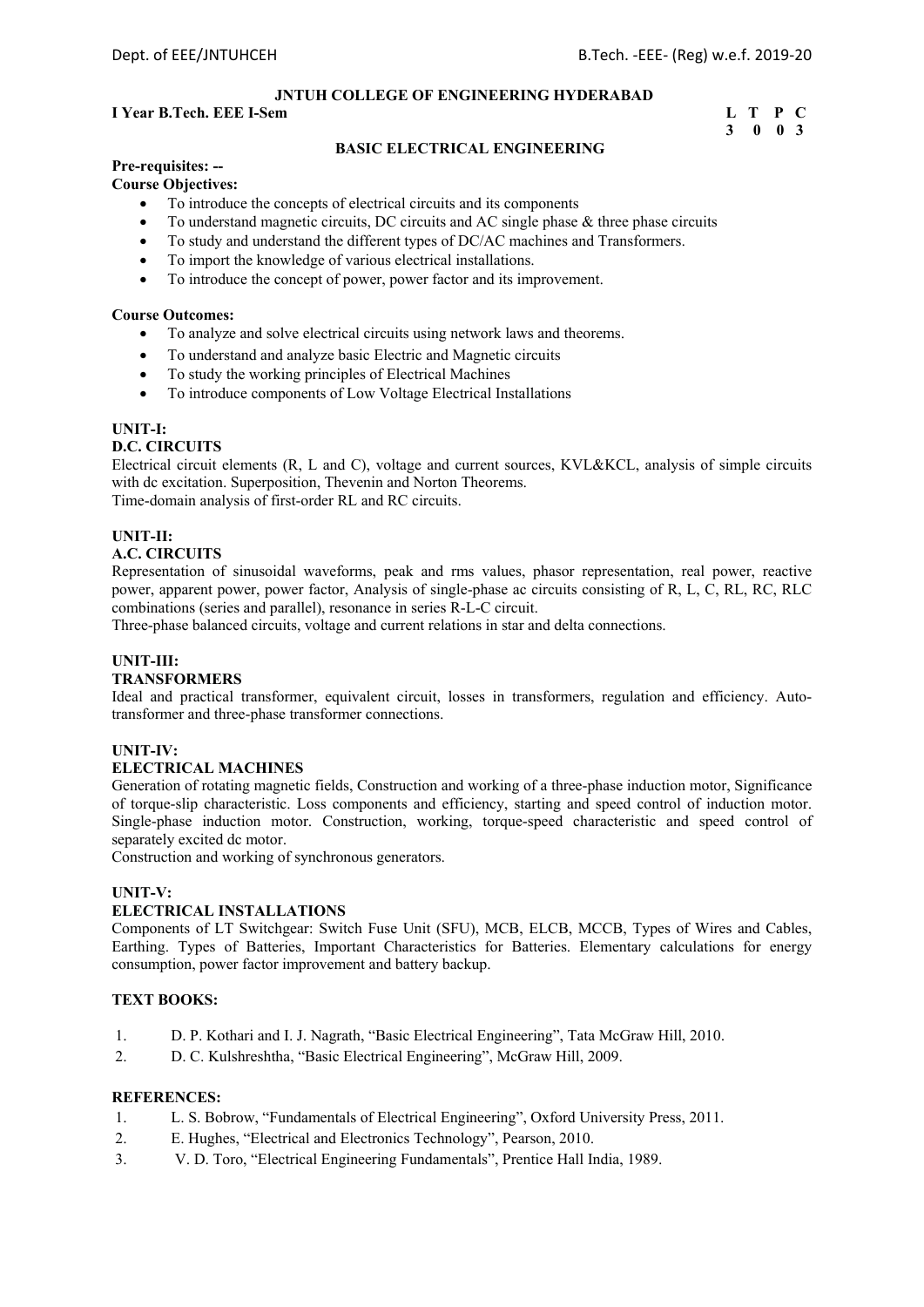#### **I** Year B.Tech. EEE I-Sem L T P C

# **1 0 3 2.5**

#### **ENGINEERING WORKSHOP**

#### **Pre-requisites:** Practical skill

#### **Course Objectives:**

- To Study of different hand operated power tools, uses and their demonstration.
- To gain a good basic working knowledge required for the production of various engineering products.
- To provide hands on experience about use of different engineering materials, tools, equipment and processes those are common in the engineering field.
- To develop a right attitude, team working, precision and safety at work place.
- It explains the construction, function, use and application of different working tools, equipment and machines.
- To study commonly used carpentry joints.
- To have practical exposure to various welding and joining processes.
- Identify and use marking out tools, hand tools, measuring equipment and to work to prescribed tolerances.
- To understanding the computer hardware and practice the Assembly of computer parts.
- To practice the process of Installation of operating system windows.

#### **Course Outcomes:** At the end of the course, the student will be able to:

- Practice on manufacturing of components using workshop trades including pluming, fitting, carpentry, and foundry, house wiring and welding.
- Identify and apply suitable tools for different trades of Engineering processes including drilling, material removing, measuring, chiseling.
- Apply basic electrical engineering knowledge for house wiring practice.

#### **I.TRADES FOR EXERCISES:**

(Any **six** trades from the following with minimum of **two** exercises in each trade)

- 1. Carpentry 2 Lectures
- 2. Fitting- 1Lecture
- 3. Tin-Smithy- 1Lecture
- 4. Black Smithy-1Lecture
- 5. House-wiring-1Lecture
- 6. Foundry- 2 Lectures
- 7. Plumbing-1Lecture

#### **II.TRADES FOR DEMONSTRATION & EXPOSURE**

- 1. Demonstration of power tools & wiring -1 Lecture
- 2. Welding 2 Lecture
- 3. Machine Shop -2 Lectures

**III. IT Workshop I:** Computer hardware, identification of parts, Disassembly, Assembly of computer to working

Condition, simple diagnostic exercises.

**IV. IT Workshop II:** Installation of operating system windows and Linux simple diagnostic exercises.

#### **TEXT BOOKS:**

- 1. Workshop Practice by B.L.Juneja Cengage Learning
- 2. Elements of Workshop Technology–S. K.Hajra Choudhury and A. K. Hajra Choudhury.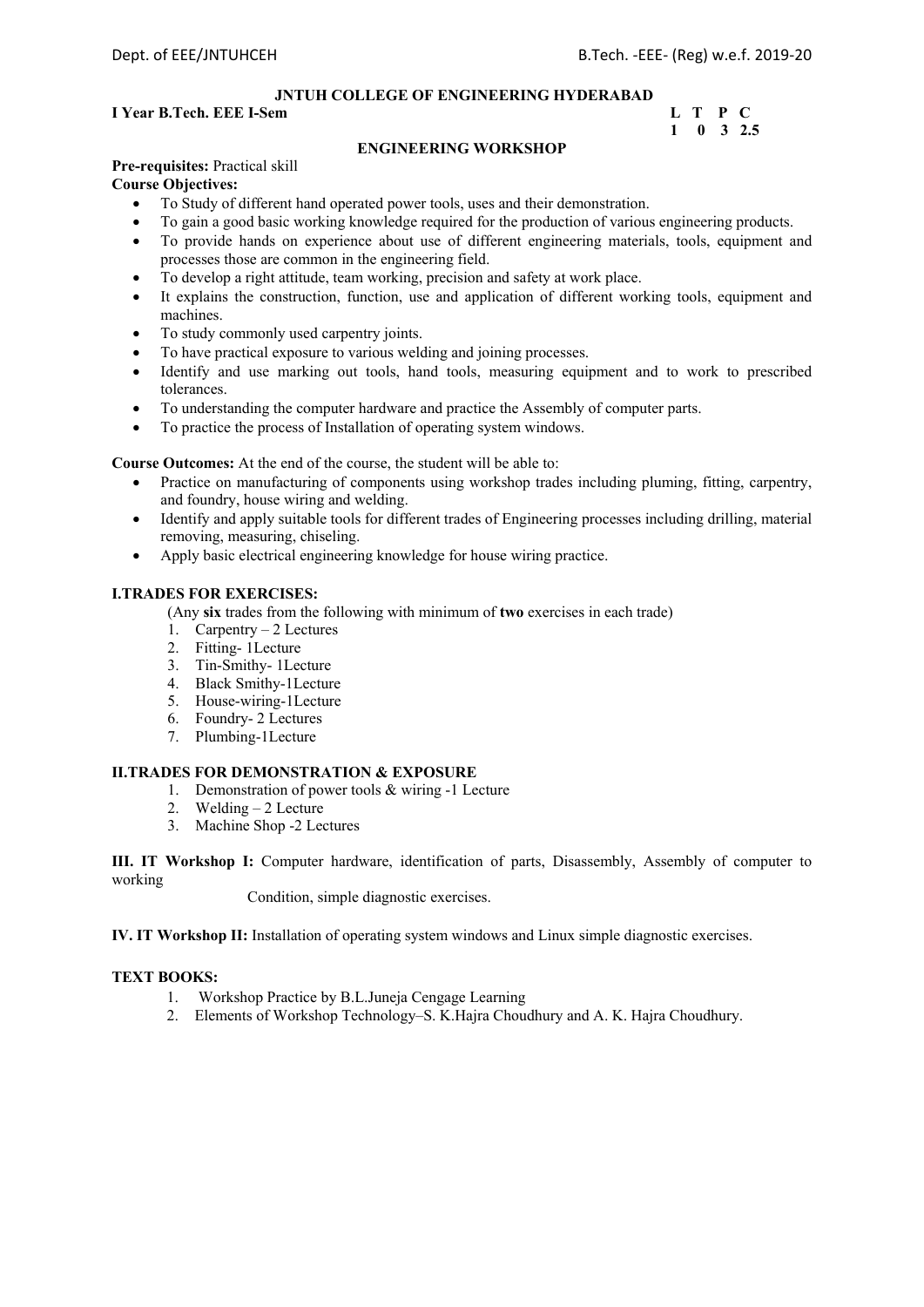**I** Year B.Tech. EEE I-Sem L T P C

 **2 0 0 2** 

#### **ENGLISH**

#### **INTRODUCTION:**

In view of the growing importance of English as a tool for global communication and the consequent emphasis on training students to acquire language skills, the syllabus of English has been designed to develop linguistic, communicative and critical thinking competencies of Engineering students.

In English classes, the focus should be on the skills development in the areas of vocabulary, grammar, reading and writing. For this, the teachers should use the prescribed text for detailed study. The students should be encouraged to read the texts leading to reading comprehension and different passages may be given for practice in the class. The time should be utilized for working out the exercises given after each excerpt, and for supplementing the exercises with authentic materials of a similar kind, for example, newspaper articles, advertisements, promotional material etc. *The focus in this syllabus is on skill development in the areas of Vocabulary, Grammar, Reading and Writing Skills, fostering ideas and practice of language skills in various contexts.* 

#### **LEARNING OBJECTIVES**

The course will help students to

- a. Improve the language proficiency of students in English with an emphasis on Vocabulary, Grammar, Reading and Writing skills.
- b. Equip students to study academic subjects more effectively and critically using the theoretical and practical components of English syllabus.
- c. Develop study skills and communication skills in formal and informal situations.

#### **COURSEOUTCOMES**

Students should be able to

- 1. Use English Language effectively in spoken and written forms.
- 2. Comprehend the given texts and respond appropriately.
- 3. Communicate confidently in various contexts and different cultures.
- 4. The student will acquire basic proficiency in English including reading and listening comprehension, writing, and speaking skills.

#### **SYLLABUS**

 (**Note**: As the syllabus of English given in AICTE *Model Curriculum-2018 for B.Tech First Year is Open-ended,*it is required to prepare teaching/learning materials **by the teachers collectively** in the form of handouts based on the needs of the students in their respective colleges for effective teaching/learning and timesaving in the class.)

#### **UNIT-I:**

**VOCABULARY BUILDING**: The Concept of Word Formation --The Use of Prefixes and Suffixes.

**GRAMMAR:**Identifying Common Errors in Writing with Reference to Articles and Prepositions.

**READING:** Reading and Its Importance- Techniques for Effective Reading.

**BASIC WRITING SKILLS:** Sentence Structures -Use of Phrases and Clauses in Sentences- Importance of Proper Punctuation- Techniques for Writing Precisely – **Paragraph writing** – Types, Structures and Features of a Paragraph - Creating Coherence.

#### **UNIT–II:**

**VOCABULARY:** Synonyms and Antonyms.

**GRAMMAR:**Identifying Common Errors in Writing with Reference to Noun-pronoun Agreement and Subjectverb Agreement.

**READING:**Improving Comprehension Skills – Techniques for Good Comprehension.

**WRITING:** Format of a Formal Letter-Writing Formal Letters E.g.., Letter of Complaint, Letter of Requisition, Job Application with Resume.

#### **UNIT–III:**

**VOCABULARY**: Acquaintance with Prefixes and Suffixes from Foreign Languages in English to form Derivatives-Words from Foreign Languages and their Use in English.

**GRAMMAR:** Identifying Common Errors in Writing with Reference to Misplaced Modifiers and Tenses. **READING:** Sub-skills of Reading- Skimming and Scanning

**WRITING**: Writing Introduction and Conclusion - Essay Writing.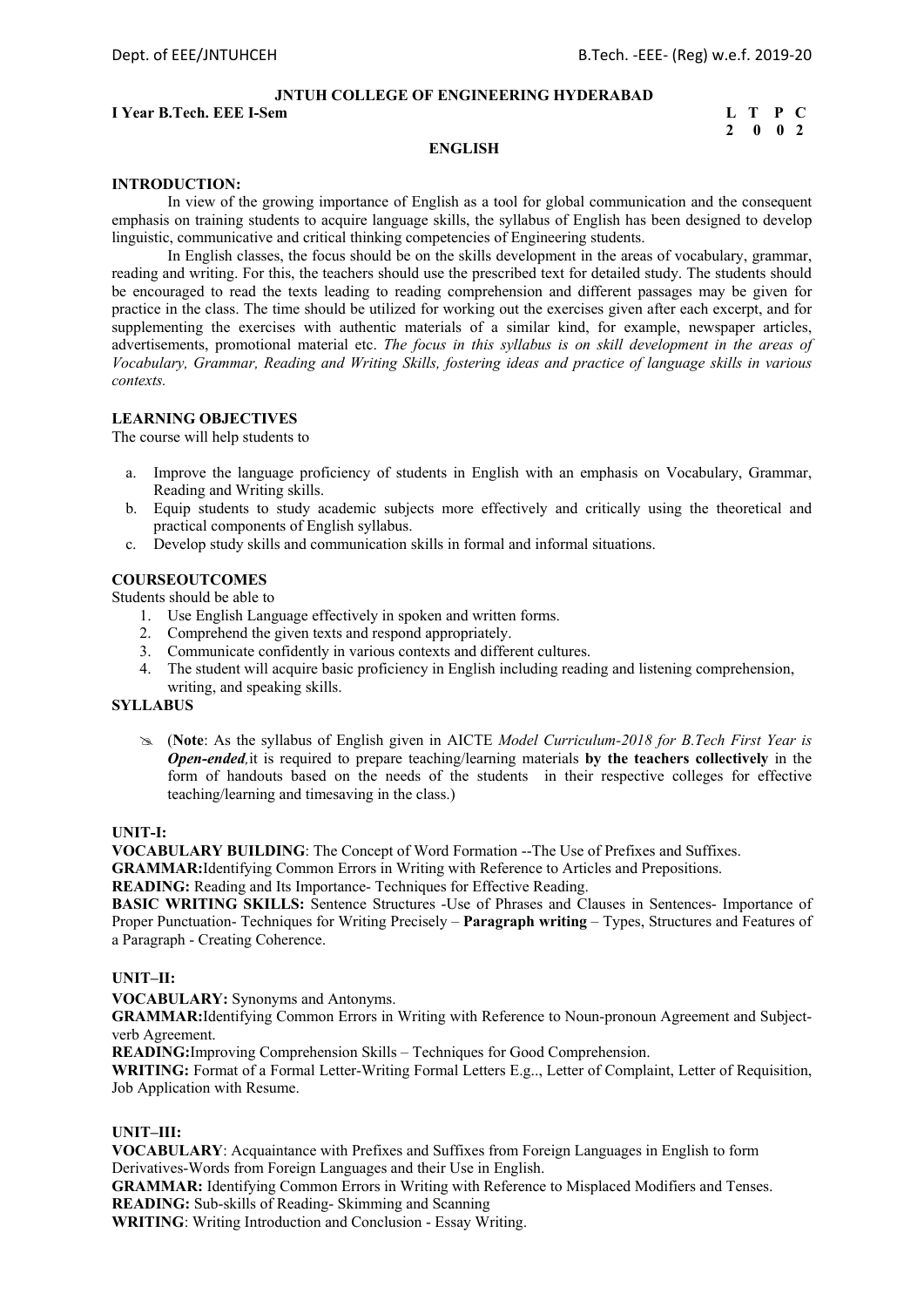**UNIT–IV: VOCABULARY**: Standard Abbreviations in English **GRAMMAR:** Redundancies and Clichésin Oral and Written Communication. **READING**: Comprehension**-** Intensive Reading and Extensive Reading. **WRITING: WRITING PRACTICES-**--Précis Writing.

**UNIT–V: VOCABULARY**: Technical Vocabulary and their usage **GRAMMAR:** Common Errors in English **READING:** Reading Comprehension-Exercises for Practice **WRITING: Technical Reports**- Introduction – Characteristics of a Report – Categories of Reports , Formats Structure of Reports (Manuscript Format) -Types of Reports - Writing a Report.

**Note:** *Listening and speaking skills which are given under Unit-6 are covered in the syllabus of ELCS Lab Course.*

#### **TEXT BOOKS:**

- 1. Practical English Usage. Michael Swan. OUP. Fourth Edition 2016.
- 2. Communication Skills. Sanjay Kumar and Pushp Lata. Oxford University Press. 2018.

- 1. Practical English Usage. Michael Swan. OUP. Fourth Edition 2016.
- 2. Communication Skills. Sanjay Kumar and Pushp Lata. Oxford University Press. 2018.
- 3. English: Context and Culture by Board of Editors published by Orient BlackSwanPvt. Ltd.
- 4. Remedial English Grammar. F.T. Wood. Macmillan.2007.
- 5. On Writing Well. William Zinsser. Harper Resource Book. 2001
- 6. Study Writing. Liz Hamp-Lyons and Ben Heasley. Cambridge University Press. 2006.
- 7. Exercises in Spoken English. Parts I –III. CIEFL, Hyderabad. Oxford University Press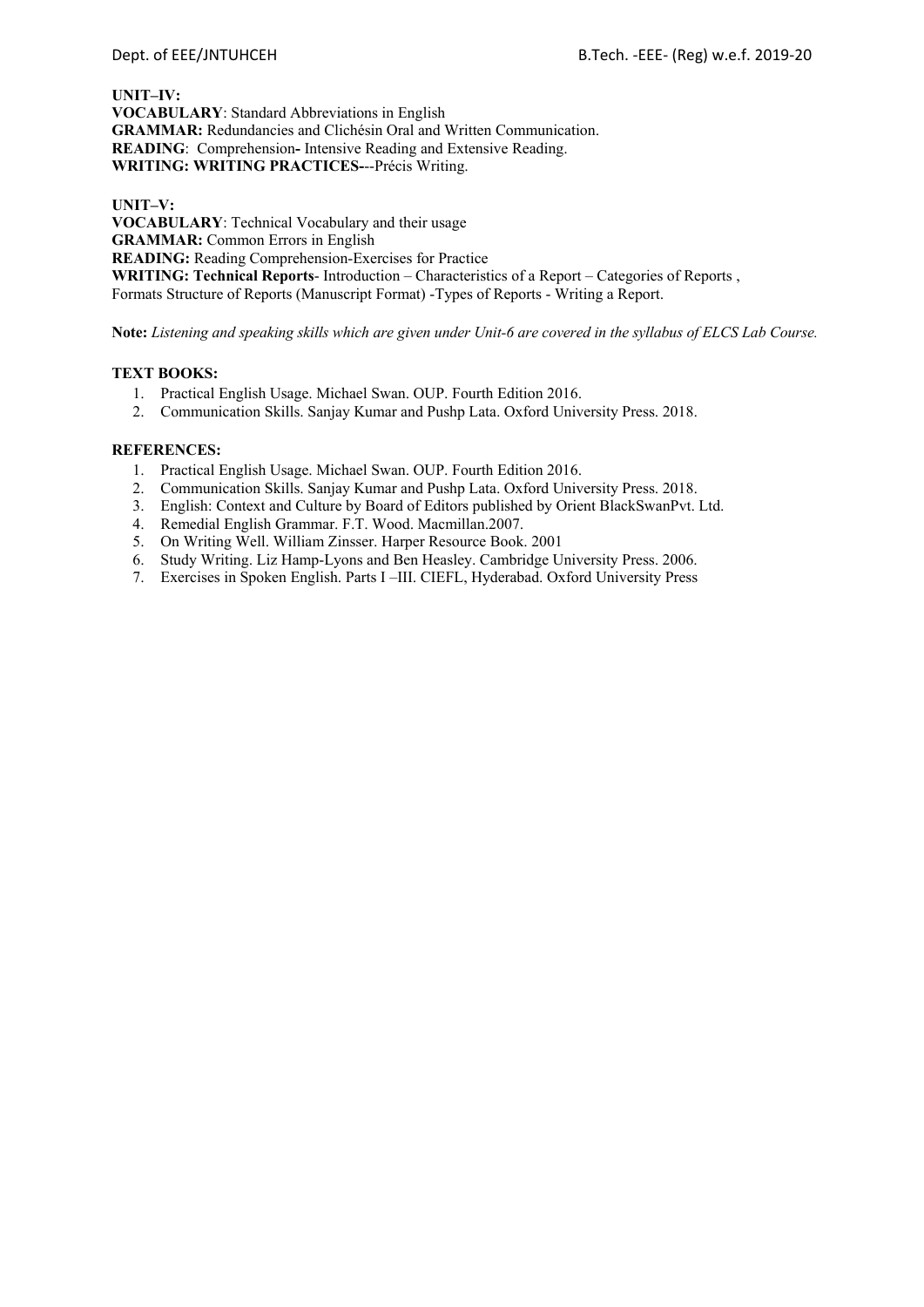#### **I** Year B.Tech. EEE I-Sem L T P C

# **0 0 3 1.5**

#### **ENGINEERING CHEMISTRY LAB**

#### **Course Objectives:**

The chemistry laboratory course consists of experiments related to the principles of chemistry required to the engineering student. The course will make the student to learn:

- Estimation of hardness and chloride content in water to check its suitability for drinking purpose.
- To determine the rate constant of reactions from concentrations as a function of time.
- The measurement of physical properties like adsorption and viscosity.
- To synthesize the drug molecules and check the purity of organic molecules by thin layer chromatographic (TLC) technique.

**Course Outcomes:** The experiments included in the chemistry laboratory will make the student to gain the skills on

- Determination of parameters like hardness and chloride content in water.
- Estimation of rate constant of a reaction from concentration time relationships.
- Determination of physical properties like adsorption and viscosity.
- Calculation of  $R_f$  values of some organic molecules by TLC technique.

#### **List of Experiments:**

- 1. Determination of total hardness of water by complexometric method using EDTA
- 2. Determination of chloride content of water by Argentometry
- 3. Estimation of an HCl by Conductometric titrations
- 4. Estimation of Acetic acid by Conductometric titrations
- 5. Estimation of HCl by Potentiometric titrations
- 6. Estimation of  $Fe^{2+}$  by Potentiometry using KMnO<sub>4</sub>
- 7. Determination of rate constant of acid catalysed hydrolysis of methyl acetate
- 8. Synthesis of Aspirin and Paracetamol
- 9. Thin layer chromatography calculation of  $R_f$  values. eg ortho and para nitro phenols
- 10. Determination of acid value of coconut oil
- 11. Verification of freundlich adsorption isotherm-adsorption of acetic acid on charcoal
- 12. Determination of viscosity of castor oil and ground nut oil by using Ostwald's viscometer.
- 13. Determination of partition coefficient of acetic acid between n-butanol and water.
- 14. Determination of surface tension of a give liquid using stalagmometer.

- 1. Senior practical physical chemistry, B.D. Khosla, A. Gulati and V. Garg (R. Chand & Co., Delhi)
- 2. An introduction to practical chemistry, K.K. Sharma and D. S. Sharma (Vikas publishing, N. Delhi)
- 3. Vogel's text book of practical organic chemistry  $5<sup>th</sup>$  edition
- 4. Text book on Experiments and calculations in Engineering chemistry S.S. Dara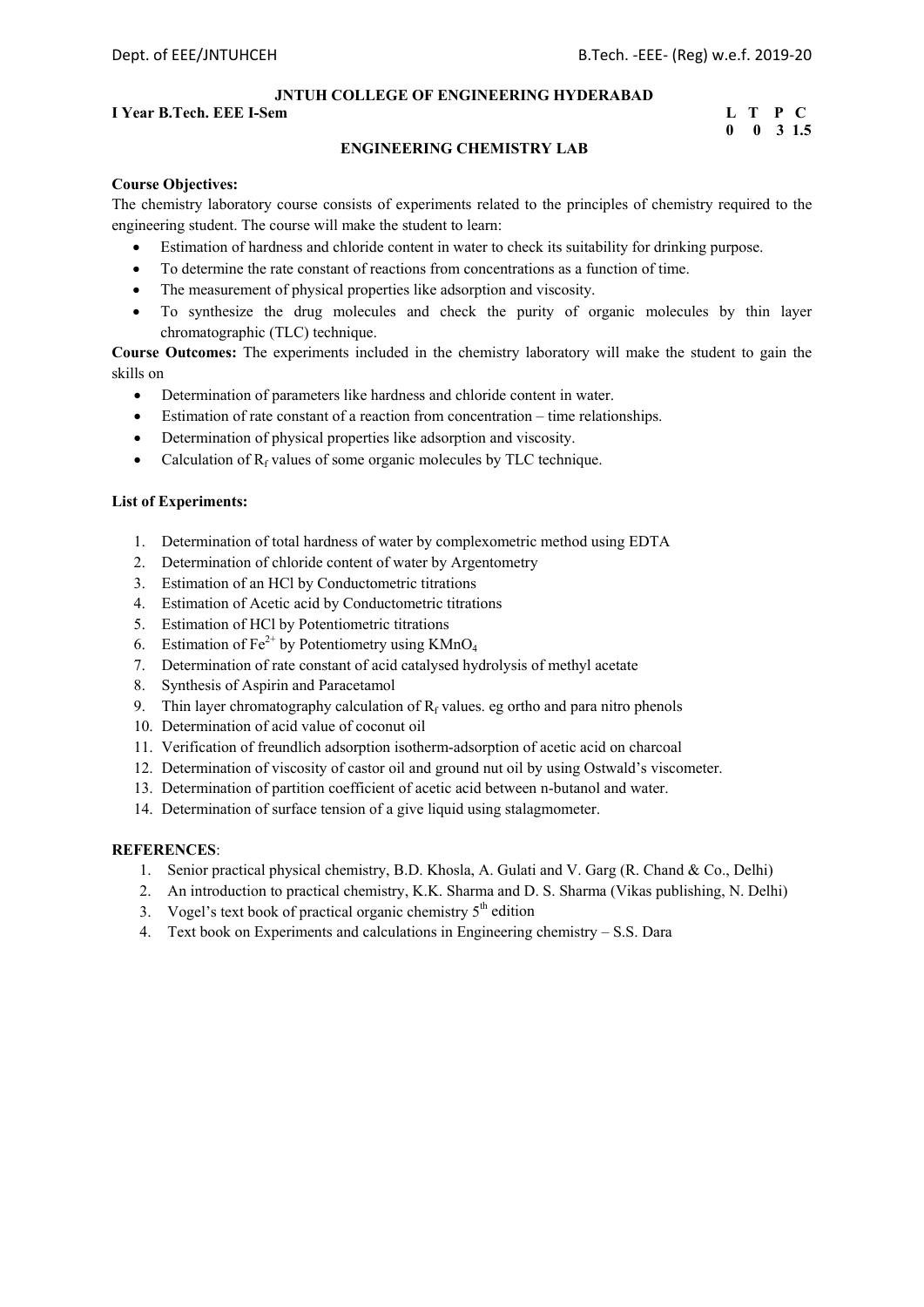### **I** Year B.Tech. EEE I-Sem L T P C

# **0 0 2 1**

#### **ENGLISH LANGUAGE AND COMMUNICATION SKILLS LAB**

The **Language Lab** focuses on the production and practice of sounds of language and familiarizes the students with the use of English in everyday situations both in formal and informal contexts.

#### **Course Objectives:**

- To facilitate computer-assisted multi-media instruction enabling individualized and independent language learning
- To sensitize students to the nuances of English speech sounds, word accent, intonation and rhythm
- To bring about a consistent accent and intelligibility in students' pronunciation of English by providing an opportunity for practice in speaking
- To improve the fluency of students in spoken English and neutralize their mother tongue influence
- To train students to use language appropriately for public speaking and interviews

**Course Outcomes**: After the end of this course Students will be able to:

- Better understanding of nuances of English language through audio- visual experience and group activities
- Neutralization of accent for intelligibility
- Speaking skills with clarity and confidence which in turn enhances their employability skills

**Syllabus:** English Language and Communication Skills Lab (ELCS) shall have two parts:

- a. Computer Assisted Language Learning (CALL) Lab
- b. Interactive Communication Skills (ICS) Lab

**Listening Skills:** Objectives

- 1. To enable students, develop their listening skills so that they may appreciate its role in the LSRW skills approach to language and improve their pronunciation
- *2.* To equip students with necessary training in listening so that they can comprehend the speech of people of different backgrounds and regions

*Students should be given practice in listening to the sounds of the language, to be able to recognize them and find the distinction between different sounds, to be able to mark stress and recognize and use the right intonation in sentences.* 

- Listening for general content
- Listening to fill up information
- Intensive listening
- Listening for specific information

**Speaking Skills:** Objectives

- 1. To involve students in speaking activities in various contexts
- 2. To enable students express themselves fluently and appropriately in social and professional contexts
	- Oral practice: Just A Minute (JAM) Sessions
	- Describing objects/situations/people
	- Role play Individual/Group activities

**The following course content is prescribed for the English Language and Communication Skills Lab based on Unit-6 ofAICTE Model Curriculum 2018 for B.Tech First English. As the syllabusis very limited, it is required to prepare teaching/learning materials by the teachers collectively in the form of handouts based on the needs of the students in their respective colleges for effective teaching/learning and timesaving in the Lab)** 

## **Exercise-I:**

#### **CALL Lab**:

*Understand:* Listening Skill- Its importance – Purpose - Process- Types- Barriers of Listening. *Practice*: Introduction to Phonetics – Speech Sounds – Vowels and Consonants.

#### **ICS Lab**:

*Understand:* Communication at Work Place*-* Spoken vs. Written language.

 *Practice:* Ice-Breaking Activity and JAM Session- Situational Dialogues – Greetings – Taking Leave – Introducing Oneself and Others.

### **Exercise-II:**

#### **CALL Lab**:

*Understand:* Structure of Syllables – Word Stress and Rhythm– Weak Forms and Strong Forms in Context. *Practice:* BasicRules of Word Accent - Stress Shift - Weak Forms and Strong Forms in Context.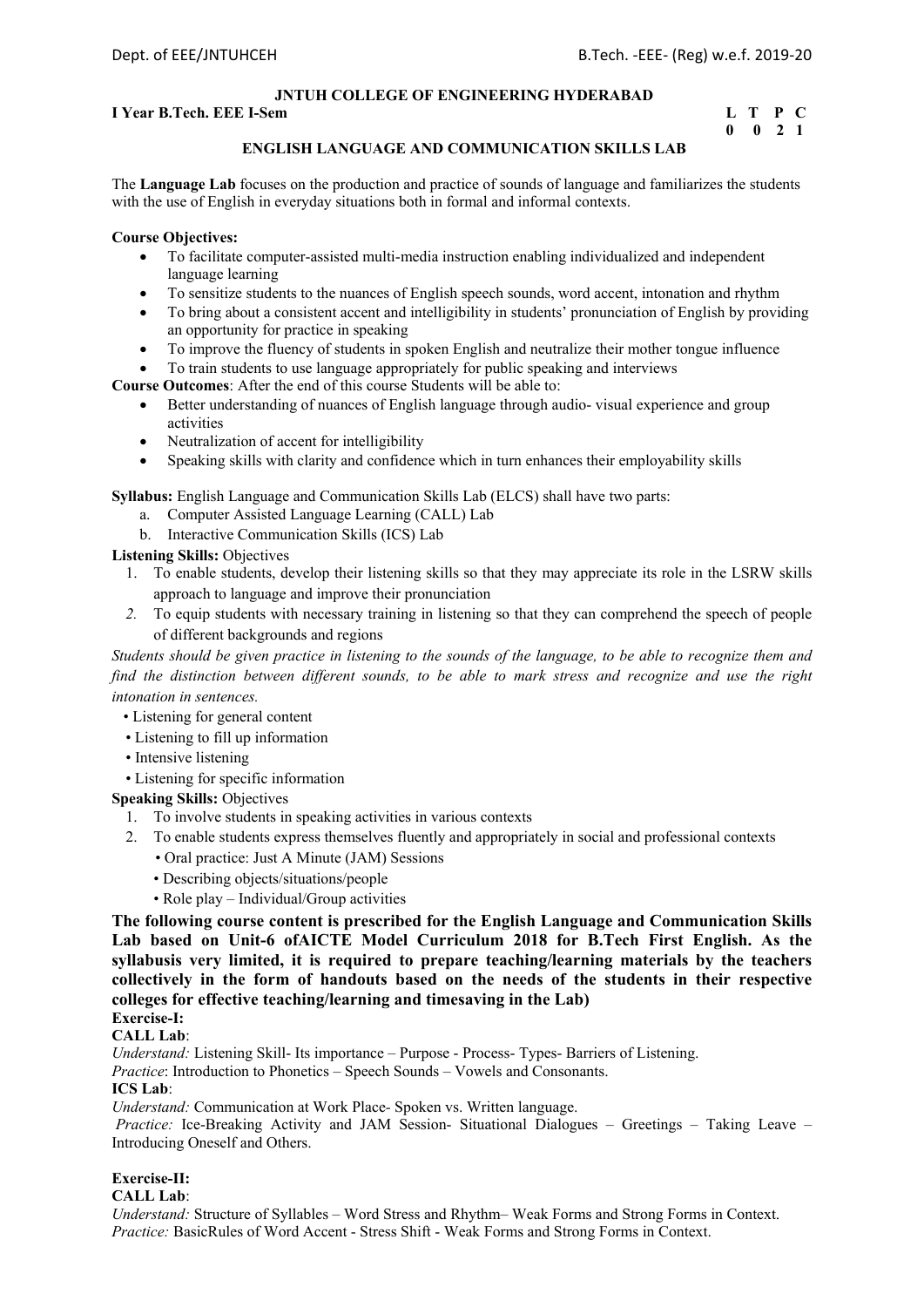#### **ICS Lab**:

*Understand:* Features of Good Conversation – Non-verbal Communication. *Practice:* Situational Dialogues – Role-Play- Expressions in Various Situations –Making Requests and Seeking Permissions - Telephone Etiquette.

### **Exercise-III:**

### **CALL Lab:**

*Understand:* Intonation-Errors in Pronunciation-the Influence of Mother Tongue (MTI).

*Practice:* Common Indian Variants in Pronunciation *–* Differences in British and American Pronunciation. **ICS Lab**:

*Understand:* How to make Formal Presentations. *Practice:* Formal Presentations.

### **Exercise-IV:**

**CALL Lab**: *Understand:* Listening for General Details. *Practice:* Listening Comprehension Tests. **ICS Lab**: *Understand:* Public Speaking – Exposure to Structured Talks. *Practice:* Making a Short Speech – Extempore.

### **Exercise-V:**

#### **CALL Lab:**

*Understand:* Listening for Specific Details. *Practice:* Listening Comprehension Tests.

### **ICS Lab**:

- 1. Introduction to Interview Skills.
- 2. Common errors in speaking.

### **Minimum Requirement of infrastructural facilities for ELCS Lab:**

**1. Computer Assisted Language Learning (CALL) Lab:** 

**The Computer Assisted Language Learning Lab** has to accommodate 40 students with 40 systems, with one Master Console, LAN facility and English language learning software for selfstudy by students.

#### **System Requirement (Hardware component):**

*Computer network with LAN facility (minimum 40 systems with multimedia) with the following specifications:* 

- i) Computers with Suitable Configuration
	- ii) High Fidelity Headphones

### **2. Interactive Communication Skills (ICS) Lab:**

**The Interactive Communication Skills Lab:** A Spacious room with movable chairs and audiovisual aids with a Public-Address System, a LCD and a projector etc.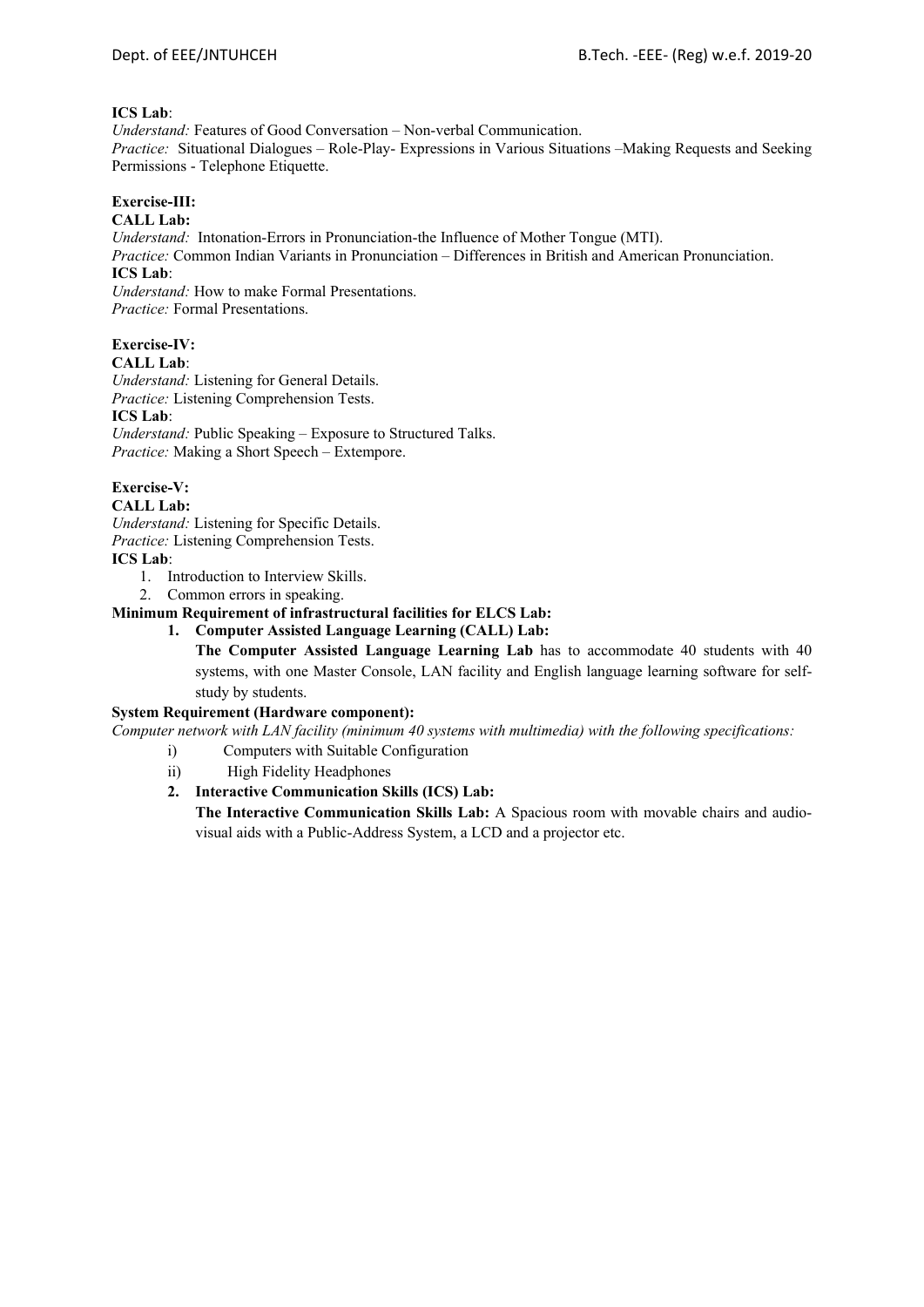#### **I** Year B.Tech. EEE I-Sem **L** T P C

# **0 0 2 1**

#### **BASIC ELECTRICAL ENGINEERING LAB**

**Pre-requisites:** Basic Electrical Engineering

#### **Course Objectives:**

- To analyze a given network by applying various electrical laws and network theorems
- To know the response of electrical circuits for different excitations
- To calculate, measure and know the relation between basic electrical parameters.
- To analyze the performance characteristics of DC and AC electrical machines

#### **Course Outcomes:**

- Get an exposure to basic electrical laws.
- Understand the response of different types of electrical circuits to different excitations.
- Understand the measurement, calculation and relation between the basic electrical parameters
- Understand the basic characteristics of transformers and electrical machines.

#### **List of experiments/demonstrations:**

- 1. Verification of Ohms Law
- 2. Verification of KVL and KCL
- 3. Transient Response of Series RL and RC circuits for DC excitation
- 4. Transient Response of RLC Series circuit for DC excitation
- 5. Resonance in series RLC circuit
- 6. Calculations and Verification of Impedance and Current of RL, RC and RLC series circuits
- 7. Measurement of Voltage, Current and Real Power in primary and Secondary Circuits of a Single Phase Transformer
- 8. Load Test on Single Phase Transformer (Calculate Efficiency and Regulation)
- 9. Three Phase Transformer: Verification of Relationship between Voltages and Currents (Star-Delta, Delta-Delta, Delta-star, Star-Star)
- 10. Measurement of Active and Reactive Power in a balanced Three-phase circuit
- 11. Performance Characteristics of a Separately/Self Excited DC Shunt/Compound Motor
- 12. Torque-Speed Characteristics of a Separately/Self Excited DC Shunt/Compound Motor
- 13. Performance Characteristics of a Three-phase Induction Motor
- 14. Torque-Speed Characteristics of a Three-phase Induction Motor
- 15. No-Load Characteristics of a Three-phase Alternator

#### **TEXT BOOKS:**

- 1. D. P. Kothari and I. J. Nagrath, "Basic Electrical Engineering", Tata McGraw Hill, 2010.
- 2. D. C. Kulshreshtha, "Basic Electrical Engineering", McGraw Hill, 2009.

- 1. L. S. Bobrow, "Fundamentals of Electrical Engineering", Oxford University Press, 2011.
- 2. E. Hughes, "Electrical and Electronics Technology", Pearson, 2010.
- 3. V. D. Toro, "Electrical Engineering Fundamentals", Prentice Hall India, 1989.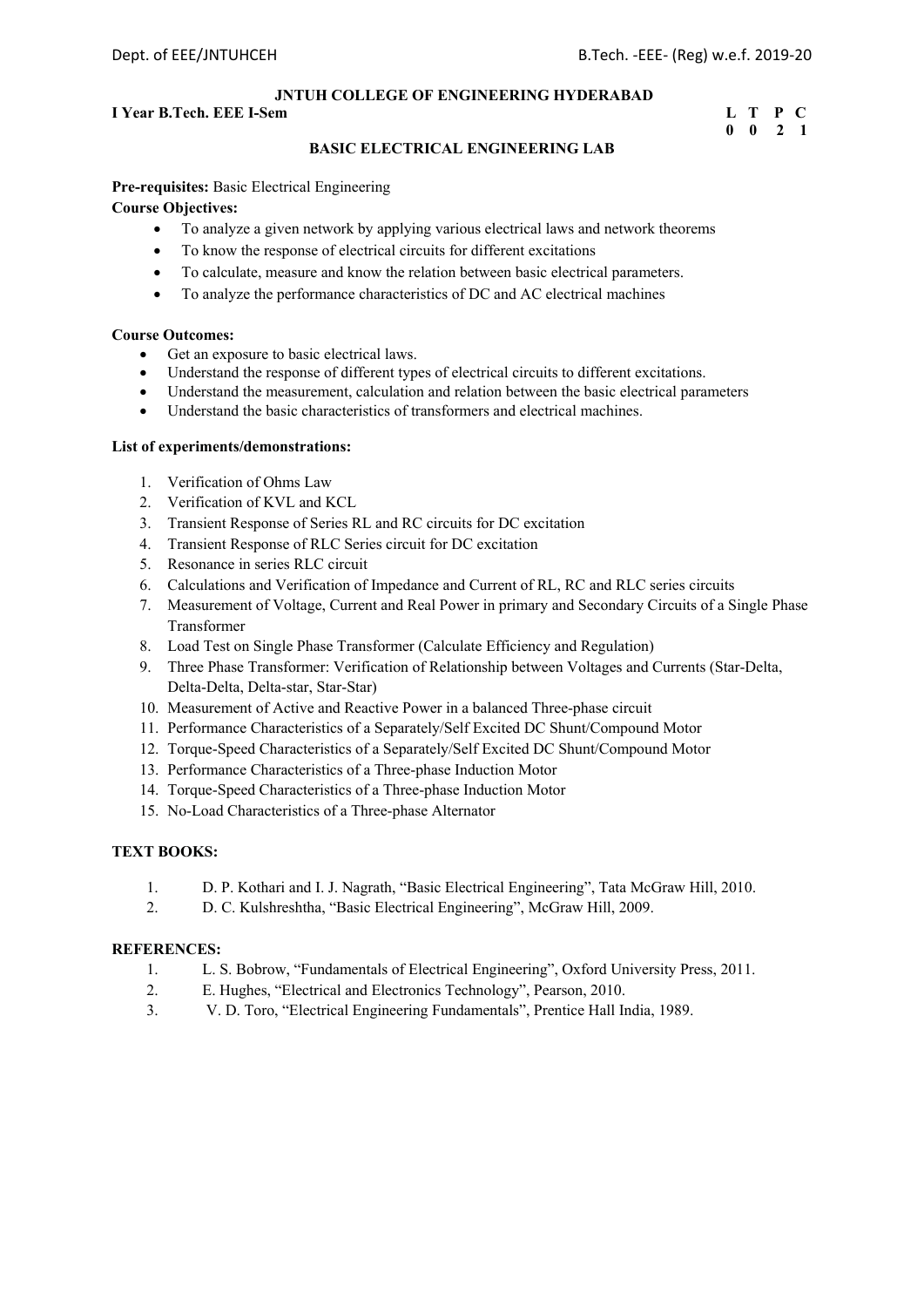#### **I** Year B.Tech. EEE II-Sem **L** T P C

#### **3 1 0 4 MATHEMATICS-II (ADVANCED CALCULUS)**

**Pre-requisites:** Mathematical Knowledge of 12<sup>th</sup>/Intermediate level **Course Objectives:** To learn

- Methods of solving the differential equations of first and higher order.
- Evaluation of multiple integrals and their applications
- The physical quantities involved in engineering field related to vector valued functions
- The basic properties of vector valued functions and their applications to line, surface and volume integrals

#### **Course outcomes:**

After learning the contents of this paper, the student must be able to

- Identify whether the given differential equation of first order is exact or not
- Solve higher differential equation and apply the concept of differential equation to real world problems
- Evaluate the multiple integrals and apply the concept to find areas, volumes, centre of mass and gravity for cubes, sphere and rectangular parallel piped
- Evaluate the line, surface and volume integrals and converting them from one to another

#### **UNIT-I: First Order ODE** 8 L

Exact, linear and Bernoulli's equations; Applications: Newton's law of cooling, Law of natural growth and decay; Equations not of first degree: equations solvable for p, equations solvable for y, equations solvable for x and Clairaut's type.

#### **UNIT-II: Ordinary Differential Equations of Higher Order 10 L**

Second order linear differential equations with constant coefficients: Non-Homogeneous terms of the type  $e^{ax}$ , sin  $ax$ , cos  $ax$ , polynomials in x,  $e^{ax}V(x)$  and  $x V(x)$ ; method of variation of parameters; Equations reducible to linear ODE with constant coefficients: Legendre's equation, Cauchy-Euler equation.

#### **UNIT-III: Multivariable Calculus (Integration) 10 L**

Evaluation of Double Integrals (Cartesian and polar coordinates); change of order of integration (only Cartesian form); Evaluation of Triple Integrals: Change of variables (Cartesian to polar) for double and (Cartesian to Spherical and Cylindrical polar coordinates) for triple integrals.

Applications: Areas (by double integrals) and volumes (by double integrals and triple integrals), Centre of mass and Gravity (constant and variable densities) by double and triple integrals (applications involving cubes, sphere and rectangular parallel piped).

#### **UNIT-IV: Vector Differentiation 10 L**

Vector point functions and scalar point functions. Gradient, Divergence and Curl. Directional derivatives, Tangent plane and normal line. Vector Identities. Scalar potential functions. Solenoidal and Irrotational vectors.

#### **UNIT-V: Vector Integration 10 L**

Line, Surface and Volume Integrals. Theorems of Green, Gauss and Stokes (without proofs) and their applications.

#### **TEXT BOOKS:**

- 1. B.S. Grewal, Higher Engineering Mathematics, Khanna Publishers,  $36<sup>th</sup>$  Edition, 2010
- 2. Erwin kreyszig, Advanced Engineering Mathematics,  $9<sup>th</sup>$  Edition, John Wiley & Sons, 2006

- 1. G.B. Thomas and R.L. Finney, Calculus and Analytic geometry, 9<sup>th</sup>Edition, Pearson, Reprint, 2002
- 2. Paras Ram, Engineering Mathematics, 2<sup>nd</sup> Edition, CBS Publishes
- 3. S. L. Ross, Differential Equations, 3rd Ed., Wiley India, 1984.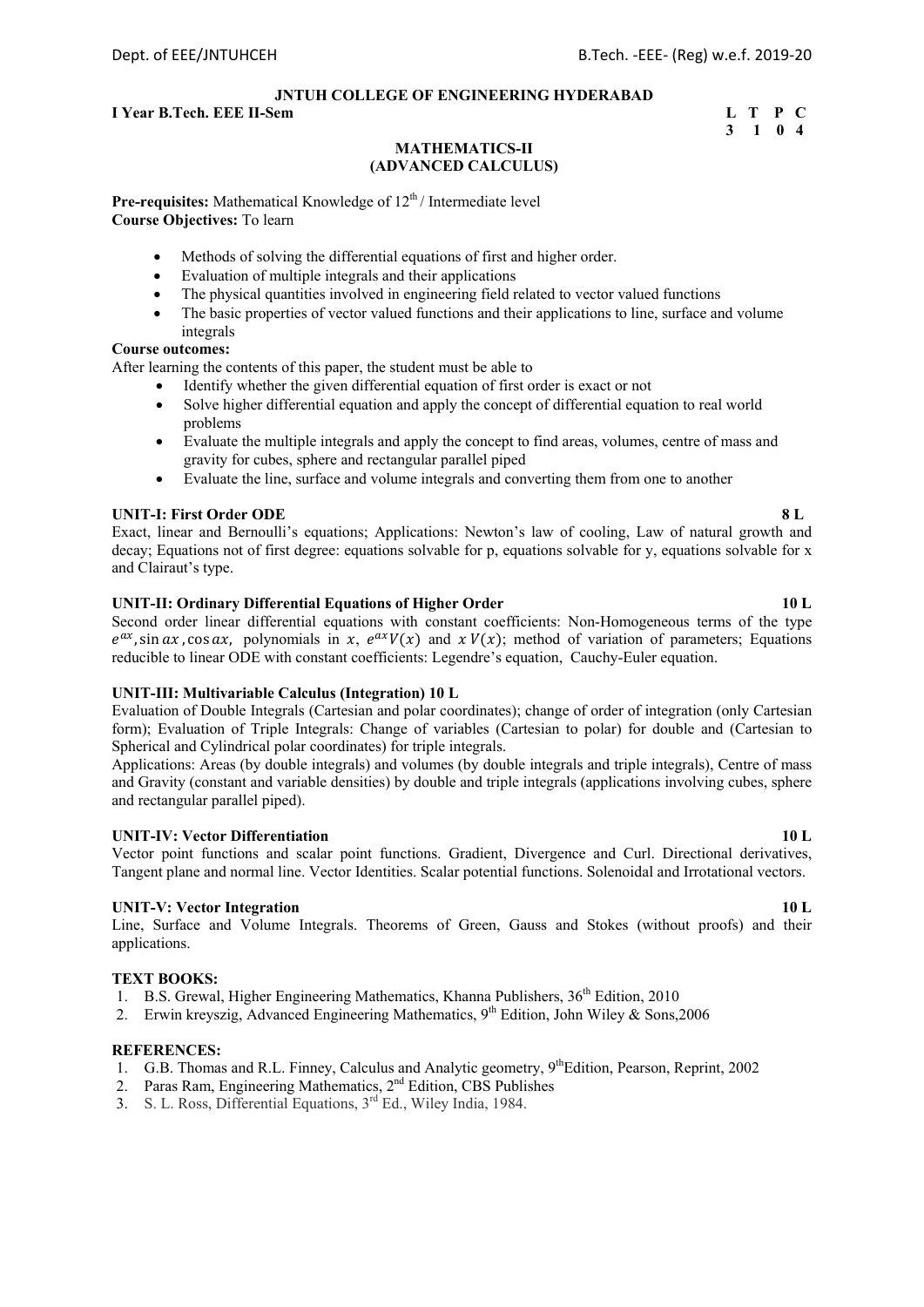#### **I Year B.Tech. EEE II-Sem**

| I Year B.Tech. EEE II-Sem | L T P C |  |
|---------------------------|---------|--|
|                           | 3 1 0 4 |  |

#### **APPLIED PHYSICS**

#### **Course Objectives:**

The course should enable the students to:

- 1. understand basic principle of quantum mechanics.
- 2. gain the knowledge of carrier concentration and mobility mechanism of semiconductor materials.
- 3. learn and gain knowledge about various types of optoelectronic devices.
- 4. know about various types of lasers and significance of optical fibers in communication system.
- 5. learn about material properties like dielectrics and magnetic materials.

#### **Course Outcomes:**

The student will able to:

- 1. analyze the wave particle duality and about energy levels and uncertainty principle.
- 2. evaluate the mobility of charge carrier concentration of a given semiconductor material.
- 3. justify how the graded index optical fiber is more efficient than step index optical fiber in fiber optic communication system.
- 4. to learn about working of LED, solar cell and photo detector.
- 5. gain the knowledge and applications of dielectric and magnetic materials.

#### **UNIT-I: Quantum Mechanics**

Introduction to quantum mechanics, Black body radiation, Planck's law, Photoelectric effect, Compton effect, Wave-particle duality, de-Broglie hypothesis, Davisson and Germer experiment, Heisenberg's uncertainty principle, Born's interpretation of the wave function, Schrodinger's time independent wave equation, Particle in one dimensional box.

#### **UNIT-II: Semiconductor Physics**

Introduction, Classification of solids, Intrinsic and extrinsic semiconductors: Estimation of carrierconcentration, Dependence of Fermi level on carrier-concentration and variation with temperature; Carrier transport: diffusion and drift, Hall Effect, P-N junction diode: working principle, Energy band diagram, I-V Characteristics, Zener diode: working principle, I-V Characteristics and Break down mechanism.

#### **UNIT-III: Optoelectronic Devices**

Introduction, Radiative, Non-radiative transitions and recombination mechanism in semiconductors, LED and Semiconductor lasers: Device structure, materials, Characteristics, Semiconductor photo-detectors: PIN and Avalanche detectors and their structure, Materials, Working principle and Characteristics, Solar cell: Structure and Characteristics.

#### **UNIT- IV: Lasers and Fibre Optics**

**Lasers:** Introduction, Absorption, Spontaneous and Stimulated emission of radiation, Characteristics of Lasers, Active medium, resonating cavity, pumping mechanisms, Population inversion, Einstein coefficients and relation between them, Construction and working of lasers: Ruby laser, He-Ne laser and applications of lasers. **Fibre Optics**: Introduction, Principle and Construction of an optical fibre, Acceptance angle, Numerical aperture, Types of Fibres, Losses associated with optical fibres, Basic components in optical fiber

#### **UNIT-V: Dielectric and Magnetic Properties of Materials**

communication system, Applications of optical fibres.

**Dielectrics Properties:** Introduction, Types of polarizations, Electronic, Ionic (quantitative) and Oriental Polarizations and calculation of their polarizabilities, Internal fields in a solid- Clausius-Mossotti relation, Applications of dielectric materials.

**Magnetic Properties**: Introduction, Bohr magneton, classification of dia, para and ferro magnetic materials on the basis of magnetic moment, Explanation of Hysteresis curve based on domain theory of ferromagnetism, Soft and hard magnetic materials, Properties of anti-ferro and ferri magnetic materials.

#### **TEXT BOOKS:**

1. Engineering Physics, B.K. Pandey, S. Chaturvedi – Cengage Learning.

2. Haliday and Resnick, Physics – Wiley.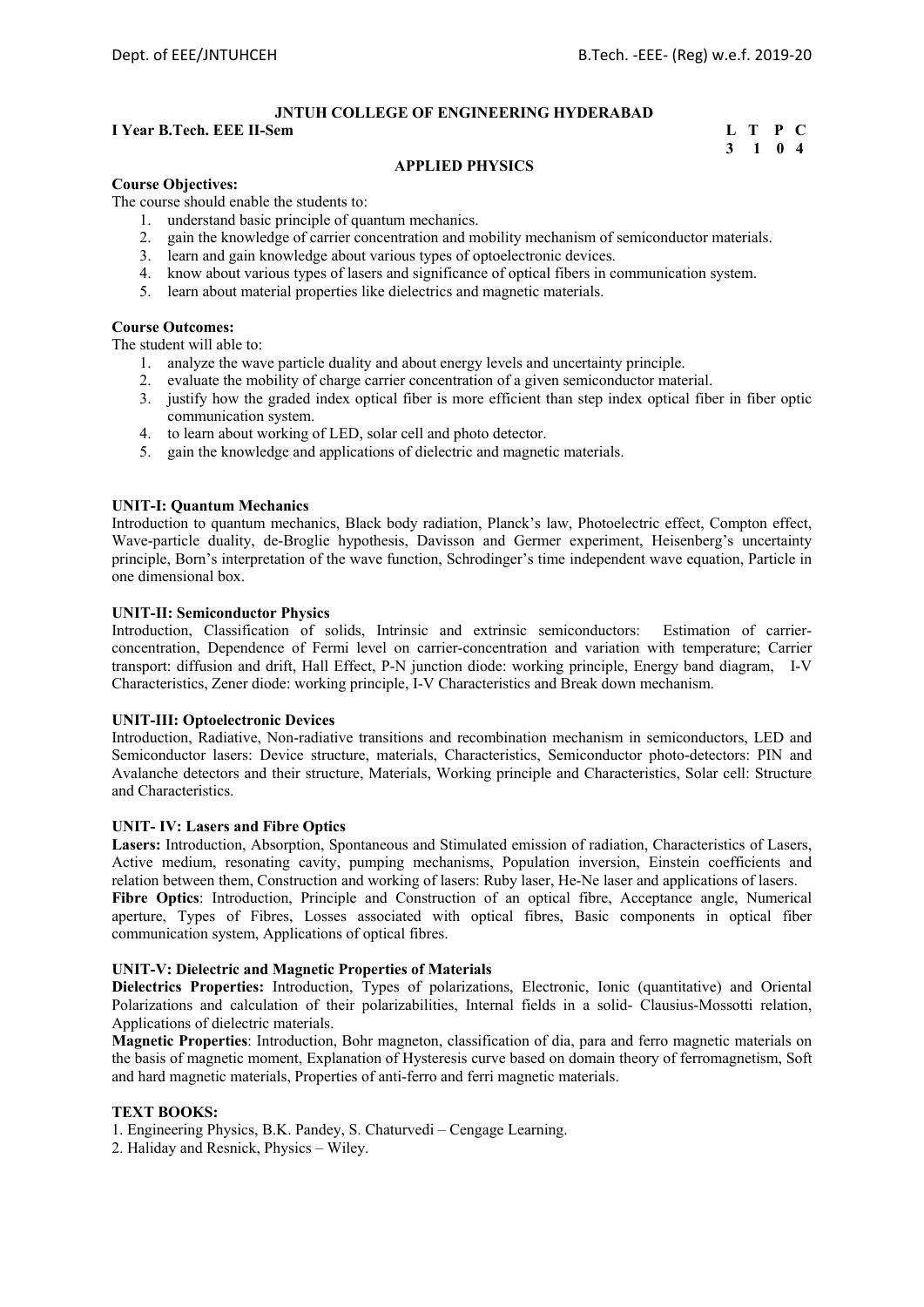- 1. Richard Robinett, Quantum Mechanics.
- 2. J. Singh, Semiconductor Optoelectronics: Physics and Technology, Mc Graw-Hill inc. (1995).
- 3. Online Course: "Optoelectronic Materials and Devices" by Monica Katiyar and Deepak Gupta on NPTEL.
- 4. Introduction to Solid State Physics by Charles Kittel, Wiley student edition.
- 5. S.M. Sze, Semiconductor Devices: Physics and Technology, Wiley (2008).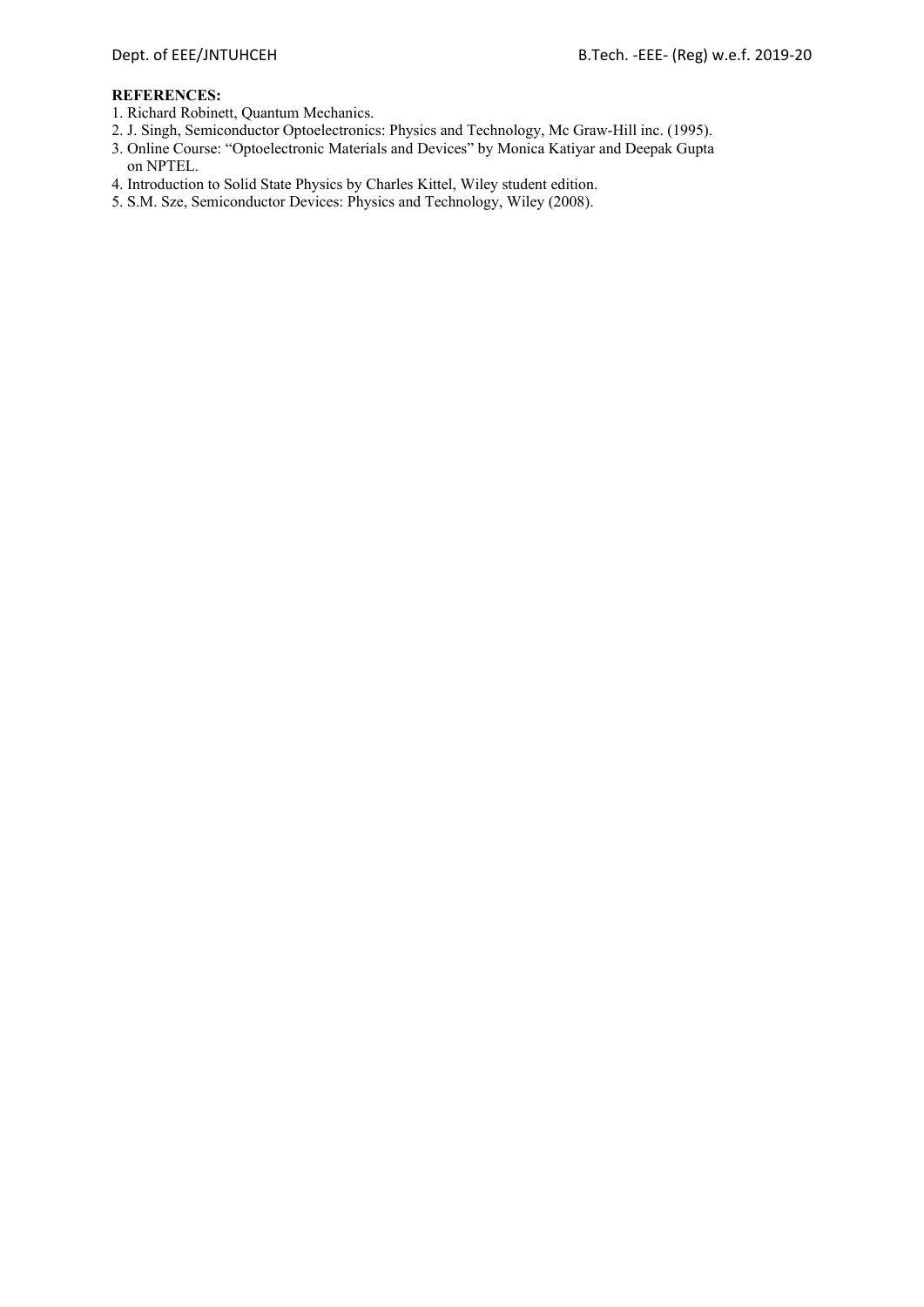#### **I** Year B.Tech. EEE II-Sem L T P C

# **3 0 0 3**

#### **PROGRAMMING FOR PROBLEM SOLVING**

#### **Course Objectives:**

- To learn the fundamentals of computers.
- To understand the various steps in Program development.
- To learn the syntax and semantics of C Programming Language.
- To learn the usage of structured programming approach in solving problems.

**Course Outcomes:** After the end of this course student able to:

- Write algorithms and to draw flowcharts for solving problems.
- Translate the algorithms/flowcharts to programs (in C language).
- Code and test a given logic in C programming language.
- Formulate simple algorithms for arithmetic and logical problems.
- Decompose a problem into functions and to develop modular reusable code.
- Use arrays, pointers, strings and structures to formulate algorithms and programs.
- Searching and sorting problems.

#### **UNIT-I:**

**INTRODUCTION TO COMPUTERS** – Computer Systems, Computing Environments, Computer Languages, Creating and running programs, Software Development Method, Algorithms, Pseudo code, flow charts, applying the software development method.

**INTRODUCTION TO C LANGUAGE** – Background, Simple C programs, Identifiers, Basic data types, Variables, Constants, Input / Output, Operators. Expressions, Precedence and Associatively, Expression Evaluation, Type conversions, Bit wise operators, Statements, Simple C Programming examples.

#### **UNIT-II:**

**STATEMENTS** – if and switch statements, Repetition statements – while, for, do-while statements, Loop examples, other statements related to looping – break, continue, go to, Simple C Programming examples.

**DESIGNING STRUCTURED PROGRAMS**- Functions, basics, user defined functions, inter function communication, Scope, Storage classes-auto, register, static, extern, scope rules, type qualifiers, recursionrecursive functions, Preprocessor commands, example C programs

#### **UNIT-III:**

**ARRAYS AND STRINGS** – Concepts, using arrays in C, inter function communication, array applications, two – dimensional arrays, multidimensional arrays, C program examples. Concepts, C Strings, String Input / Output functions, arrays of strings, string manipulation functions, string / data conversion, C program examples.

#### **UNIT-IV:**

**POINTERS** – Introduction (Basic Concepts), Pointers for inter function communication, pointers to pointers, compatibility, memory allocation functions, array of pointers, programming applications, pointers to void, pointers to functions, command –line arguments.

**INPUT AND OUTPUT** – Concept of a file, streams, standard input / output functions, formatted input / output functions, text files and binary files, file input / output operations, file status functions (error handling), C program examples.

#### **UNIT-V:**

**DERIVED TYPES** – Structures – Declaration, definition and initialization of structures, accessing structures, nested structures, arrays of structures, structures and functions, pointers to structures, self referential structures, unions, typedef, bit fields, enumerated types, C programming examples.

**SORTINGANDSEARCHING** – Selection sort, Bubble sort, Insertion sort, Linear search and Binary search methods.

#### **TEXT BOOKS:**

- 1. C Programming & Data Structures, B.A.Forouzan and R.F. Gilberg, Third Edition, Cengage Learning.
- 2. Problem Solving and Program Design in C, J.R. Hanly and E.B. Koffman, Fifth Edition, Pearson Education.
- 3. The C Programming Language, B.W. Kernighan and Dennis M.Ritchie, PHI/Pearson Education

- 1. C for Engineers and Scientists, H.Cheng, Mc.Graw-Hill International Edition
- 2. Data Structures using C A. M.Tanenbaum, Y.Langsam, and M.J. Augenstein, Pearson Education / PHI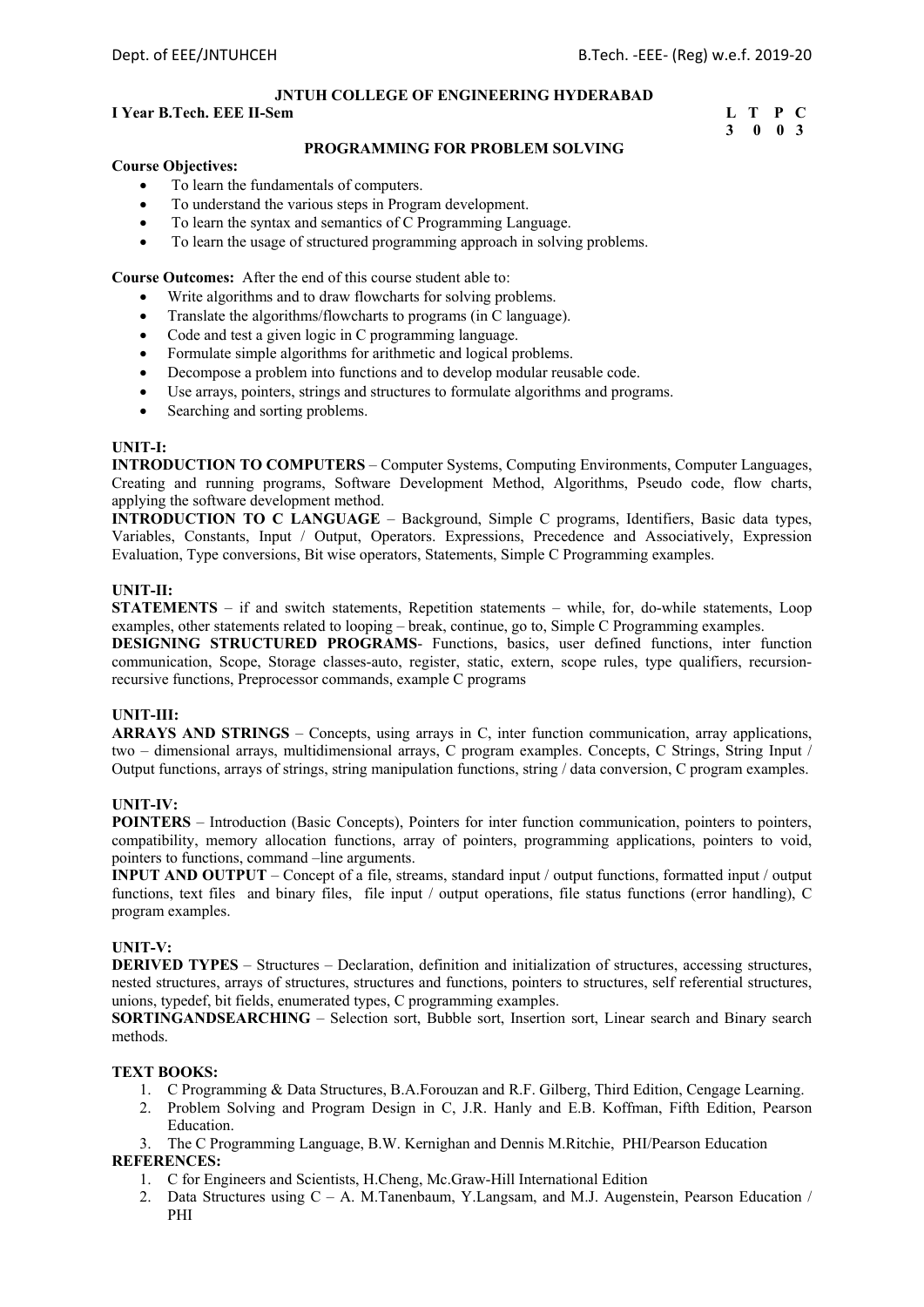#### 3. C Programming & Data Structures, P. Dey, M Ghosh R Thereja, Oxford University Press **JNTUH COLLEGE OF ENGINEERING HYDERABAD**

#### **I Year B.Tech. EEE II-Sem**

| I Year B.Tech. EEE II-Sem |                             | L T P C |  |
|---------------------------|-----------------------------|---------|--|
|                           | $1 \quad 0 \quad 4 \quad 3$ |         |  |

#### **ENGINEERING GRAPHICS**

#### **Pre-requisites:** Nil

**Course objectives:** 

- To provide basic concepts in engineering drawing.
- To impart knowledge about standard principles of orthographic projection of objects.
- To draw sectional views and pictorial views of solids.

**Course Outcomes:** At the end of the course, the student will be able to:

- Preparing working drawings to communicate the ideas and information.
- Read, understand and interpret engineering drawings.

#### **UNIT-I:**

#### **INTRODUCTION TO ENGINEERING DRAWING**

Principles of Engineering Graphics and their Significance, Conic Sections including the Rectangular Hyperbola – General method only. Cycloid, Epicycloid and Hypocycloid, Involute. Scales – Plain, Diagonal and Vernier Scales.

#### **UNIT-II:**

#### **ORTHOGRAPHIC PROJECTIONS:**

Principles of Orthographic Projections – Conventions – Projections of Points and Lines, Projections of Plane regular geometric figures—Auxiliary Planes.

#### **UNIT-III:**

Projections of Regular Solids – Auxiliary Views.

#### **UNIT-IV**

Sections or Sectional views of Right Regular Solids – Prism, Cylinder, Pyramid, Cone – Auxiliary views – Sections of Sphere. Development of Surfaces of Right Regular Solids – Prism, Cylinder, Pyramid and Cone

#### **UNIT-V:**

#### **ISOMETRIC PROJECTIONS :**

Principles of Isometric Projection – Isometric Scale – Isometric Views – Conventions – Isometric Views of Lines, Plane Figures, Simple and Compound Solids – Isometric Projection of objects having non- isometric lines. Isometric Projection of Spherical Parts. Conversion of Isometric Views to Orthographic Views and Viceversa – Conventions

**Auto CAD:** Basic principles only

#### **TEXT BOOKS:**

- 1. Engineering Drawing N.D. Bhatt / Charotar
- 2. Engineering Drawing and Graphics Rane and Shah/ Pearson Edu.

- 1. A Text Book of Engineering Drawing / Dhawan R K / S. Chand
- 2. Engineering Graphics With Auto CAD / James D Bethune / Pearson Edu.
- 3. Engineering Graphics / K R Mohan / Dhanpat Rai.
- 4. Text book on Engineering Drawing / KL Narayana/ P Kannaih/Scitech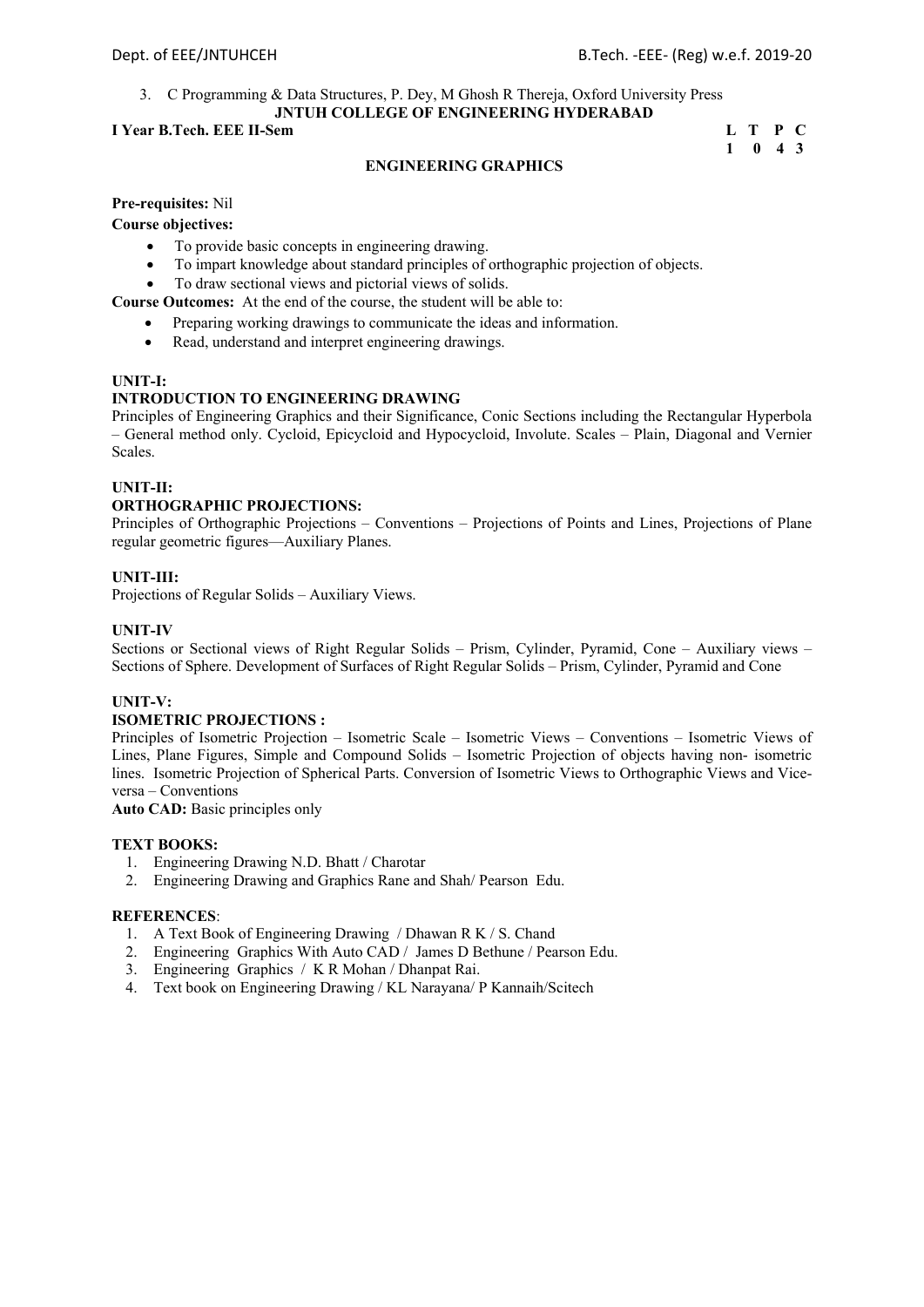#### **I** Year B.Tech. EEE II-Sem **Learner Exercise EXECUTE:** T P C

# **0 0 3 1.5**

#### **APPLIED PHYSICS LAB**

#### **Course Objectives:**

- 1. To provide an experimental foundation for the theoretical concepts introduced in the lectures.
- 2. To teach how to make careful experimental observations and how to think about and draw conclusions from such data.
- 3. To help students understand the role of direct observation in physics and to distinguish between inferences based on theory and the outcomes of experiments.

#### **Learning Outcomes:**

#### **by the end of the course students will be able:**

- 1. To make careful experimental observations and draw conclusions from such data.
- 2. To distinguish between inferences based on theory and the outcomes of experiments.
- 3. To write a technical report which communicates scientific information in a clear and concise manner.

#### **List of Experiments**

- 1. Energy gap of P-N junction diode: To determine the energy gap of a semiconductor diode.
- 2. Solar Cell: To study the V-I Characteristics of solar cell.
- 3. Light emitting diode: To study the V-I and P-I characteristics of light emitting diode.
- 4. Stewart Gee's experiment: Determination of magnetic field along the axis of a current carrying coil.
- 5. Hall effect: To determine Hall co-efficient of a given semiconductor.
- 6. Photoelectric effect: To determine work function of a given material.
- 7. LASER: To study the V-I and P-I characteristics of LASER sources.
- 8. Losses in Optical fibre: To determine the bending losses of Optical fibres.
- 9. LCR Circuit: To determine the resonant frequency and quality factor of LCR Circuit.
- 10. R-C Circuit: To determine the time constant of R-C circuit.
- 11. PIN photo diode: To study the V-I & P-I characteristics of PIN photo diode detector.
- 12. Zener diode: To study the V-I Characteristics of Zener diode.

#### **Note: Any 8 experiments are to be performed by each student**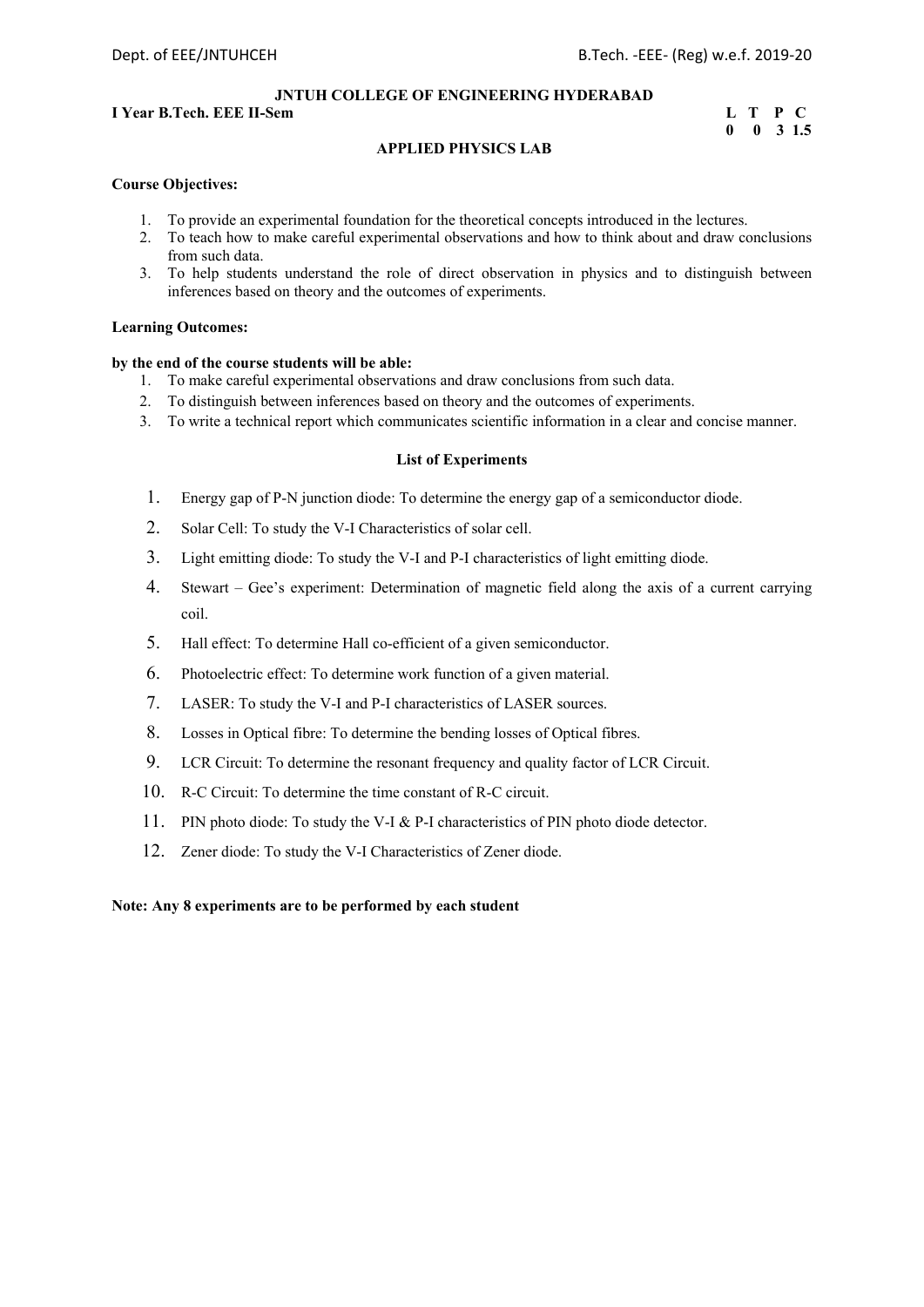#### **I** Year B.Tech. EEE II-Sem **Learner Exercise E** T P C

# **0 0 3 1.5**

#### **PROGRAMMING FOR PROBLEM SOLVING LAB**

#### **Course Objectives:**

- To learn the fundamentals of computers.
- To understand the various steps in Program development.
- To learn the syntax and semantics of C Programming Language.
- To learn the usage of structured programming approach in solving problems.

**Course Outcomes:** At the end of this coursestudent will able to:

- Write algorithms and to draw flowcharts for solving problems.
- Translate the algorithms/flowcharts to programs (in C language).
- Code and test a given logic in C programming language.
- Formulate simple algorithms for arithmetic and logical problems.
- Decompose a problem into functions and to develop modular reusable code.
- Use arrays, pointers, strings and structures to formulate algorithms and programs.
- Searching and sorting problems.

#### **Week 1:**

- 1. Write a C program to find the sum of individual digits of a positive integer.
- 2. Fibonacci sequence is defined as follows: the first and second terms in the sequence are 0 and 1.

Subsequent terms are found by adding the preceding two terms in the sequence.

Write a C program to generate the first n terms of the sequence.

- 3. Write a C program to generate all the prime numbers between 1 and n, where n is a value supplied by the user.
- 4. Write a C program to find the roots of a quadratic equation.

#### **Week 2:**

- 5. Write a C program to find the factorial of a given integer.
- 6. Write a C program to find the GCD (greatest common divisor) of two given integers.
- 7. Write a C program to solve Towers of Hanoi problem.
- 8. Write a C program, which takes two integer operands and one operator from the user, performs the operation and then prints the result. (Consider the operators  $+,-,*,',\gamma$  and use Switch Statement)

#### **Week 3:**

- 9. Write a C program to find both the largest and smallest number in a list of integers.
- 10. Write a C program that uses functions to perform the following:
- i) Addition of Two Matrices ii) Multiplication of Two Matrices

#### **Week 4:**

- 11. Write a C program that uses functions to perform the following operations:
- i) To insert a sub-string in to a given main string from a given position.
	- ii) To delete n Characters from a given position in a given string.
- 12. Write a C program to determine if the given string is a palindrome or not
- 13. Write a C program that displays the position or index in the string S where the string T begins, or  $-1$  if S doesn't contain T.
- 14. Write a C program to count the lines, words and characters in a given text.

#### **Week 5:**

- 15. Write a C program to generate Pascal's triangle.
- 16. Write a C program to construct a pyramid of numbers
- 17. Write a C program to read in two numbers, x and n, and then compute the sum of this geometric progression:

 $1+x+x^2+x^3+\ldots+x^n$ 

For example: if n is 3 and x is 5, then the program computes  $1+5+25+125$ .

Print x, n, the sum

Perform error checking.

For example, the formula does not make sense for negative exponents – if n is less than 0.

Have your program print an error message if  $n<0$ , then go back and read in the next pair of numbers of without computing the sum. Are any values of x also illegal ? If so, test for them too.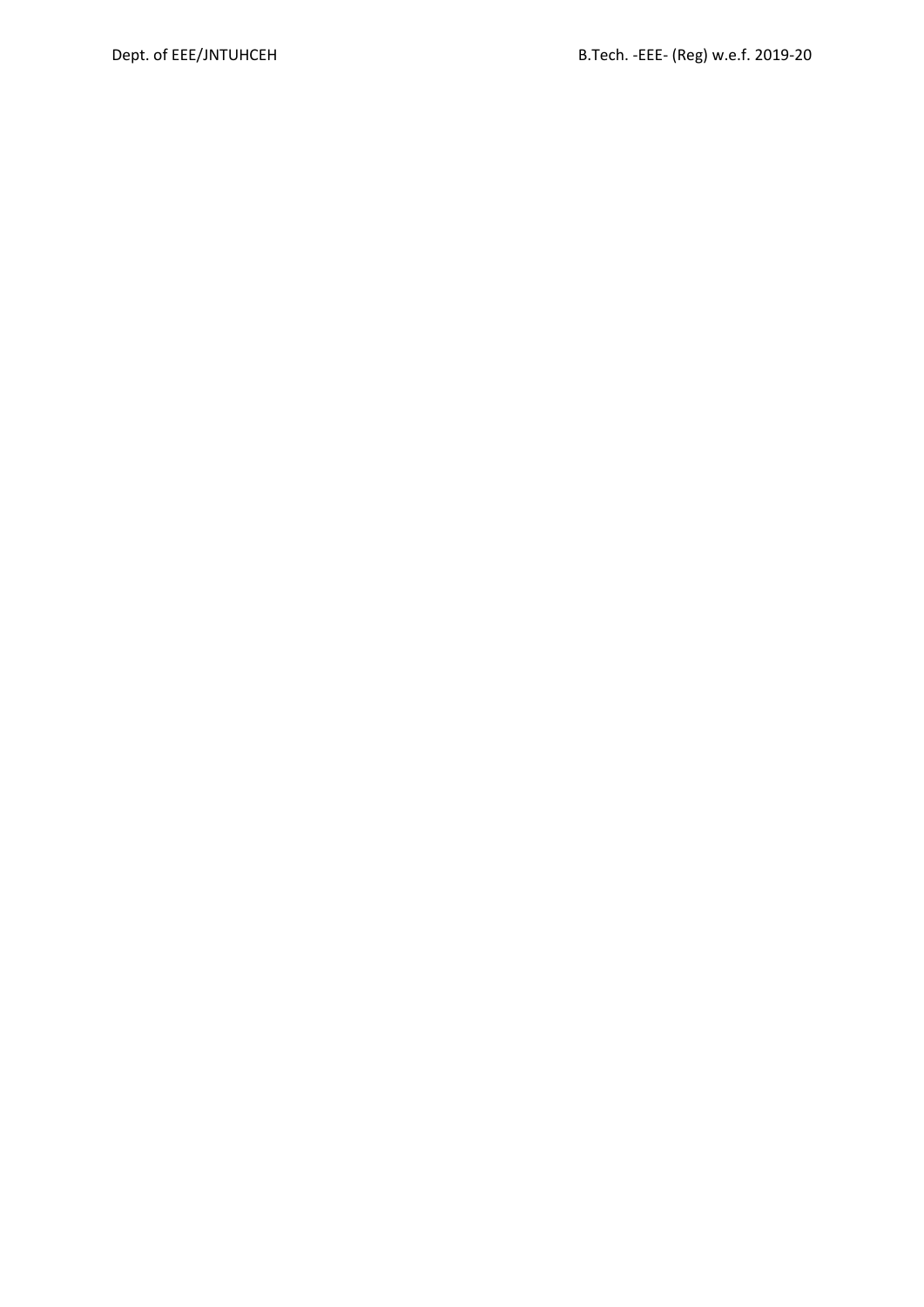#### **Week 6:**

- 18. 2's complement of a number is obtained by scanning it from right to left and complementing all the bits after the first appearance of a 1. Thus 2's complement of 11100 is 00100. Write a C program to find the 2's complement of a binary number.
- 19. Write a C program to convert a Roman numeral to its decimal equivalent.

#### **Week 7:**

- 20. Write a C program that uses functions to perform the following operations:
	- i) Reading a complex number
	- ii) Writing a complex number
	- iii) Addition of two complex numbers
	- iv) Multiplication of two complex numbers
	- (Note: represent complex number using a structure.)

#### **Week 8:**

21. . i) Write a C program which copies one file to another.

- ii) Write a C program to reverse the first n characters in a file.
- (Note: The file name and n are specified on the command line.)
- 22. . i)Write a C program to display the contents of a file.
	- ii)Write a C program to merge two files into a third file (i.e., the contents of the first file followed by those of
		- the second are put in the third file)

#### **Week 9:**

23. Write a C program that implements the following sorting methods to sort a given list of integers in ascending

order

i) Bubble sort ii) Selection sort iii) Insertion sort

#### **Week 10:**

24. Write C programs that use both recursive and non recursive functions to perform the following searching operations for a Key value in a given list of integers:

i) Linear search ii) Binary search

#### **TEXT BOOKS:**

- 1. C Programming & Data Structures, B.A.Forouzan and R.F. Gilberg, Third Edition, Cengage Learning.
- 2. Problem Solving and Program Design in C, J.R. Hanly and E.B. Koffman, Fifth Edition, Pearson Education.
- 3. The C Programming Language, B.W. Kernighan and Dennis M.Ritchie, PHI/Pearson Education

- 1. C for Engineers and Scientists, H.Cheng, Mc.Graw-Hill International Edition
- 2. Data Structures using C A.M.Tanenbaum, Y.Langsam, and M.J. Augenstein, Pearson Education / PHI
- 3. C Programming & Data Structures, P. Dey, M Ghosh R Thereja, Oxford University Press.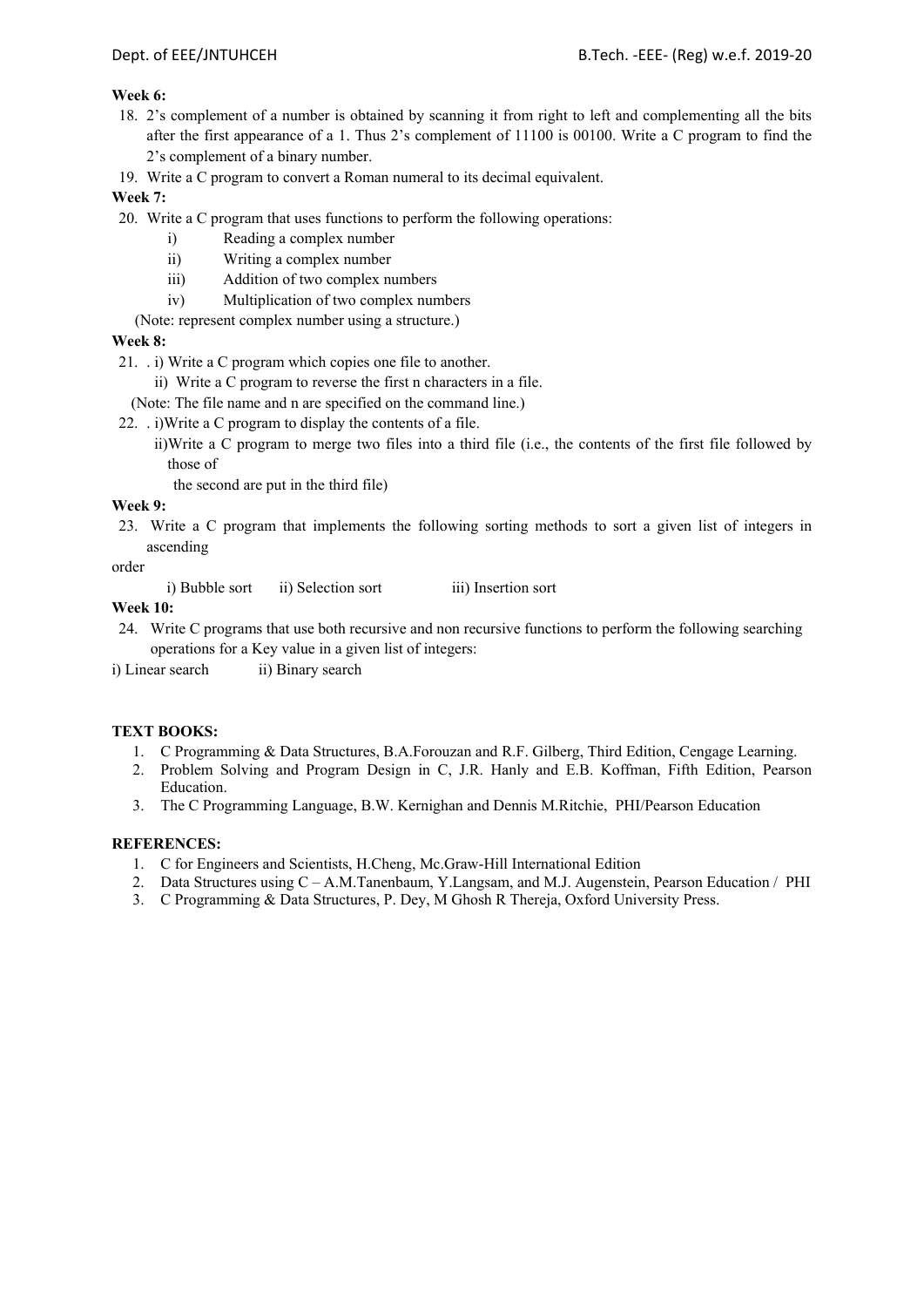#### **II Year B.Tech. EEE I-Sem L** T P C

# **3 1 0 4**

#### **MATHEMATICS-III (NUMERICAL METHODS AND COMPLEX VARIABLES)**

**Pre-requisites:** Mathematics courses of first year of study. **Objectives:** To learn

- Concept, properties of Laplace transforms
- Solving ordinary differential equations using Laplace transforms techniques.
- Various methods to the find roots of an equation.
- Concept of finite differences and to estimate the value for the given data using interpolation.
- Evaluation of integrals using numerical techniques
- Solving ordinary differential equations using numerical techniques.
- Differentiation and integration of complex valued functions.
- Evaluation of integrals using Cauchy's integral formula and Cauchy's residue theorem.
- Expansion of complex functions using Taylor's and Laurent's series.

#### **Course outcomes:**

After learning the contents of this paper the student must be able to

- Use the Laplace transforms techniques for solving ODE's
- Find the root of a given equation.
- Estimate the value for the given data using interpolation
- Find the numerical solutions for a given ODE's
- Analyse the complex function with reference to their analyticity, integration using Cauchy's integral and residue theorems
- Taylor's and Laurent's series expansions of complex function

#### **UNIT-I: Laplace Transforms10 L**

Laplace Transforms; Laplace Transform of standard functions; first shifting theorem; Laplace transforms of functions when they are multiplied and divided by 't'. Laplace transforms of derivatives and integrals of function; Evaluation of integrals by Laplace transforms; Laplace transform of periodic functions.

Inverse Laplace transform by different methods, convolution theorem (without Proof), solving ODEs by Laplace Transform method.

#### **UNIT-II: Numerical Methods-I10 L**

Solution of polynomial and transcendental equations – Bisection method, Iteration Method, Newton-Raphson method and Regula-Falsi method.

Finite differences- forward differences- backward differences-central differences-symbolic relations and separation of symbols; Interpolation using Newton's forward and backward difference formulae. Central difference interpolation: Gauss's forward and backward formulae; Lagrange's method of interpolation

#### **UNIT-III: Numerical Methods-II8 L**

Numerical integration: Trapezoidal rule and Simpson's 1/3rd and 3/8 rules.

Ordinary differential equations: Taylor's series; Picard's method; Euler and modified Euler's methods; Runge-Kutta method of fourth order.

#### **UNIT-IV: Complex Variables (Differentiation)10 L**

Limit, Continuity and Differentiation of Complex functions. Cauchy-Riemann equations (without proof), Milne-Thomson methods, analytic functions, harmonic functions, finding harmonic conjugate; elementary analytic functions (exponential, trigonometric, logarithm) and their properties. (All theorems without Proofs)

#### **UNIT-V: Complex Variables (Integration)10 L**

Line integrals, Cauchy's theorem, Cauchy's Integral formula, Liouville's theorem, Maximum-Modulus theorem; zeros of analytic functions, singularities, Taylor's series, Laurent's series; Residues, Cauchy Residue theorem (All theorems without proof);

#### **TEXT BOOKS:**

- 1. B.S. Grewal, Higher Engineering Mathematics, Khanna Publishers,  $36<sup>th</sup>$  Edition, 2010.
- 2. S.S. Sastry, Introductory methods of numerical analysis, PHI, 4th Edition, 2005.
- 3. J. W. Brown and R. V. Churchill, Complex Variables and Applications, 7th Ed., Mc-Graw Hill, 2004.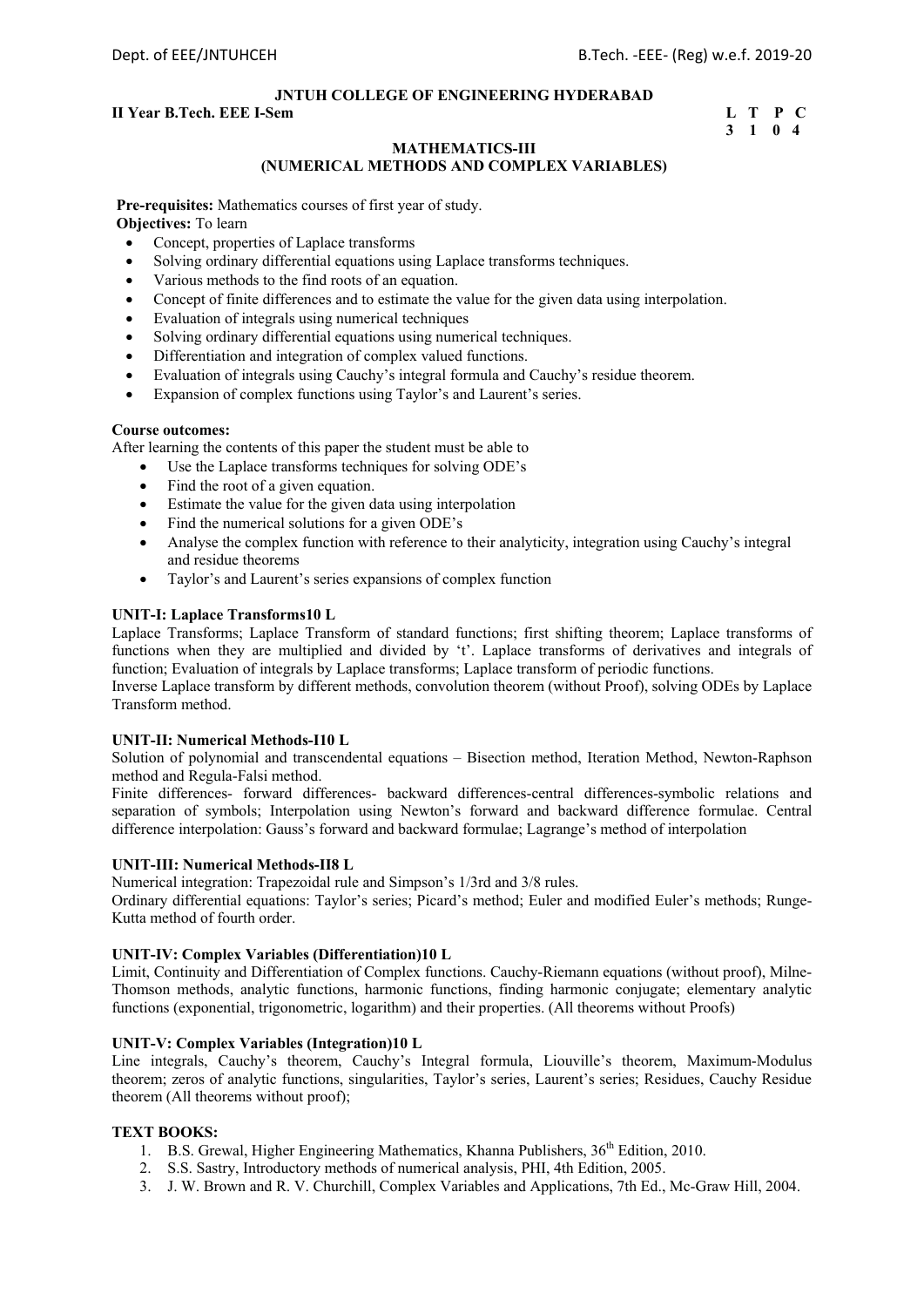- 1. M. K. Jain, SRK Iyengar, R.K. Jain, Numerical methods for Scientific and Engineering Computations, New Age International publishers.
- 2. Erwin kreyszig, Advanced Engineering Mathematics, 9th Edition, John Wiley & Sons,2006.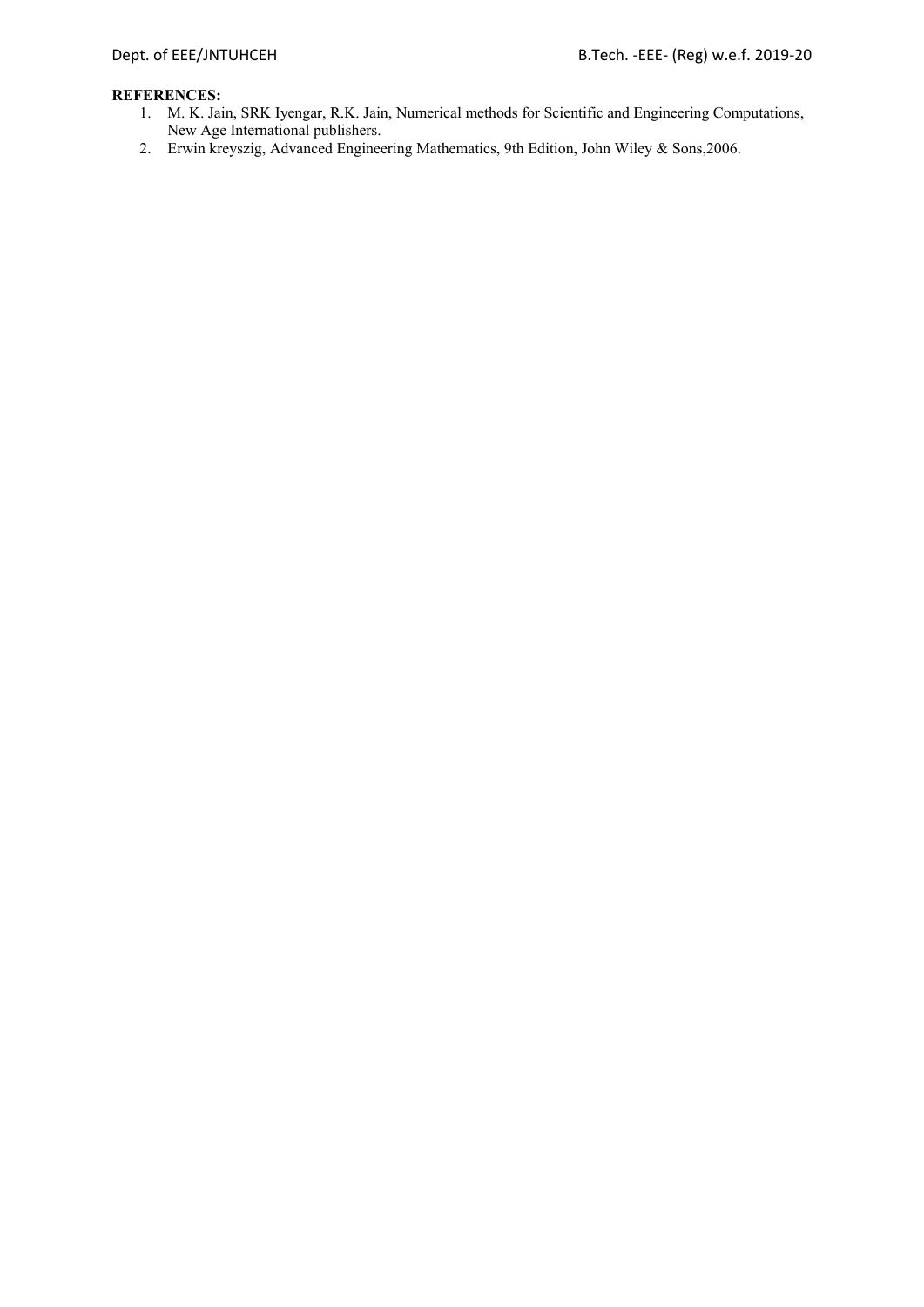#### **II Year B.Tech. EEE I-Sem L** T P C

# **3 1 0 4**

#### **ELECTRICAL CIRCUIT ANALYSIS**

**Prerequisite:** Mathematics - II (Ordinary Differential Equations and Multivariable Calculus) & Basic Electrical Engineering

#### **Course Objectives:**

- To understand Magnetic Circuits, Network Topology and Three phase circuits.
- To analyze transients in Electrical systems.
- To evaluate Network parameters of given Electrical network
- To design basic filter configurations

#### **Course Outcomes:**

At the end of this course, students will demonstrate the ability to

- Apply network theorems for the analysis of electrical circuits.
- Obtain the transient and steady-state response of electrical circuits.
- Analyze circuits in the sinusoidal steady-state (single-phase and three-phase).
- Analyze two port circuit behavior.

#### **UNIT-I:**

#### **NETWORK THEOREMS**

Superposition theorem, Thevenin theorem, Norton theorem, Maximum power transfer theorem, Reciprocity theorem, Compensation theorem. Analysis with dependent current and voltage sources. Node and Mesh Analysis. Concept of duality and dual networks.

#### **UNIT-II:**

#### **SOLUTION OF FIRST AND SECOND ORDER NETWORKS**

Solution of first and second order differential equations for Series and parallel R-L, R-C, RL-C circuits, initial and final conditions in network elements, forced and free response, time constants, steady state and transient state response for DC and AC Excitations.

#### **UNIT-III:**

#### **SINUSOIDAL STEADY STATE ANALYSIS**

Representation of sine function as rotating phasor, phasor diagrams, impedances and admittances, AC circuit analysis, effective or RMS values, average power and complex power. Three-phase circuits. Mutual coupled circuits, Dot Convention in coupled circuits, Ideal Transformer.

#### **UNIT-IV:**

#### **ELECTRICAL CIRCUIT ANALYSIS USING LAPLACE TRANSFORMS**

Review of Laplace Transform, Analysis of electrical circuits using Laplace Transform for standard inputs, convolution integral, inverse Laplace transform, transformed network with initial conditions. Transfer function representation. Poles and Zeros. Frequency response (magnitude and phase plots), series and parallel resonances

#### **UNIT-V:**

#### **TWO PORT NETWORK AND NETWORK FUNCTIONS**

Two Port Networks, terminal pairs, relationship of two port variables, impedance parameters, admittance parameters, transmission parameters and hybrid parameters, interconnections of two port networks.

#### **TEXT BOOKS:**

- 1. M. E. Van Valkenburg, "Network Analysis", Prentice Hall, 2006.
- 2. D. Roy Choudhury, "Networks and Systems", New Age International Publications, 1998.

- 1. W. H. Hayt and J. E. Kemmerly, "Engineering Circuit Analysis", McGraw Hill Education, 2013.
- 2. C. K. Alexander and M. N. O. Sadiku, "Electric Circuits", McGraw Hill Education, 2004.
- 3. K. V. V. Murthy and M. S. Kamath, "Basic Circuit Analysis", Jaico Publishers, 1999.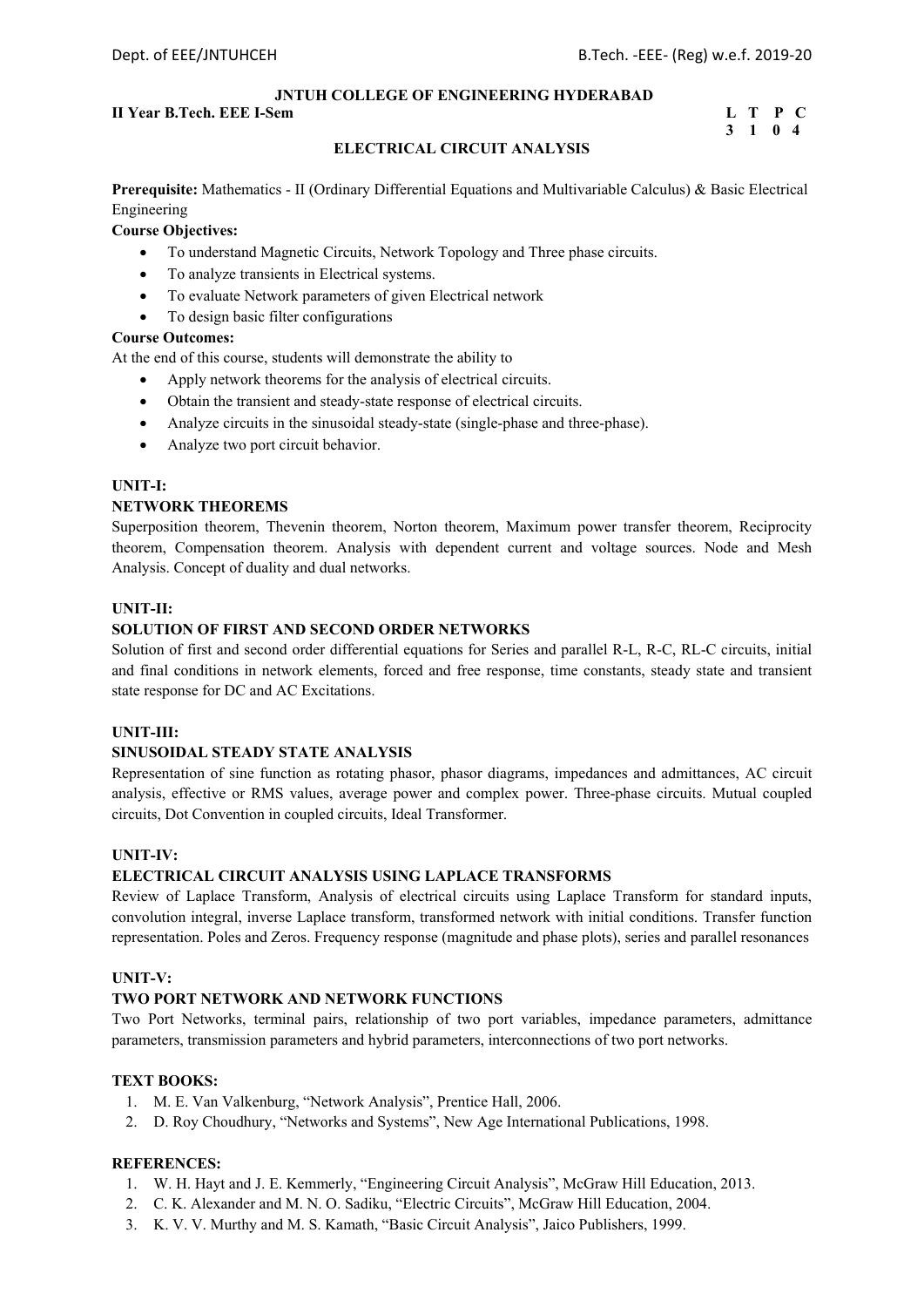#### **II Year B.Tech. EEE I-Sem L** T P C

```
 30 0 3
```
#### **ANALOG ELECTRONICS**

#### **Prerequisite: -**

#### **Course Objectives:**

- To introduce components such as diodes, BJTs and FETs their switching characteristics, applications
- Learn the concepts of high frequency analysis of transistors.
- To give understanding of various types of basic and feedback amplifier circuits such as small signal, cascaded, large signal and tuned amplifiers.
- To introduce the basic building blocks of linear integrated circuits.
- To introduce the concepts of waveform generation and introduce some special function ICs.

**Course Outcomes:** At the end of this course, students will demonstrate the ability to

- Know the characteristics, utilization of various components.
- Understand the biasing techniques
- Design and analyze various rectifiers, small signal amplifier circuits.
- Design sinusoidal and non-sinusoidal oscillators.
- A thorough understanding, functioning of OP-AMP, design OP-AMP based circuits with linear integrated circuits.

#### **UNIT-I:**

#### **DIODE CIRCUITS**

P-N junction diode, I-V characteristics of a diode; review of half-wave and full-wave rectifiers, clamping and clipping circuits. Input output characteristics of BJT in CB, CE, CC configurations, biasing circuits, Load line analysis, common-emitter, common-base and common collector amplifiers; Small signal equivalent circuits,

#### **UNIT-II:**

#### **MOSFET CIRCUITS**

MOSFET structure and I-V characteristics. MOSFET as a switch. small signal equivalent circuits - gain, input and output impedances, small-signal model and common-source, common-gate and common-drain amplifiers, trans conductance, high frequency equivalent circuit.

#### **UNIT-III:**

#### **MULTI-STAGE AND POWER AMPLIFIERS**

Direct coupled and RC Coupled multi-stage amplifiers;Differential Amplifiers, Power amplifiers - Class A, Class B, Class C

#### **UNIT-IV:**

**FEEDBACK AMPLIFIERS:** Concepts of feedback – Classification of feedback amplifiers – General characteristics of Negative feedback amplifiers – Effect of Feedback on Amplifier characteristics – Voltage series, Voltage shunt, Current series and Current shunt Feedback configurations – Simple problems.

**OSCILLATORS:** Condition for Oscillations, RC type Oscillators-RC phase shift and Wien-bridge Oscillators, LC type Oscillators –Generalized analysis of LC Oscillators, Hartley and Colpitts Oscillators.

#### **UNIT-V:**

#### **OPERATIONAL AMPLIFIERS**

Ideal op-amp, Output offset voltage, input bias current, input offset current, slew rate, gain bandwidth product, Inverting and non-inverting amplifier, Differentiator, integrator, Square-wave and triangular-wave generators.

#### **TEXT BOOKS:**

- 1. Integrated Electronics, Jacob Millman, Christos C Halkias, McGraw Hill Education, 2nd edition 2010
- 2. Op-Amps & Linear ICs Ramakanth A. Gayakwad, PHI, 2003.

- **1.** Electronic Devices Conventional and current version -Thomas L. Floyd 2015, pearson.
- 2. J. Millman and A. Grabel, "Microelectronics", McGraw Hill Education, 1988.
- 3. P. Horowitz and W. Hill, "The Art of Electronics", Cambridge University Press, 1989.
- 4. P. R. Gray, R. G. Meyer and S. Lewis, "Analysis and Design of Analog Integrated Circuits", John Wiley & Sons, 2001.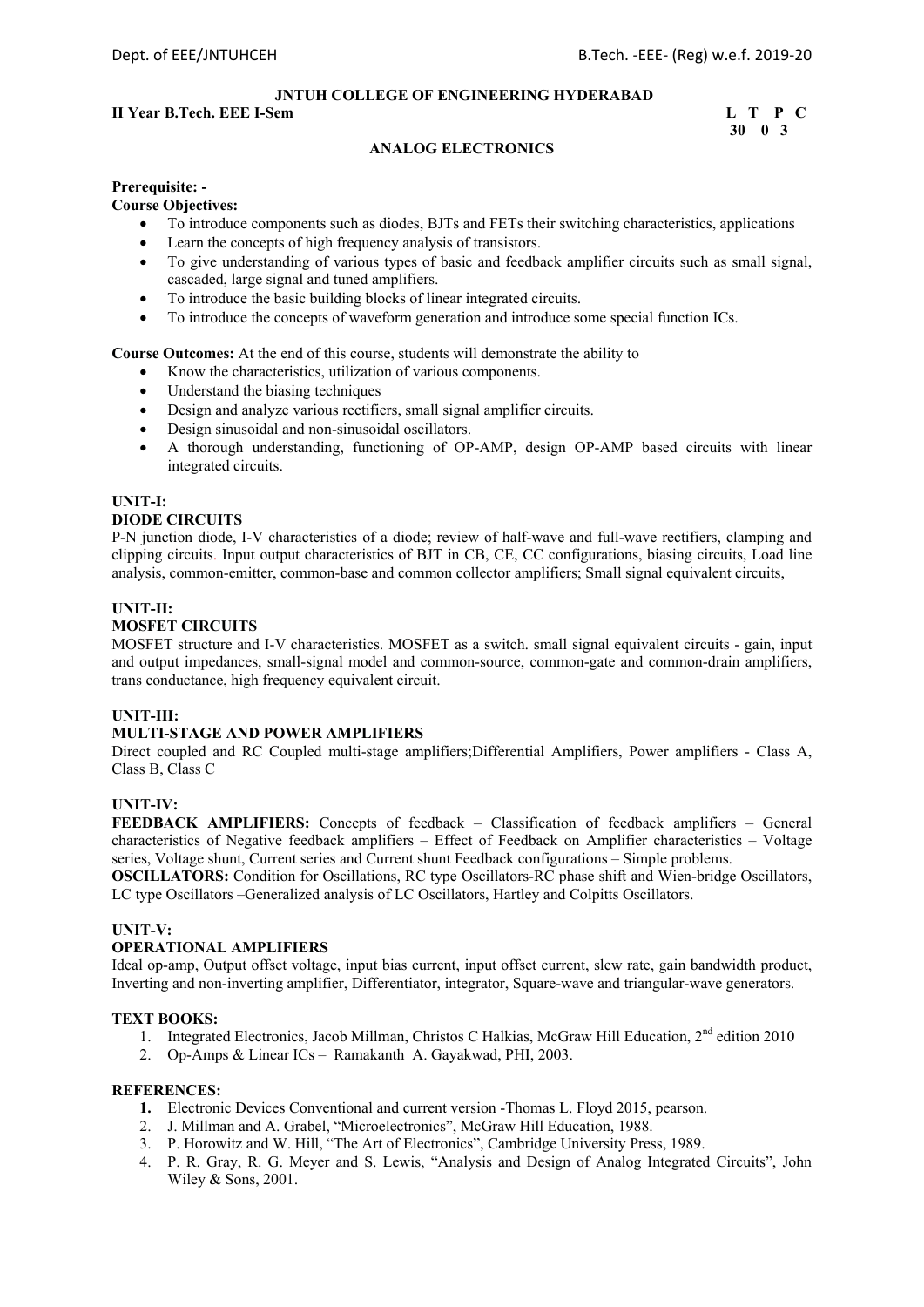### **II Year B.Tech. EEE I-Sem L** T P C

# **3 1 0 4**

#### **ELECTRICAL MACHINES-I**

**Prerequisite:** Basic Electrical Engineering **Course Objectives:**

- To study and understand different types of DC generators, Motors and Transformers, their construction, operation and applications.
- To analyze performance aspects of various testing methods.

**Course Outcomes:** At the end of this course, students will demonstrate the ability to

- Identify different parts of a DC machine & understand its operation
- Carry out different testing methods to predetermine the efficiency of DC machines
- Understand different excitation and starting methods of DC machines
- Control the voltage and speed of a DC machines
- Analyze single phase and three phase transformers circuits.

#### **UNIT-I:**

#### **D.C. GENERATORS**

Principle of operation – Action of commutator – constructional features – armature windings – lap and wave windings  $-$  simplex and multiplex windings  $-$  use of laminated armature  $-$  E. M.F Equation.

Armature reaction – Cross magnetizing and de-magnetizing AT/pole – compensating winding – commutation – reactance voltage – methods of improving commutation. Methods of Excitation – separately excited and self excited generators – build-up of E.M.F - critical field resistance and critical speed - causes for failure to self excite and remedial measures. Load characteristics of shunt, series and compound generators

#### **UNIT-II:**

#### **D.C MOTORS**

Principle of operation – Back E.M.F. - Torque equation – characteristics and application of shunt, series and compound motors – Armature reaction and commutation. Speed control of D.C. Motors - Armature voltage and field flux control methods. Motor starters (3 point and 4 point starters) Testing of D.C. machines - Losses – Constant & Variable losses – calculation of efficiency – condition for maximum efficiency.

#### **UNIT-III:**

#### **TESTING OF DC MACHINES**

Methods of Testing – direct, indirect, and regenerative testing – Brake test – Swinburne's test – Hopkinson's test – Field's test - separation of stray losses in a d.c. motor test.

#### **UNIT-IV:**

#### **SINGLE PHASE TRANSFORMERS**

Types - constructional details-minimization of hysteresis and eddy current losses- EMF equation - operation on no load and on load - phasor diagrams

Equivalent circuit - losses and efficiency – regulation - All day efficiency - effect of variations of frequency  $\&$ supply voltage on iron losses.

#### **UNIT-V:**

#### **TESTING OF TRANSFORMERS AND POLY-PHASE TRANSFORMERS**

OC and SC tests - Sumpner's test - predetermination of efficiency and regulation-separation of losses testparallel operation with equal and unequal voltage ratios - auto transformers-equivalent circuit - comparison with two winding transformers.

Poly-phase transformers – Poly-phase connections - Y/Y, Y/ $\Delta$ ,  $\Delta$ /Y,  $\Delta$ / $\Delta$  and open $\Delta$ 

#### **TEXT BOOKS:**

- 1. A. E. Fitzgerald and C. Kingsley, "Electric Machinery", New York, McGraw Hill Education, 2013.
- 2. A. E. Clayton and N. N. Hancock, "Performance and design of DC machines", CBS Publishers, 2004.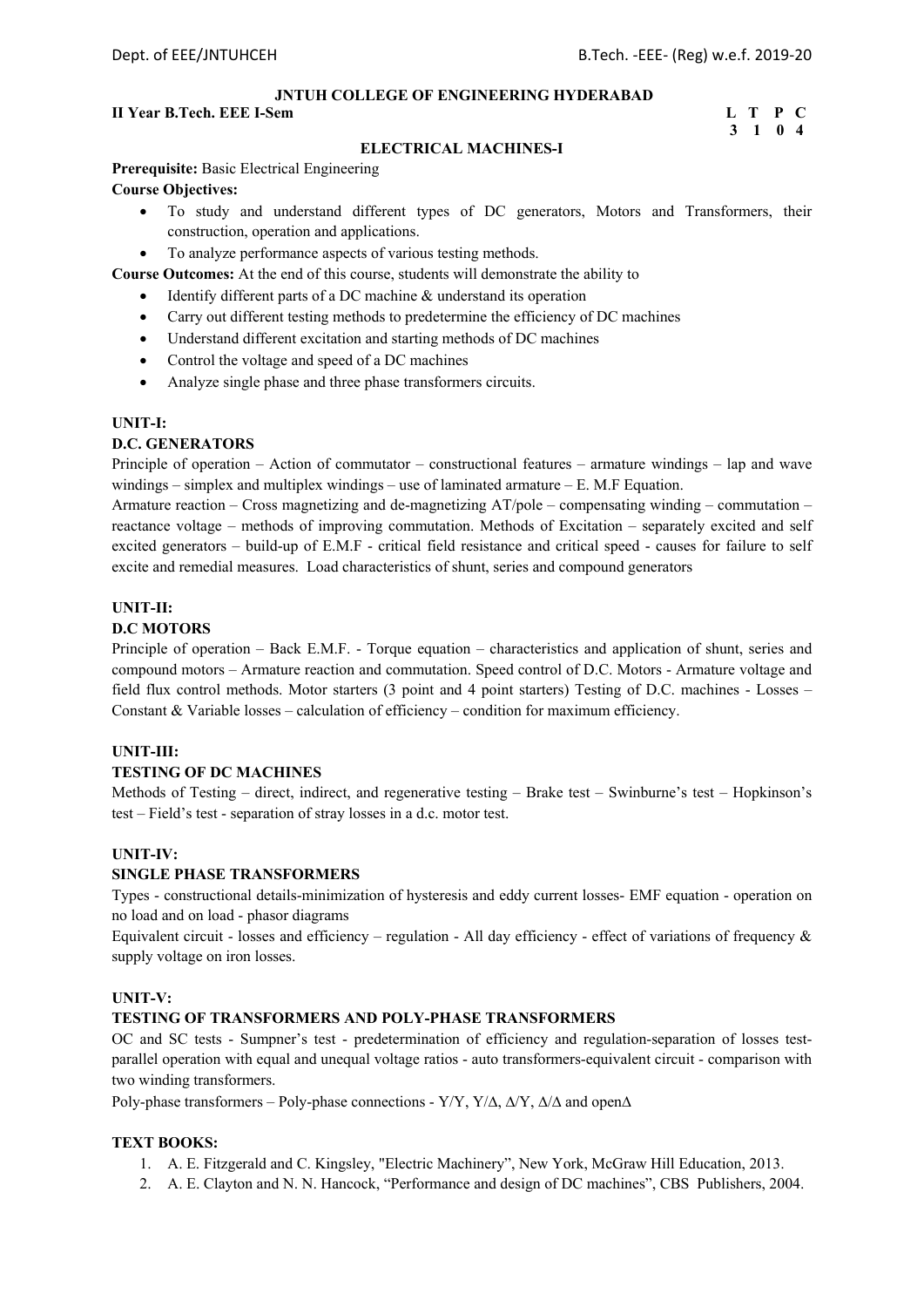- 1. M. G. Say, "Performance and design of AC machines", CBS Publishers, 2002.
- 2. P. S. Bimbhra, "Electrical Machinery", Khanna Publishers, 2011.
- 3. I. J. Nagrath and D. P. Kothari, "Electric Machines", McGraw Hill Education, 2010.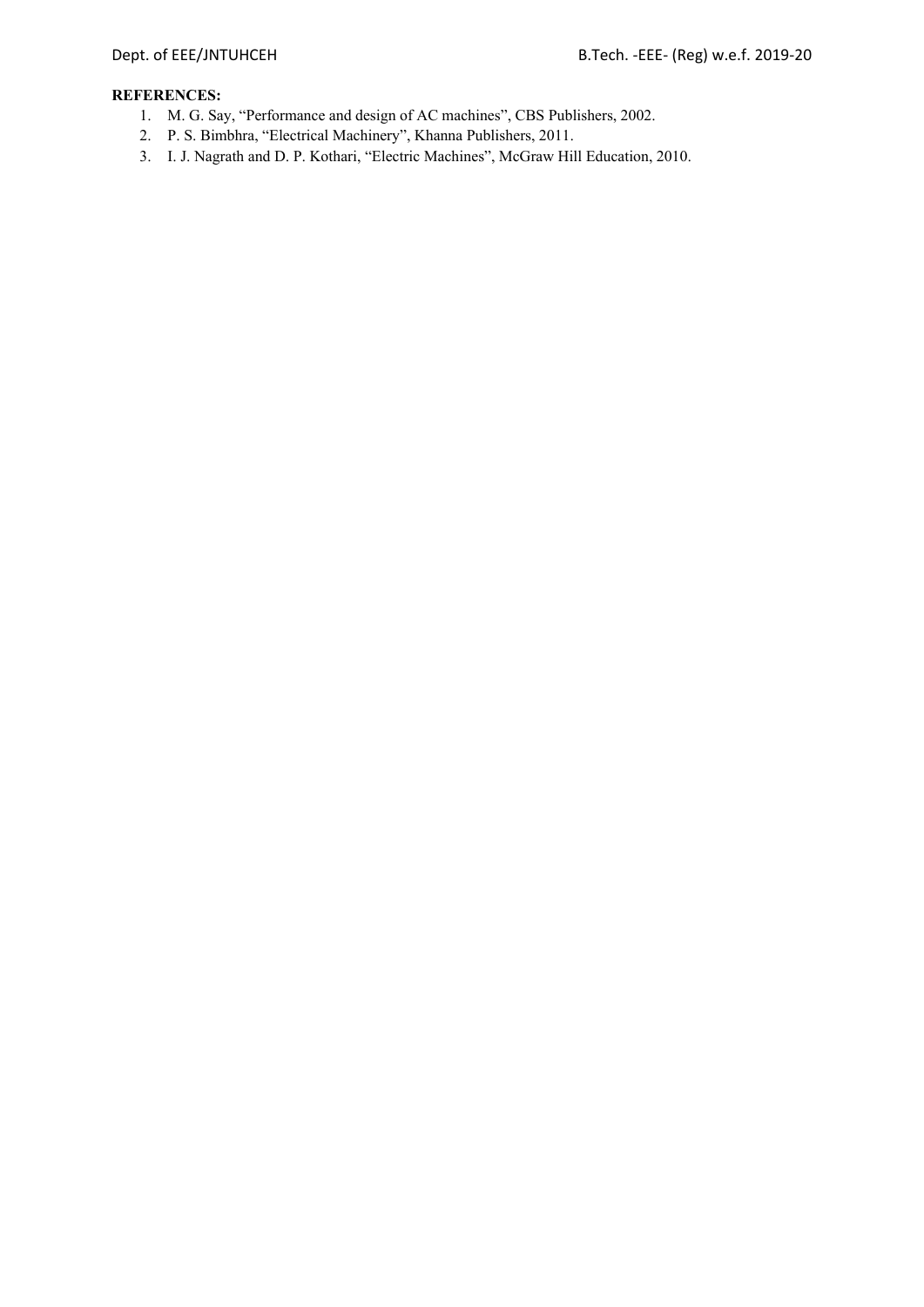#### **II Year B.Tech. EEE I-Sem L** T P C

# **3 0 0 3**

#### **ELECTROMAGNETIC FIELDS**

**Prerequisite:** Mathematics-II (Ordinary Differential Equations and Multivariable Calculus) &Applied Physics **Course Objectives:** 

- To introduce the concepts of electric field and magnetic field.
- Applications of electric and magnetic fields in the development of the theory for power transmission lines and electrical machines.

#### **Course Outcomes:**

At the end of the course, students will demonstrate the ability

- To understand the basic laws of electromagnetism.
- To obtain the electric and magnetic fields for simple configurations under static conditions.
- To analyze time varying electric and magnetic fields.
- To understand Maxwell's equation in different forms and different media.
- To understand the propagation of EM waves.

#### **UNIT-I:**

#### **STATIC ELECTRIC FIELD**

Review of conversion of a vector from one coordinate system to another coordinate system, Coulomb's law, Electric field intensity, Electrical field due to point charges. Line, Surface and Volume charge distributions. Gauss law and its applications. Absolute Electric potential, potential difference, Calculation of potential differences for different configurations. Electric dipole, Electrostatic Energy and Energy density.

#### **UNIT-II:**

#### **CONDUCTORS, DIELECTRICS AND CAPACITANCE**

Current and current density, Ohms Law in Point form, Continuity equation, Boundary conditions of conductors and dielectric materials. Capacitance, Capacitance of a two wire line, Poisson's equation, Laplace's equation, Solution of Laplace and Poisson's equation.

#### **UNIT-III:**

#### **STATIC MAGNETIC FIELDS AND MAGNETIC FORCES**

Biot-Savart Law, Ampere Law, Magnetic flux and magnetic flux density, Scalar and Vector Magnetic potentials. Steady magnetic fields produced by current carrying conductors.

Force on a moving charge, Force on a differential current element, Force between differential current elements, Magnetic boundary conditions, Magnetic circuits, Self inductances and mutual inductances.

#### **UNIT-IV:**

#### **TIME VARYING FIELDS AND MAXWELL'S EQUATIONS**

Faraday's law for Electromagnetic induction, Displacement current, Point form of Maxwell's equation, Integral form of Maxwell's equations, Motional Electromotive forces.

#### **UNIT-V:**

#### **ELECTROMAGNETIC WAVES**

Derivation of Wave Equation, Uniform Plane Waves, Maxwell's equation in Phasor form, Wave equation in Phasor form, Plane wave in free space and in a homogenous material. Wave equation for a conducting medium, Plane waves in lossy dielectrics, Propagation in good conductors. Poynting theorem.

#### **TEXT BOOKS:**

- 1. M. N. O. Sadiku, "Elements of Electromagnetics", Oxford University Publication, 2014.
- 2. W. Hayt, "Engineering Electromagnetics", McGraw Hill Education, 2012.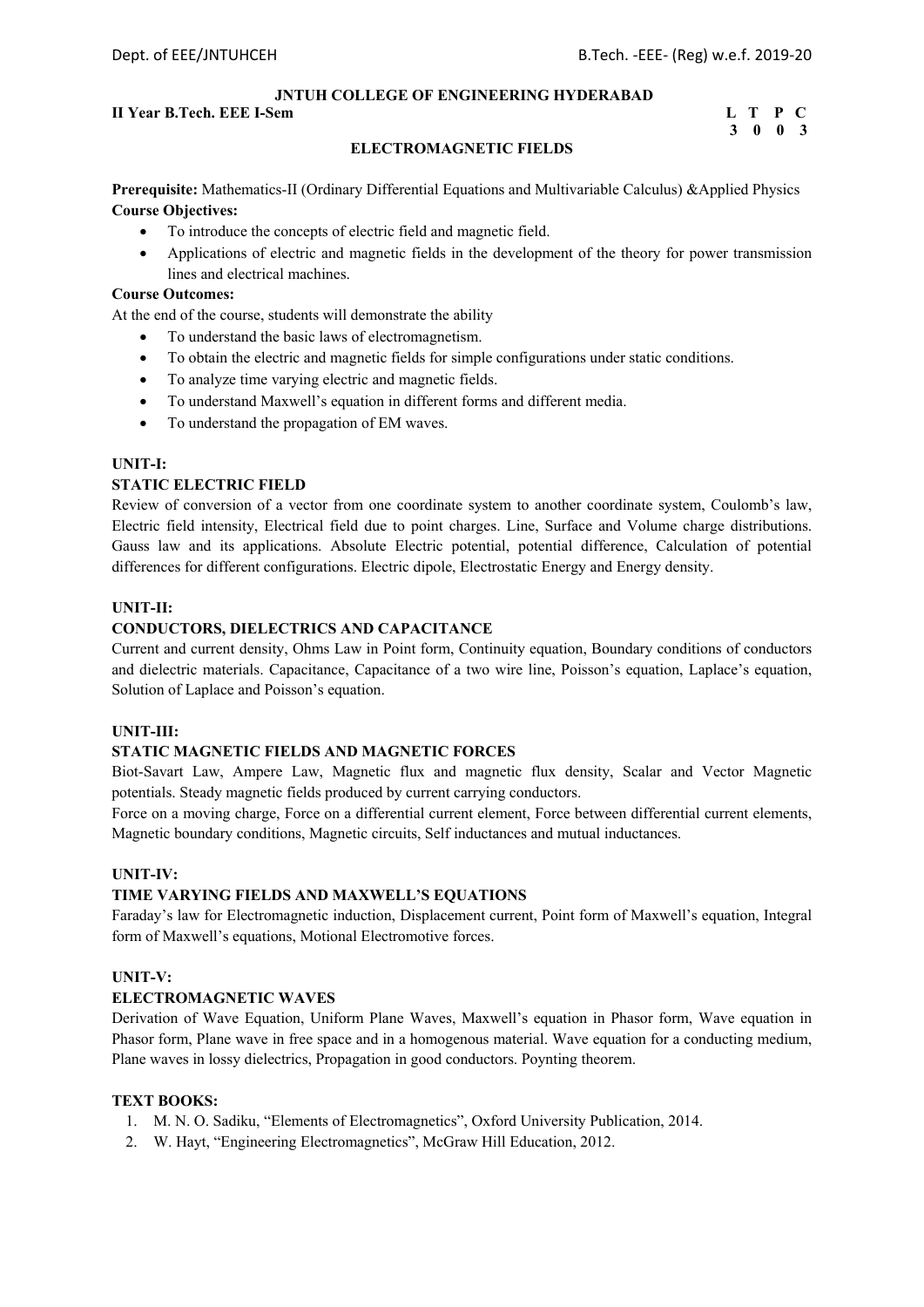- 1. A. Pramanik, "Electromagnetism-Problems with solution", Prentice Hall India, 2012.
- 2. G. W. Carter, "The electromagnetic field in its engineering aspects", Longmans, 1954.
- 3. W. J. Duffin, "Electricity and Magnetism", McGraw Hill Publication, 1980.
- 4. W. J. Duffin, "Advanced Electricity and Magnetism", McGraw Hill, 1968.
- 5. E. G. Cullwick, "The Fundamentals of Electromagnetism", Cambridge University Press, 1966.
- 6. B. D. Popovic, "Introductory Engineering Electromagnetics", Addison-Wesley Educational Publishers, International Edition, 1971.
- 7. A. Pramanik, "Electromagnetism Theory and applications", PHI Learning Pvt. Ltd, New Delhi, 2009.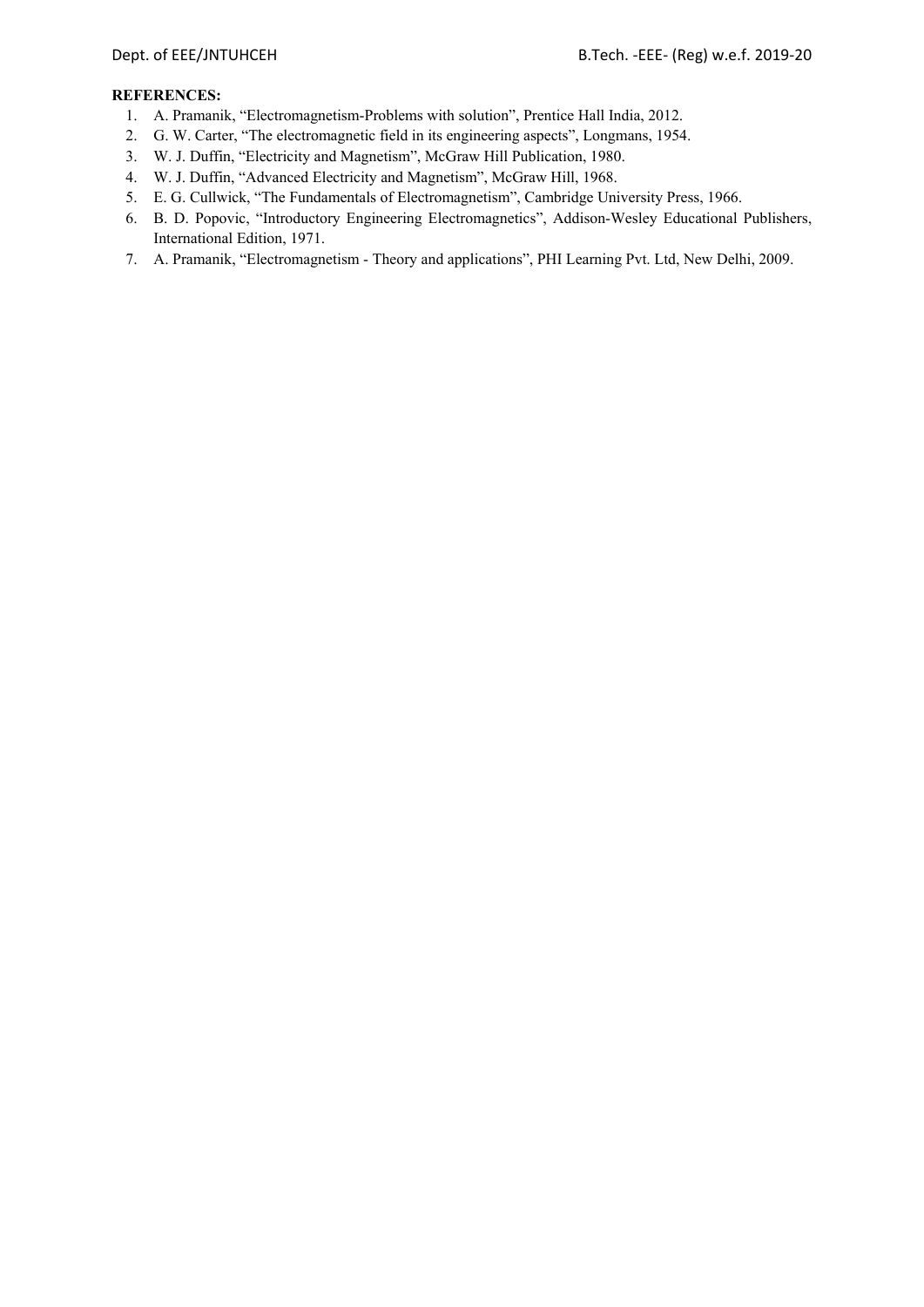#### **II Year B.Tech. EEE I-Sem L** T P C

# **0 0 2 1**

#### **ELECTRICAL MACHINES LAB– I**

#### **Prerequisite:** Electrical Machines-I

#### **Course Objectives:**

- To expose the students to the operation of DC Generator
- To expose the students to the operation of DC Motor.
- To examine the self excitation in DC generators.

**Course Outcomes:** After completion of this lab the student is able to

- Start and control the Different DC Machines.
- Assess the performance of different machines using different testing methods
- Identify different conditions required to be satisfied for self excitation of DC Generators.
- Separate iron losses of DC machines into different components

#### **The following experiments are required to be conducted compulsory experiments:**

- 1. Magnetization characteristics of DC shunt generator (Determination of critical field resistance and critical speed)
- 2. Load test on DC shunt generator (Determination of characteristics)
- 3. Load test on DC series generator (Determination of characteristics)
- 4. Load test on DC compound generator (Determination of characteristics.
- 5. Hopkinson's test on DC shunt machines (Predetermination of efficiency)
- 6. Fields test on DC series machines (Determination of efficiency)
- 7. Swinburne's test and speed control of DC shunt motor (Predetermination of efficiencies)
- 8. Brake test on DC compound motor (Determination of performance curves)

#### **In addition to the above eight experiments, at least any two of the experiments from the following list are required to be conducted:**

- 9. Brake test on DC shunt motor (Determination of performance curves)
- 10. Retardation test on DC shunt motor (Determination of losses at rated speed)
- 11. Separation of losses in DC shunt motor.

#### **TEXT BOOKS:**

- 1. A. E. Fitzgerald and C. Kingsley, "Electric Machinery", New York, McGraw Hill Education, 2013.
- 2. A. E. Clayton and N. N. Hancock, "Performance and design of DC machines", CBS Publishers, 2004.

- 1. M. G. Say, "Performance and design of AC machines", CBS Publishers, 2002.
- 2. P. S. Bimbhra, "Electrical Machinery", Khanna Publishers, 2011.
- 3. I. J. Nagrath and D. P. Kothari, "Electric Machines", McGraw Hill Education, 2010.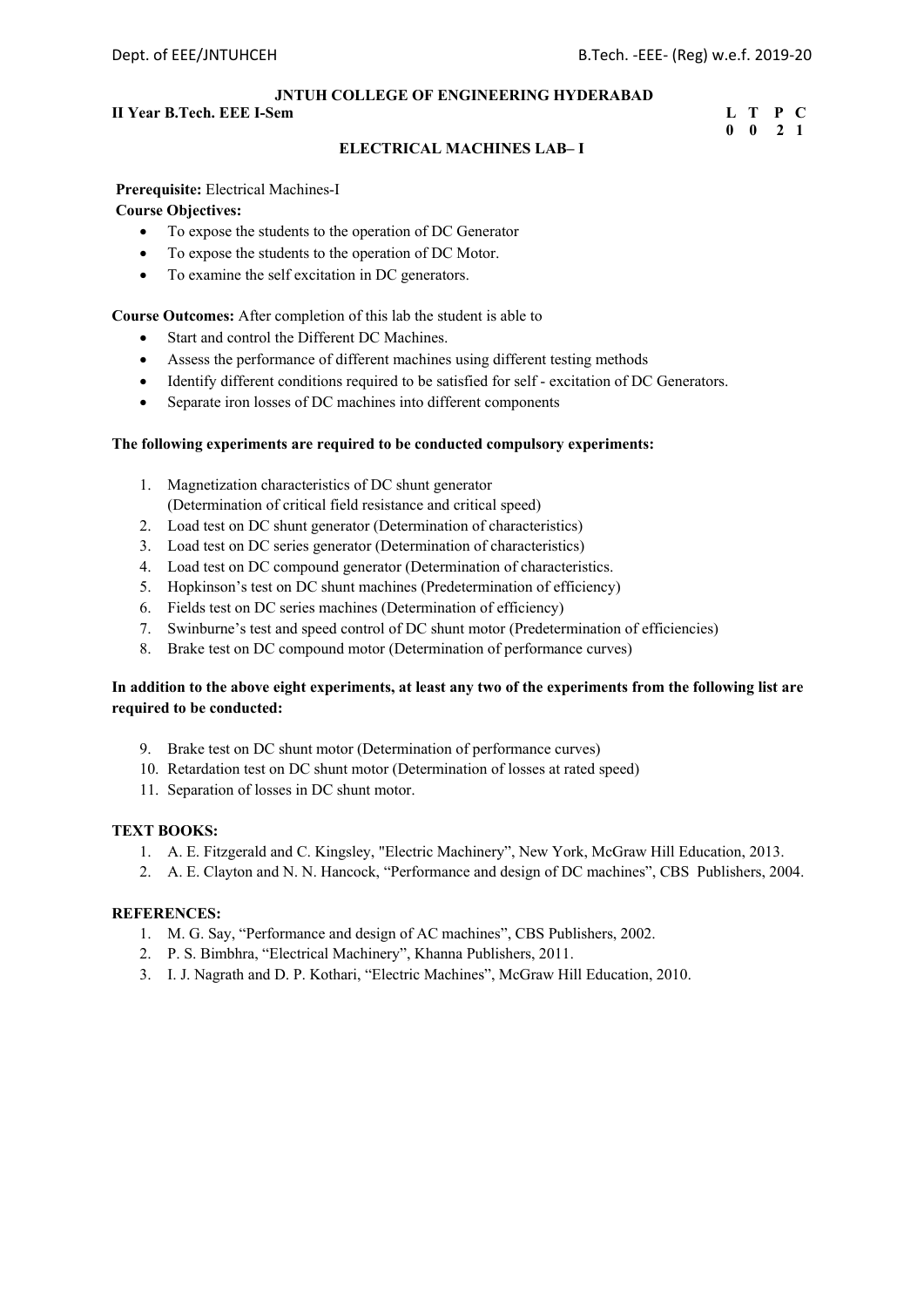#### **II Year B.Tech. EEE I-Sem L** T P C

# **0 0 2 1**

#### **ANALOG ELECTRONICS LAB**

# **Prerequisite:**Analog Electronics

**Course Objectives:**

- To introduce components such as diodes, BJTs and FETs their switching characteristics, applications
- Learn the concepts of high frequency analysis of transistors.
- To give understanding of various types of basic and feedback amplifier circuits such as small signal, cascaded, large signal and tuned amplifiers.
- To introduce the basic building blocks of linear integrated circuits.
- To introduce the concepts of waveform generation and introduce some special function ICs.

**Course Outcomes:** At the end of this course, students will demonstrate the ability to

- Know the characteristics, utilization of various components.
- Understand the biasing techniques
- Design and analyze various rectifiers, small signal amplifier circuits.
- Design sinusoidal and non-sinusoidal oscillators.
- A thorough understanding, functioning of OP-AMP, design OP-AMP based circuits with linear integrated circuits.

#### **List of Experiments**

- 1. PN Junction diode characteristics A) Forward bias B) Reverse bias.
- 2. Full Wave Rectifier with & without filters
- 3. Common Emitter Amplifier Characteristics
- 4. Common Base Amplifier Characteristics
- 5. Common Source amplifier Characteristics
- 6. Measurement of h-parameters of transistor in CB, CE, CC configurations
- 7. Inverting and Non-inverting Amplifiers using Op Amps.
- 8. Adder and Subtractor using Op Amp.
- 9. Integrator Circuit using IC 741.
- 10. Differentiator circuit using Op Amp.
- 11. Current Shunt Feedback amplifier
- 12. RC Phase shift Oscillator
- 13. Hartley and Colpitt's Oscillators
- 14. Class A power amplifier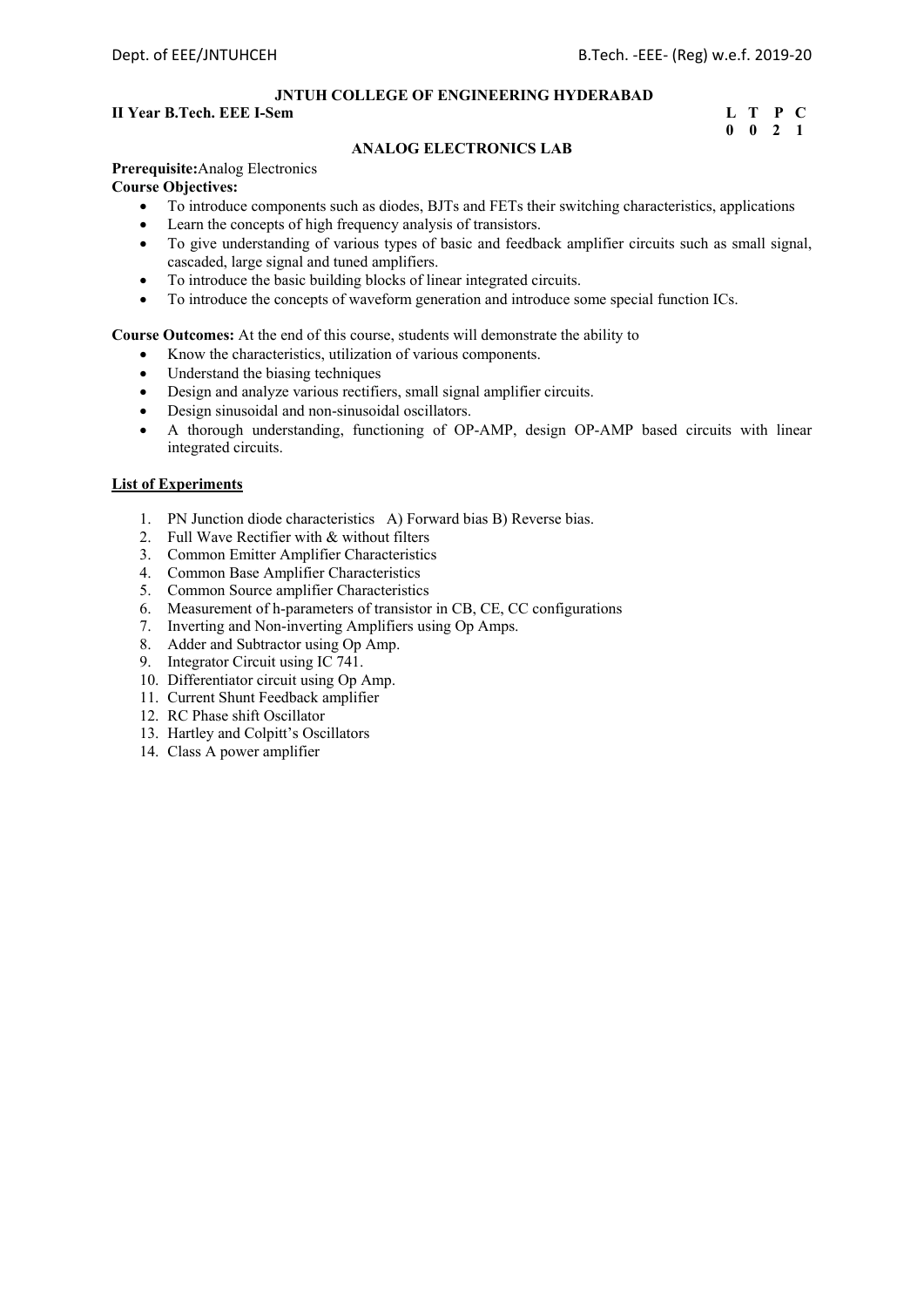## **II Year B.Tech. EEE I-Sem L** T P C

## **0 0 2 1**

## **ELECTRICAL CIRCUITS LAB**

**Prerequisite:** Basic Electrical Engineering, Electrical Circuit Analysis  **Course Objectives:** 

- To design electrical systems
- To analyze a given network by applying various Network Theorems
- To measure three phase Active and Reactive power.
- To understand the locus diagrams

**Course Outcomes:** After Completion of this lab the student is able to

- Analyze complex DC and AC linear circuits
- Apply concepts of electrical circuits across engineering
- Evaluate response in a given network by using theorems

### **The following experiments are required to be conducted as compulsory experiments**

- 1. Verification of Thevenin's and Norton's Theorems
- 2. Verification of Superposition, Reciprocity and Maximum Power Transfer theorems
- 3. Locus Diagrams of RL and RC Series Circuits
- 4. Series and Parallel Resonance
- 5. Time response of first order RC / RL network for periodic non sinusoidal inputs Time constant and Steady state error determination.
- 6. Two port network parameters  $-Z Y$  parameters, Analytical verification.
- 7. Two port network parameters  $-A$ , B, C, D & Hybrid parameters, Analytical verification
- 8. Separation of Self and Mutual inductance in a Coupled Circuit. Determination of Co-efficient of Coupling.

## **In addition to the above eight experiments, at least any two of the experiments from the following list are required to be conducted**

- 9. Verification of compensation & Milliman's theorems
- 10. Harmonic Analysis of non-sinusoidal waveform signals using Harmonic Analyzer and plotting frequency spectrum.
- 11. Determination of form factor for non-sinusoidal waveform
- 12. Measurement of Active Power for Star and Delta connected balanced loads
- 13. Measurement of Reactive Power for Star and Delta connected balanced loads

## **TEXT BOOKS:**

- 1. M. E. Van Valkenburg, "Network Analysis", Prentice Hall, 2006.
- 2. D. Roy Choudhury, "Networks and Systems", New Age International Publications, 1998.

- 1. W. H. Hayt and J. E. Kemmerly, "Engineering Circuit Analysis", McGraw Hill Education, 2013.
- 2. C. K. Alexander and M. N. O. Sadiku, "Electric Circuits", McGraw Hill Education, 2004.
- 3. K. V. V. Murthy and M. S. Kamath, "Basic Circuit Analysis", Jaico Publishers, 1999.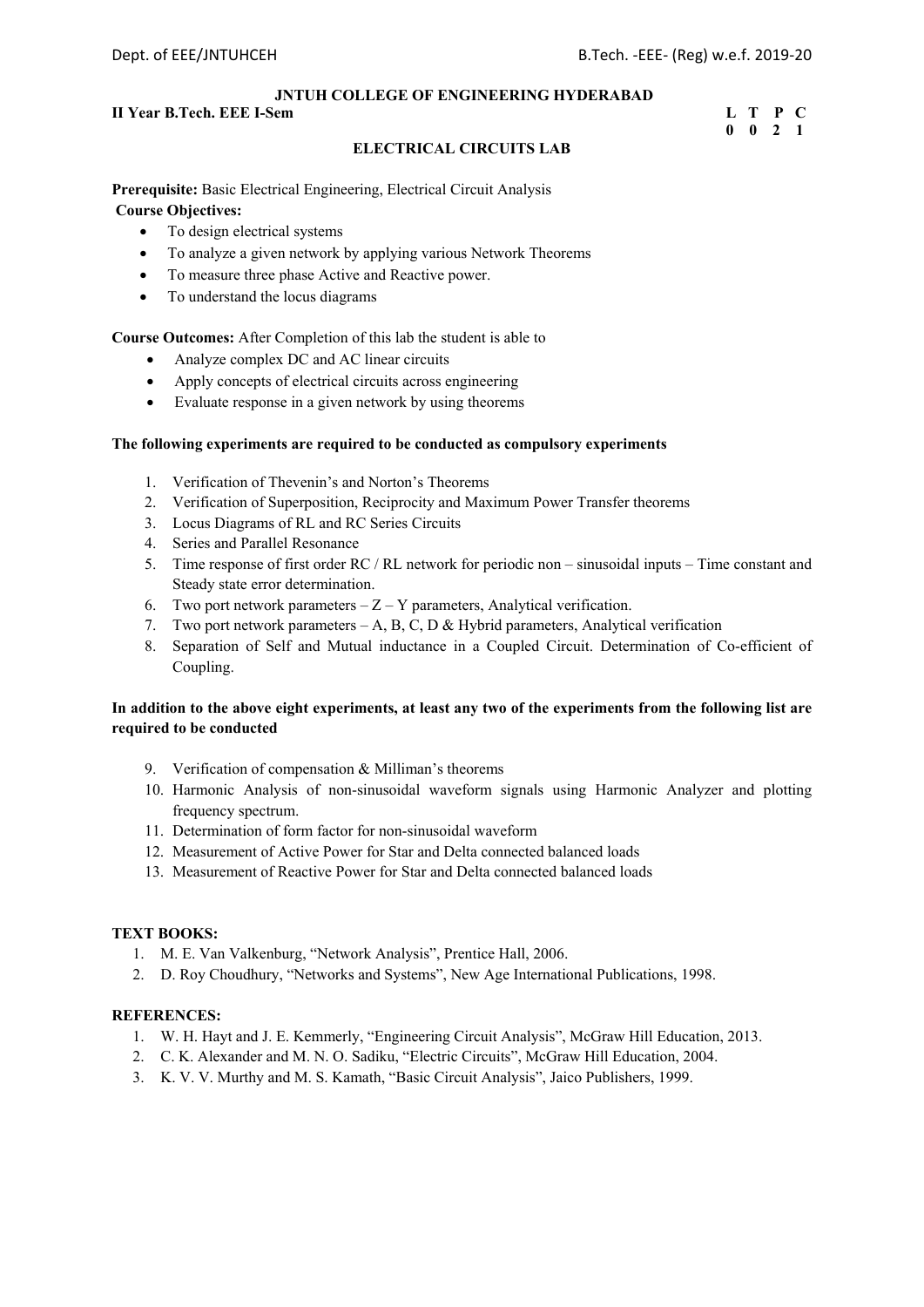## **II Year B.Tech. EEE I-Sem L** T P C

## **2 0 0 0**

## **CONSTITUTION OF INDIA**

## **Pre-Requisites:** Nil **Course Objectives:**

Students will be able to:

- 1. Understand the premises informing the twin themes of liberty and freedom from a civil rights perspective.
- 2. To address the growth of Indian opinion regarding modern Indian intellectuals'constitutional role and entitlement to civil and economic rights as well as theemergence of nationhood in the early years of Indian nationalism.
- 3. To address the role of socialism in India after the commencement of the Bolshevik Revolution in 1917 and its impact on the initial drafting of the Indian Constitution.

## **Course Outcomes:**

Students will be able to:

- 1. Discuss the growth of the demand for civil rights in India for the bulk of Indians before the arrival of Gandhi in Indian politics.
- 2. Discuss the intellectual origins of the framework of argument that informed the conceptualization of social reforms leading to revolution in India.
- 3. Discuss the circumstances surrounding the foundation of the Congress Socialist Party [CSP]under the leadership of Jawaharlal Nehru and the eventual failure of the proposal of directelections through adult suffrage in the Indian Constitution.
- 4. Discuss the passage of the Hindu Code Bill of 1956.

### **UNIT 1:**

**History of Making of the Indian Constitution:** History Drafting Committee, (Composition & Working)

## **UNIT 2: Philosophy of the Indian Constitution**: Preamble, Salient Features

## **UNIT 3:**

## **Contours of Constitutional Rights & Duties:**

Fundamental Rights Right to Equality Right to Freedom Right against Exploitation Right to Freedom of Religion Cultural and Educational Rights Right to Constitutional Remedies Directive Principles of State Policy Fundamental Duties.

## **UNIT 4:**

**Organs of Governance:** Parliament Composition Qualifications and Disqualifications Powers and Functions Executive President Governor Council of Ministers Judiciary, Appointment and Transfer of Judges, Qualifications Powers and Functions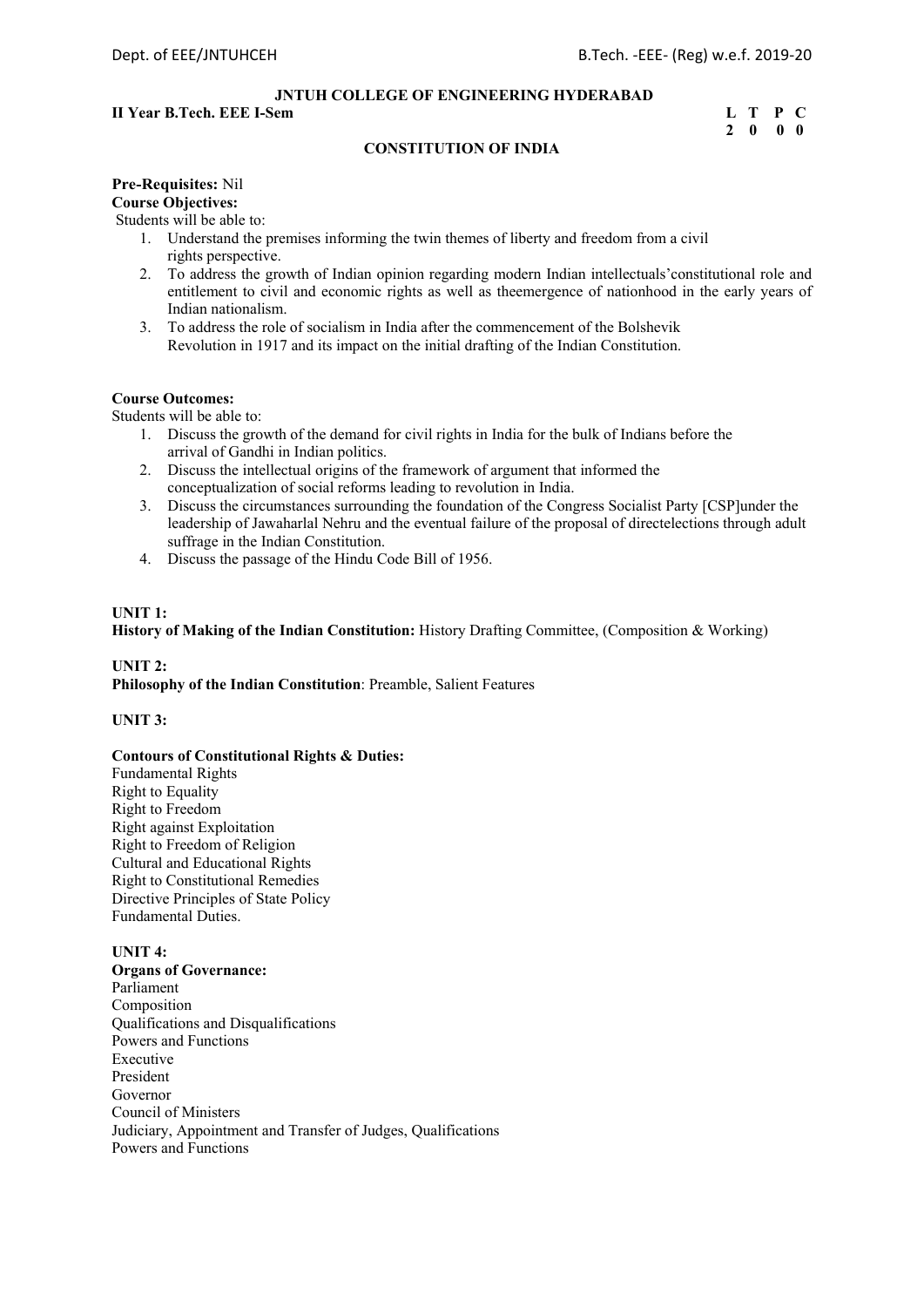## **UNIT 5:**

## **Local Administration:**

District's Administration head: Role and Importance, Municipalities: Introduction, Mayor and role of Elected Representative, CEO of Municipal Corporation. Panchayati raj: Introduction, PRI: ZilaPachayat. Elected officials and their roles, CEO ZilaPachayat: Position and role. Block level: Organizational Hierarchy (Different departments), Village level: Role of Elected and Appointed officials, Importance of grass root democracy

## **UNIT 6:**

## **Election Commission:**

Election Commission: Role and Functioning. Chief Election Commissioner and Election Commissioners. State Election Commission: Role and Functioning. Institute and Bodies for the welfare of SC/ST/OBC and women.

## **TEXT BOOKS:**

- 1. The Constitution of India, 1950 (Bare Act), Government Publication.
- 2. Dr. S. N. Busi, Dr. B. R. Ambedkar framing of Indian Constitution, 1st Edition, 2015.
- 3. M. P. Jain, Indian Constitution Law, 7th Edn., Lexis Nexis, 2014.
- 4. D.D. Basu, Introduction to the Constitution of India, Lexis Nexis, 2015.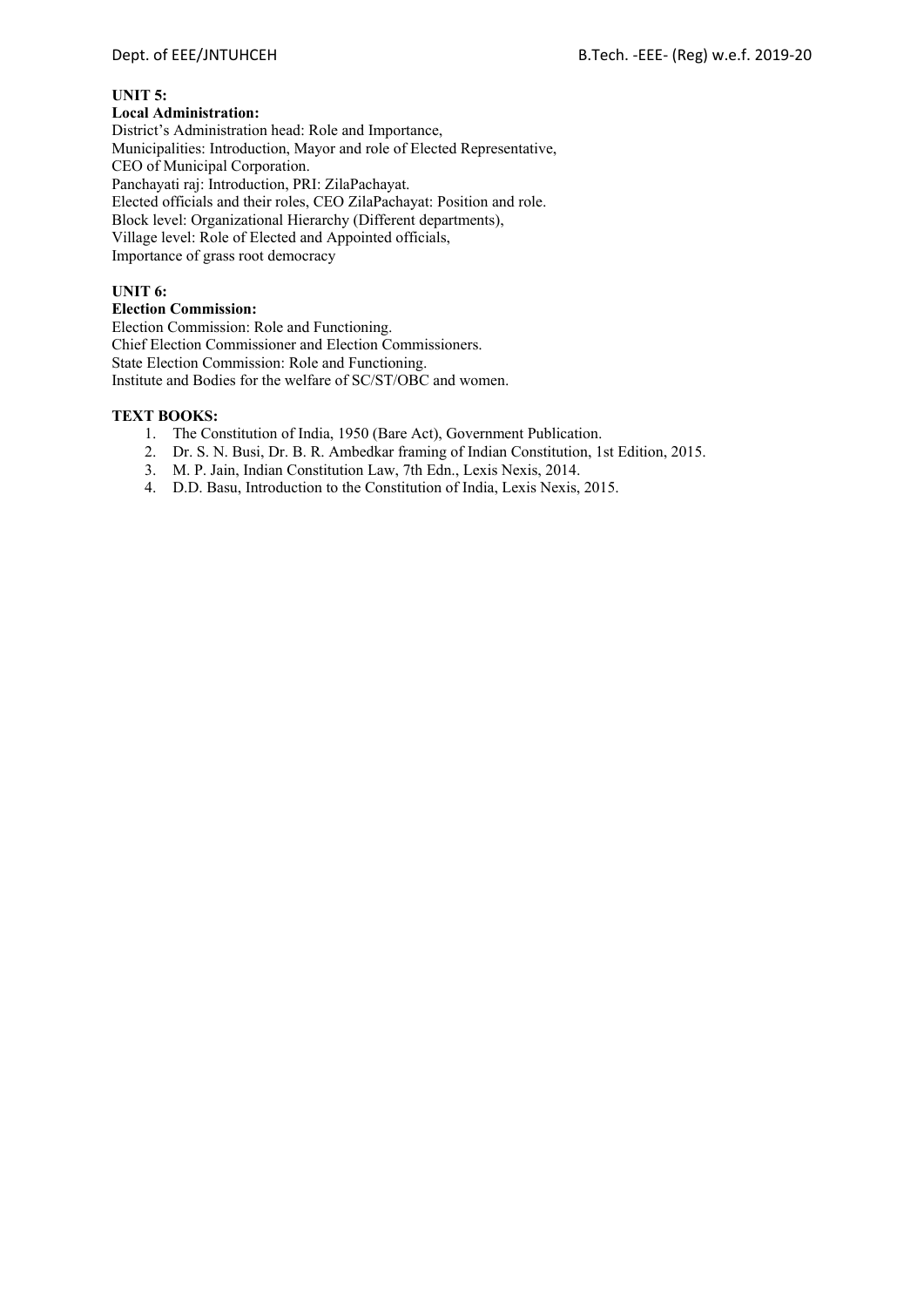## **II Year B.Tech. EEE II-Sem L T P C**

## **3 1 0 4**

## **ENGINEERING MECHANICS**

#### **Prerequisites:** Nil **Course Objectives:**

- Work comfortably with basic engineering mechanics concepts required for analyzing static structures
- Identify an appropriate structural system to studying a given problem and isolate it from its environment.
- Model the problem using good free-body diagrams and accurate equilibrium equations
- Identify and model various types of loading and support conditions that act on structural systems.
- Apply pertinate mathematical, physical and engineering mechanical principles to the system to solve and analyze the problem.
- Understand the meaning of centers of gravity (mass)/centroids and moments of Inertia using integration methods.
- Communicate the solution to all problems in an organized and coherent manner and elucidate the meaning of the solution in the context of the problem.

**Course Outcomes:**At the end of the course, the student will be able to:

- Solve problems dealing with forces in a plane or in space and equivalent force Systems.
- Solve beam and cable problems and understand distributed force systems.
- Solve friction problems and determine moments of Inertia and centroid using integration methods.
- Understand and know how to solve three-dimension force and moment problems.
- Understand and know how to use vector terminology.

## **UNIT-I:**

### **INTRODUCTION OF ENGINEERING MECHANICS**

Basic concept - System of Forces- CoplanarForces –Resultant- Moment of Forces and its Application – Couples and Resultant of Force System - Equilibrium of System of Forces- Free body diagrams-Direction of Force - Equations of Equilibrium of Coplanar Systems.

## **UNIT-II:**

#### **FRICTION**

Types of friction – Limiting friction – Laws of Friction – static and Dynamic Frictions –Angle of Friction – Cone of limiting friction– Friction of wedge, block and Ladder – Screw jack – Motion of Bodies**.**

#### **UNIT-III:**

## **CENTROID AND CENTER OF GRAVITY**

Centroids – Theorem of Pappus- Centroids of Compositefigures – Centre of Gravity of Bodies. **AREA MOMENT OF INERTIA** 

Polar Moment of Inertia – Transfer Theorem - Moment of Inertia of Composite Figures.

#### **UNIT-IV:**

#### **KINEMATICS**

Introduction – Rectilinear motion – Motion with uniform and variable acceleration –Curvilinear motion – Components of motion –Projectiles- Instantaneous centre.

#### **UNIT-V:**

#### **KINETICS**

Kinetics of a particle – D'Alembert's principle – work energy. Principle of conservation of energy – Kinetics of a rigid body in translation, rotation – Impulse-momentum.

#### **TEXT BOOKS:**

- 1. Singers Engineering Mechanics by Dr K. Vijayakumar Reddy and Dr. J. Suresh Kumar, BS Publications
- 2. Engineering Mechanics by S.Timoshenko and DH Young, Tata Mc Hill

- 1. Engineering Mechanics by shames & Rao Pearson Education.
- 2. Engineering Mechanics by M.V. Seshagirirao and Durgaih; University Press.
- 3. Engineering Mechanics B. Bhattacharya Oxford University Publications.
- 4. Engineering Mechanics (Statics and Dynamics) by Hibbler; Pearson Education.
- 5. Engineering Mechanics by A. K. Tayal, Umesh Publication.
- 6. Engineering Mechanics G. S. Sawhney, Printice Hall of India.
- 7. A text book of engineering mechanics by R. K. Bansal; Laxmi publications.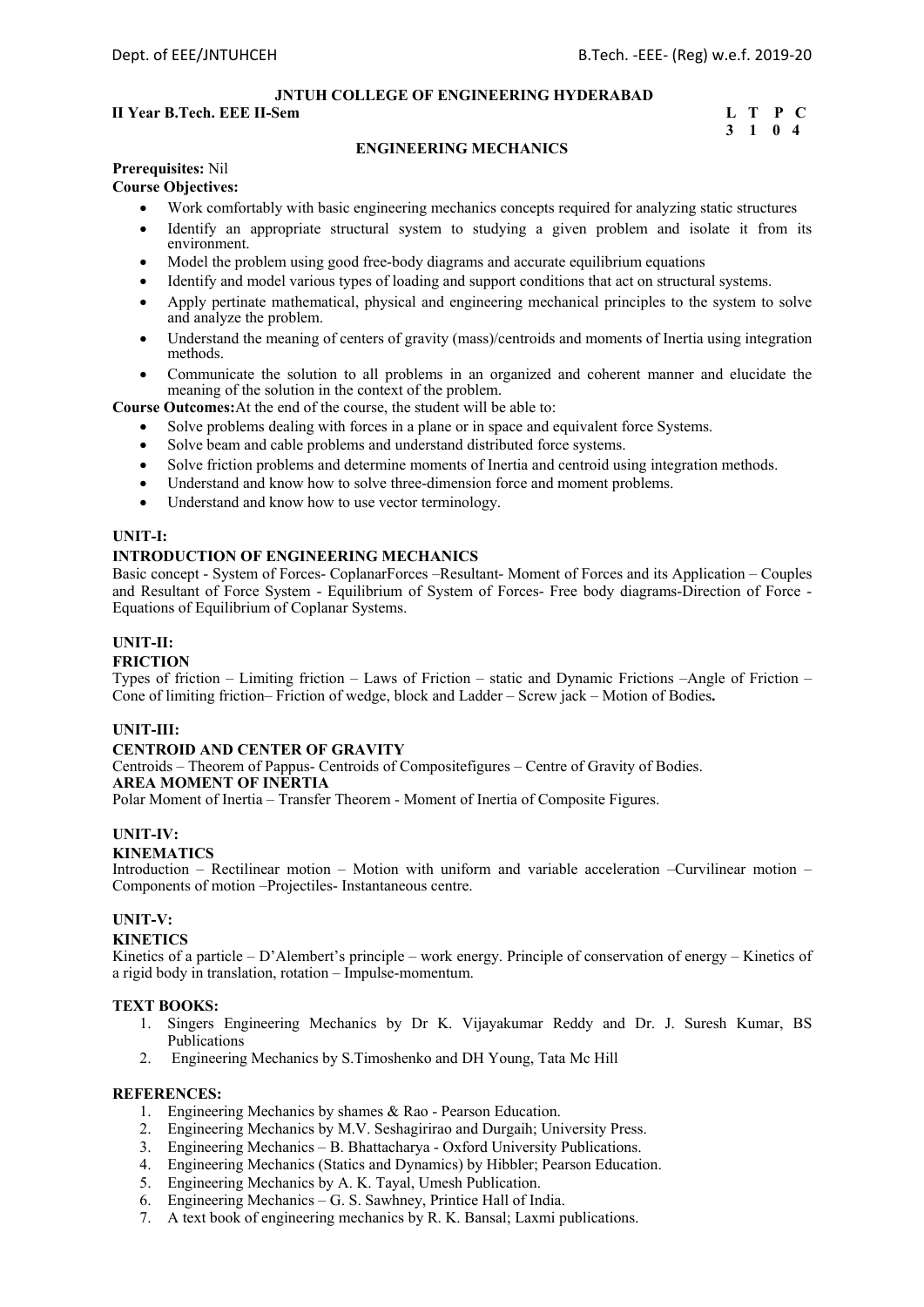*8.* Engineering Mechanics by R. S. Khurmi ; S. Chand & Co

## **JNTUH COLLEGE OF ENGINEERING HYDERABAD**

## **II Year B.Tech. EEE II-Sem** L T P C 3 1 0 4

## **3 1 0 4**

### **ELECTRICAL MACHINES – II**

**Prerequisite:** Basic Electrical Engineering**,** Electrical Machines-I **Course Objectives:**

- To deal with the detailed analysis of poly-phase induction motors  $\&$  Alternators
- To understand operation, construction and types of single phase motors and their applications in house hold appliances and control systems.
- To introduce the concept of parallel operation of alternators
- To introduce the concept of regulation and its calculations.
- **Course Outcomes:** At the end of this course, students will demonstrate the ability to
	- Understand the concepts of rotating magnetic fields.
	- Understand the operation of ac machines.
	- Analyze performance characteristics of ac machines.

## **UNIT-I:**

## **POLY-PHASE INDUCTION MACHINES**

Constructional details of cage and wound rotor machines-production of a rotating magnetic field - principle of operation - rotor EMF and rotor frequency - rotor reactance, rotor current and Power factor at standstill and during operation.

### **UNIT-II:**

## **CHARACTERISTICS OF INDUCTION MACHINES**

Rotor power input, rotor copper loss and mechanical power developed and their inter relation-torque equationdeduction from torque equation - expressions for maximum torque and starting torque - torque slip characteristic - equivalent circuit - phasor diagram - crawling and cogging -.No-load Test and Blocked rotor test – Predetermination of performance-Methods of starting and starting current and Torque calculations.

**Speed Control Methods:** Change of voltage, change of frequency, voltage/frequency, injection of an EMF into rotor circuit (qualitative treatment only)-induction generator-principle of operation.

## **UNIT-III:**

### **SYNCHRONOUS MACHINES**

Constructional Features of round rotor and salient pole machines – Armature windings – Integral slot and fractional slot windings; Distributed and concentrated windings – distribution, pitch and winding factors – E.M.F Equation. Harmonics in generated e.m.f. – suppression of harmonics – armature reaction - leakage reactance – synchronous reactance and impedance – experimental determination - phasor diagram – load characteristics. Regulation by synchronous impedance method, M.M.F. method, Z.P.F. method and A.S.A. methods – salient pole alternators – two reaction analysis – experimental determination of  $X_d$  and  $X_q$  (Slip test) Phasor diagrams – Regulation of salient pole alternators.

### **UNIT-IV:**

## **PARALLEL OPERATION OF SYNCHRONOUS MACHINES**

Synchronizing alternators with infinite bus bars – synchronizing power torque – parallel operation and load sharing - Effect of change of excitation and mechanical power input. Analysis of short circuit current wave form – determination of sub-transient, transient and steady state reactance's.

**Synchronous Motors:** Theory of operation – phasor diagram – Variation of current and power factor with excitation – synchronous condenser – Mathematical analysis for power developed .- hunting and its suppression – Methods of starting – synchronous induction motor.

### **UNIT-V:**

## **SINGLE PHASE & SPECIAL MACHINES**

Single phase induction motor – Constructional features-Double revolving field theory – split-phase motors – shaded pole motor.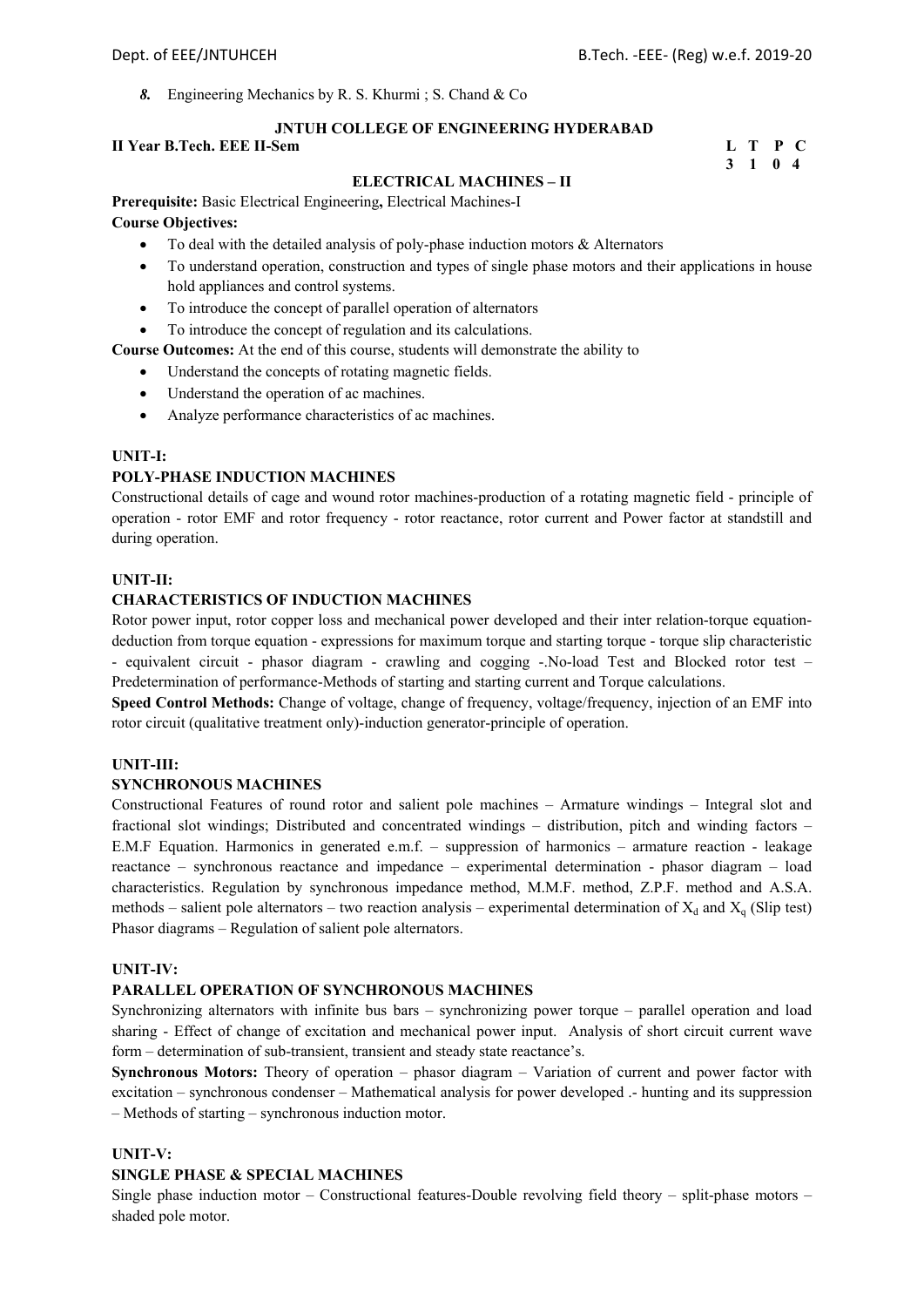## **TEXT BOOKS:**

- 1. A. E. Fitzgerald and C. Kingsley, "Electric Machinery", McGraw Hill Education, 2013.
- 2. M. G. Say, "Performance and design of AC machines", CBS Publishers, 2002.

- 1. P. S. Bimbhra, "Electrical Machinery", Khanna Publishers, 2011.
- 2. I. J. Nagrath and D. P. Kothari, "Electric Machines", McGraw Hill Education, 2010.
- 3. A. S. Langsdorf, "Alternating current machines", McGraw Hill Education, 1984.
- 4. P. C. Sen, "Principles of Electric Machines and Power Electronics", John Wiley & Sons, 2007.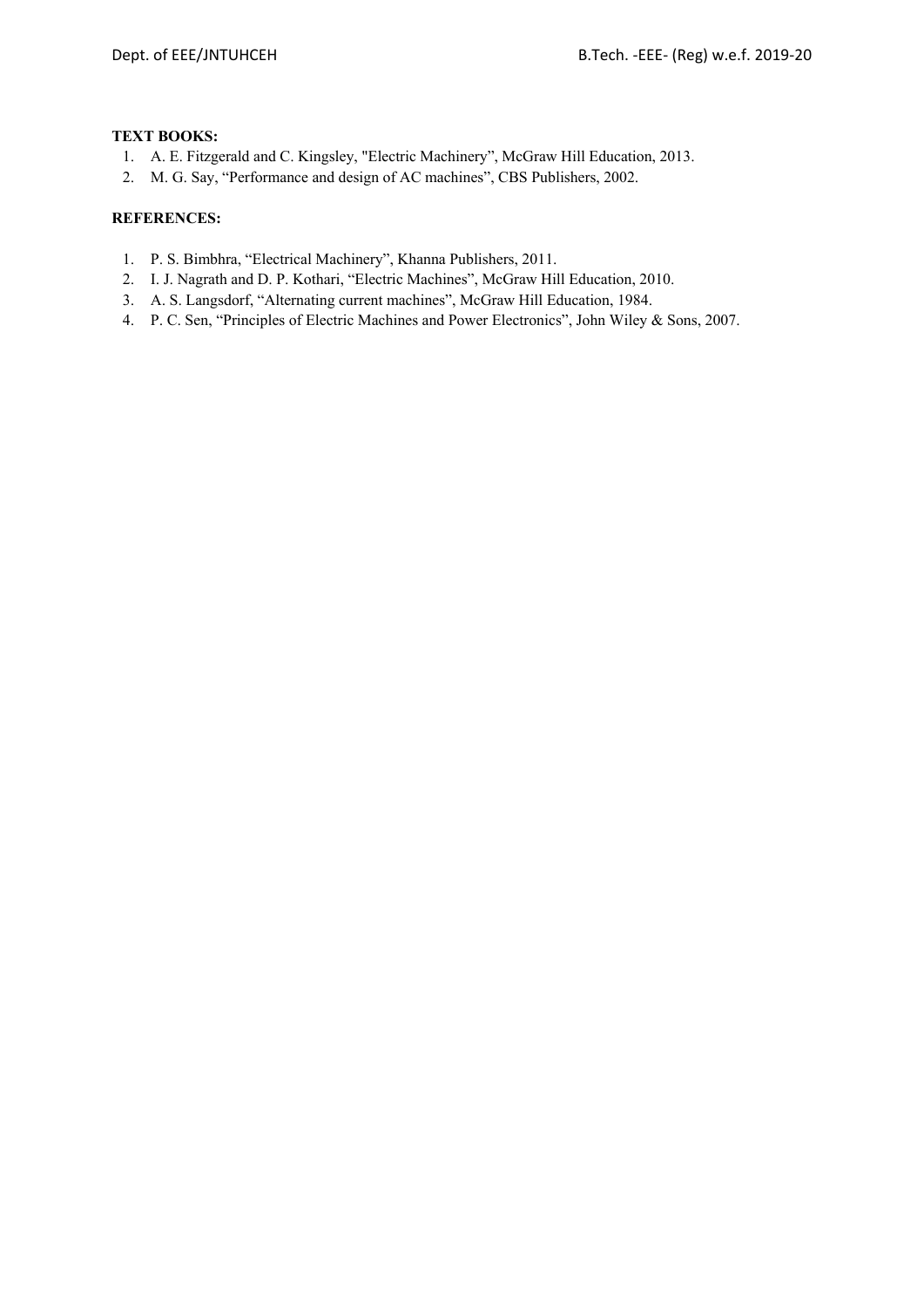## **II Year B.Tech. EEE II-Sem L** T P C

## **3 0 0 3**

## **DIGITAL ELECTRONICS**

## **Prerequisite:** Analog Electronics **Course Objectives:**

- To learn basic techniques for the design of digital circuits and fundamental concepts used in the design of digital systems.
- To understand common forms of number representation in digital electronic circuits and to be able to convert between different representations.
- To implement simple logical operations using combinational logic circuits
- To design combinational logic circuits, sequential logic circuits.
- To impart to student the concepts of sequential circuits, enabling them to analyze sequential systems in terms of state machines.
- To implement synchronous state machines using flip-flops.
- **Course Outcomes:** At the end of this course, students will demonstrate the ability to
	- Understand working of logic families and logic gates.
	- Design and implement Combinational and Sequential logic circuits.
	- Understand the process of Analog to Digital conversion and Digital to Analog conversion.
	- Be able to use PLDs to implement the given logical problem.

## **UNIT-I:**

## **FUNDAMENTALS OF DIGITAL SYSTEMS AND LOGIC FAMILIES**

Digital signals, digital circuits, AND, OR, NOT, NAND, NOR and Exclusive-OR operations, Boolean algebra, examples of IC gates, number systems-binary, signed binary, octal hexadecimal number, binary arithmetic, one's and two's complements arithmetic, codes, error detecting and correcting codes, characteristics of digital lCs, digital logic families, TTL, Schottky TTL and CMOS logic, interfacing CMOS and TTL, Tri-state logic.

## **UNIT-II:**

## **COMBINATIONAL DIGITAL CIRCUITS**

Standard representation for logic functions, K-map representation, and simplification of logic functions using Kmap, minimization of logical functions. Don't care conditions, Multiplexer, De-Multiplexer/Decoders, Adders, Subtractors, BCD arithmetic, carry look ahead adder, serial ladder, ALU, elementary ALU design, popular MSI chips, digital comparator, parity checker/generator, code converters, priority encoders, decoders/drivers for display devices, Q-M method of function realization.

### **UNIT-III:**

## **SEQUENTIAL CIRCUITS AND SYSTEMS**

A 1-bit memory, the circuit properties of Bi-stable latch, the clocked SR flip flop, J- K-T andDtypesflipflops,applicationsofflipflops,shiftregisters,applicationsofshiftregisters,serialtoparallel converter, parallel to serial converter, ring counter, sequence generator, ripple(Asynchronous) counters, synchronous counters, counters design using flip flops, special counter IC's, asynchronous sequential counters, applications of counters.

#### **UNIT-IV:**

### **A/D AND D/A CONVERTERS**

Digital to analog converters: weighted resistor/converter, R-2R Ladder D/A converter, specifications for D/A converters, examples of D/A converter lCs, sample and hold circuit, analog to digital converters: quantization and encoding, parallel comparator A/D converter, successive approximation A/D converter, counting A/D converter, dual slope A/D converter, A/D converter using voltage to frequency and voltage to time conversion, specifications of A/D converters, example of A/D converter ICs

## **UNIT-V:**

## **SEMICONDUCTOR MEMORIES AND PROGRAMMABLE LOGIC DEVICES**

Memory organization and operation, expanding memory size, classification and characteristics of memories, sequential memory, read only memory (ROM), read and write memory (RAM), content addressable memory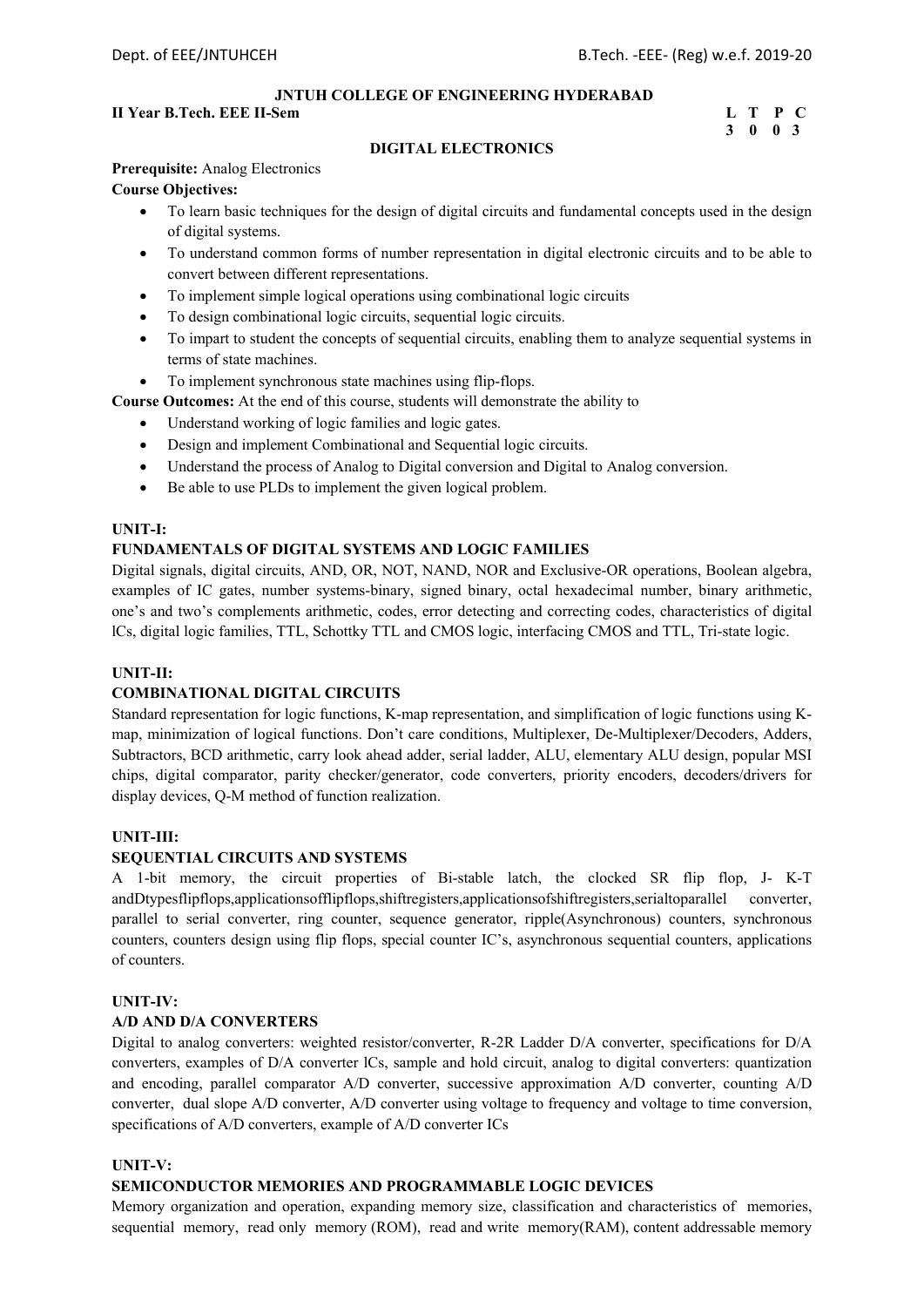(CAM), charge de coupled device memory (CCD), commonly used memory chips, ROM as a PLD, Programmable logic array, Programmable array logic, complex Programmable logic devices (CPLDS), Field Programmable Gate Array (FPGA).

## **TEXT BOOKS:**

- 1. R. P. Jain, "Modern Digital Electronics", McGraw Hill Education, 2009.
- 2. M. M. Mano, "Digital logic and Computer design", Pearson Education India, 2016.

## **REFERENCES:**

1. A. Kumar, "Fundamentals of Digital Circuits", Prentice Hall India, 2016.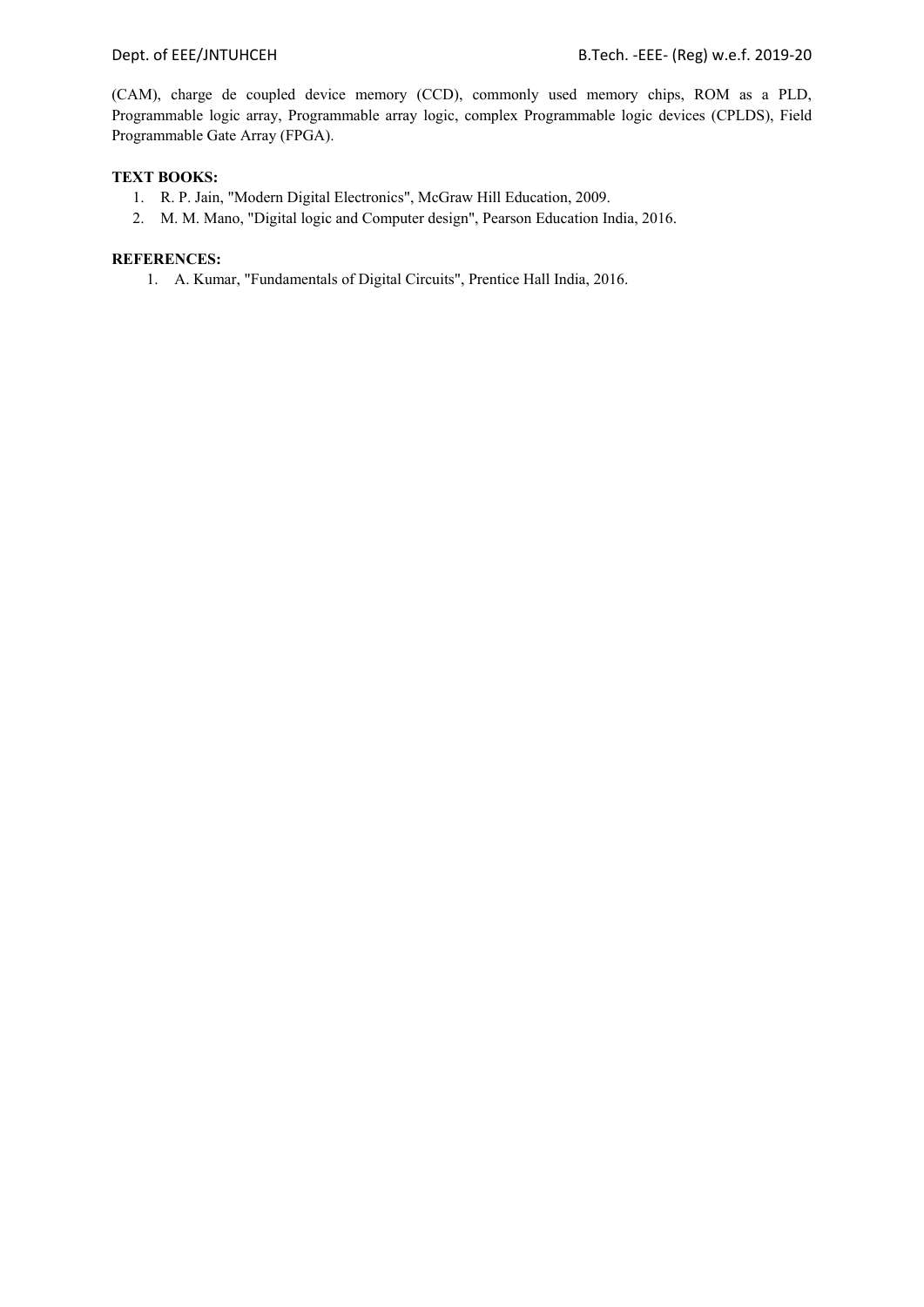## **II Year B.Tech. EEE II-Sem L** T P C

# **3 1 0 4**

## **CONTROL SYSTEMS**

**Prerequisite:**Linear Algebra and Calculus, Ordinary Differential Equations and Multivariable Calculus Laplace Transforms, Numerical Methods and Complex variables

## **Course objectives:**

- To understand the different ways of system representations such as Transfer function representation and state space representations and to assess the system dynamic response
- To assess the system performance using time domain analysis and methods for improving it
- To assess the system performance using frequency domain analysis and techniques for improving the performance
- To design various controllers and compensators to improve system performance

**Course Outcomes:** At the end of this course, students will demonstrate the ability to

- Understand the modeling of linear-time-invariant systems using transfer function and state-space representations.
- Understand the concept of stability and its assessment for linear-time invariant systems.
- Design simple feedback controllers.

## **UNT-I:**

## **INTRODUCTION TO CONTROL PROBLEM**

Industrial Control examples. Mathematical models of physical systems. Control hardware and their models. Transfer function models of linear time-invariant systems. Feedback Control: Open-Loop and Closed-loop systems. Benefits of Feedback. Block diagram algebra.

### **UNT-II:**

## **TIME RESPONSE ANALYSIS OF STANDARD TEST SIGNALS.**

Time response of first and second order systems for standard test inputs. Application of initial and final value theorem. Design specifications for second-order systems based on the time-response.

Concept of Stability. Routh-Hurwitz Criteria. Relative Stability analysis. Root-Locus technique. Construction of Root-loci.

## **UNT-III:**

### **FREQUENCY-RESPONSE ANALYSIS**

Relationship between time and frequency response, Polar plots, Bode plots. Nyquist stability criterion. Relative stability using Nyquist criterion – gain and phase margin. Closed-loop frequency response.

### **UNT-IV:**

## **INTRODUCTION TO CONTROLLER DESIGN**

Stability, steady-state accuracy, transient accuracy, disturbance rejection, insensitivity and robustness of control systems. Root-loci method of feedback controller design. Design specifications in frequency-domain. Frequency-domain methods of design. Application of Proportional, Integral and Derivative Controllers, Lead and Lag compensation in designs. Analog and Digital implementation of controllers.

### **UNT-V:**

## **STATE VARIABLE ANALYSIS AND CONCEPTS OF STATE VARIABLES**

State space model. Diagonalization of State Matrix. Solution of state equations. Eigen values and Stability Analysis. Concept of controllability and observability. Pole-placement by state feedback. Discrete-time systems. Difference Equations. State-space models of linear discrete-time systems. Stability of linear discrete-time systems.

## **TEXT BOOKS:**

- 1. M. Gopal, "Control Systems: Principles and Design", McGraw Hill Education, 1997.
- 2. B. C. Kuo, "Automatic Control System", Prentice Hall, 1995.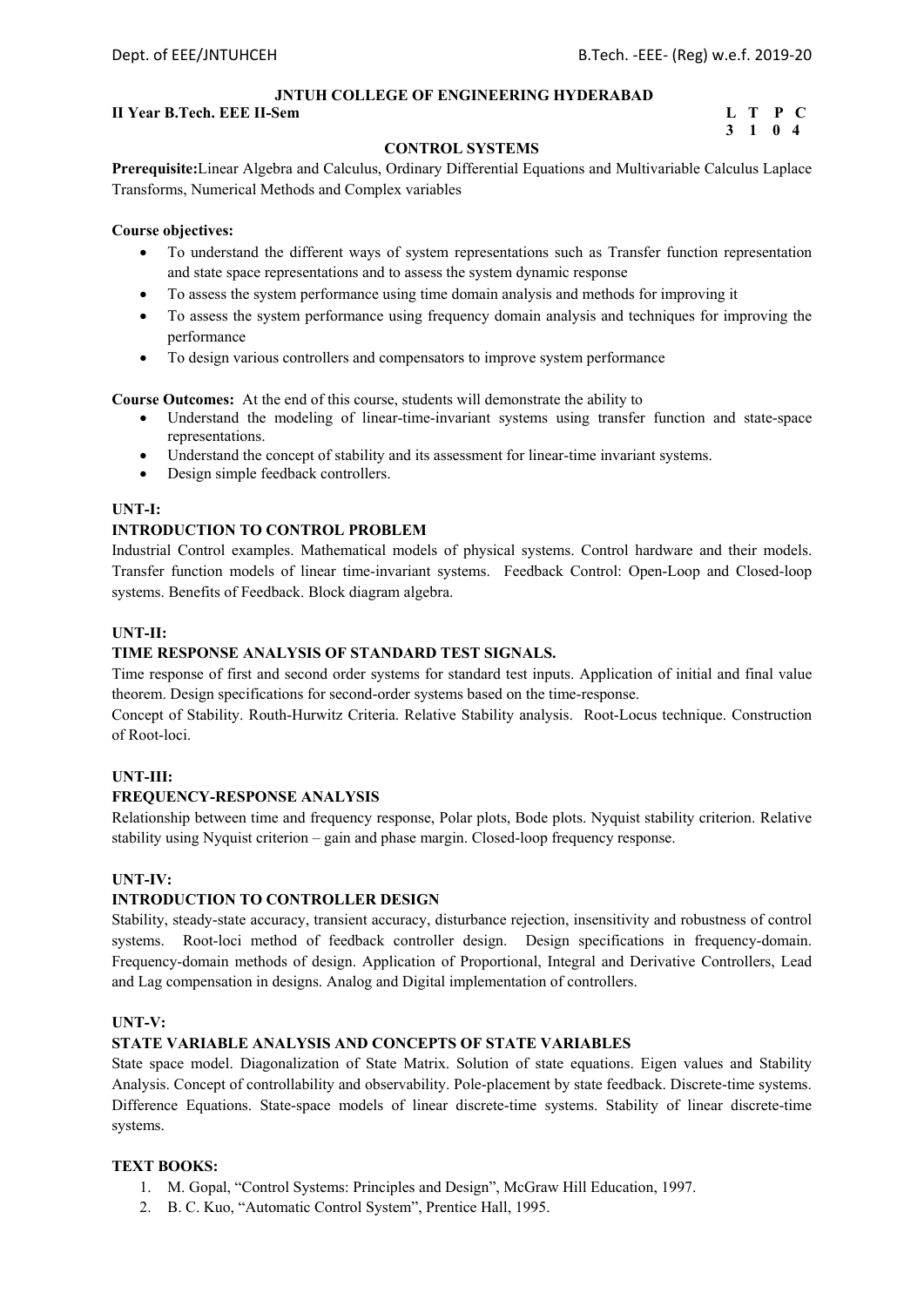- 1. K. Ogata, "Modern Control Engineering", Prentice Hall, 1991.
- 2. I. J. Nagrath and M. Gopal, "Control Systems Engineering", New Age International, 2009.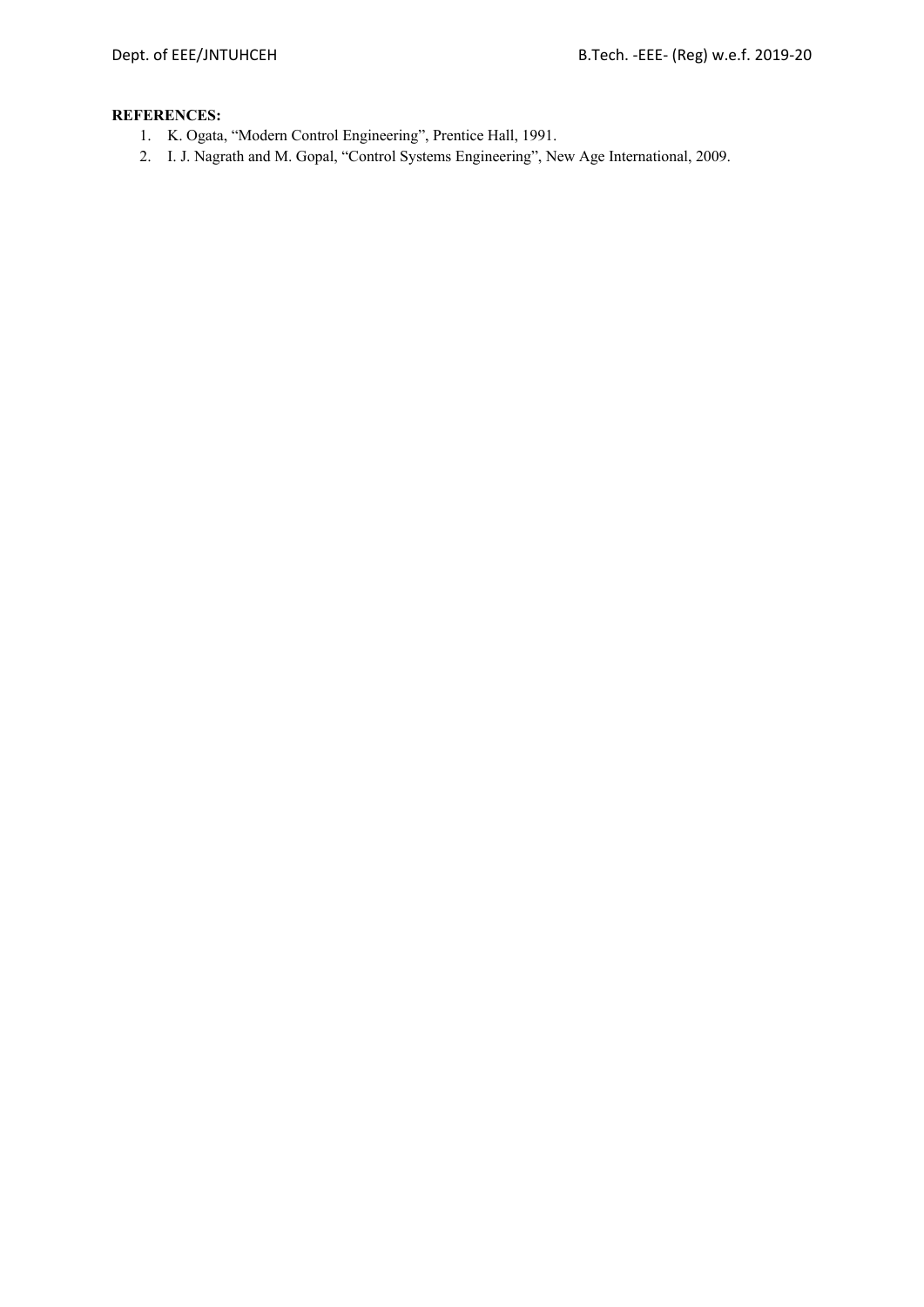## **II Year B.Tech. EEE II-Sem L** T P C

## **3 0 0 3**

## **POWER SYSTEM-I**

**Prerequisite:**Basic Electrical Engineering, Electrical Machines-I, Electrical Machines-II **Course Objectives:** 

- To understand the different types of power generating stations.
- To examine A.C. and D.C. distribution systems.
- To understand and compare overhead line insulators and Insulated cables.
- To illustrate the economic aspects of power generation and tariff methods.
- To evaluate the transmission line parameters calculations
- To understand the concept of corona

**Course Outcomes:** At the end of this course, students will demonstrate the ability to

- Understand the concepts of power systems.
- Understand the operation of conventional generating stations and renewable sources of electrical power.
- Evaluate the power tariff methods.
- Determine the electrical circuit parameters of transmission lines
- Understand the layout of substation and underground cables and corona.

## **UNIT-I:**

## **GENERATION OF ELECTRIC POWER**

**Conventional Sources (Qualitative):** Hydro station, Steam Power Plant, Nuclear Power Plant and Gas Turbine Plant. Non Conventional Sources (Qualitative): Ocean Energy, Tidal Energy, Wave Energy, wind Energy, Fuel Cells, and Solar Energy, Cogeneration and energy conservation and storage.

## **UNIT-II:**

## **ECONOMICS OF GENERATION**

Introduction, definitions of connected load, maximum demand, demand factor, load factor, diversity factor, Load duration curve, number and size of generator units. Base load and peak load plants. Cost of electrical energy-fixed cost, running cost, Tariff on charge to customer.

### **UNIT-III:**

## **OVERHEAD LINE INSULATORS & INSULATED CABLES**

Introduction, types of insulators, Potential distribution over a string of suspension insulators, Methods of equalizing the potential, testing of insulators.

Introduction, insulation, insulating materials, Extra high voltage cables, grading of cables, insulation resistance of a cable, Capacitance of a single core and three core cables, Overhead lines versus underground cables, types of cables.

## **UNIT-IV:**

## **INDUCTANCE & CAPACITANCE CALCULATIONS OF TRANSMISSION LINES**

Line conductors, inductance and capacitance of single phase and three phase lines with symmetrical and unsymmetrical spacing, Composite conductors-transposition, bundled conductors, and effect of earth on capacitance.

**Corona:** Introduction, disruptive critical voltage, corona loss, Factors affecting corona loss and methods of reducing corona loss, Disadvantages of corona, interference between power and Communication lines.

## **UNIT-V:**

## **A.C. DISTRIBUTION**

Introduction, AC distribution, Single phase, 3-phase, 3 phase 4 wire system, bus bar arrangement, Selection of site for substation .Voltage Drop Calculations (Numerical Problems) in A.C. Distributors for the following cases: Power Factors referred to receiving end voltage and with respect to respective load voltages.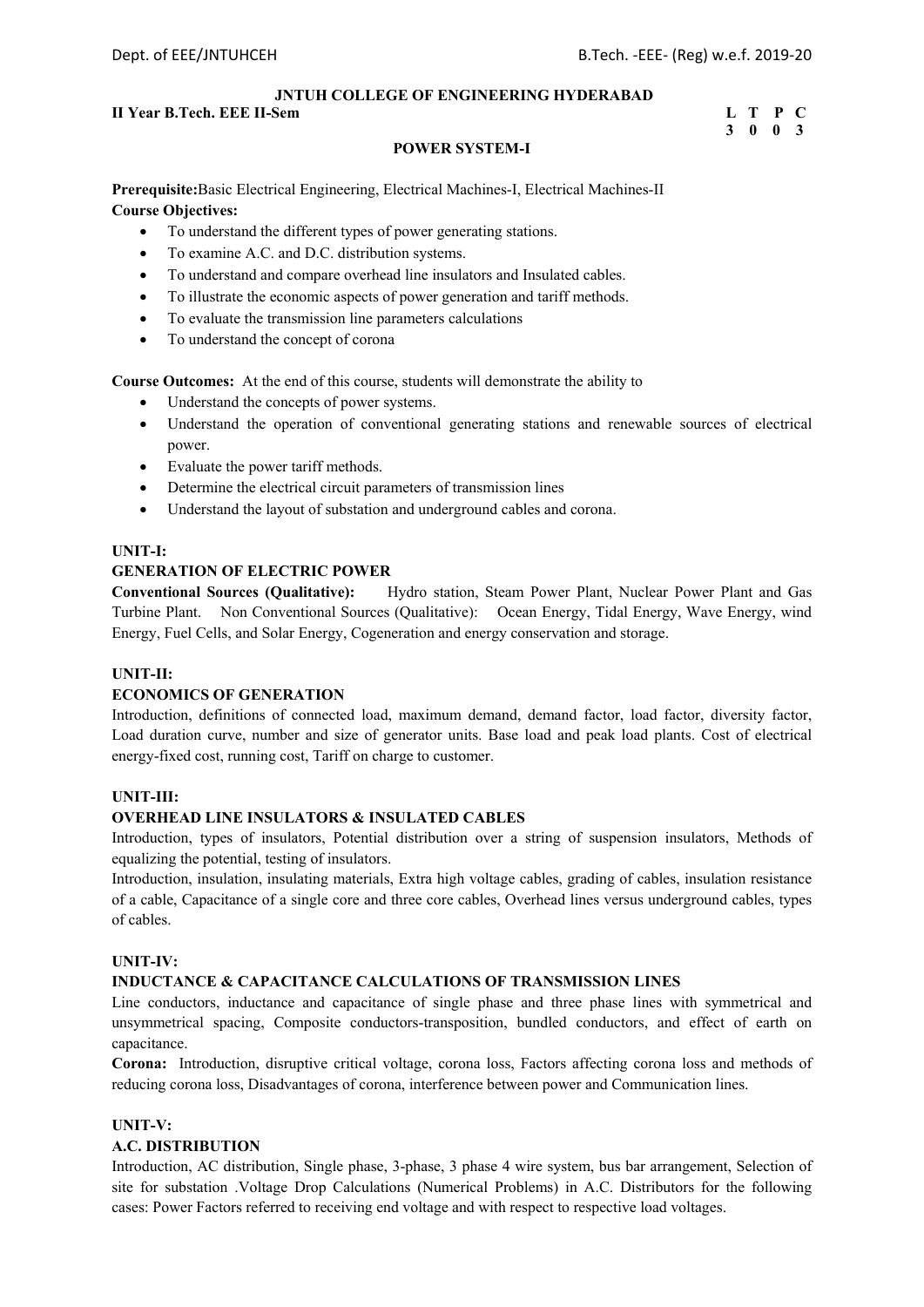## **DC DISTRIBUTION:**

Classification of Distribution Systems.- Comparison of DC vs. AC and Under-Ground vs. Over- Head Distribution Systems.- Requirements and Design features of Distribution Systems.-Voltage Drop Calculations (Numerical Problems) in D.C Distributors for the following cases: Radial D.C Distributor fed one end and at the both the ends (equal/unequal Voltages) and Ring Main Distributor.

## **TEXT BOOKS:**

- 1. W.D.Stevenson –Elements of Power System Analysis, Fourth Edition, McGraw Hill, 1984.
- 2. 2. C.L. Wadhwa –Generation, Distribution and Utilization of Electrical Energy, Second Edition, New Age International, 2009.

- 1. C.L. Wadhwa –Electrical Power Systems, Fifth Edition, New Age International, 2009
- 2. M.V. Deshpande –Elements of Electrical Power Station Design, Third Edition, Wheeler Pub. 1998
- 3. H.Cotton& H. Barber-The Transmission and Distribution of Electrical Energy, Third "V.K Mehta and Rohit Mehta", "Principles of Power Systems", S. Chand& Company Ltd, New Delhi, 2004.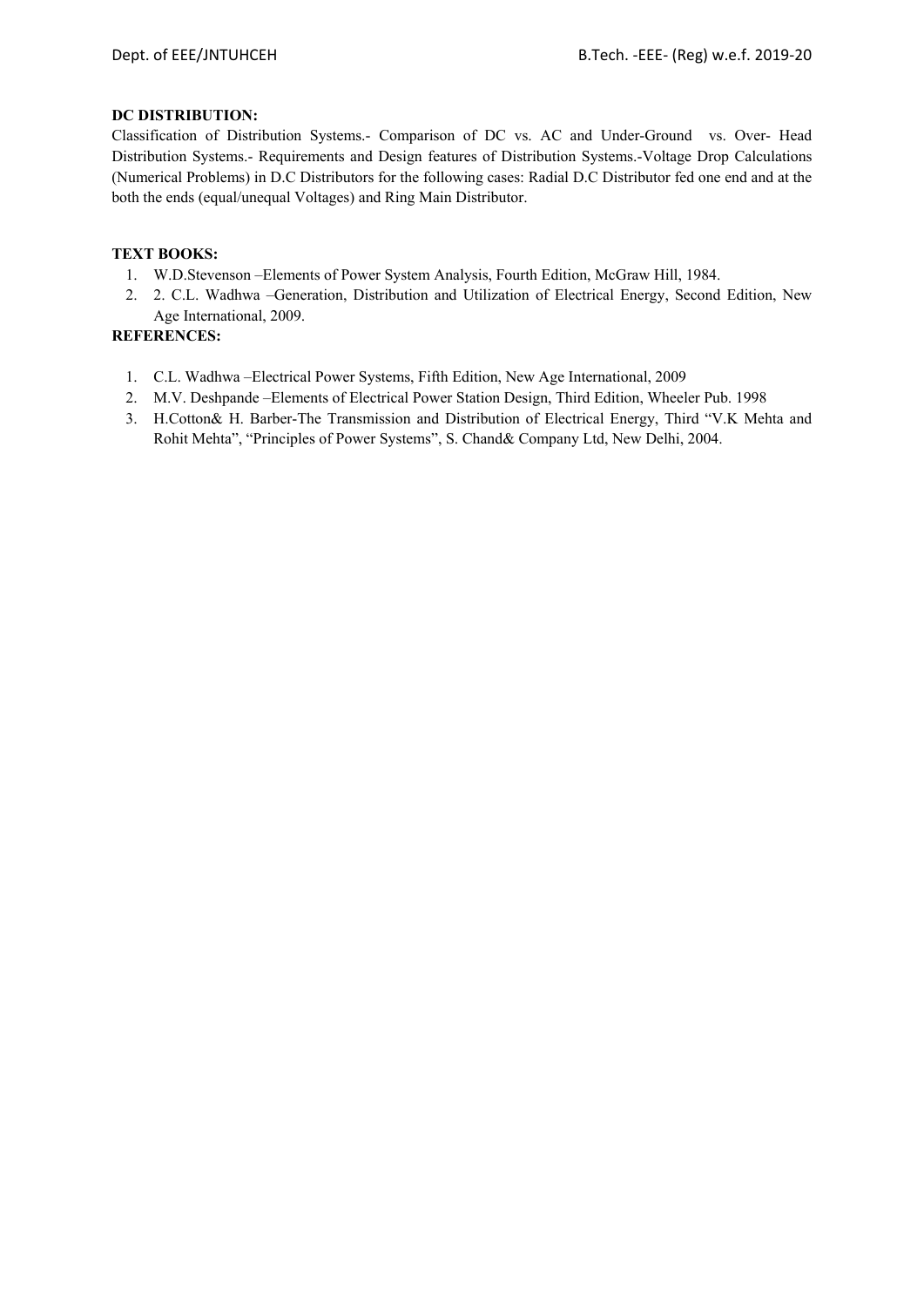## **II Year B.Tech. EEE II-Sem**

| II Year B.Tech. EEE II-Sem |  | L T P C            |  |
|----------------------------|--|--------------------|--|
|                            |  | $0 \t 0 \t 2 \t 1$ |  |

## **DIGITAL ELECTRONICS LAB**

**Prerequisite:**Digital Electronics, Analog Electronics

## **Course Objectives:**

- To learn basic techniques for the design of digital circuits and fundamental concepts used in the design of digital systems.
- To understand common forms of number representation in digital electronic circuits and to be able to convert between different representations.
- To implement simple logical operations using combinational logic circuits
- To design combinational logic circuits, sequential logic circuits.
- To impart to student the concepts of sequential circuits, enabling them to analyze sequential systems in terms of state machines.
- To implement synchronous state machines using flip-flops.

**Course Outcomes:** At the end of this course, students will demonstrate the ability to

- Understand working of logic families and logic gates.
- Design and implement Combinational and Sequential logic circuits.
- Understand the process of Analog to Digital conversion and Digital to Analog conversion.
- Be able to use PLDs to implement the given logical problem.

## **List ofExperiments:**

- 1. Realization of Boolean Expressions using Gates
- 2. Design and realization logic gates using universal gates
- 3. generation of clock using NAND / NOR gates
- 4. Design a 4 bit Adder / Subtractor
- 5. Design and realization a 4 bit gray to Binary and Binary to Gray Converter
- 6. Design and realization of a 4 bit pseudo random sequence generator using logic gates.
- 7. Design and realization of an 8 bit parallel load and serial out shift register using flip-flops.
- 8. Design and realization a Synchronous and Asynchronous counters using flip-flops
- 9. Design and realization of Asynchronous counters using flip-flops
- 10. Design and realization 8x1 using 2x1 mux
- 11. Design and realization 2 bit comparator
- 12. Verification of truth tables and excitation tables
- 13. Realization of logic gates using DTL, TTL, ECL, etc.,
- 14. State machines

## **TEXT BOOKS:**

- 1. R. P. Jain, "Modern Digital Electronics", McGraw Hill Education, 2009.
- 2. M. M. Mano, "Digital logic and Computer design", Pearson Education India, 2016.

### **REFERENCES:**

1. A. Kumar, "Fundamentals of Digital Circuits", Prentice Hall India, 2016.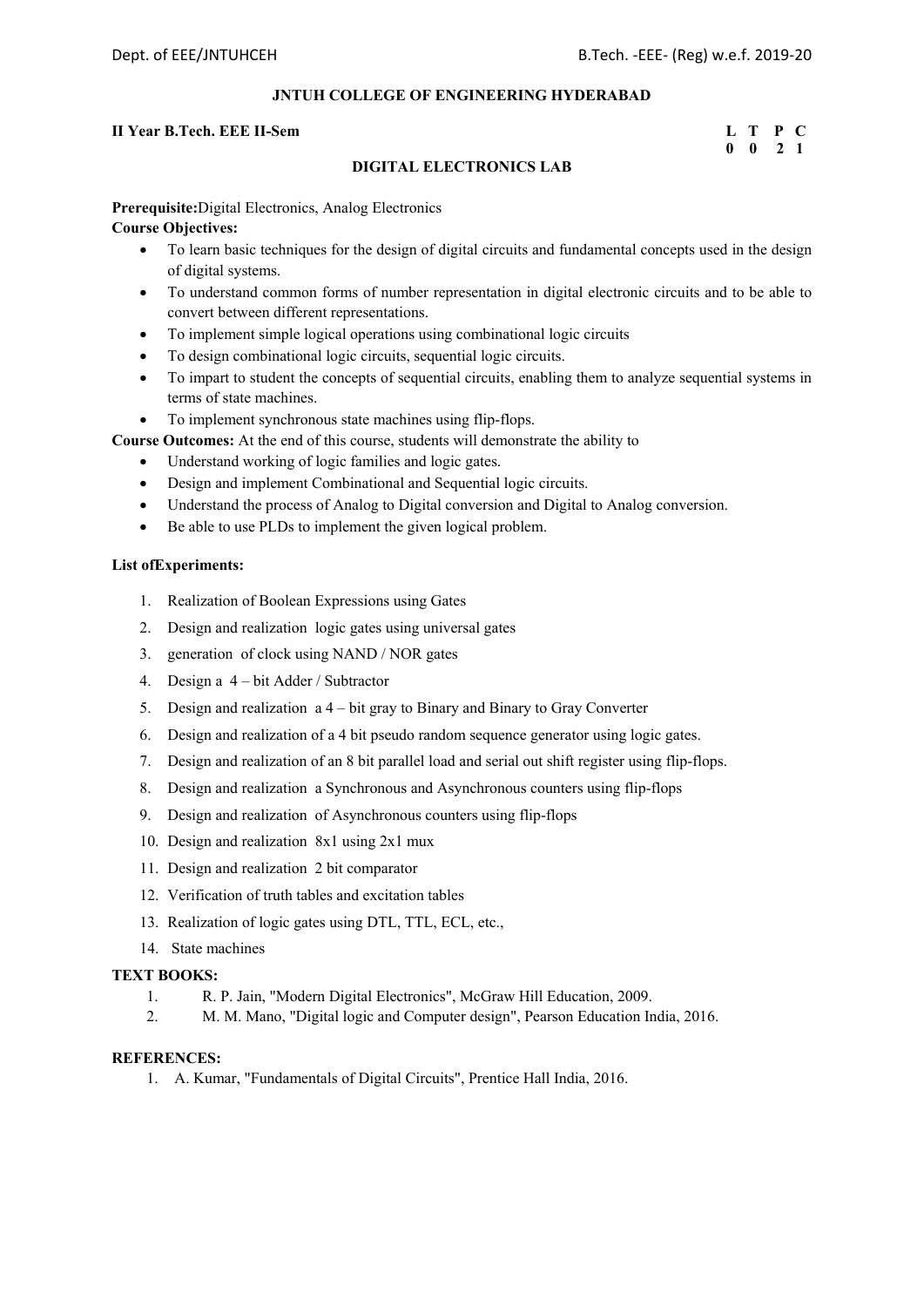## **II Year B.Tech. EEE II-Sem L** T P C

## **0 0 2 1**

## **ELECTRICAL MACHINES LAB– II**

## **Prerequisite**: Electrical Machines – I & Electrical Machines - II **Course Objectives:**

- To understand the operation of synchronous machines
- To understand the analysis of power angle curve of a synchronous machine
- To understand the equivalent circuit of a single phase transformer and single phase induction motor
- To understand the circle diagram of an induction motor by conducting a blocked rotor test.

**Course Outcomes:** After the completion of this laboratory course, the student will be able

- Assess the performance of different machines using different testing methods
- To convert the Phase from three phase to two phase and vice versa
- Compensate the changes in terminal voltages of synchronous generator after estimating the change by different methods
- Control the active and reactive power flows in synchronous machines
- Start different machines and control the speed and power factor

## **The following experiments are required to be conducted as compulsory experiments**

- 1. O.C. & S.C. Tests on Single phase Transformer
- 2. Sumpner's test on a pair of single phase transformers
- 3. No-load & Blocked rotor tests on three phase Induction motor
- 4. Regulation of a three –phase alternator by synchronous impedance &m.m.f. methods
- 5. V and Inverted V curves of a three—phase synchronous motor.
- 6. Equivalent Circuit of a single phase induction motor
- 7. Determination of Xd and Xq of a salient pole synchronous machine
- 8. Load test on three phase Induction Motor

## **In addition to the above experiments, at least any two of the following experiments are required to be conducted from the following list**

- 1. Separation of core losses of a single phase transformer
- 2. Efficiency of a three-phase alternator
- 3. Parallel operation of Single phase Transformers
- 4. Regulation of three-phase alternator by Z.P.F. and A.S.A methods
- 5. Heat run test on a bank of 3 Nos. of single phase Delta connected transformers
- 6. Measurement of sequence impedance of a three-phase alternator.
- 7. Vector grouping of Three Transformer
- 8. Scott Connection of transformer

## **TEXT BOOKS:**

- 1. A. E. Fitzgerald and C. Kingsley, "Electric Machinery", McGraw Hill Education, 2013.
- 2. M. G. Say, "Performance and design of AC machines", CBS Publishers, 2002.

- 1. P. S. Bimbhra, "Electrical Machinery", Khanna Publishers, 2011.
- 2. I. J. Nagrath and D. P. Kothari, "Electric Machines", McGraw Hill Education, 2010.
- 3. A. S. Langsdorf, "Alternating current machines", McGraw Hill Education, 1984.
- 4. P. C. Sen, "Principles of Electric Machines and Power Electronics", John Wiley & Sons, 2007.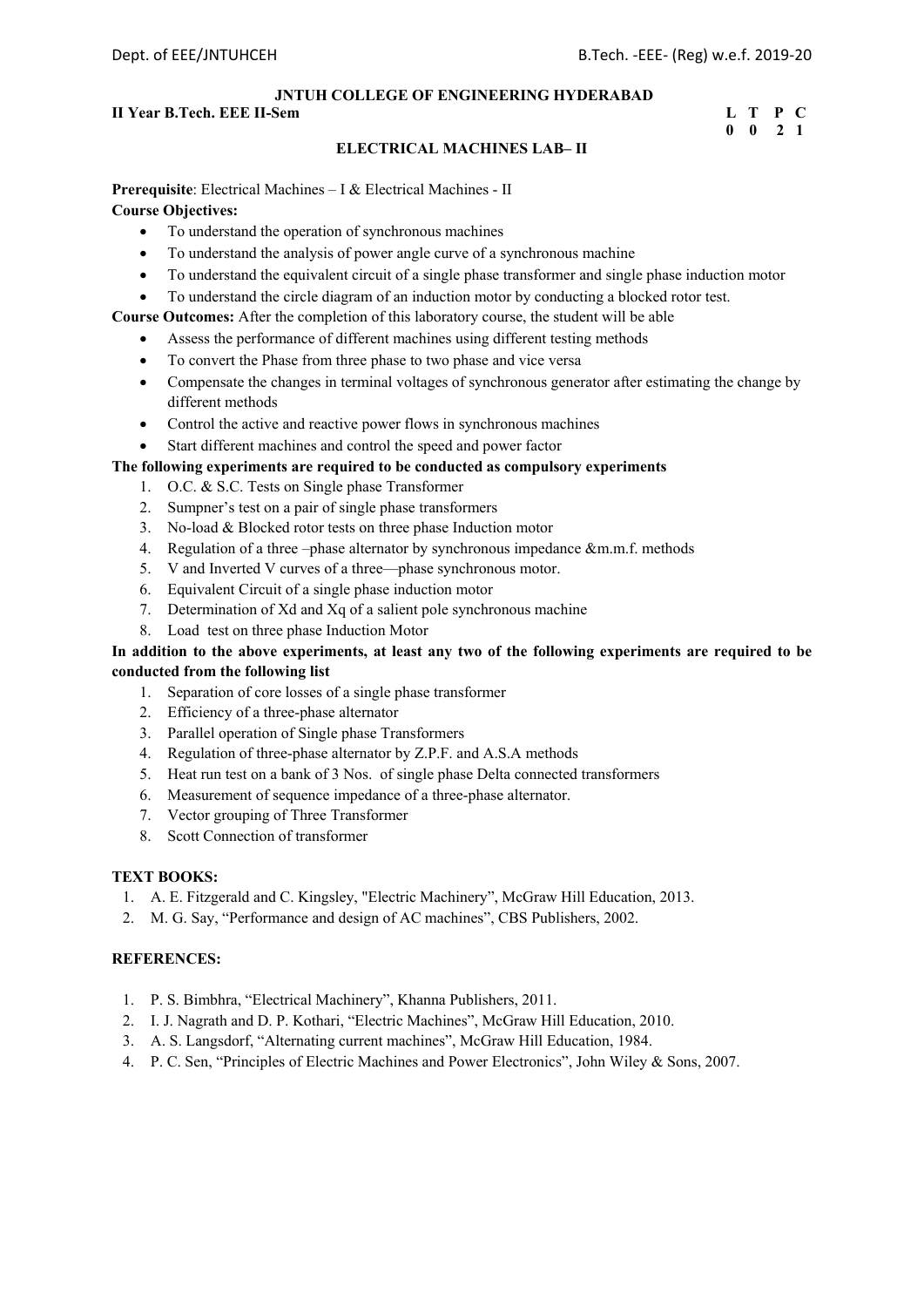## **II Year B.Tech. EEE II-Sem L T P C**

## **0 0 2 1**

## **CONTROL SYSTEMS LAB**

## **Prerequisite:** Control Systems

## **Course Objectives:**

- To understand the different ways of system representations such as Transfer function representation and state space representations and to assess the system dynamic response
- To assess the system performance using time domain analysis and methods for improving it
- To assess the system performance using frequency domain analysis and techniques for improving the performance
- To design various controllers and compensators to improve system performance

## **Course Outcomes:** After completion of this lab the student is able to

- How to improve the system performance by selecting a suitable controller and/or a compensator for a specific application
- Apply various time domain and frequency domain techniques to assess the system performance
- Apply various control strategies to different applications(example: Power systems, electrical drives etc.)
- Test system controllability and observability using state space representation and applications of state space representation to various systems

## **The following experiments are required to be conducted compulsory experiments:**

- 1. Time response of Second order system
- 2. Characteristics of Synchros
- 3. Programmable logic controller Study and verification of truth tables of logic gates, simple Boolean expressions, and application of speed control of motor.
- 4. Effect of feedback on DC servo motor
- 5. Transfer function of DC motor
- 6. Transfer function of DC generator
- 7. Temperature controller using PID
- 8. Characteristics of AC servo motor

## **In addition to the above eight experiments, at least any two of the experiments from the following list are required to be conducted**

- 1. Effect of P, PD, PI, PID Controller on a second order systems
- 2. Lag and lead compensation Magnitude and phase plot
- 3. (a) Simulation of P, PI, PID Controller.
- 4. (b) Linear system analysis (Time domain analysis, Error analysis) using suitable software
- 5. Stability analysis (Bode, Root Locus, Nyquist) of Linear Time Invariant system using suitable software
- 6. State space model for classical transfer function using suitable software -Verification.
- 7. Design of Lead-Lag compensator for the given system and with specification using suitable software

### **TEXT BOOKS:**

- 1. M. Gopal, "Control Systems: Principles and Design", McGraw Hill Education, 1997.
- 2. B. C. Kuo, "Automatic Control System", Prentice Hall, 1995.

- 1. K. Ogata, "Modern Control Engineering", Prentice Hall, 1991.
- 2. I. J. Nagrath and M. Gopal, "Control Systems Engineering", New Age International, 2009.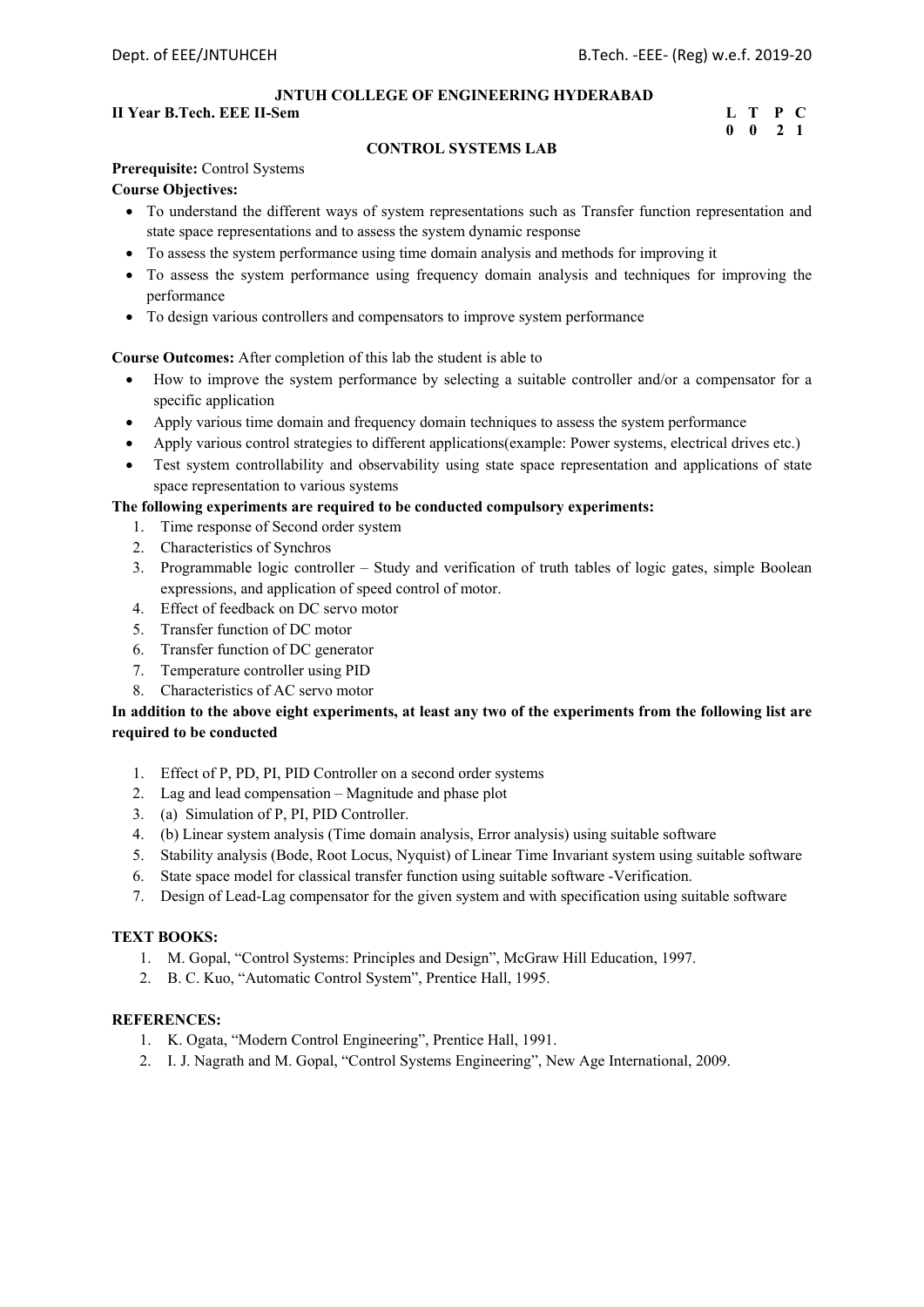## **II YearB.Tech.II-SemL T P C 20 0 0**

## **ENVIRONMENTAL SCIENCE**

## **Pre-Requisites:** NIL

## **Course Objectives:**

- Creating the awareness about environmental problems amongstudents.
- Imparting basic knowledge about the environment and its alliedproblems.
- Developing an attitude of concern for theenvironment.
- Motivating students to participate in environment protection and environmentimprovement.

## **Course Outcomes:**

At the end of the course, it is expected that students will be able to:

- Identify and analyze environmental problems as well asthe risks associated with these problems
- Understand what it is to be a steward in theenvironment
- Studying how to live their lives in a more sustainablemanner

## **UNIT- I**

## **MULTIDISCIPLINARY NATURE OF ENVIRONMENTAL STUDIES:**

Definition, Scope and Importance – Need for Public Awareness.

**NATURAL RESOURCES :** Renewable and non-renewable resources – Natural resources and associated problems – Forest resources – Use and over – exploitation, deforestation, case studies – Timber extraction – Mining, dams and other effects on forest and tribal people – Water resources – Use and over utilization of surface and ground water – Floods, drought, conflicts over water, dams – benefits and problems - Mineral resources: Use and exploitation, environmental effects of extracting and using mineral resources, case studies. - Food resources: World food problems, changes caused by agriculture and overgrazing, effects of modern agriculture, fertilizer-pesticide problems, water logging, salinity, case studies. - Energy resources: Growing energy needs, renewable and non-renewable energy sources use of alternate energy sources. Case studies. Land resources: Land as a resource, land degradation, man induced landslides, soil erosion and desertification. Role of an individual in conservation of natural resources. Equitable use of resources for sustainable lifestyles.

## **UNIT - II**

**ECOSYSTEMS :**Concept of an ecosystem. - Structure and function of an ecosystem. - Producers, consumers and decomposers. - Energy flow in the ecosystem - Ecological succession. - Food chains, food webs and ecological pyramids. - Introduction, types, characteristic features, structure and function of the following ecosystem: a. Forest ecosystem, b. Grassland ecosystem, c. Desert ecosystem, d. Aquatic ecosystems (ponds, streams, lakes, rivers, oceans, estuaries)

## **UNIT - III**

**BIODIVERSITY AND ITS CONSERVATION:** Introduction - Definition: genetic, species andecosystem diversity. - Bio-geographical classification of India - Value of biodiversity: consumptive use, productive use, social, ethical, aesthetic and option values - . Biodiversity at global, National and local levels. - . India as a mega-diversity nation - Hot-sports of biodiversity - Threats to biodiversity: habitat loss, poaching of wildlife, man-wildlife conflicts. - Endangered and endemic species of India – Conservation of biodiversity: In-situ and Ex-situ conservation of biodiversity.

## **UNIT - IV**

## **ENVIRONMENTAL POLLUTION AND CONTROL:**

**Environmental Pollution**: Classification of pollution, **Air Pollution**: Primary and secondary pollutants, Automobile and Industrial pollution, Ambient air quality standards.

**Water pollution**: Sources and types of pollution, drinking water quality standards. Soil Pollution: Sources and types, Impacts of modern agriculture, degradation of soil**.** 

**Noise Pollution**: Sources and Health hazards, standards, Solid waste: Municipal Solid Waste management, composition and characteristics of e-Waste and its management. Pollution control technologies: Wastewater Treatment methods: Primary, secondary and Tertiary.Overview of air pollution control technologies, Concepts of bioremediation. Climate change and impacts on human environment. Ozone depletion and Ozone depleting substances (ODS). Deforestation and desertification. International conventions / Protocols: Earth summit, Kyoto protocol, and Montréal Protocol.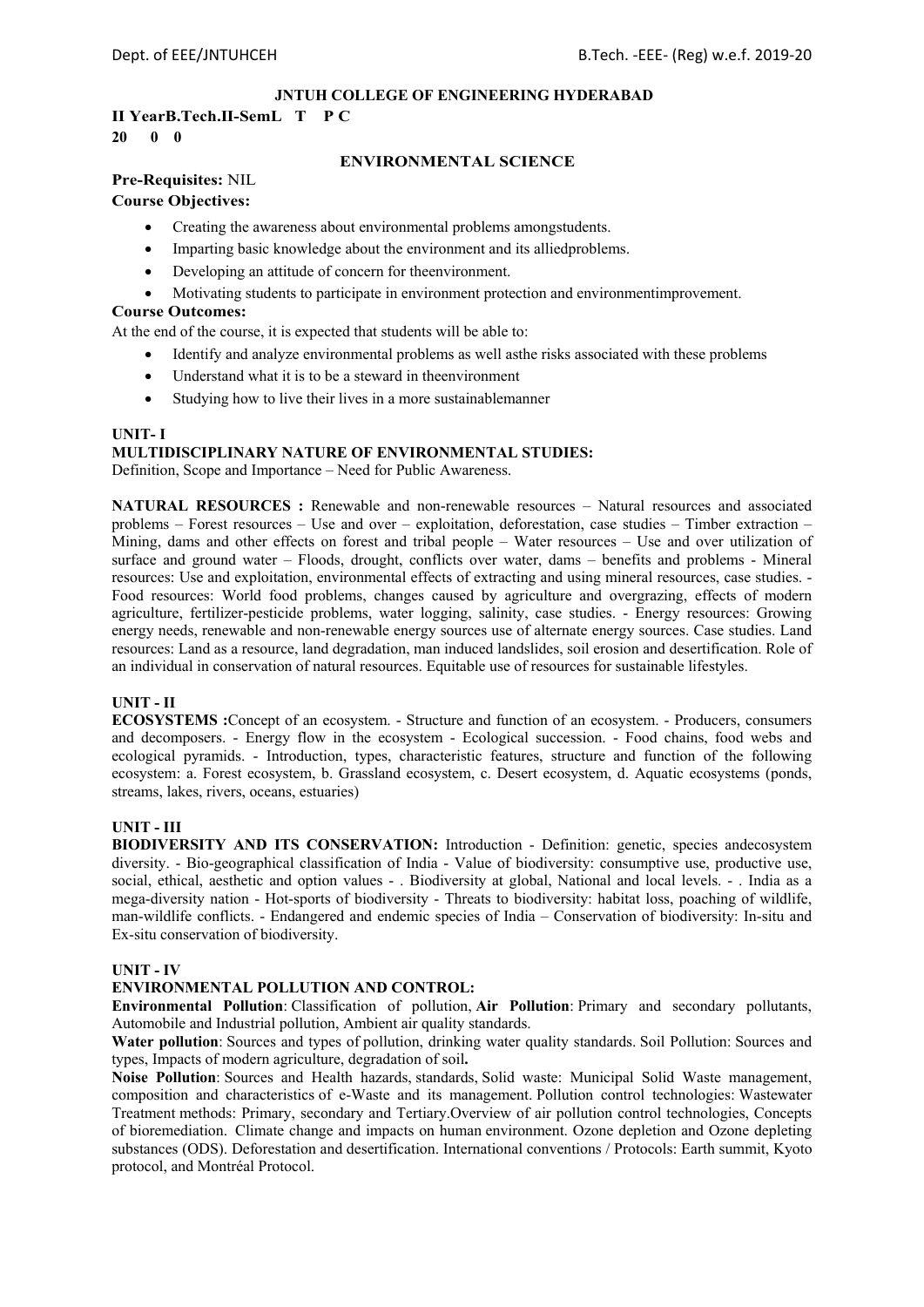## **UNIT - V**

**SOCIAL ISSUES AND THE ENVIRONMENT:** From Unsustainable to Sustainable development -Urban problems related to energy -Water conservation, rain water harvesting, watershed management -Resettlement and rehabilitation of people; its

problems and concerns. Case Studies -Environmental ethics: Issues and possible solutions. -Climate change, global warming, acid rain, ozone layer depletion, nuclear accidents and holocaust. Case Studies. -Wasteland reclamation. –Consumerism and waste products. -Environment Protection Act. -Air (Prevention and Control of Pollution) Act. -Water (Prevention and control of Pollution) Act -Wildlife Protection Act -Forest Conservation Act -Issues involved in enforcement of environmental legislation. -Public awareness.

**HUMAN POPULATION AND THE ENVIRONMENT:** Population growth, variation among nations. Population explosion - Family Welfare Programme. -Environment and human health. -Human Rights. -Value Education. -HIV/AIDS. -Women and Child Welfare. -Role of information Technology in Environment and human health. –Case Studies.

## **TEXT BOOK:**

- 1 Textbook of Environmental Studies for Undergraduate Courses by ErachBharucha for University Grants Commission.,UniversitiesPress
- 2 Environmental Studies by R. Rajagopalan, Oxford University Press.

## **REFERENCE:**

*1. Textbook of Environmental Sciences and Technology by M. Anji Reddy, BS Publication.*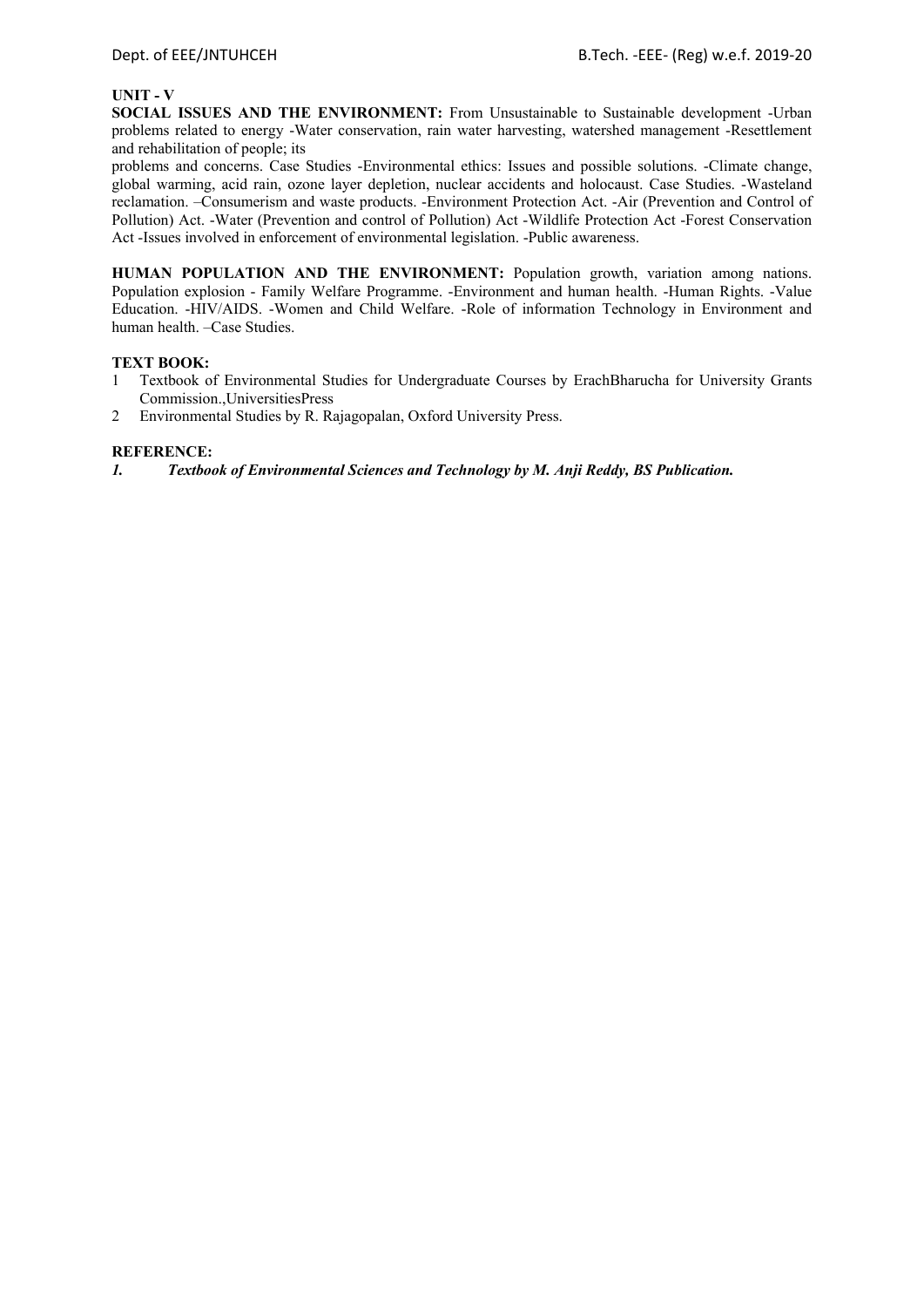## **III Year B.Tech. EEE I-Sem L** T P C

## **3 1 0 4**

## **POWER ELECTRONICS**

**Prerequisite**: Analog Electronics, Digital Electronics **Course Objectives:** 

- To Design/develop suitable power converter for efficient control or conversion of power in drive applications
- To Design / develop suitable power converter for efficient transmission and utilization of power in power system applications.

**Course Outcomes:** At the end of this course students will demonstrate the ability to

- Understand the differences between signal level and power level devices.
- Analyze controlled rectifier circuits.
- Analyze the operation of DC-DC choppers.
- Analyze the operation of voltage source inverters.

### **UNIT-I:**

## **POWER SWITCHING DEVICES**

Concept of power electronics, scope and applications, types of power converters; Power semiconductor switches and their V-I characteristics - Power Diodes, Power BJT, SCR, Power MOSFET, Power IGBT; Thyristor ratings and protection, methods of SCR commutation, UJT as a trigger source, gate drive circuits for BJT and MOSFETs

## **UNIT-II:**

## **AC-DC CONVERTERS (PHASE CONTROLLED RECTIFIERS)**

Principles of single-phase fully-controlled converter with R, RL, and RLE load, Principles of single-phase halfcontrolled converter with RL and RLE load, Principles of three-phase fully-controlled converter operation with RLE load, Effect of load and source inductances, General idea of gating circuits, Single phase and Three phase dual converters

## **UNIT-III:**

### **DC-DC CONVERTERS (CHOPPER/SMPS)**

Introduction, elementary chopper with an active switch and diode, concepts of duty ratio, average inductor voltage, average capacitor current. Buck converter - Power circuit, analysis and waveforms at steady state, duty ratio control of output voltage. Boost converter - Power circuit, analysis and waveforms at steady state, relation between duty ratio and average output voltage. Buck-Boost converter - Power circuit, analysis and waveforms at steady state, relation between duty ratio and average output voltage.

### **UNIT-IV:**

### **AC-DC CONVERTERS (INVERTERS)**

Introduction, principle of operation, performance parameters, single phase bridge inverters with R, RL loads, 3 phase bridge inverters - 120 and 180 degrees mode of operation, Voltage control of single phase inverters – single pulse width modulation, multiple pulse width modulation, sinusoidal pulse width modulation.

## **UNIT-V:**

### **AC-AC CONVERTERS**

Phase Controller(AC Voltage Regulator)-Introduction, principle of operation of single phase voltage controllers for R, R-L loads and its applications. Cyclo-converter-Principle of operation of single phase cyclo-converters, relevant waveforms, circulating current mode of operation, Advantages and disadvantages.

## **TEXT BOOKS:**

- 1. M. H. Rashid, "Power electronics: circuits, devices, and applications", Pearson Education India, 2009.
- 2. N. Mohan and T. M. Undeland, "Power Electronics: Converters, Applications and Design", John Wiley & Sons, 2007.

### **REFERENCES:**

1. R. W. Erickson and D. Maksimovic, "Fundamentals of Power Electronics", Springer Science & Business Media, 2007.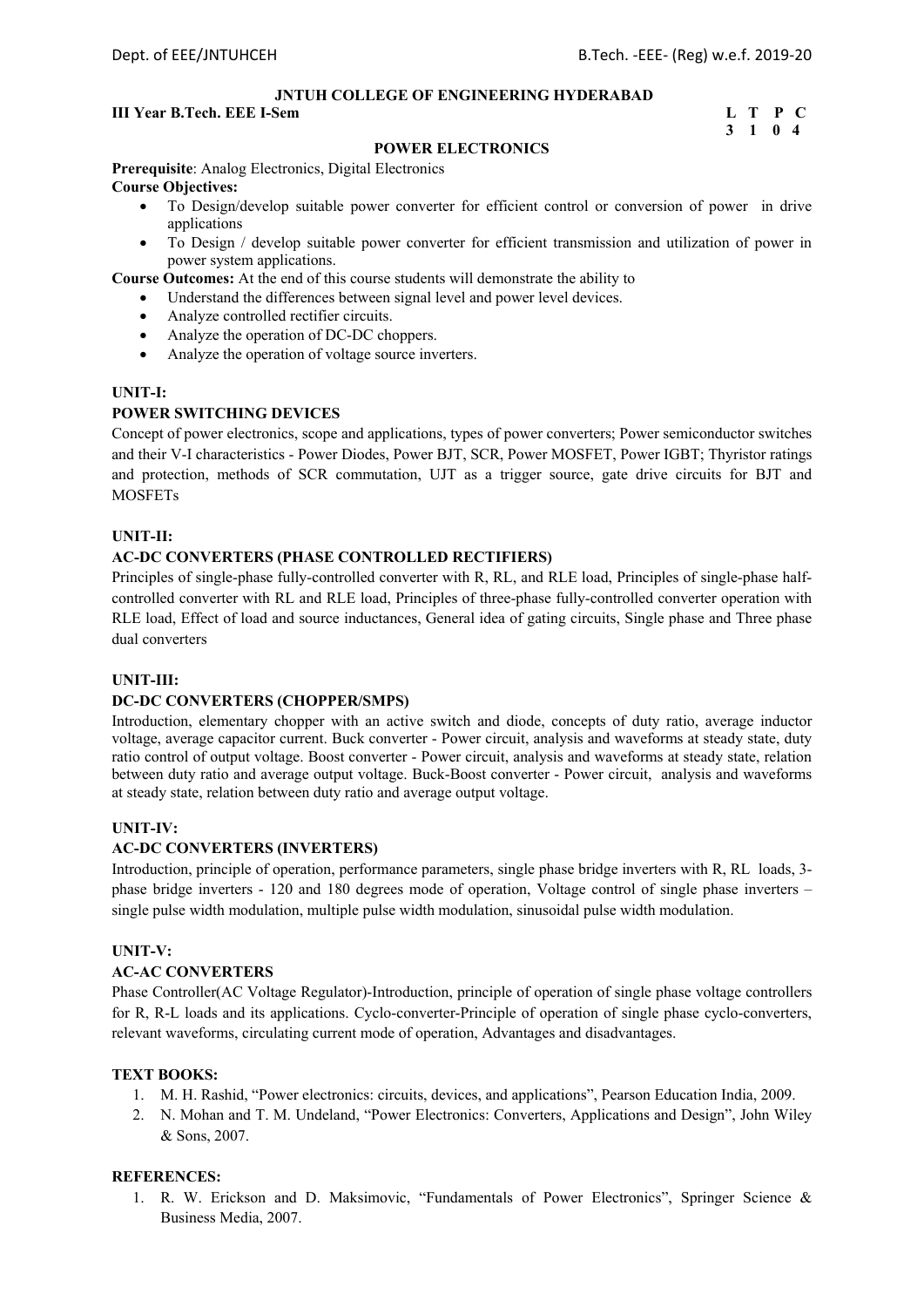2. L. Umanand, "Power Electronics: Essentials and Applications", Wiley India, 2009.

## **JNTUH COLLEGE OF ENGINEERING HYDERABAD**

## **III Year B.Tech. EEE I-Sem**

| III Year B.Tech. EEE I-Sem | L T P C |         |  |
|----------------------------|---------|---------|--|
|                            |         | 3 1 0 4 |  |

## **POWER SYSTEM – II**

**Prerequisite:** Power System –I and Electro Magnetic Fields **Course Objectives:** 

- To analyze the performance of transmission lines.
- To understand the voltage control and compensation methods.
- To understand the per unit representation of power systems.
- To examine the performance of travelling waves.
- To know the methods of overvoltage protection and Insulation coordination of transmission lines
- To know the symmetrical components and fault calculation analysis

## **Course Outcomes:**

- Analyze transmission line performance.
- Apply load compensation techniques to control reactive power
- Understand the application of per unit quantities.
- Design over voltage protection and insulation coordination
- Determine the fault currents for symmetrical and unbalanced faults

## **UNIT-I:**

## **PERFORMANCE OF LINES**

Representation of lines, short transmission lines, medium length lines, nominal T and PI- representations, long transmission lines. The equivalent circuit representation of a long Line, A, B, C, D constants, Ferranti Effect, Power flow through a transmission line, receiving end power circle diagram.

## **UNIT-II:**

## **VOLTAGE CONTROL**

Introduction – methods of voltage control, shunt and series capacitors / Inductors, tap changing transformers, synchronous phase modifiers.

## **COMPENSATION IN POWER SYSTEMS:**

Introduction - Concepts of Load compensation – Load ability characteristics of overhead lines – Uncompensated transmission line – Symmetrical line – Radial line with asynchronous load – Compensation of lines.

## **UNIT-III:**

## **PER UNIT REPRESENTATION OF POWER SYSTEMS**

The one line diagram, impedance and reactance diagrams, per unit quantities, changing the base of per unit quantities, advantages of per unit system.

## **TRAVELLING WAVES ON TRANSMISSION LINES**:

Production of travelling waves, open circuited line, short circuited line, line terminated through a resistance, line connected to a cable, reflection and refraction at T-junction line terminated through a capacitance, capacitor connection at a T-junction, Attenuation of travelling waves.

## **UNIT-IV:**

## **OVERVOLTAGE PROTECTION AND INSULATION COORDINATION**

Over voltage due to arcing ground and Peterson coil, lightning, horn gaps, surge diverters, rod gaps, expulsion type lightning arrester, valve type lightning arrester, ground wires, ground rods, counter poise, surge absorbers, insulation coordination, volt-time curves.

## **UNIT-V:**

## **SYMMETRICAL COMPONENTS AND FAULT CALCULATIONS**

Significance of positive, negative and zero sequence components, Average 3-phase power in terms of symmetrical components, sequence impedances and sequence networks, fault calculations, sequence network equations, single line to ground fault, line to line fault, double line to ground fault, three phase fault, faults on power systems, faults with fault impedance, reactors and their location, short circuit capacity of a bus.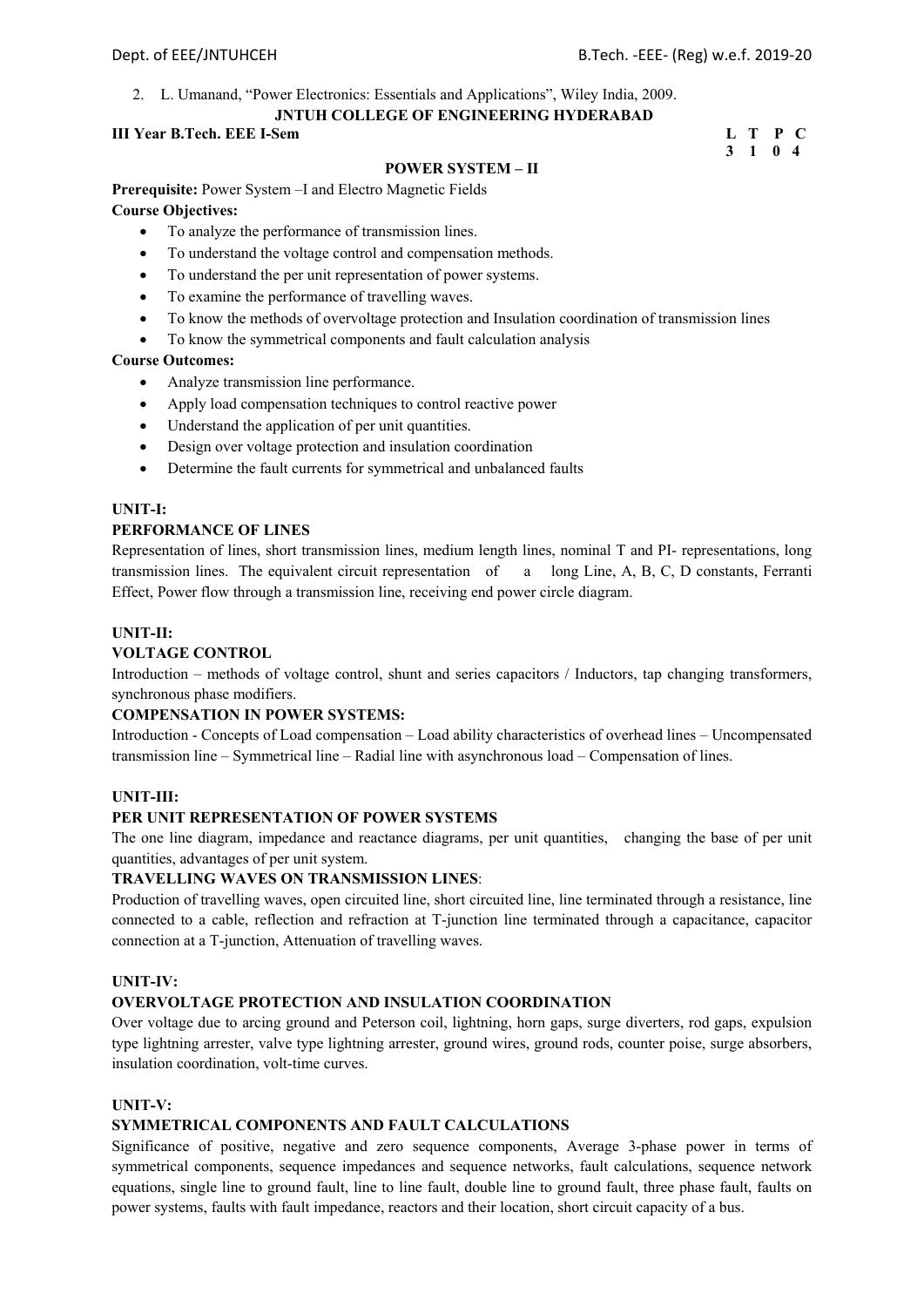## **TEXT BOOKS:**

- 1. John J. Grainger & W.D. Stevenson: Power System Analysis Mc Graw Hill International 1994.
- 2. C.L. Wadhwa: Electrical Power Systems New Age International Pub. Co.Third Edition, 2001.

- 1. HadiScadat: Power System Analysis Tata Mc Graw Hill Pub. Co. 2002
- 2. W.D. Stevenson: Elements of Power system Analysis McGraw Hill International Student Edition.
- 3. D.P. Kothari and I.J. Nagrath, Modern Power System Analysis Tata Mc Graw Hill Pub. Co., New Delhi, Fourth edition, 2011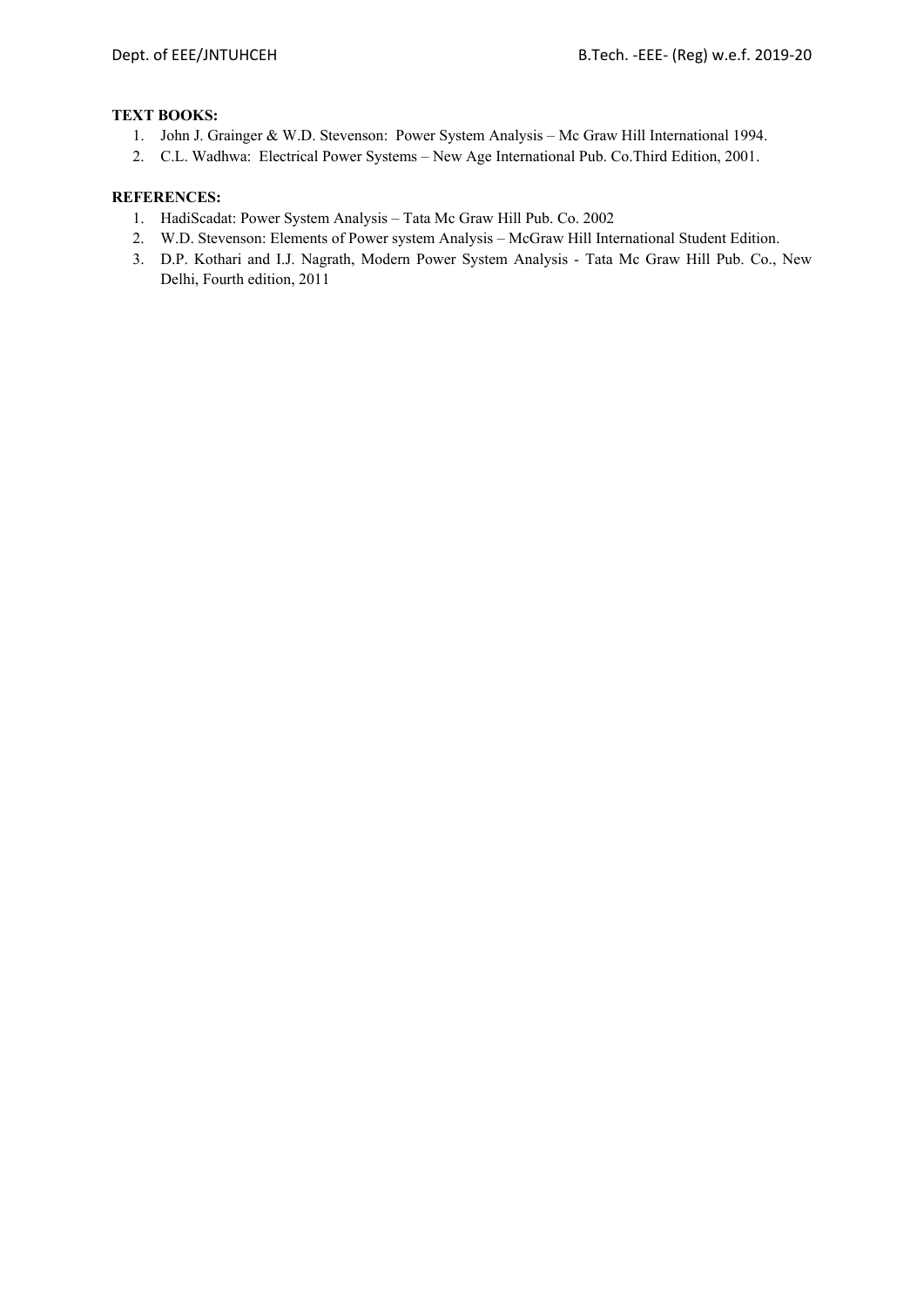## **III Year B.Tech. EEE I-Sem L** T P C

# **3 1 0 4**

## **MEASUREMENTS AND INSTRUMENTATION**

**Pre-requisite:** Basic Electrical Engineering, Analog Electronics, Electrical Circuit Analysis & Electro Magnetic fields.

**Course objectives:** 

- To introduce the basic principles of all measuring instruments
- To deal with the measurement of voltage, current, Power factor, power, energy and magnetic measurements.
- To understand the basic concepts of smart and digital metering.

**Course Outcomes:** After completion of this course, the student able to

- Understand different types of measuring instruments, their construction, operation and characteristics
- Identify the instruments suitable for typical measurements
- Apply the knowledge about transducers and instrument transformers to use them effectively.
- Apply the knowledge of smart and digital metering for industrial applications

## **UNIT-I:**

## **INTRODUCTION TO MEASURING INSTRUMENTS**

Classification – deflecting, control and damping torques – Ammeters and Voltmeters – PMMC, moving iron type instruments – expression for the deflecting torque and control torque – Errors and compensations, extension of range using shunts and series resistance. Electrostatic Voltmeters-electrometer type and attracted disc type – extension of range of E.S. Voltmeters.

## **UNIT-II:**

## **POTENTIOMETERS & INSTRUMENT TRANSFORMERS**

Principle and operation of D.C. Crompton's potentiometer – standardization – Measurement of unknown resistance, current, voltage. A.C. Potentiometers: polar and coordinate type's standardization – applications. CT and PT – Ratio and phase angle errors

### **UNIT-III:**

## **MEASUREMENT OF POWER & ENERGY**

Single phase dynamometer wattmeter, LPF and UPF, Double element and three element dynamometer wattmeter, expression for deflecting and control torques – Extension of range of wattmeter using instrument transformers – Measurement of active and reactive powers in balanced and unbalanced systems.Single phase induction type energy meter – driving and braking torques – errors and compensations – testing by phantom loading using R.S.S. meter. Three phase energy meter – tri-vector meter, maximum demand meters.

## **UNIT-IV:**

## **DC & AC BRIDGES**

Method of measuring low, medium and high resistance – sensitivity of Wheat-stone's bridge – Carey Foster's bridge, Kelvin's double bridge for measuring low resistance, measurement of high resistance – loss of charge method.

Measurement of inductance- Maxwell's bridge, Hay's bridge, Anderson's bridge - Owen's bridge. Measurement of capacitance and loss angle –Desaunty's Bridge - Wien's bridge – Schering Bridge.

## **UNIT-V:**

## **TRANSDUCERS**

Definition of transducers, Classification of transducers, Advantages of Electrical transducers, Characteristics and choice of transducers; Principle operation of LVDT and capacitor transducers; LVDT Applications, Strain gauge and its principle of operation, gauge factor, Thermistors, Thermocouples, Piezo electric transducers, photovoltaic, photo conductive cells, and photo diodes.

**INTRODUCTION TO SMART AND DIGITAL METERING:** Digital Multi-meter, True RMS meters, Clamp-on meters, Digital Storage Oscilloscope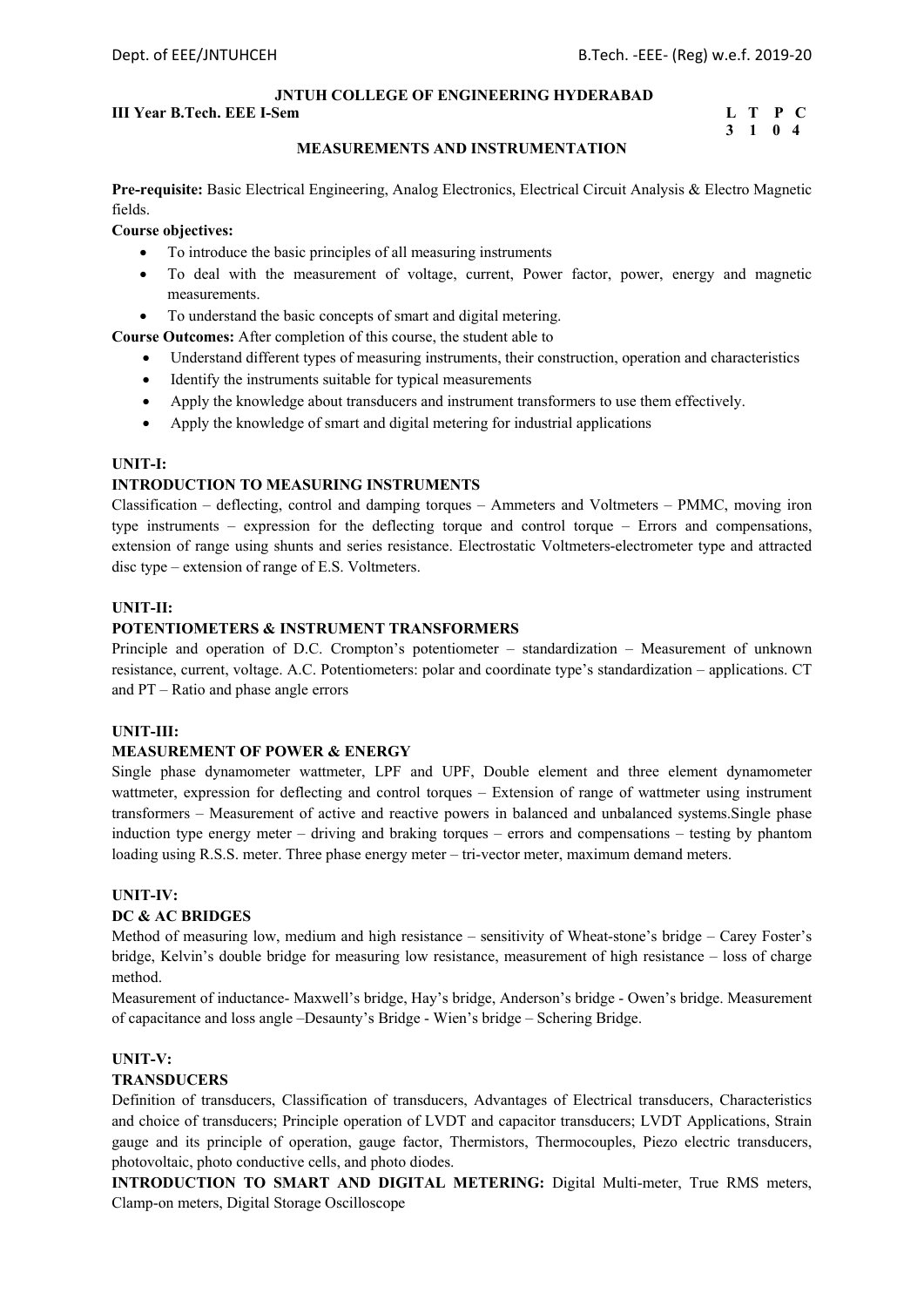## **TEXT BOOKS:**

- 1. "G. K. Banerjee", "Electrical and Electronic Measurements", PHI Learning Pvt. Ltd., 2<sup>nd</sup> Edition, 2016
- 2. "S. C. Bhargava", "Electrical Measuring Instruments and Measurements", BS Publications, 2012.

- 1. "A. K. Sawhney", "Electrical & Electronic Measurement & Instruments", Dhanpat Rai & Co. Publications, 2005.
- 2. "R. K. Rajput", "Electrical & Electronic Measurement & Instrumentation", S. Chand and Company Ltd., 2007.
- 3. "Buckingham and Price", "Electrical Measurements", Prentice Hall, 1988.
- 4. "Reissland, M. U", "Electrical Measurements: Fundamentals, Concepts, Applications", New Age International (P) Limited Publishers,  $1<sup>st</sup>$  Edition 2010.
- 5. "E.W. Golding and F. C. Widdis", "Electrical Measurements and measuring Instruments", fifth Edition, Wheeler Publishing, 2011.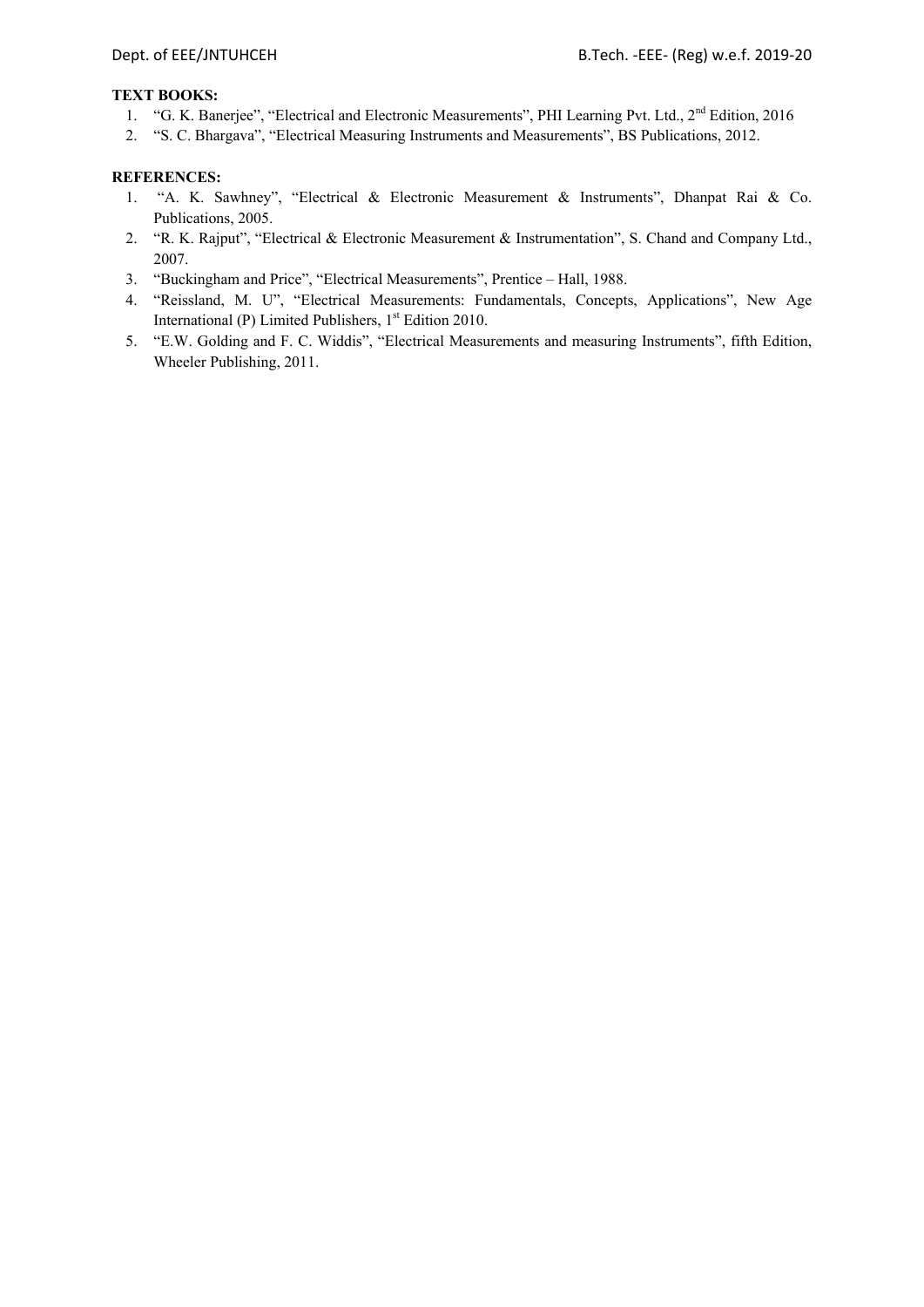## **III Year B.Tech. EEE I-Sem L** T P C

## **3 0 0 3**

## **COMPUTER ARCHITECTURE (Professional Elective-I.1)**

**Prerequisite:** Digital Electronics

## **Course Objectives:**

- To understand basic components of computers.
- To understand the architecture of 8086 processor.
- To understand the instruction sets, instruction formats and various addressing modes of 8086.
- To understand the representation of data at the machine level and how computations are performed at machine level.
- To understand the memory organization and I/O organization.
- To understand the parallelism both in terms of single and multiple processors.

**Course Outcomes:** At the end of this course, students will demonstrate the ability to

- Understand the concepts of microprocessors, their principles and practices.
- Write efficient programs in assembly language of the 8086 family of microprocessors.
- Organize a modern computer system and be able to relate it to real examples.
- Develop the programs in assembly language for 80286, 80386 and MIPS processors in real and protected modes.
- Implement embedded applications using ATOM processor.

## **UNIT-I:**

## **INTRODUCTION TO COMPUTER ORGANIZATION**

Architecture and function of general computer system, CISC Vs RISC, Data types, Integer Arithmetic - Multiplication, Division, Fixed and Floating point representation and arithmetic,Control unit operation, Hardware implementation of CPU with Micro instruction, microprogramming, System buses, Multi-bus organization.

## **UNIT-II:**

## **MEMORY ORGANIZATION**

System memory, Cache memory - types and organization, Virtual memory and itsimplementation, Memory management unit, Magnetic Hard disks, Optical Disks.

### **INPUT – OUTPUT ORGANIZATION**

Accessing I/O devices, Direct Memory Access and DMA controller, Interrupts and Interrupt Controllers, Arbitration, Multilevel Bus Architecture, Interface circuits - Parallel and serialport. Features of PCI and PCI Express bus.

## **UNIT-III:**

## **16 AND 32 MICROPROCESSORS**

80x86 Architecture, IA **–** 32 and IA **–** 64, Programming model, Concurrent operation of EUand BIU, Real mode addressing, Segmentation, Addressing modes of 80x86, Instruction setof 80x86, I/O addressing in 80x86

## **UNIT-IV:**

## **PIPELINING**

Introduction to pipelining, Instruction level pipelining (ILP), compiler techniques for ILP,Data hazards, Dynamic scheduling, Dependability, Branch cost, Branch Prediction, Influenceon instruction set.

## **UNIT-V:**

## **DIFFERENT ARCHITECTURES**

VLIW Architecture, DSP Architecture, SoC architecture, MIPS Processor and programming

## **TEXT BOOKS:**

- 1. V. Carl, G. Zvonko and S. G. Zaky, **"**Computer organization**"**, McGraw Hill, 1978.
- 2. B. Brey and C. R. Sarma, **"**The Intel microprocessors**"**, Pearson Education, 2000.

### **REFERENCES:**

1. J. L. Hennessy and D. A. Patterson, **"**Computer Architecture A Quantitative Approach**"**, Morgan Kauffman, 2011.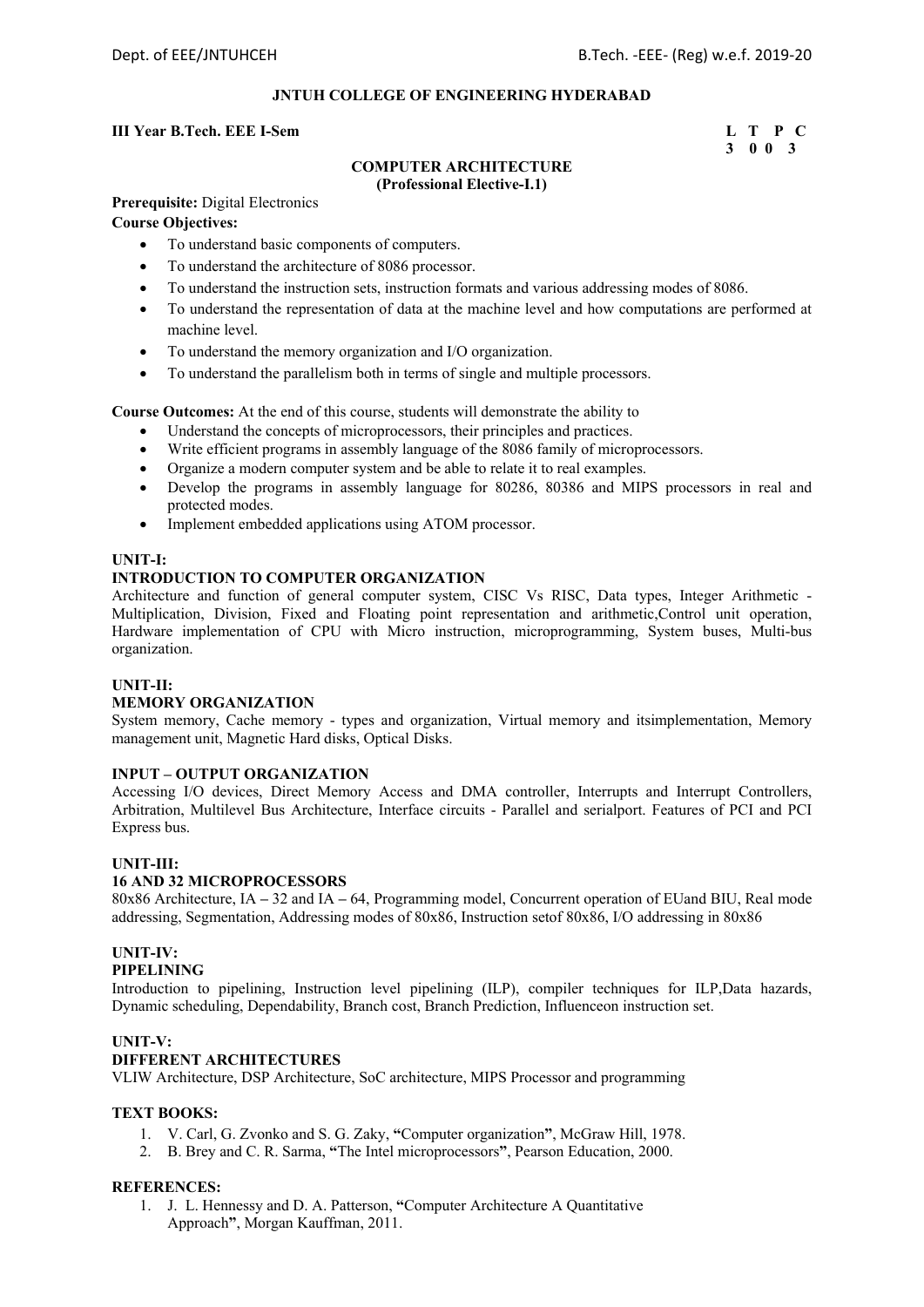- 2. W. Stallings, **"**Computer organization**"**, PHI, 1987.
- 3. P. Barry and P. Crowley, **"**Modern Embedded Computing**"**, Morgan Kaufmann, 2012.
- 4. N. Mathivanan, **"**Microprocessors, PC Hardware and Interfacing**"**, Prentice Hall, 2004.
- 5. Y. C. Lieu and G. A. Gibson, **"**Microcomputer Systems: The 8086/8088 Family**"**, Prentice Hall India, 1986.
- 6. J. Uffenbeck, **"**The 8086/8088 Design, Programming, Interfacing**"**, Prentice Hall, 1987.
- 7. B. Govindarajalu, **"**IBM PC and Clones**"**, Tata McGraw Hill, 1991.
- 8. P. Able, **"**8086 Assembly Language Programming**"**, Prentice Hall India.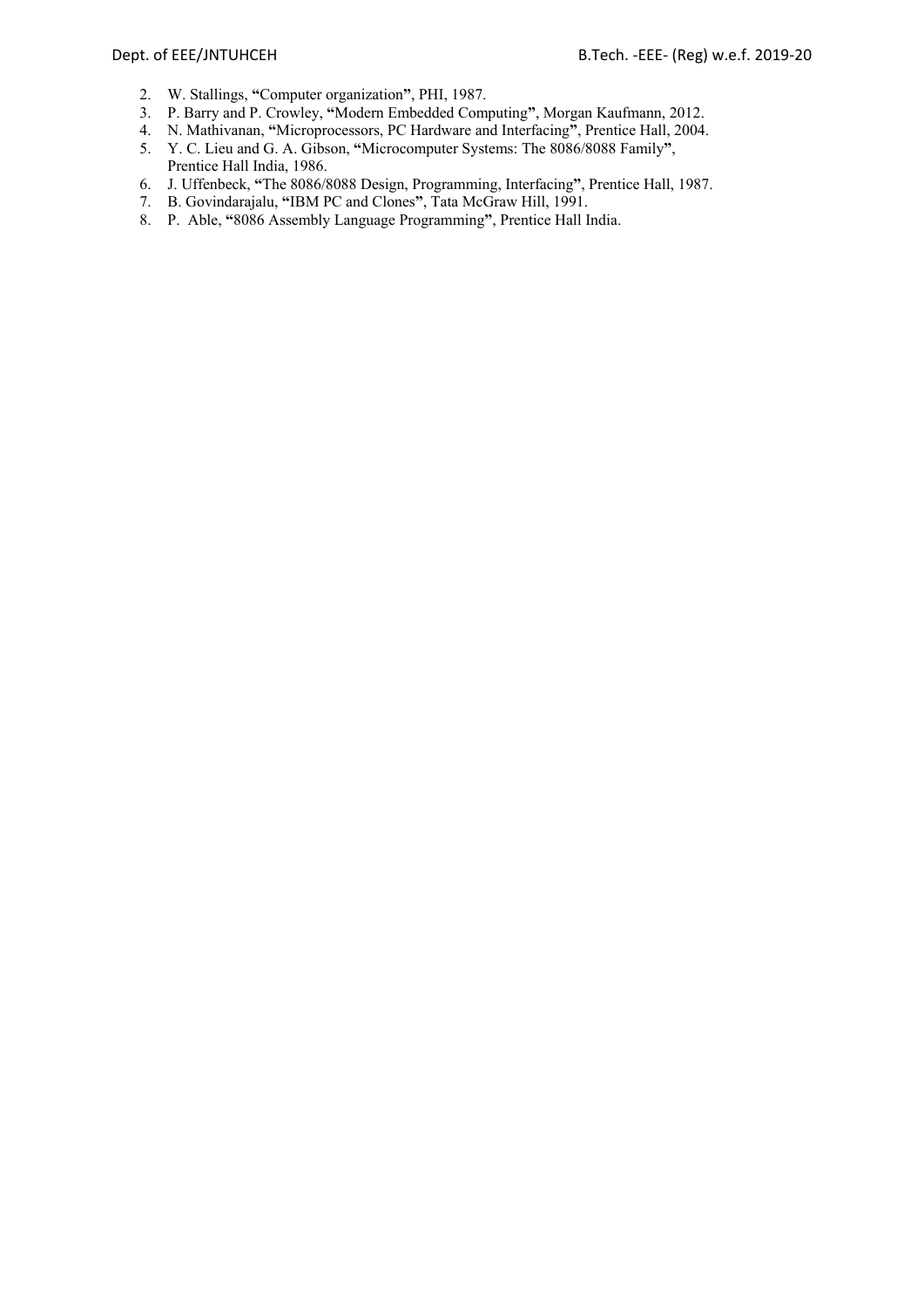## **III Year B.Tech. EEE I-Sem L** T P C

## **3 0 0 3**

## **HIGH VOLTAGE ENGINEERING**

#### **(Professional Elective-I.2)**

**Prerequisite:** Power Systems – I, Electro Magnetic Fields

#### **Course Objectives:**

- To deal with the detailed analysis of Breakdown occurring in gaseous, liquids and solid dielectrics
- To inform about generation and measurement of High voltage and current
- To introduce High voltage testing methods

**Course outcomes:** At the end of the course, the student will demonstrate

- Understand the basic physics related to various breakdown processes in solid, liquid and gaseous insulating materials.
- Knowledge of generation and measurement of D. C., A.C., & Impulse voltages.
- Knowledge of tests on H. V. equipment and on insulating materials, as per the standards.
- Knowledge of how over-voltages arise in a power system, and protection against these over-voltages.

## **UNIT-I:**

### **BREAKDOWN IN GASES**

Ionization processes and de-ionization processes, Types of Discharge, Gases as insulating materials, Breakdown in Uniform gap, non-uniform gaps, Townsend's theory, Streamer mechanism, Corona discharge

## **BREAKDOWN IN LIQUID AND SOLID INSULATING MATERIALS**

Breakdown in pure and commercial liquids, Solid dielectrics and composite dielectrics, intrinsic breakdown, electromechanical breakdown and thermal breakdown, Partial discharge, applications of insulating materials.

## **UNIT-II:**

## **GENERATION OF HIGH VOLTAGES**

Generation of high voltages, generation of high D. C. and A.C. voltages, generation of impulse voltages, generation of impulse currents, tripping and control of impulse generators.

## **UNIT-III:**

## **MEASUREMENTS OF HIGH VOLTAGES AND CURRENTS**

Peak voltage, impulse voltage and high direct current measurement method, cathode ray oscillographs for impulse voltage and current measurement, measurement of dielectric constant and loss factor, partial discharge measurements.

### **UNIT-IV:**

## **LIGHTNING AND SWITCHING OVER-VOLTAGES**

Charge formation in clouds, Stepped leader, Dart leader, Lightning Surges. Switching overvoltages, Protection against over-voltages, Surge diverters, Surge modifiers.

## **UNIT-V:**

**HIGH VOLTAGE TESTING OF ELECTRICAL APPARATUS AND HIGH VOLTAGE LABORATORIES** Various standards for HV Testing of electrical apparatus, IS, IEC standards, Testing of insulators and bushings, testing of isolators and circuit breakers, testing of cables, power transformers and some high voltage equipment, High voltage laboratory layout, indoor and outdoor laboratories, testing facility requirements, safety precautions in H. V. Labs.

## **TEXT BOOKS:**

- 1. M. S. Naidu and V. Kamaraju, "High Voltage Engineering", McGraw Hill Education, 2013.
- 2. C. L. Wadhwa, "High Voltage Engineering", New Age International Publishers, 2007.

### **REFERENCES:**

1. D. V. Razevig (Translated by Dr. M. P. Chourasia), "High Voltage Engineering Fundamentals", Khanna Publishers, 1993.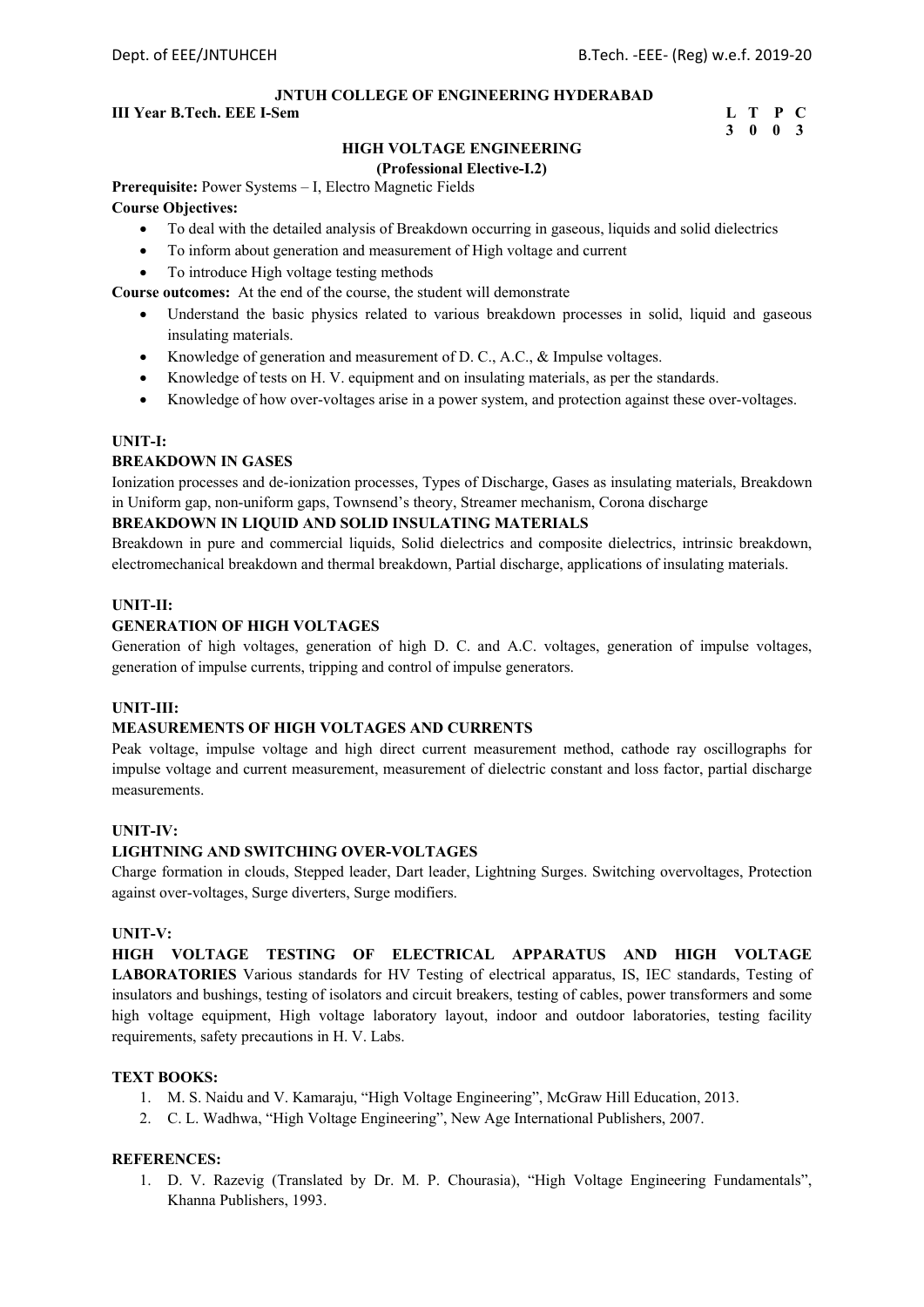- 2. E. Kuffel, W. S. Zaengl and J. Kuffel, "High Voltage Engineering Fundamentals", Newnes Publication, 2000.
- 3. R. Arora and W. Mosch "High Voltage and Electrical Insulation Engineering", John Wiley & Sons, 2011.
- 4. Various IS standards for HV Laboratory Techniques and Testing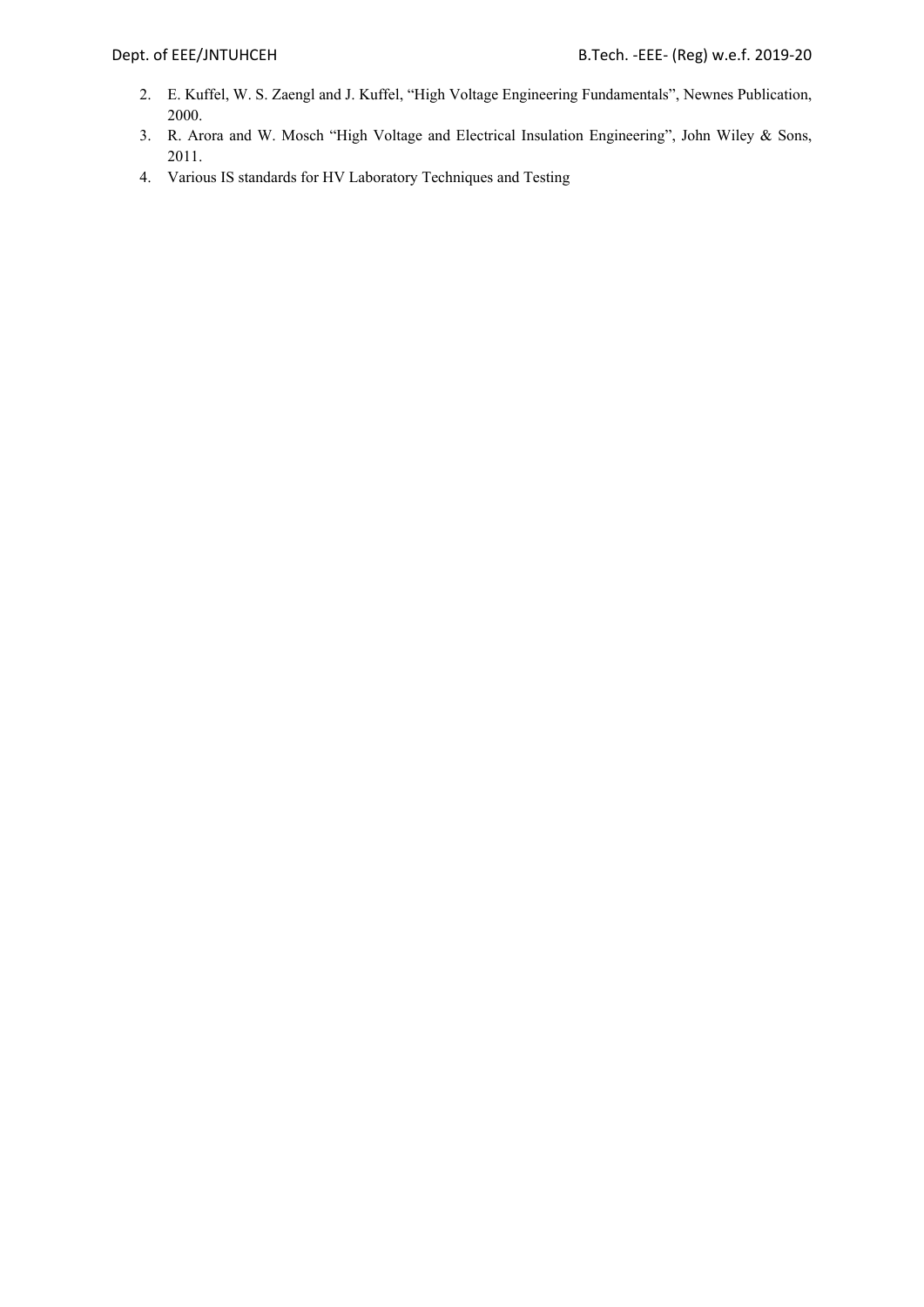## **III Year B.Tech. EEE I-Sem L** T P C

## **3 0 0 3**

## **ELECTRICAL MACHINE DESIGN (Professional Elective-I.3)**

**Prerequisite:**Electrical Machines-I, Electrical Machines-II **Course Objectives:** 

- To know the major considerations in electrical machine design, electrical engineering materials, space factor, choice of specific electrical and magnetic loadings,
- To analyze the thermal considerations, heat flow, temperature rise, rating of machines.
- To understand the design of transformers
- To study the design of induction motors
- To know the design of synchronous machines
- To understand the CAD design concepts

**Course Outcomes:**At the end of this course, students will demonstrate the ability to

- Understand the construction and performance characteristics of electrical machines.
- Understand the various factors which influence the design: electrical, magnetic and thermal loading of electrical machines
- Understand the principles of electrical machine design and carry out a basic design of an ac machine.
- Use software tools to do design calculations.

## **UNIT-I:**

## **INTRODUCTION**

Major considerations in electrical machine design, electrical engineering materials, space factor, choice of specific electrical and magnetic loadings, thermal considerations, heat flow,temperature rise, rating of machines.

### **UNIT-II:**

## **TRANSFORMERS**

Sizing of a transformer, main dimensions, kVA output for single- and three-phasetransformers, window space factor, overall dimensions, operating characteristics, regulation,no load current, temperature rise in transformers, design of cooling tank, methods for coolingof transformers.

## **UNIT-III:**

## **INDUCTION MOTORS**

Sizing of an induction motor, main dimensions, length of air gap, rules for selecting rotor slots of squirrel cage machines, design of rotor bars & slots, design of end rings, design ofwound rotor, magnetic leakage calculations, leakage reactance of poly-phase machines,magnetizing current, short circuit current, circle diagram, operating characteristics.

### **UNIT-IV:**

## **SYNCHRONOUS MACHINES**

Sizing of a synchronous machine, main dimensions, design of salient pole machines, short circuit ratio, shape of pole face, armature design, armature parameters, estimation of airgap length, design of rotor, design of damper winding, determination of full load field mmf,design of field winding, design of turbo alternators, rotor design.

### **UNIT-V:**

## **COMPUTER AIDED DESIGN (CAD)**

Limitations (assumptions) of traditional designs need for CAD analysis, synthesis and hybrid methods, design optimization methods, variables, constraints and objective function, problem formulation. Introduction to FEM based machine design. Introduction to **c**omplex structuresof modern machines-PMSMs, BLDCs, SRM and claw-pole machines.

## **TEXT BOOKS:**

- 1. A. K. Sawhney, "A Course in Electrical Machine Design", Dhanpat Rai and Sons, 1970.
- 2. M.G. Say, "Theory & Performance & Design of A.C. Machines" , ELBS London.

- 1. S. K. Sen, "Principles of Electrical Machine Design with computer programmes", Oxford and IBH Publishing, 2006.
- 2. K. L. Narang, "A Text Book of Electrical Engineering Drawings", SatyaPrakashan, 1969.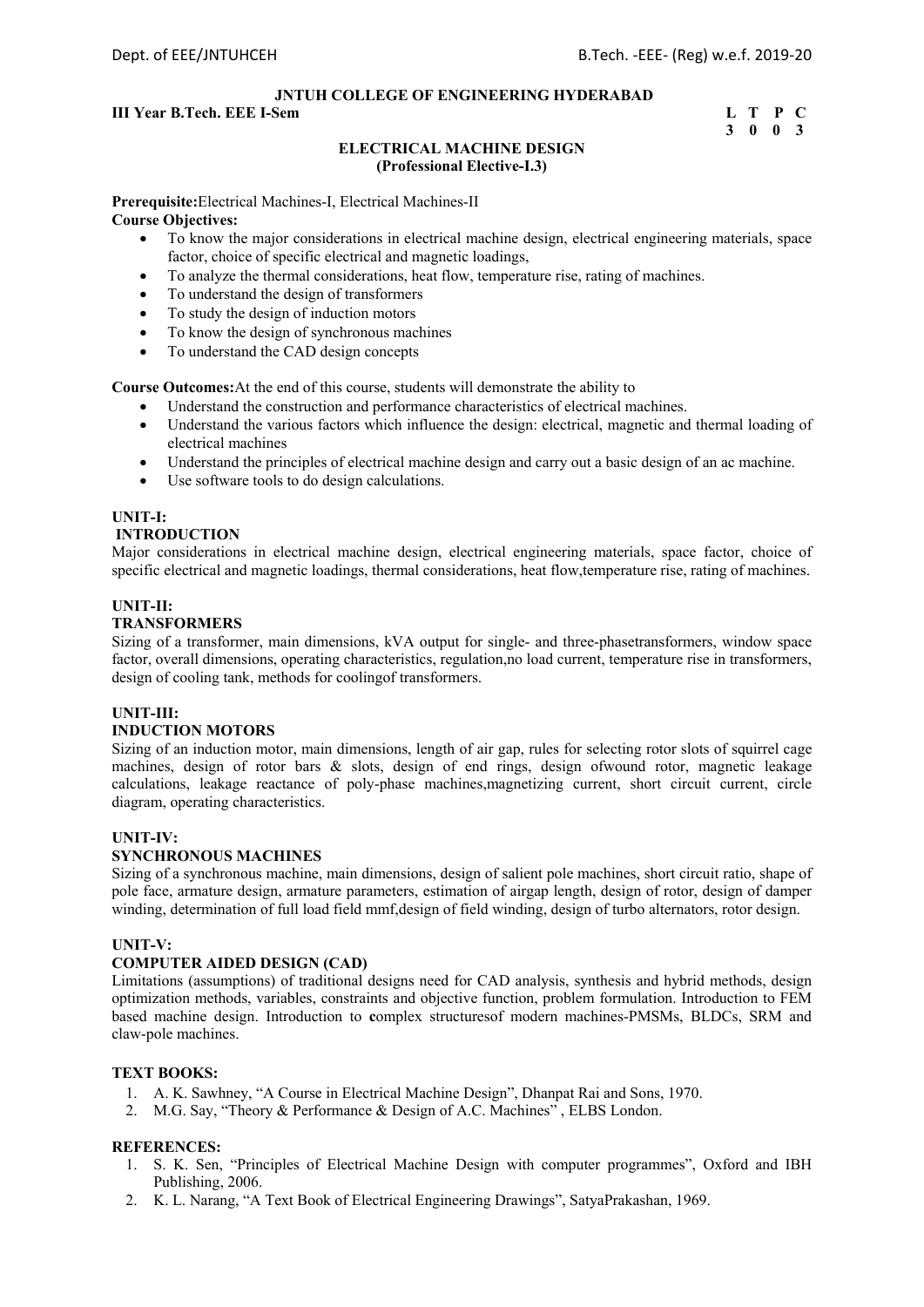- 3. A. Shanmugasundaram, G. Gangadharan and R. Palani, "Electrical Machine Design Data Book", New Age International, 1979.
- 4. M. V. Murthy, "Computer Aided Design of Electrical Machines", B.S. Publications, 2008.
- 5. Electrical machines and equipment design exercise examples using Ansoft's Maxwell 2D machine design package.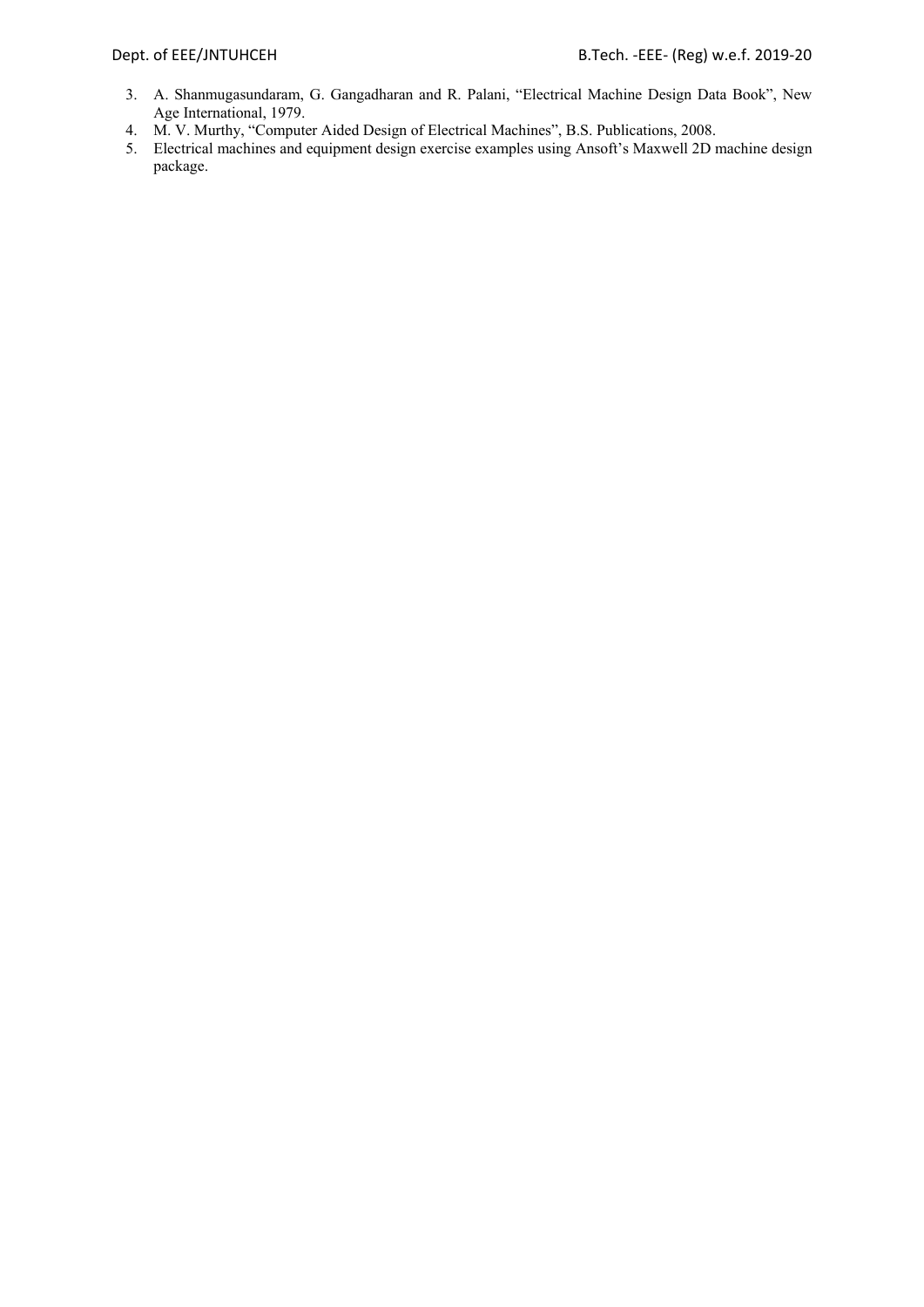## **III Year B.Tech. EEE I-Sem L** T P C

# **3 0 0 3**

## **BUSINESS ECONOMICS AND FINANCIAL ANALYSIS**

#### **Course Objectives:**

- To prepare engineering students to analyze cost/ revenue/ financial data
- To make economic and financial analysis in decision making process
- To examine the performance of companies engaged in engineering.

**Course Outcomes:** At the end of this course, students will demonstrate the ability to

- Perform and evaluate present and future worth of the alternate projects
- Appraise projects by using traditional and DCF Methods.
- Carry out cost benefit analysis of projects
- Calculate BEP of different alternative projects.

#### **UNIT-I:**

 $\bullet$ 

**INTRODUCTION TO ENGINEERING ECONOMICS:** Basic Principles and Methodology of Engineering Economics– Fundamental Concepts - Demand – Demand Determinants - Law of Demand- Demand Forecasting and Methods - Elasticity of Demand - Theory of Firm – Supply- Elasticity of Supply.

### **UNIT-II:**

**MACRO ECONOMIC CONCEPTS:** National Income Accounting - Methods of Estimation- Various Concepts of National Income - Inflation – Definition – Causes of Inflation and Measures to Control Inflation - New Economic Policy 1991 (Industrial policy, Trade policy, and Fiscal policy) Impact on Industry.

### **UNIT-III:**

**PRODUCTION, COST, MARKET STRUCTURES & PRICING:**Production Analysis: Factors of Production, Production Function, Production Function with one variable input, two variable inputs, Returns to Scale, Different Types of Production Functions. Cost analysis: Types of Costs, Short run and Long run Cost Functions. Market Structures: Nature of Competition, Features of Perfect competition, Monopoly, Oligopoly, and Monopolistic Competition. Pricing: Types of Pricing, Product Life Cycle based Pricing, Break Even Analysis, Cost Volume Profit Analysis.

### **UNIT-IV:**

**CAPITAL BUDGETING TECHNIQUES:** Significance of Capital Budgeting - cash flows-Time Value of Money- Choosing between alternative investment proposals- Methods of Appraisal Techniques- Pay Back Period - Average Rate of Return – Net Present Value- Internal Rate of Return – Profitability Index.

### **UNIT-V:**

**INTRODUCTION TO ACCOUNTING:** Accounting Principles (GAPP), concepts, conventions- - Double entry system of Book keeping – Accounting rules- Journal- ledger- Trial balance- Trading and Profit and Loss account- Balance Sheet. ( Simple Problems).

## **TEXT BOOKS:**

- 1. Henry Malcom Steinar-Engineering Economics, Principles, McGraw Hill Pub.
- 2. D.D.Chaturvedi, S.L.Gupta, Business Economics Theory and Applications, International Book House Pvt. Ltd. 2013.

- 1. Jain and Narang" Accounting, Kalyani Publishers.
- 2. Arora, M.N." Cost Accounting, Vikas Publication.
- 3. S.N.Maheshwari, Financial Management, Vikas Publishing House.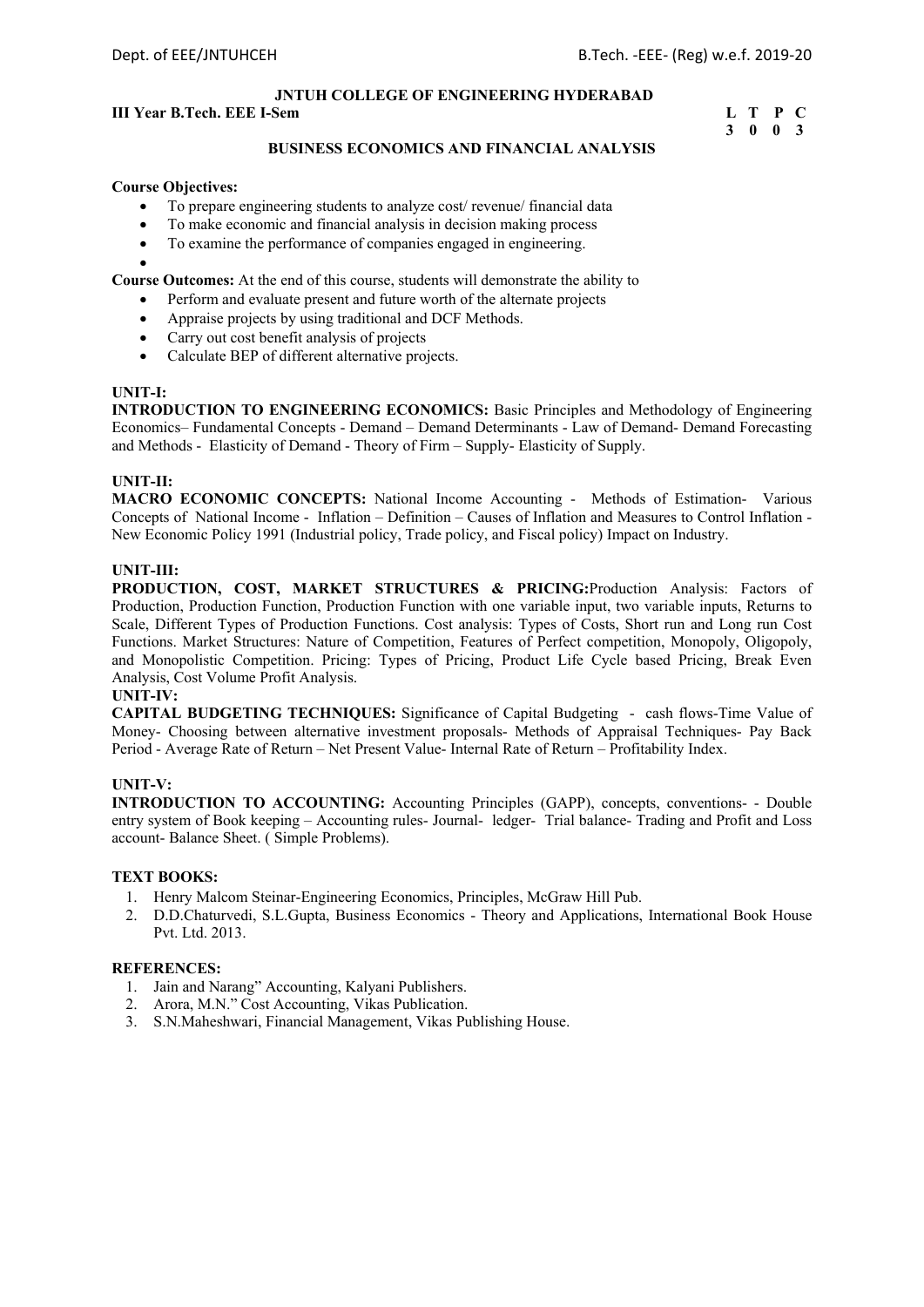## **III Year B.Tech. EEE I-Sem L** T P C

## **0 0 2 1**

## **ELECTRICAL SIMULATION LAB**

**Prerequisite**: Basic Electrical Engineering, Electrical Circuit Analysis, Control Systems, Power Electronics, Measurements and Instrumentation

## **Course Objectives:**

- To develop the simulation skills.
- To generate various signals and synthesis for the engineering systems.
- To analyze harmonics in the systems.
- To analyze electrical circuit in simulation environment.

## **Course Outcomes:** After going through this lab the student will be able to

- Apply signal generation in different systems.
- Analyze networks by various techniques
- Analyze circuit responses
- Analyze bridge rectifiers
- Analyze control systems problems
- Analyze basic converters and inverters

## **The following experiments are required to be conducted compulsory experiments:**

- 1. Basic Operations on Matrices
- 2. Generation of various signals and sequences (Periodic and Aperiodic), such as unit Impulse, Step, Square, Saw tooth, Triangular, Sinusoidal, Ramp, Sinc.
- 3. Operations on signals and sequences such as Addition, Multiplication, Scaling, Shifting, Folding, Computation of Energy, and Average Power
- 4. Mesh and Nodal Analysis of Electrical circuits
- 5. Application of Network Theorems to Electrical Networks
- 6. Waveform Synthesis using Laplace Transform
- 7. Locating the Zeros and Poles and Plotting the Pole-Zero maps in S plane and Z-Plane for the given transfer function
- 8. Harmonic analysis of non sinusoidal waveforms

## **In addition to the above eight experiments, at least any two of the experiments from the following list are required to be conducted.**

- 9. Simulation of DC Circuits
- 10. Transient Analysis
- 11. Measurement of active Power of three phase circuit for balanced and unbalanced load
- 12. Simulation of single phase diode bridge rectifiers with filter for R & RL load
- 13. Simulation of three phase diode bridge rectifiers with R, RL load
- 14. Design of Low Pass and High Pass filters
- 15. Finding the Even and Odd parts of Signal / Sequence and Real and imaginary parts of Signal
- 16. Finding the Fourier Transform of a given signal and plotting its magnitude and phase spectrum
- 17. Design of first and second order circuits in time and frequency domain
- 18. Design and analysis of feedback control systems
- 19. Design of Single Phase Inverters
- 20. Design of Single Phase Converters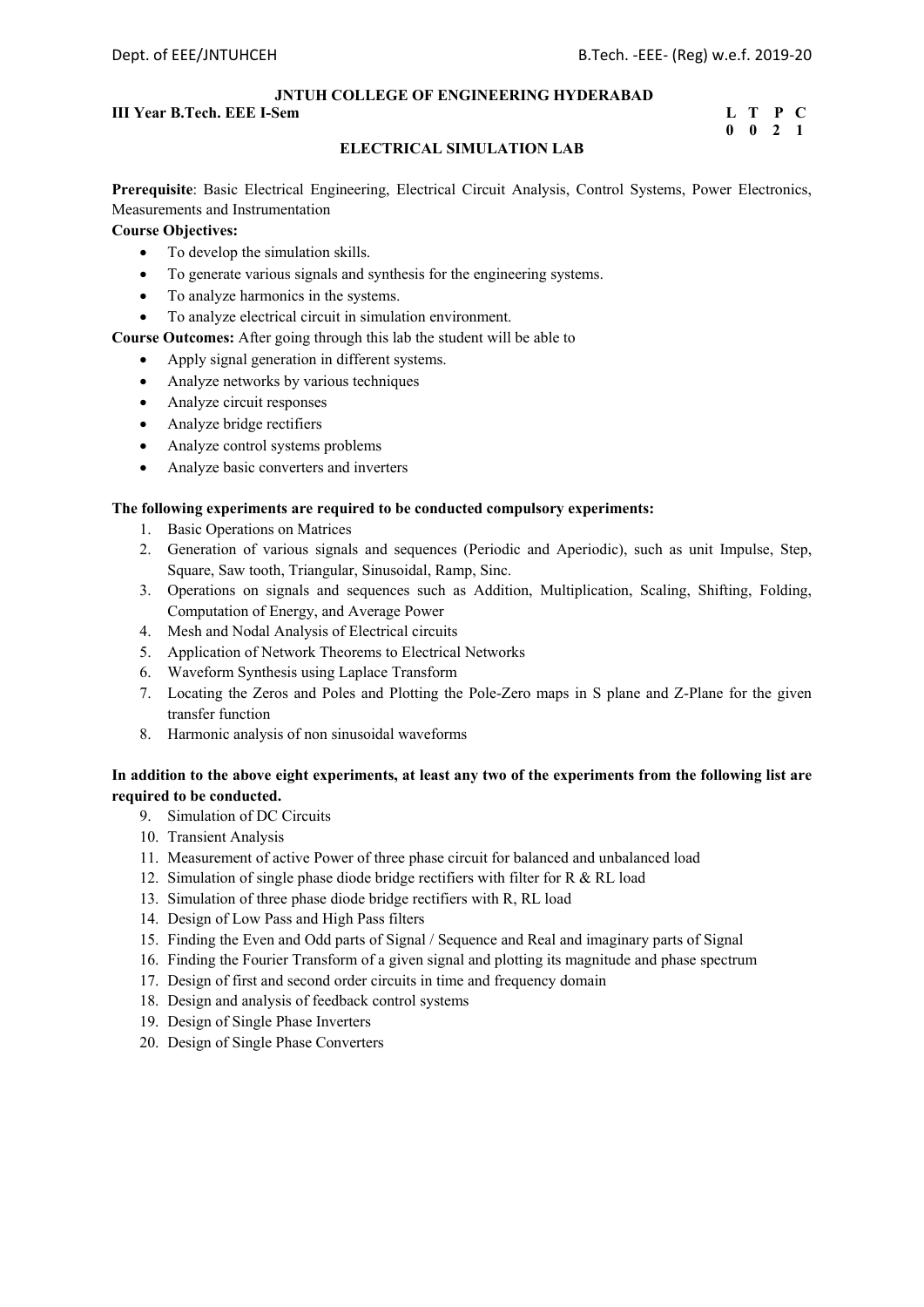## **III Year B.Tech. EEE I-Sem L** T P C **L** T P C **C** 0 0 2 1

## **0 0 2 1**

## **POWER ELECTRONICS LAB**

## **Prerequisite**: Power Electronics

## **Course Objectives:**

- Apply the concepts of power electronic converters for efficient conversion/control of power from source to load.
- Design the power converter with suitable switches meeting a specific load requirement.

**Course Outcomes:** After completion of this course, the student is able to

- Understand the operating principles of various power electronic converters.
- Use power electronic simulation packages& hardware to develop the power converters.
- Analyze and choose the appropriate converters for various applications

## **Any eight experiments should be conducted**

- 1. Study of Characteristics of SCR, MOSFET & IGBT,
- 2. Gate firing circuits for SCR's
- 3. Single Phase AC Voltage Controller with R and RL Loads
- 4. Single Phase half controlled &fully controlled bridge converter with R and RL loads
- 5. Forced Commutation circuits (Class A, Class B, Class C, Class D & Class E)
- 6. Single Phase Cyclo-converter with R and RL loads
- 7. Single Phase series& parallel inverter with R and RL loads
- 8. Single Phase Bridge inverter with R and RL loads

## **Any two experiments should be conducted**

- 9. DC Jones chopper with R and RL Loads
- 10. Three Phase half controlled bridge converter with R-load
- 11. Single Phase dual converter with RL loads
- 12. (a)Simulation of single-phase Half wave converter using R and RL loads (b)Simulation of single-phase full converter using R, RL and RLE loads (c)Simulation of single-phase Semi converter using R, RL and RLE loads
- 13. (a)Simulation of Single-phase AC voltage controller using R and RL loads (b)Simulation of Single phase Cyclo-converter with R and RL-loads
- 14. Simulation of Buck chopper
- 15. Simulation of single-phase Inverter with PWM control
- 16. Simulation of three phase fully controlled converter with R and RL loads, with and without freewheeling diode. Observation of waveforms for Continuous and Discontinuous modes of operation.
- 17. Study of PWM techniques

### **TEXT BOOKS:**

- 1. M. H. Rashid, Simulation of Electric and Electronic circuits using PSPICE by M/s PHI Publications.
- 2. User's manual of related software's

- 1. Reference guides of related software's
- 2. Rashid, Spice for power electronics and electric power, CRC Press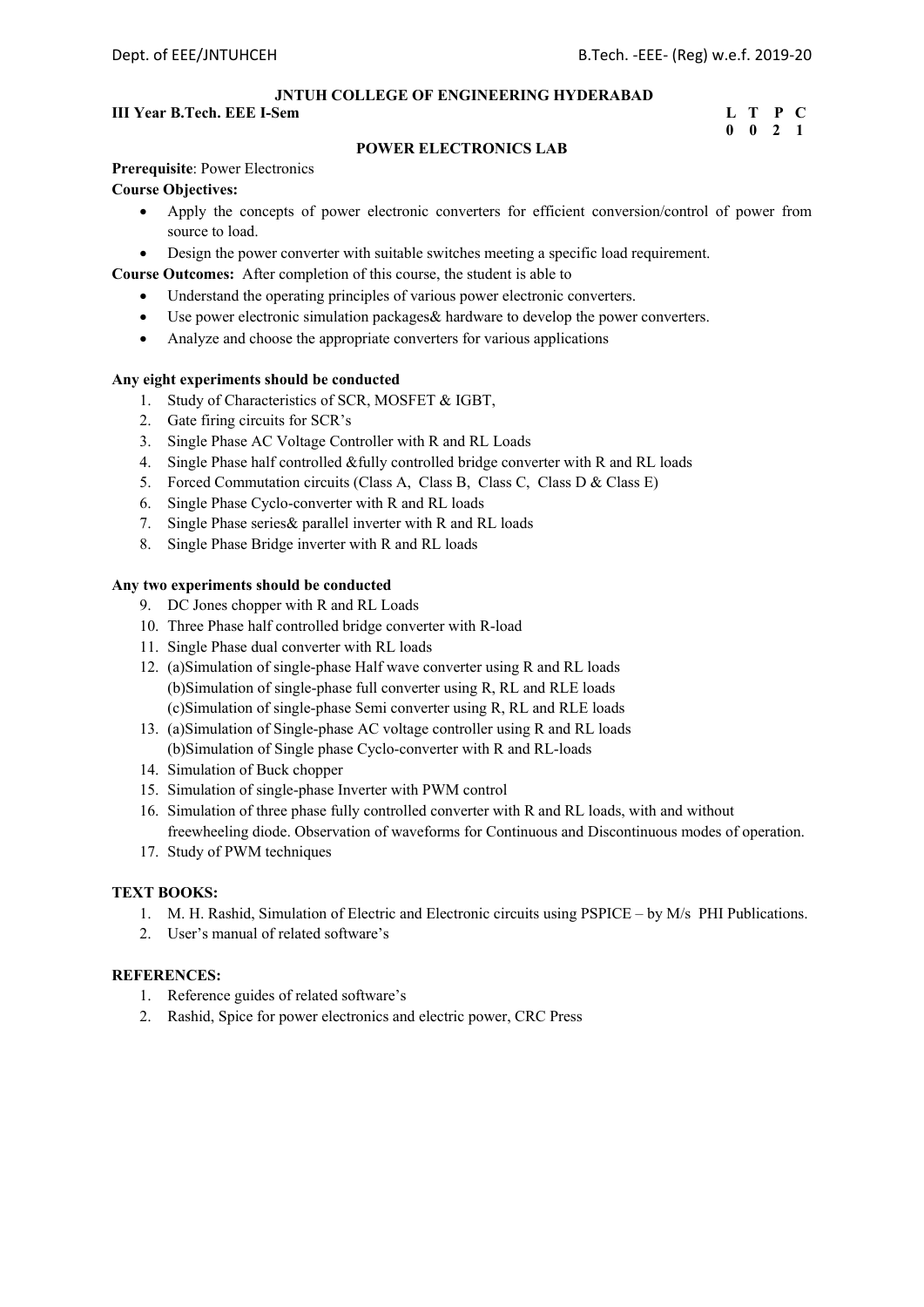## **III Year B.Tech. EEE I-Sem** <br> **I I T P C 0 0 2 1**

## **0 0 2 1**

## **MEASUREMENTS AND INSTRUMENTATION LAB**

**Pre-requisite:** Measurements and Instrumentation **Course Objectives:** 

- To calibrate LPF Watt Meter, energy meter, P. F Meter using electro dynamo meter type instrument as the standard instrument
- To determine unknown inductance, resistance, capacitance by performing experiments on D.C Bridges & A. C Bridges
- To determine three phase active  $\&$  reactive powers using single wattmeter method practically
- To determine the ratio and phase angle errors of current transformer and potential transformer.

## **Course Outcomes:** After completion of this lab the student is able to

- to choose instruments
- test any instrument
- find the accuracy of any instrument by performing experiment
- calibrate PMMC instrument using D.C potentiometer

## **The following experiments are required to be conducted as compulsory experiments**

- 1. Calibration and Testing of single phase energy Meter.
- 2. Calibration of dynamometer power factor meter.
- 3. Crompton D.C. Potentiometer Calibration of PMMC ammeter and PMMC voltmeter.
- 4. Kelvin's double Bridge Measurement of resistance Determination of Tolerance.
- 5. Dielectric oil testing using H.T. testing Kit.
- 6. Schering Bridge & Anderson Bridge.
- 7. Measurement of 3 Phase reactive power with single-phase wattmeter.
- 8. Measurement of displacement with the help of LVDT.

## **In addition to the above eight experiments, at least any two of the experiments from the following list are required to be conducted**

- 9. Calibration LPF wattmeter by Phantom testing.
- 10. Measurement of 3-phase power with single watt meter and two CTs.
- 11. C.T. testing using mutual Inductor Measurement of % ratio error and phase angle of given CT by Null method.
- 12. PT testing by comparison V. G. as Null detector Measurement of % ratio error and phase angle of the given PT
- 13. Resistance strain gauge strain measurements and Calibration.
- 14. Transformer turns ratio measurement using AC bridges.
- 15. Measurement of % ratio error and phase angle of given CT by comparison.

## **TEXT BOOKS:**

- 1. "G. K. Banerjee", "Electrical and Electronic Measurements", PHI Learning Pvt. Ltd., 2<sup>nd</sup> Edition, 2016
- 2. "S. C. Bhargava", "Electrical Measuring Instruments and Measurements", BS Publications, 2012.

- 1. "A. K. Sawhney", "Electrical & Electronic Measurement & Instruments", Dhanpat Rai & Co. Publications, 2005.
- 2. "R. K. Rajput", "Electrical & Electronic Measurement & Instrumentation", S. Chand and Company Ltd., 2007.
- 3. "Buckingham and Price", "Electrical Measurements", Prentice Hall, 1988.
- 4. "Reissland, M. U", "Electrical Measurements: Fundamentals, Concepts, Applications", New Age International (P) Limited Publishers, 1<sup>st</sup> Edition 2010.
- 5. "E.W. Golding and F. C. Widdis", "Electrical Measurements and measuring Instruments", fifth Edition, Wheeler Publishing, 2011.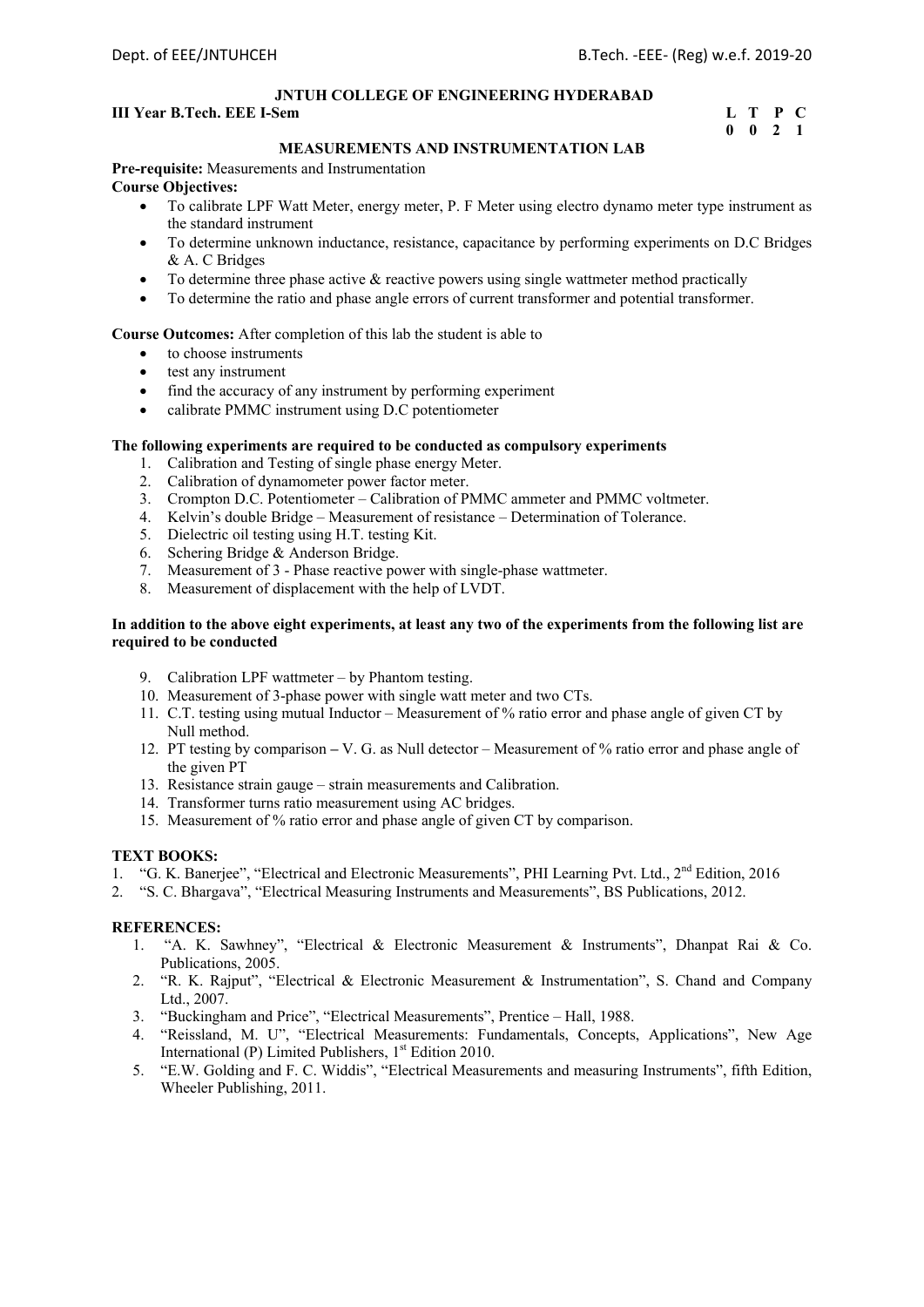## **III Year B.Tech. EEE I-Sem L** T P C

## **0 0 2 1**

## **ADVANCED ENGLISH COMMUNICATION SKILLS(AECS) LAB**

## **1.INTRODUCTION:**

The introduction of the Advanced English Communication Skills Lab is considered essential at 3<sup>rd</sup> year level. At this stage, the students need to prepare themselves for their careers which may require them to listen to, read, speak and write in English both for their professional and interpersonal communication in the globalised context.

The proposed course should be a laboratory course to enable students to use 'good' English and perform the following:

- Gathering ideas and information to organize ideas relevantly and coherently.
- Engaging in debates.
- Participating in group discussions.
- Facing interviews.
- Writing project/research reports/technical reports.
- Making oral presentations.
- Writing formal letters.
- Transferring information from non-verbal to verbal texts and vice-versa.
- Taking part in social and professional communication.

## **2. Objectives:**

This Lab focuses on using multi-media instruction for language development to meet the following targets:

- To improve the students' fluency in English, through a well-developed vocabulary and enable them to listen to English spoken at normal conversational speed by educated English speakers and respond appropriately in different socio-cultural and professional contexts.
- Further, they would be required to communicate their ideas relevantly and coherently in writing.
- To prepare all the students for their placements.

## **3. SYLLABUS**:

The following course content to conduct the activities is prescribed for the Advanced English Communication Skills (AECS) Lab:

- 1. **Activities on Fundamentals of Inter-personal Communication and Building Vocabulary**  Starting a conversation – responding appropriately and relevantly – using the right body language – Role Play in different situations & Discourse Skills- using visuals - Synonyms and antonyms, word roots, one-word substitutes, prefixes and suffixes, study of word origin, business vocabulary, analogy, idioms and phrases, collocations & usage of vocabulary.
- 2. **Activities on Reading Comprehension** –General Vs Local comprehension, reading for facts, guessing meanings from context, scanning, skimming, inferring meaning, critical reading& effective googling.
- 3. **Activities on Writing Skills** Structure and presentation of different types of writing *letter writing/Resume writing/ e-correspondence/Technical report writing/ – planning for writing –improving* one's writing.
- 4. **Activities on Presentation Skills** Oral presentations (individual and group) through JAM sessions/seminars/**PPTs** and written presentations through posters/projects/reports/ mails/assignments etc.
- 5. **Activities on Group Discussion and Interview Skills** Dynamics of group discussion, intervention, summarizing, modulation of voice, body language, relevance, fluency and organization of ideas and rubrics for evaluation- Concept and process, pre-interview planning, opening strategies, answering strategies, interview through tele-conference & video-conference and Mock Interviews.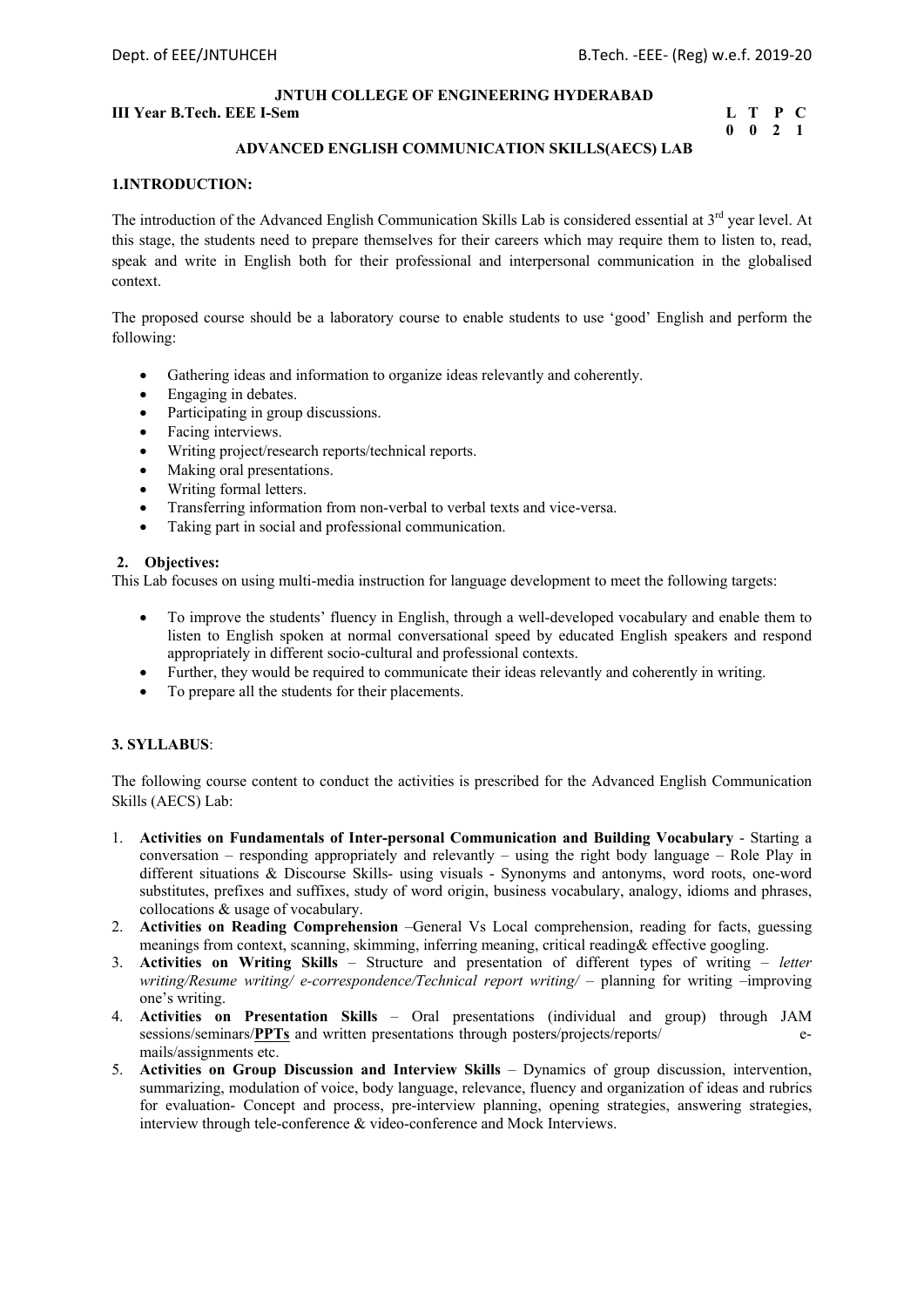## **4. MINIMUM REQUIREMENT:**

## **The Advanced English Communication Skills (AECS) Laboratory shall have the following infrastructural facilities to accommodate at least 35 students in the lab:**

- Spacious room with appropriate acoustics.
- Round Tables with movable chairs
- Audio-visual aids
- LCD Projector
- Public Address system
- P IV Processor, Hard Disk 80 GB, RAM–512 MB Minimum, Speed 2.8 GHZ
- T. V, a digital stereo & Camcorder
- Headphones of High quality

## **5. SUGGESTED SOFTWARE:**

The software consisting of the prescribed topics elaborated above should be procured and used.

- **•** Oxford Advanced Learner's Compass, 7<sup>th</sup> Edition
- **DELTA's key to the Next Generation TOEFL Test: Advanced Skill Practice.**
- **Lingua TOEFL CBT Insider**, by Dreamtech
- **TOEFL & GRE**(KAPLAN, AARCO&BARRONS, USA, Cracking GRE by CLIFFS)

## **6. TEXT BOOKS:**

- 1. **Effective Technical Communication** by M Asharaf Rizvi**.** McGraw Hill Education (India) Pvt. Ltd. 2nd Edition
- 2. **Academic Writing: A Handbook for International Students by Stephen Bailey, Routledge, 5<sup>th</sup> Edition**
- 3. **Learn Correct English A Book of Grammar, Usage and Composition** by Shiv K. Kumar and Hemalatha Nagarajan. Pearson 2007
- 4. **Professional Communication** by ArunaKoneru, McGraw Hill Education (India) Pvt. Ltd, 2016.
- 5. **Technical Communication** by Meenakshi Raman & Sangeeta Sharma, Oxford University Press 2009.
- 6. **Technical Communication** by Paul V. Anderson. 2007. Cengage Learning pvt. Ltd. New Delhi.
- 7. **English Vocabulary in Use** series, Cambridge University Press 2008.
- 8. **Handbook for Technical Communication** by David A. McMurrey& Joanne Buckley. 2012. Cengage Learning.
- 9. **Communication Skills** by Leena Sen, PHI Learning Pvt Ltd., New Delhi, 2009.
- 10. **Job Hunting** byColm Downes, Cambridge University Press 2008.
- 11. **English for Technical Communication for Engineering Students,** AyshaVishwamohan**, Tata Mc Graw-Hil 2009.**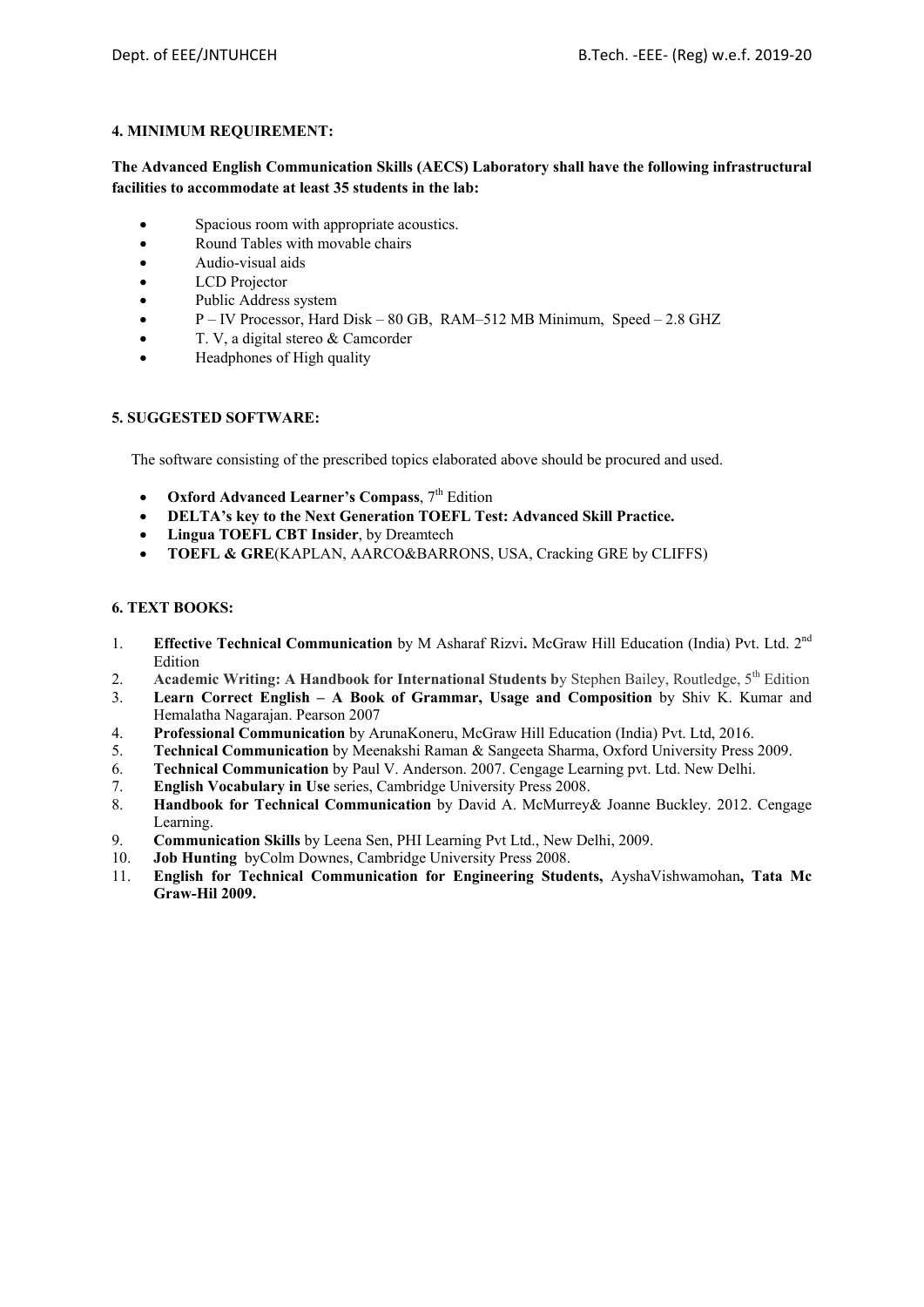## **III Year B.Tech. EEE II-Sem L** T P C

## **3 0 0 3**

## **RELIABILITY ENGINEERING (Open Elective-I.1)**

**Prerequisite:** Mathematics-III (Laplace Transforms, Numerical Methods and Complex variables) **Course Objectives:**

- To introduce the basic concepts of reliability, various models of reliability
- To analyze reliability of various systems
- To introduce techniques of frequency and duration for reliability evaluation of repairable systems

**Course Outcomes:** After completion of this course, the student will be able to

- model various systems applying reliability networks
- evaluate the reliability of simple and complex systems
- estimate the limiting state probabilities of repairable systems
- apply various mathematical models for evaluating reliability of irreparable systems

## **UNIT-I:**

**BASIC PROBABILITY THEORY:** Elements of probability, probability distributions, Random variables, Density and Distribution functions- Mathematical expected – variance and standard deviation – **BINOMIAL DISTRIBUTION:** Concepts, properties, engineering applications.

## **UNIT-II:**

**NETWORK MODELING AND EVALUATION OF SIMPLE SYSTEMS:** Basic concepts- Evaluation of network Reliability / Unreliability - Series systems, Parallel systems - Series-Parallel systems- Partially redundant systems- Examples.

## **NETWORK MODELING AND EVALUATION OF COMPLEX SYSTEMS**

Conditional probability method- tie set, Cut-set approach- Event tree and reduced event tree methods-Relationships between tie and cut-sets- Examples.

## **UNIT-III:**

**PROBABILITY DISTRIBUTIONS IN RELIABILITY EVALUATION:** Distribution concepts, Terminology of distributions, General reliability functions, Evaluation of the reliability functions, shape of reliability functions –Poisson distribution – normal distribution, exponential distribution, Weibull distribution.

**NETWORK RELIABILITY EVALUATION USING PROBABILITY DISTRIBUTIONS:** Reliability Evaluation of Series systems, Parallel systems – Partially redundant systems- determination of reliability measure- MTTF for series and parallel systems – Examples.

### **UNIT-IV:**

**DISCRETE MARKOV CHAINS:** Basic concepts- Stochastic transitional probability matrix- time dependent probability evaluation- Limiting State Probability evaluation- Absorbing states – Application.

**Continuous Markov Processes**: Modeling concepts- State space diagrams- Unreliability evaluation of single and two component repairable systems

## **UNIT-V:**

**FREQUENCY AND DURATION TECHNIQUES:** Frequency and duration concepts, application to multi state problems, Frequency balance approach.

**APPROXIMATE SYSTEM RELIABILITY EVALUATION:** Series systems – Parallel systems- Network reduction techniques- Cut set approach- Common mode failures modeling and evaluation techniques- Examples.

## **TEXT BOOKS:**

- 1. Roy Billinton and Ronald N Allan, Reliability Evaluation of Engineering Systems, Plenum Press.
- 2. E.Balagurusamy, Reliability Engineering by Tata McGraw-Hill Publishing Company Limited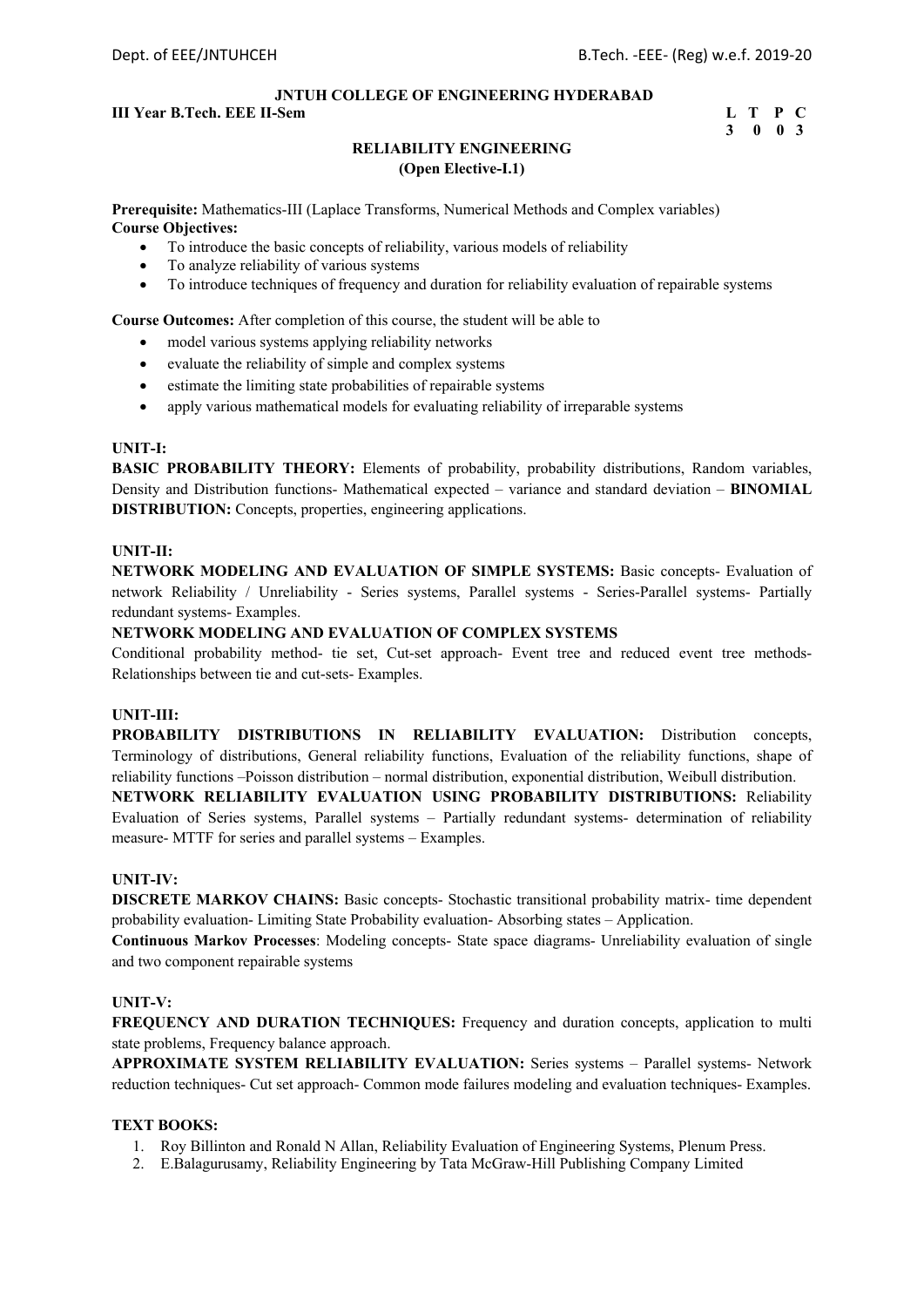- 1. Reliability Engineering: Theory and Practice by Alessandro Birolini, Springer Publications.
- 2. An Introduction to Reliability and Maintainability Engineering by Charles Ebeling, TMH Publications.
- 3. Reliability Engineering by Elsayed A. Elsayed, Prentice Hall Publications.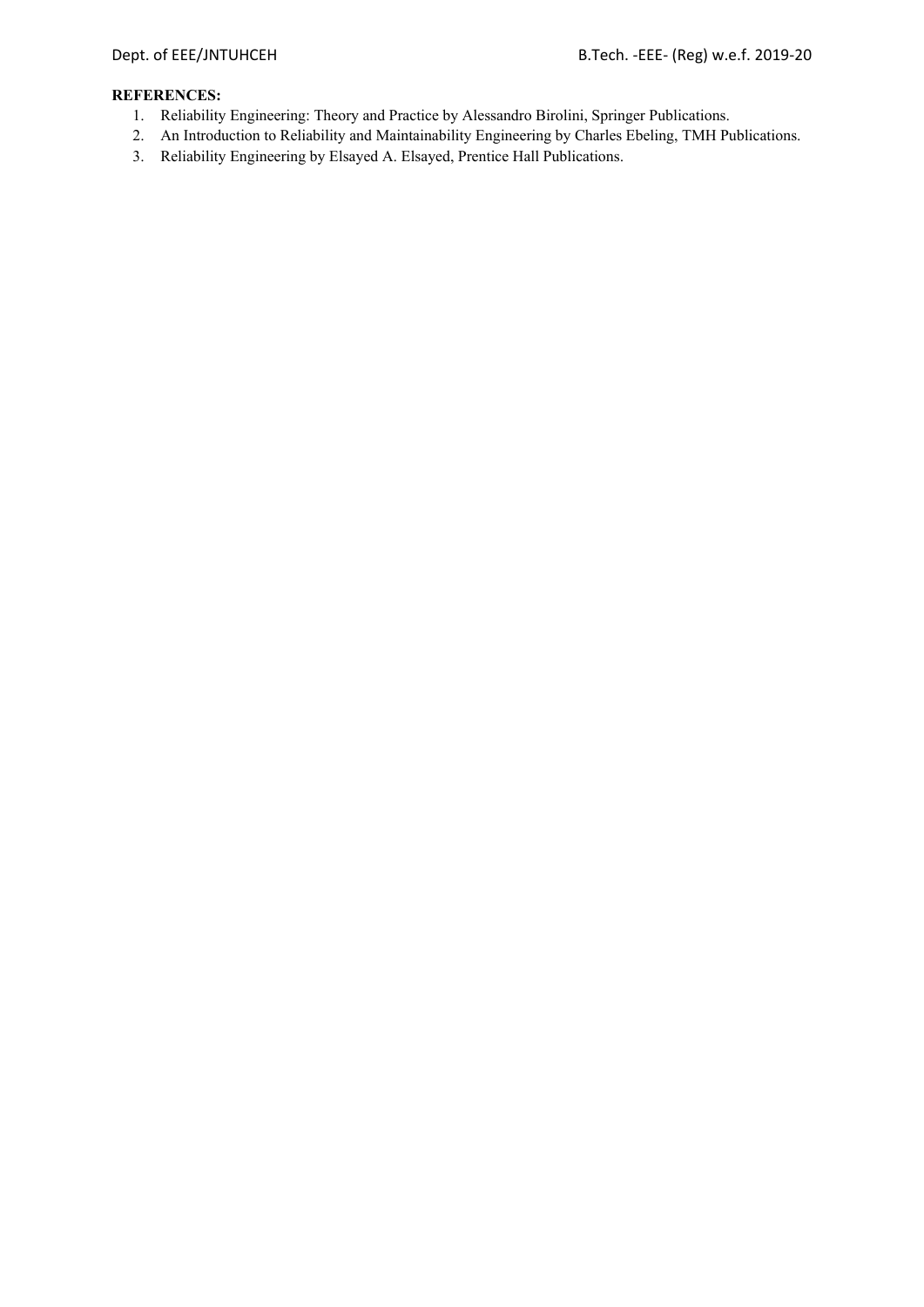## **III Year B.Tech. EEE II-Sem L T P C**

## **3 0 0 3**

#### **RENEWABLE ENERGY SOURCES (Open Elective-I.2)**

## **Pre-requisites:** None

**Course Objectives:** 

- To recognize the awareness of energy conservation in students
- To identify the use of renewable energy sources for electrical power generation
- To collect different energy storage methods
- To detect about environmental effects of energy conversion

#### **Course Outcomes:** At the end of the course the student will be able to:

- Understand the principles of wind power and solar photovoltaic power generation, fuel cells.
- Assess the cost of generation for conventional and renewable energy plants
- Design suitable power controller for wind and solar applications
- Analyze the issues involved in the integration of renewable energy sources to the grid

#### **UNIT-I:**

#### **INTRODUCTION**

Renewable Sources of Energy-Grid-Supplied Electricity-Distributed Generation-Renewable Energy Economics-Calculation of Electricity Generation Costs –Demand side Management Options –Supply side Management Options-Modern Electronic Controls of Power Systems.

#### **WIND POWER PLANTS:**

Appropriate Location -Evaluation of Wind Intensity -Topography -Purpose of the Energy Generated -General Classification of Wind Turbines-Rotor Turbines-Multiple-Blade Turbines Drag Turbines -Lifting Turbines-Generators and Speed Control used in Wind Power Energy Analysis of Small Generating Systems.

#### **UNIT-II:**

#### **PHOTOVOLTAIC POWER PLANTS**

Solar Energy-Generation of Electricity by Photovoltaic Effect -Dependence of a PV Cell Characteristic on Temperature-Solar cell Output Characteristics-Equivalent Models and Parameters for Photovoltaic Panels-Photovoltaic Systems-Applications of Photovoltaic Solar Energy-Economical Analysis of Solar Energy.

**FUEL CELLS:** The Fuel Cell-Low and High Temperature Fuel Cells-Commercial and Manufacturing Issues Constructional Features of Proton Exchange-Membrane Fuel Cells –Reformers-Electro-lyzer Systems and Related Precautions-Advantages and Disadvantages of Fuel Cells-Fuel Cell Equivalent Circuit-Practical Determination of the Equivalent Model Parameters -Aspects of Hydrogen as Fuel.

#### **UNIT-III:**

#### **INDUCTION GENERATORS**

Principles of Operation-Representation of Steady-State Operation-Power and Losses Generated-Self-Excited Induction Generator-Magnetizing Curves and Self-Excitation Mathematical Description of the Self-Excitation Process-Interconnected and Stand-alone operation -Speed and Voltage Control -Economical Aspects.

## **UNIT-IV:**

## **STORAGE SYSTEMS**

Energy Storage Parameters-Lead–Acid Batteries-Ultra Capacitors-Flywheels –Superconducting Magnetic Storage System-Pumped Hydroelectric Energy Storage - Compressed Air Energy Storage -Storage Heat -Energy Storage as an Economic Resource.

#### **UNIT-V:**

#### **INTEGRATION OF ALTERNATIVE SOURCES OF ENERGY**

Principles of Power Injection-Instantaneous Active and Reactive Power Control Approach Integration of Multiple Renewable Energy Sources-Islanding and Interconnection Control-DG Control and Power Injection.

#### **INTERCONNECTION OF ALTERNATIVE ENERGY SOURCES WITH THE GRID:**

Interconnection Technologies -Standards and Codes for Interconnection-Interconnection Considerations - Interconnection Examples for Alternative Energy Sources.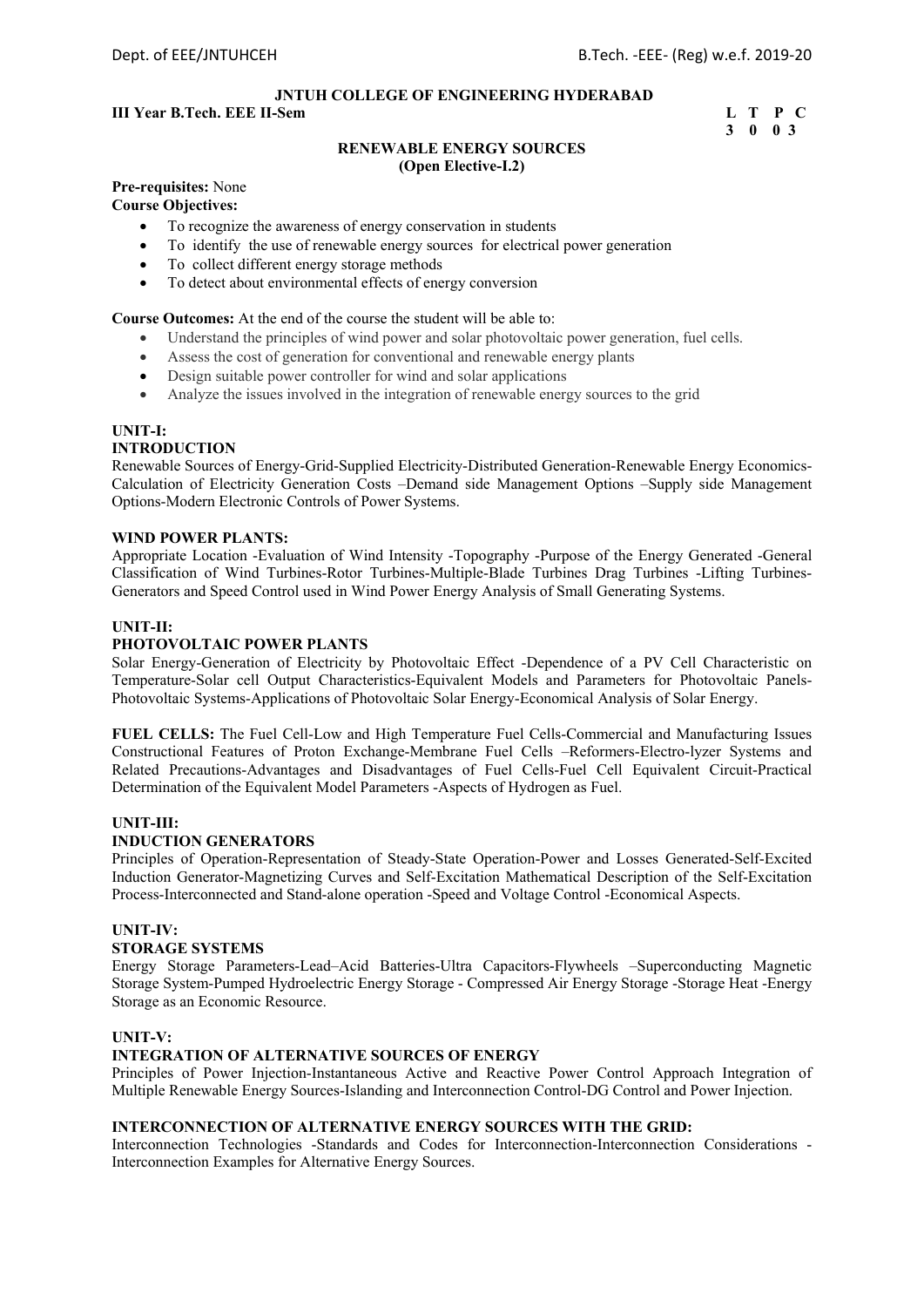#### **TEXT BOOKS:**

- 1. Felix A. Farret, M. Godoy Simoes, "Integration of Alternative Sources of Energy", John Wiley& Sons, 2006.
- 2. Solanki: Renewable Energy Technologies: Practical Guide ForBeginneers, PHI Learning Pvt. Ltd., 2008.

- 1. D.Mukherjee: Fundamentals Of Renewable Energy Systems, New Age International publishers, 2007.
- 2. Remus Teodorescu, Marco Liserre, Pedro Rodríguez: Grid Converters for Photovoltaic and Wind Power Systems, John Wiley & Sons, 2011.
- 3. Gilbert M. Masters: Renewable and Efficient Electric Power Systems, John Wiley & Sons, 2004.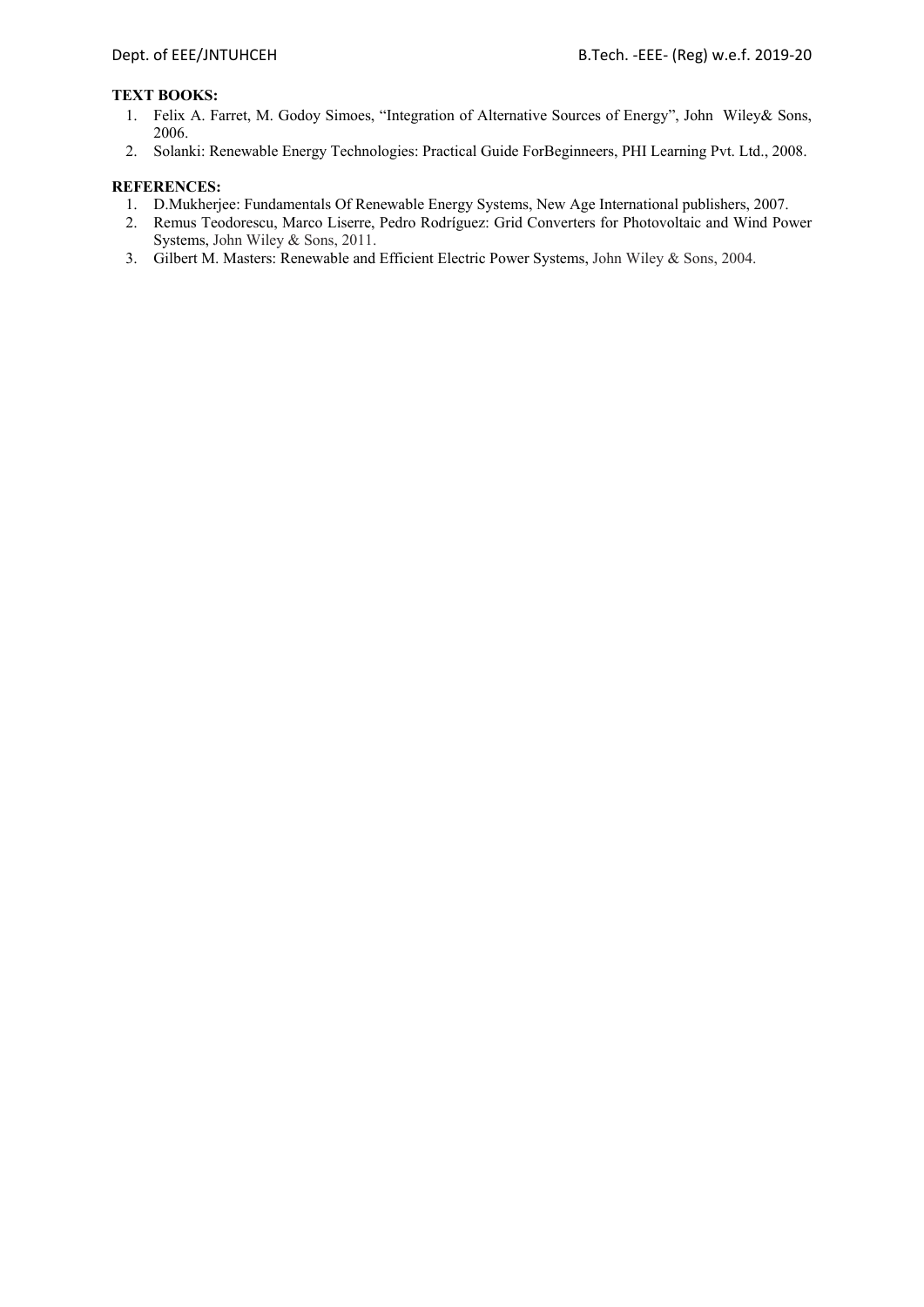## **III Year B.Tech. EEE II-Sem L** T P C

## **3 0 0 3**

## **DIGITAL SIGNAL PROCESSING**

#### **(Professional Elective-II.1)**

**Pre-requisites:** Laplace Transforms, Numerical Methods and Complex variables, Control Systems **Course Objectives:** 

- To provide background and fundamental material for the analysis and processing of digital signals.
- To familiarize the relationships between continuous-time and discrete time signals and systems.
- To study fundamentals of time, frequency and Z-plane analysis and to discuss the inter-relationships of these analytic method.
- To study the designs and structures of digital (IIR and FIR) filters from analysis to synthesis for a given specifications.
- The impetus is to introduce a few real-world signal processing applications.
- To acquaint in FFT algorithms, Multi-rate signal processing techniques and finite word length effects.

**Course Outcomes:** On completion of this subject, the student should be able to:

- Perform time, frequency, and Z -transform analysis on signals and systems.
- Understand the inter-relationship between DFT and various transforms.
- Understand the significance of various filter structures and effects of round off errors.
- Design a digital filter for a given specification.
- Understand the fast computation of DFT and appreciate the FFT processing.
- Understand the tradeoffs between normal and multi rate DSP techniques and finite length word effects.

## **UNIT-I:**

## **INTRODUCTION**

Introduction to Digital Signal Processing: Discrete Time Signals & Sequences, conversion of continuous to discrete signal, Normalized Frequency**,** Linear Shift Invariant Systems, Stability, and Causality, linear differential equation to difference equation**,** Linear Constant Coefficient Difference Equations, Frequency Domain Representation of Discrete Time Signals and Systems

**REALIZATION OF DIGITAL FILTERS:** Applications of Z – Transforms, Solution of Difference Equations of Digital Filters, System Function, Stability Criterion, Frequency Response of Stable Systems, Realization of Digital Filters – Direct, Canonic, Cascade and Parallel Forms.

## **UNIT-II:**

#### **DISCRETE FOURIER TRANSFORMS**

Properties of DFT, Linear Convolution of Sequences using DFT, Computation of DFT: Over-Lap Add Method, Over-Lap Save Method, Relation between DTFT, DFS, DFT and Z-Transform.

**Fast Fourier Transforms:** Fast Fourier Transforms (FFT) - Radix-2 Decimation-in-Time and Decimation-in-Frequency FFT Algorithms, Inverse FFT, and FFT with General Radix-N.

## **UNIT-III:**

## **IIR DIGITAL FILTERS**

Analog filter approximations – Butterworth and Chebyshev, Design of IIR Digital Filters from Analog Filters, Step and Impulse Invariant Techniques, Bilinear Transformation Method, Spectral Transformations.

#### **UNIT-IV:**

#### **FIR DIGITAL FILTERS**

Characteristics of FIR Digital Filters, Frequency Response, and Design of FIR Filters: Fourier Method, Digital Filters using Window Techniques, Frequency Sampling Technique, Comparison of IIR & FIR filters.

#### **UNIT-V:**

## **MULTI-RATE DIGITAL SIGNAL PROCESSING**

Introduction, Down Sampling, Decimation, Upsampling, Interpolation, Sampling Rate Conversion, Conversion of Band Pass Signals, Concept of Resampling, Applications of Multi Rate Signal Processing.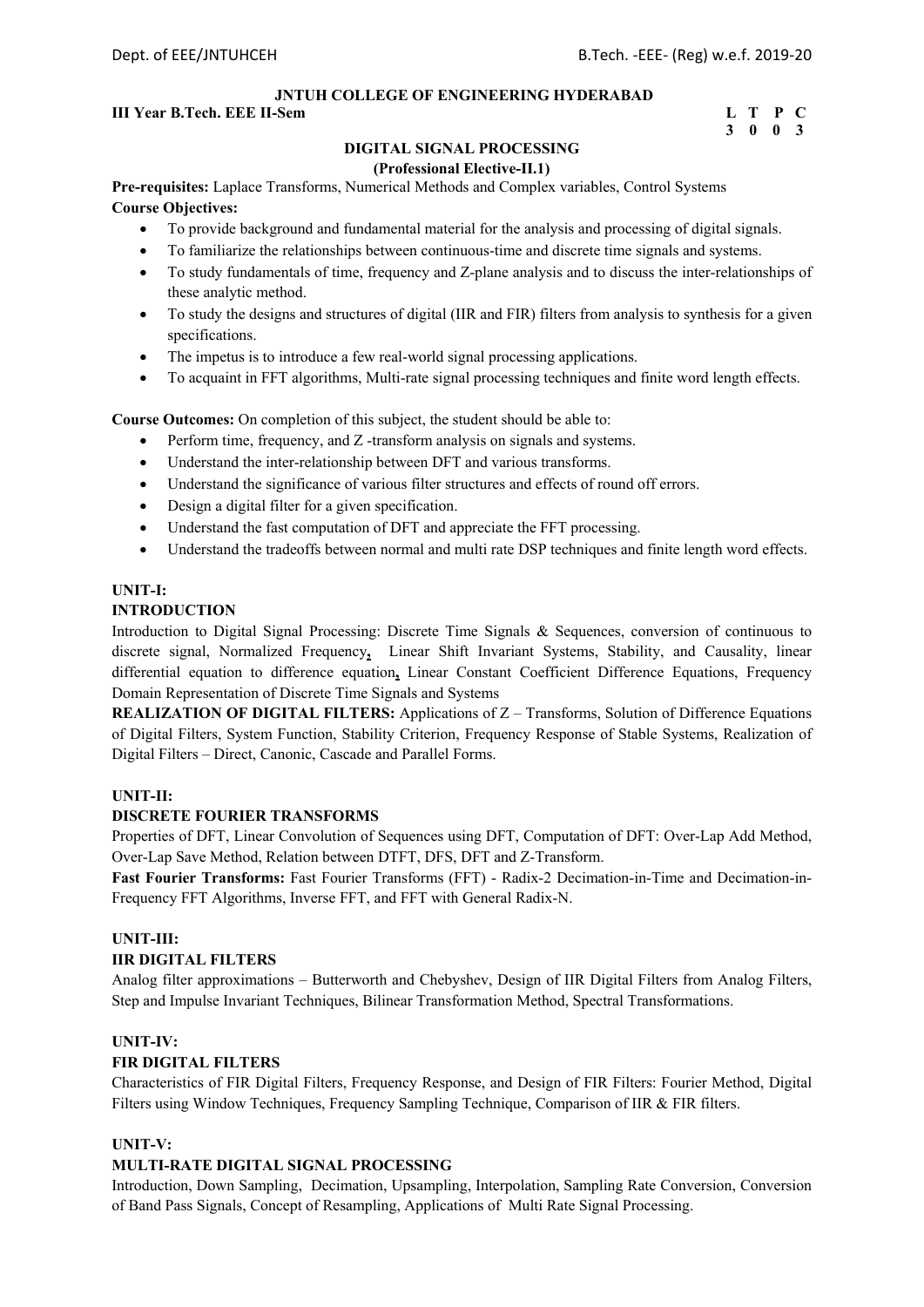**FINITE WORD LENGTH EFFECTS:** Limit cycles, Overflow Oscillations, Round-off Noise in IIR Digital Filters, Computational Output Round off Noise, Methods to Prevent Overflow, Tradeoff between Round Off and Overflow Noise, Measurement of Coefficient Quantization Effects through Pole-Zero Movement, Dead Band Effects.

## **TEXT BOOKS:**

- 1. Digital Signal Processing, Principles, Algorithms, and Applications: John G. Proakis, Dimitris G. Manolakis, Pearson Education / PHI, 2007.
- 2. Discrete Time Signal Processing A. V. Oppenheim and R.W. Schaffer, PHI, 2009

- 1. Fundamentals of Digital Signal Processing LoneyLudeman, John Wiley, 2009
- 2. Digital Signal Processing Fundamentals and Applications Li Tan, Elsevier, 2008
- 3. Fundamentals of Digital Signal Processing using MATLAB Robert J. Schilling, Sandra L. Harris, Thomson, 2007
- 4. Digital Signal Processing A Practical approach, Emmanuel C. Ifeachorand Barrie W. Jervis, 2<sup>nd</sup> Edition, Pearson Education, 2009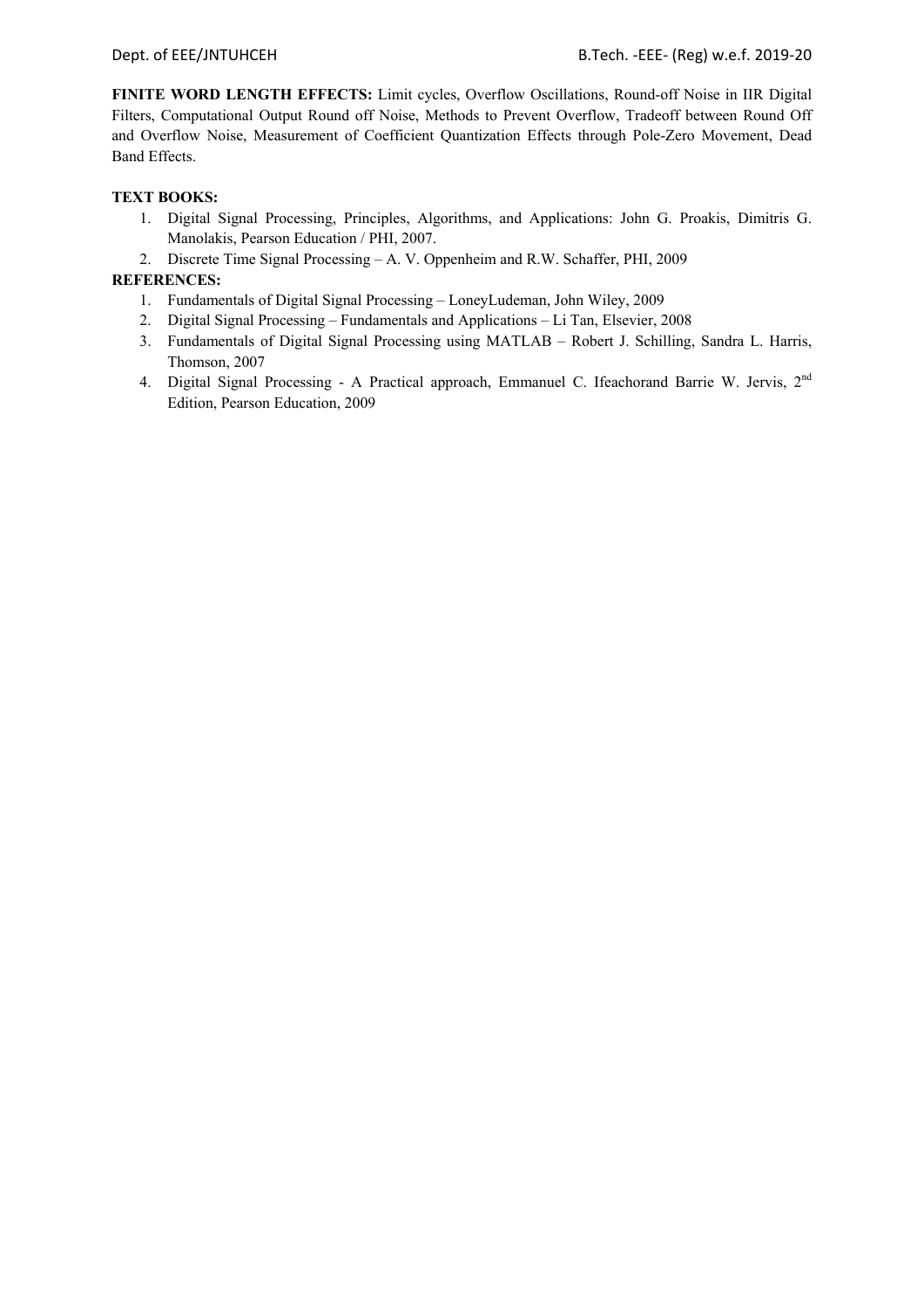#### **III Year B.Tech. EEE II-Sem L** T P C

## **3 0 0 3**

## **POWER SEMICONDUCTOR DRIVES**

#### **(Professional Elective-II.2)**

**Prerequisite**: Power Electronics, Electrical Machines – I, Electrical Machines – II

## **Course Objectives:**

- To introduce the drive system and operating modes of drive and its characteristics
- To understand Speed Torque characteristics of different motor drives by various power converter topologies
- To appreciate the motoring and braking operations of drive
- To differentiate DC and AC drives

**Course Outcomes:** After completion of this course the student is able to

- Indentify the drawbacks of speed control of motor by conventional methods.
- Differentiate Phase controlled and chopper controlled DC drives speed-torque characteristics merits and demerits
- Understand Ac motor drive speed–torque characteristics using different control strategies its merits and demerits
- Describe Slip power recovery schemes

## **UNIT-I:**

## **CONTROL OF DC MOTORS**

Introduction to Thyristor controlled Drives, Single Phase semi and fully controlled converters connected to d.c separately excited and d.c series motors – continuous current operation – output voltage and current waveforms – Speed and Torque expressions – Speed – Torque Characteristics- Problems on Converter fed d.c motors.

Three phase semi and fully controlled converters connected to d.c separately excited and d.c series motors – output voltage and current waveforms – Speed and Torque expressions – Speed – Torque characteristics – Problems.

## **UNIT-II:**

## **FOUR QUADRANT OPERATION OF DC DRIVES**

Introduction to Four quadrant operation – Motoring operations, Electric Braking – Plugging, Dynamic, and Regenerative Braking operations. Four quadrant operation of D.C motors by single phase and three phase dual converters – Closed loop operation of DC motor (Block Diagram Only)

**CONTROL OF DC MOTORS BY CHOPPERS:** Single quadrant, Two quadrant and four quadrant chopper fed dc separately excited and series motors – Continuous current operation – Output voltage and current wave forms – Speed and torque expressions – speed-torque characteristics – Problems on Chopper fed D.C Motors – Closed Loop operation ( Block Diagram Only)

#### **UNIT-III:**

## **CONTROL OF INDUCTION MOTOR**

Variable voltage characteristics-Control of Induction Motor by Ac Voltage Controllers – Waveforms – speed torque characteristics.

Variable frequency characteristics-Variable frequency control of induction motor by Voltage source and current source inverter and cyclo converters- PWM control – Comparison of VSI and CSI operations – Speed torque characteristics – numerical problems on induction motor drives – Closed loop operation of induction motor drives (Block Diagram Only)

#### **UNIT-IV:**

## **ROTOR SIDE CONTROL OF INDUCTION MOTOR**

Static rotor resistance control – Slip power recovery – Static Scherbius drive – Static Kramer Drive – their performance and speed torque characteristics – advantages, applications, problems.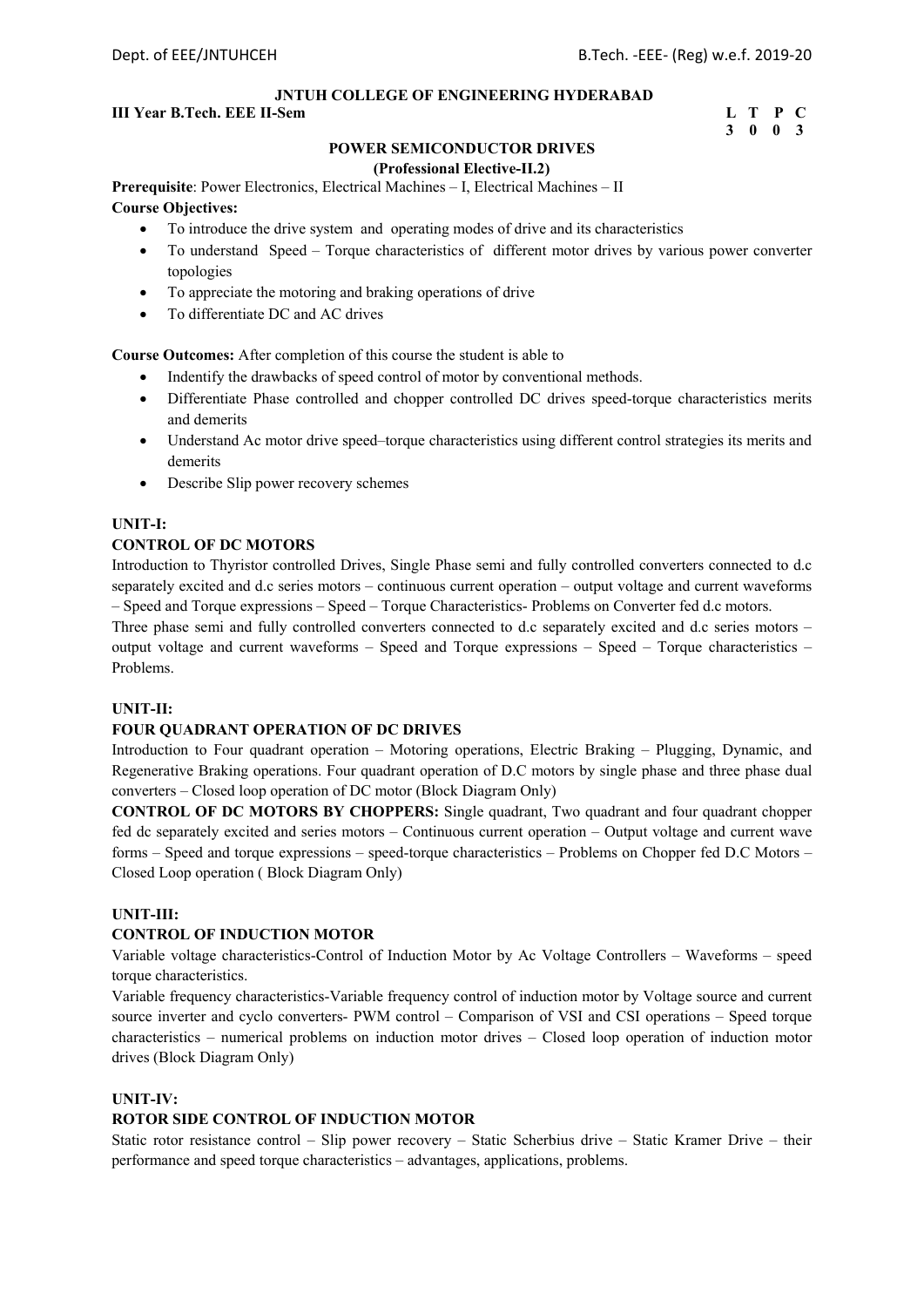#### **UNIT-V:**

## **CONTROL OF SYNCHRONOUS MOTORS**

Separate control and self control of synchronous motors – Operation of self controlled synchronous motors by VSI, CSI and cyclo converters. Load commutated CSI fed Synchronous Motor – Operation – Waveforms – speed torque characteristics – Applications – Advantages and Numerical Problems – Closed Loop control operation of synchronous motor drives (Block Diagram Only), variable frequency control - Cyclo converter, PWM based VSI& CSI.

## **TEXT BOOKS:**

- 1. "G K Dubey", Fundamentals of Electric Drives, CRC Press, 2002.
- 2. "VedamSubramanyam", Thyristor Control of Electric drives, Tata McGraw Hill Publications, 1987.

- 1. "S K Pillai", A First course on Electrical Drives, New Age International (P) Ltd. 2<sup>nd</sup> Edition. 1989
- 2. "P. C. Sen", Thyristor DC Drives, Wiley-Blackwell, 1981
- 3. "B. K. Bose", Modern Power Electronics, and AC Drives, Pearson 2015.
- 4. "R. Krishnan", Electric motor drives modeling, Analysis and control, Prentice Hall PTR, 2001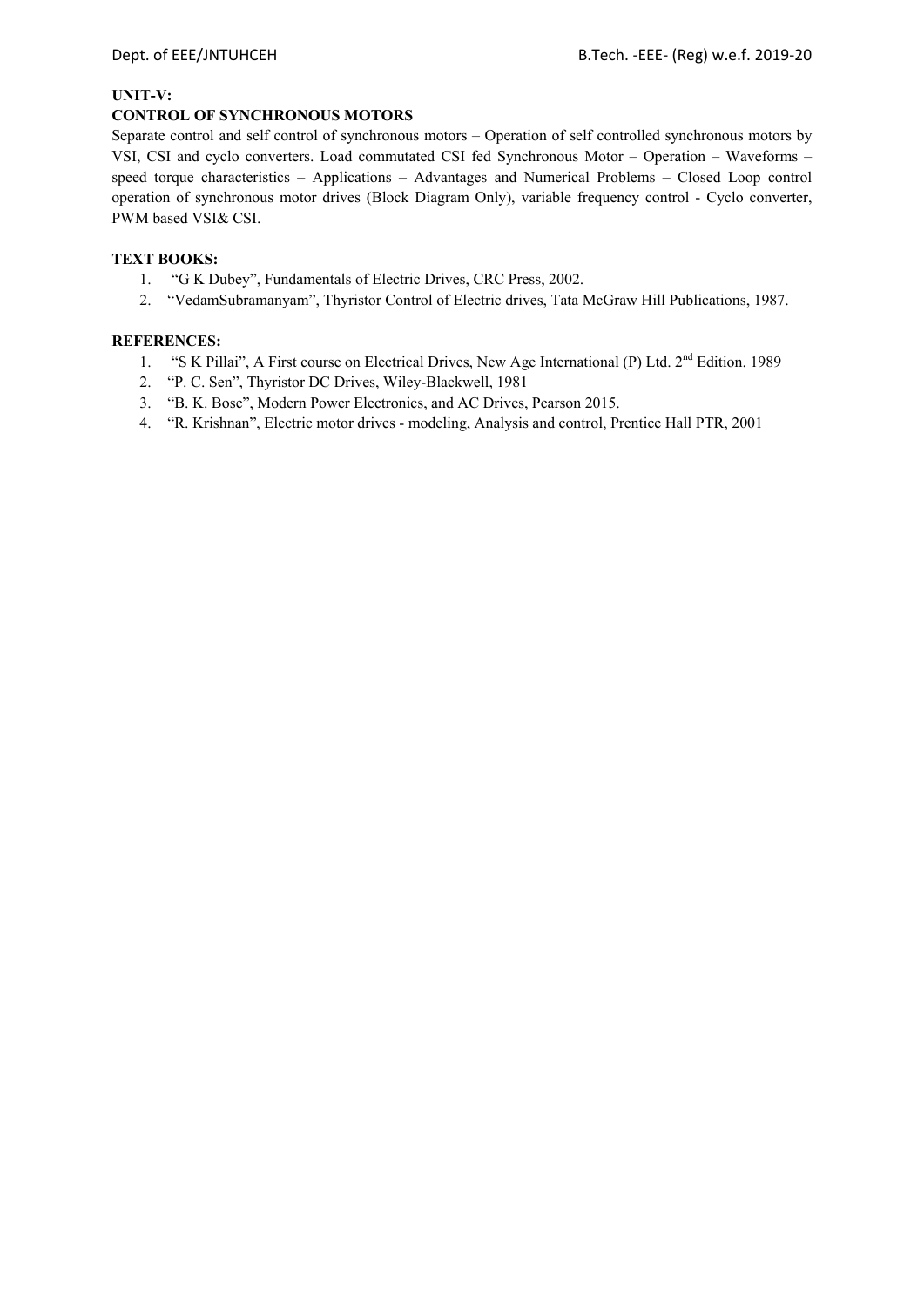## **III Year B.Tech. EEE II-Sem L T P C**

 **3 0 0 3** 

## **WIND AND SOLAR ENERGY SYSTEMS (Professional Elective-II.3)**

**Prerequisite**: Renewable Energy Systems

## **Course Objectives:**

- To study the physics of wind power and energy
- To understand the principle of operation of wind generators
- To know the solar power resources
- To analyze the solar photo-voltaic cells
- To discuss the solar thermal power generation
- To identify the network integration issues

**Course Outcomes:** At the end of this course, students will demonstrate the ability to

- Understand the energy scenario and the consequent growths of the power generate renewable energy sources.
- Understand the basic physics of wind and solar power generation.
- Understand the power electronic interfaces for wind and solar generation.
- Understand the issues related to the grid-integration of solar and wind energy systems

#### **UNIT-I:**

#### **PHYSICS OF WIND POWER**

History of wind power, Indian and Global statistics, Wind physics, Betz limit ratio, stall and pitch control, Wind speed statistics-probability distributions, and Wind power-cumulative distribution functions.

#### **UNIT-II:**

#### **WIND GENERATOR TOPOLOGIES**

Review of modern wind turbine technologies, Fixed and Variable speed wind turbine, Induction Generators, Doubly-Fed Induction Generators and their characteristics, Permanent Magnet Synchronous Generators, Power electronics converters. Generator configurations, Converter Control.

#### **UNIT-III:**

## **THE SOLAR RESOURCE**

Introduction, solar radiation spectra, solar geometry, Earth Sun angles, observer Sun angles, solar day length, Estimation of solar energy availability.

#### **SOLAR PHOTOVOLTAIC**

Technologies-Amorphous, mono-crystalline, polycrystalline; V-I characteristics of a PV cell, PV module, array, Power Electronic Converters for Solar Systems, Maximum Power point Tracking (MPPT) algorithms. Converter Control.

#### **UNIT-IV:**

## **NETWORK INTEGRATION ISSUES**

Overview of grid code technical requirements. Fault ride-through for wind farms - real and reactive power regulation, voltage and frequency operating limits, solar PV and wind farm behavior during grid disturbances. Power quality issues. Power system interconnection experiences in the world. Hybrid and isolated operations of solar PV and wind systems.

#### **UNIT-V:**

#### **SOLAR THERMAL POWER GENERATION**

Technologies, Parabolic trough, central receivers, parabolic dish, Fresnel, solar pond, elementary analysis.

#### **TEXT BOOKS:**

- 1. T. Ackermann, "Wind Power in Power Systems", John Wiley and Sons Ltd., 2005.
- 2. G. M. Masters, "Renewable and Efficient Electric Power Systems**",** John Wiley and Sons, 2004.

- 1. S. P. Sukhatme, "Solar Energy: Principles of Thermal Collection and Storage", McGraw Hill, 1984.
- 2. H. Siegfried and R. Waddington, "Grid integration of wind energy conversion systems" John Wiley and Sons Ltd., 2006.
- 3. G. N. Tiwari and M. K. Ghosal, "Renewable Energy Applications", Narosa Publications, 2004.
- 4. J. A. Duffie and W. A. Beckman, "Solar Engineering of Thermal Processes", John Wiley & Sons, 1991.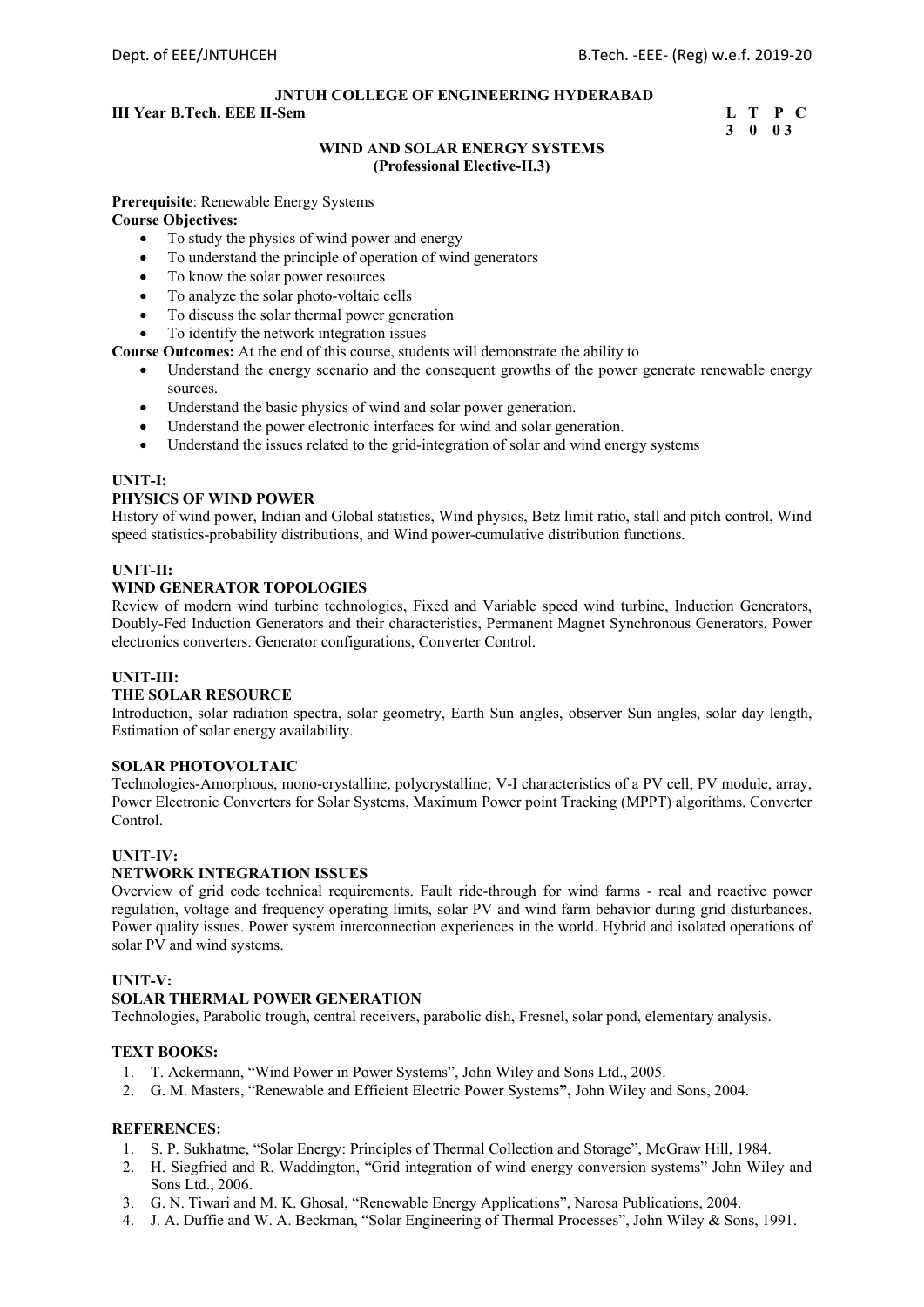#### **III Year B.Tech. EEE II-Sem L** T P C

## **2 1 0 3**

## **SIGNALS AND SYSTEMS**

**Prerequisite**: Digital Signal Processing, Control Systems,Laplace Transforms, Numerical Methods and Complex variables

#### **Course Objectives:**

- To develop ability to analyze linear systems and signals
- To develop critical understanding of mathematical methods to analyze linear systems and signals
- To know the various transform techniques
- To analyze sampling principles

**Course Outcomes:** At the end of this course, students will demonstrate the ability to

- Understand the concepts of continuous time and discrete time systems.
	- Analyze systems in complex frequency domain.
	- Understand sampling theorem and its implications.

## **UNIT-I:**

## **INTRODUCTION TO SIGNALS AND SYSTEMS**

Signals and systems as seen in everyday life, and in various branches of engineering and science. Signal properties: periodicity, absolute integrability, determinism and stochastic character. Some special signals of importance: the unit step, the unit impulse, the sinusoid, the complex exponential, some special time-limited signals; continuous and discrete time signals, continuous and discrete amplitude signals. System properties: linearity: additivity and homogeneity, shift-invariance, causality, stability, reliability. Examples.

#### **UNIT-II:**

#### **BEHAVIOR OF CONTINUOUS AND DISCRETE-TIME LTI SYSTEMS**

Impulse response and step response, convolution, input-output behavior with aperiodic convergent inputs, cascade interconnections. Characterization of causality and stability of LTI systems. System representation through differential equations and difference equations. State-space Representation of systems. State-Space Analysis, Multi-input, multi-output representation. State Transition Matrix and its Role. Periodic inputs to an LTI system, the notion of a frequency response and its relation to the impulse response.

## **UNIT-III:**

#### **FOURIER TRANSFORMS**

Fourier series representation of periodic signals, Waveform Symmetries, Calculation of Fourier Coefficients. Fourier Transform, convolution/multiplication and their effect in the frequency domain, magnitude and phase response, Fourier domain duality. The DiscreteTime Fourier Transform (DTFT) and the Discrete Fourier Transform (DFT). Parseval's Theorem.

#### **UNIT-IV:**

#### **LAPLACE AND Z- TRANSFORMS**

Review of the Laplace Transform for continuous time signals and systems, system functions, poles and zeros of system functions and signals, Laplace domain analysis, solution to differential equations and system behavior. The z-Transform for discrete time signals and systems, system functions, poles and zeros of systems and sequences, z-domain analysis.

#### **UNIT-V:**

## **SAMPLING AND RECONSTRUCTION**

The Sampling Theorem and its implications. Spectra of sampled signals. Reconstruction: ideal interpolator, zero-order hold, first-order hold. Aliasing and its effects. Relation between continuous and discrete time systems. Introduction to the applications of signal and system theory: modulation for communication, filtering, feedback control systems.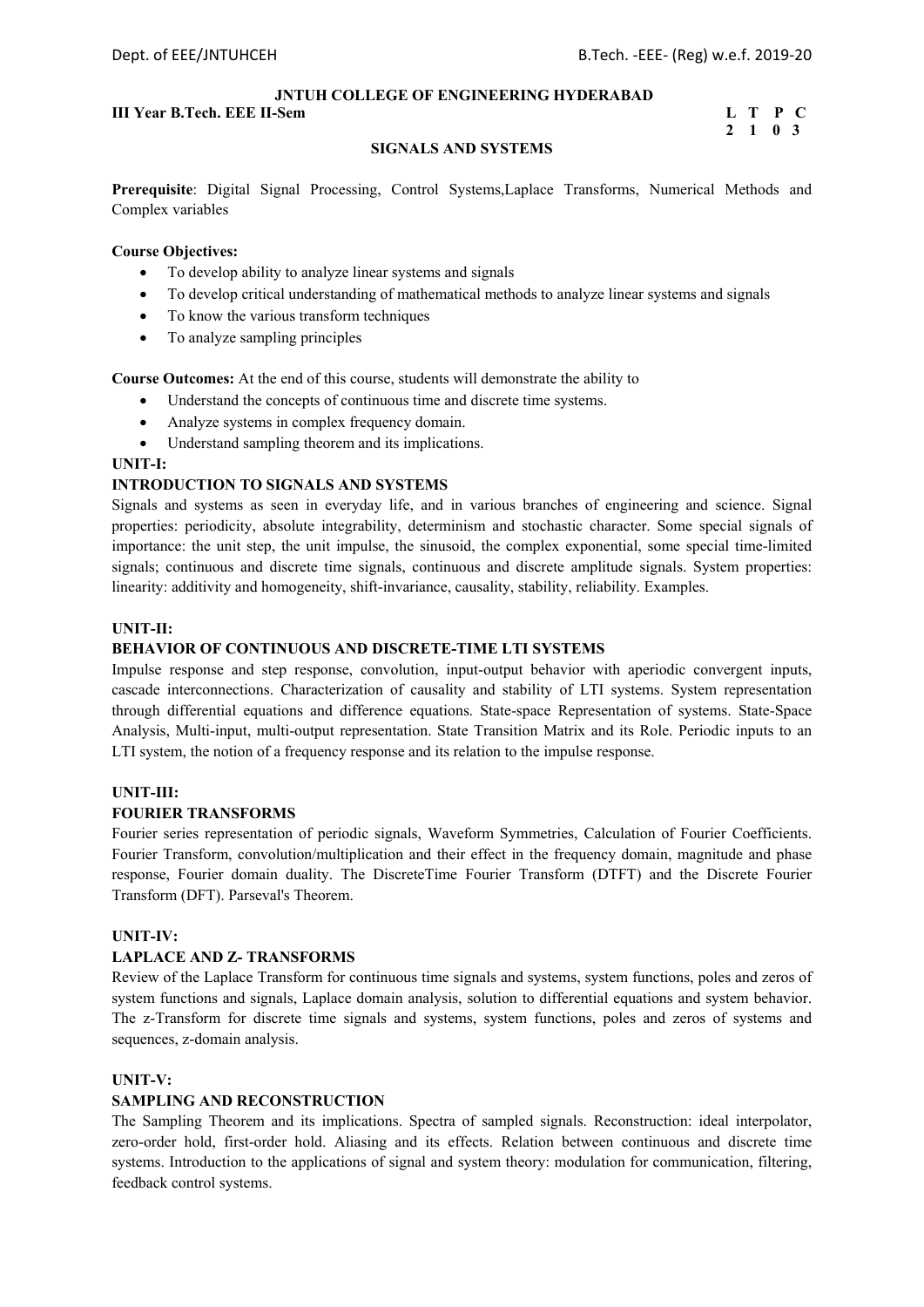## **TEXT BOOKS:**

- 1. A. V. Oppenheim, A. S. Willsky and S. H. Nawab, "Signals and systems", Prentice Hall India, 1997.
- 2. J. G. Proakis and D. G. Manolakis, "Digital Signal Processing: Principles, Algorithms, and Applications", Pearson, 2006.

- 1. H. P. Hsu, "Signals and systems", Schaum's series, McGraw Hill Education, 2010.
- 2. S. Haykin and B. V. Veen, "Signals and Systems", John Wiley and Sons, 2007.
- 3. A. V. Oppenheim and R. W. Schafer, "Discrete-Time Signal Processing", Prentice Hall, 2009.
- 4. M. J. Robert "Fundamentals of Signals and Systems", McGraw Hill Education, 2007.
- 5. B. P. Lathi, "Linear Systems and Signals", Oxford University Press, 2009.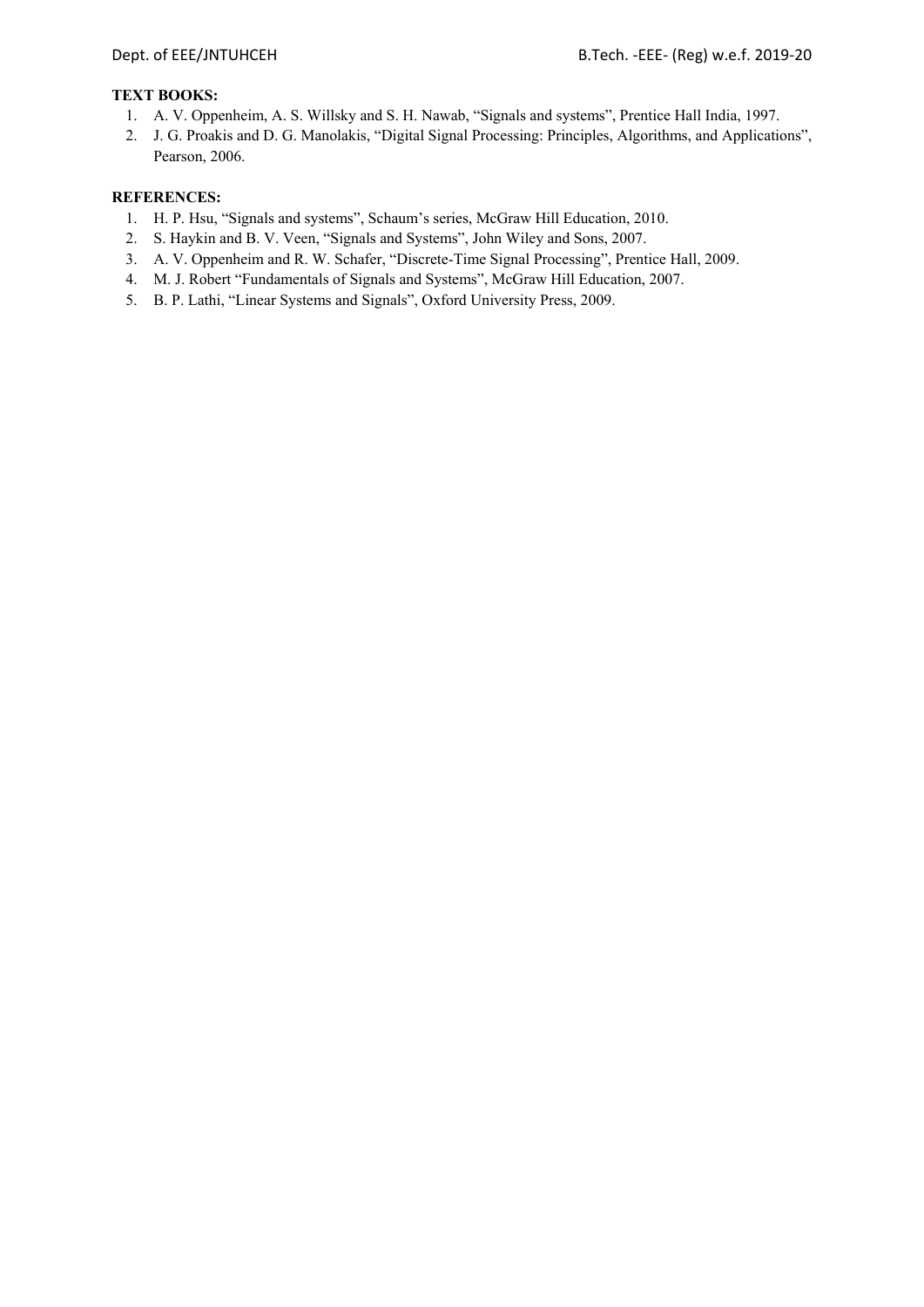### **III Year B.Tech. EEE II-Sem L** T P C

## **3 0 0 3**

#### **MICROPROCESSORS AND MICROCONTROLLERS**

**Prerequisite**: Computer Architecture, Digital Electronics **Course Objectives:** 

 To develop an understanding of the operations of microprocessors and micro controllers; machine language programming and interfacing techniques.

#### **Course Outcomes:**

- Understands the internal architecture and organization of 8086, 8051 and ARM processors/controllers.
- Understands the interfacing techniques to 8086 and 8051 and can develop assembly language programming to design microprocessor/ micro controller based systems.

#### **UNIT-I:**

8086 Architecture-Pin diagram, Register Organization, Memory Segmentation, Programming Model, Modes of operation, Timing diagrams, Memory addresses, Physical Memory Organization, interrupts of 8086.

**INSTRUCTION SET AND ASSEMBLY LANGUAGE PROGRAMMING OF 8086**: Instruction formats, Addressing modes, Instruction Set, Assembler Directives, Macros, and Simple Programs involving Logical, Branch and Call Instructions, Sorting, String Manipulations, Software Debugging tools, MDS.

#### **UNIT-II:**

**I/O INTERFACE:** 8255 PPI, Various modes of operations and interface of I/O devices to 8086, A/D, D/A Converter Interfacing.

**INTERFACING WITH ADVANCED DEVICES:** 8086 System bus structure, Memory and I/O Interfacing with 8086, Interfacing through various IC Peripheral Chips, 8257 (DMA Controller), 8259 (Interrupt Priority Control).

#### **UNIT-III:**

**COMMUNICATION INTERFACE:** Serial Communication Standards, USART Interfacing RS-232, IEEE-488, 20mA Current Loop, Prototyping and Trouble shooting,

## **UNIT-IV:**

**INTRODUCTION TO MICRO CONTROLLERS:** Overview of 8051 Micro Controller, Architecture, I/O ports and Memory Organization, Addressing modes and Instruction set of 8051, Simple Programs using Stack Pointer, Assembly language programming of 8051

**INTERRUPTS COMMUNICATION**: Interrupts - Timer/Counter and Serial Communication, Interrupt Priority in the 8051, Programming of 8051- Timers, Counters and Interrupts.

#### **UNIT-V:**

**INTERFACING AND INDUSTRIAL APPLICATIONS:** Applications of Micro Controllers, Interfacing 8051 to LED's, Keyboard Interfacing, Interfacing Seven Segment Display, ADC and DAC Interfacing, Stepper Motor Interfacing

## **TEXT BOOKS:**

- 1. Advanced Microprocessors and Peripherals A. K. Ray and K.M. Bhurchandani, MHE, 2<sup>nd</sup> Edition 2006.
- 2. The 8051 Microcontroller, Kenneth. J. Ayala, Cengage Learning,  $3<sup>rd</sup>$  Ed.

- 1. ARM System Developers guide, Andrew N SLOSS, Dominic SYMES, Chris WRIGHT, Elsevier, 2012
- 2. Microprocessors and Interfacing, D. V. Hall, MGH, 2<sup>nd</sup> Edition 2006.
- 3. Introduction to Embedded Systems, Shibu K.V, MHE, 2009
- 4. The 8051 Microcontrollers, Architecture and Programming and Applications -K.Uma Rao, Andhe Pallavi, Pearson, 2009.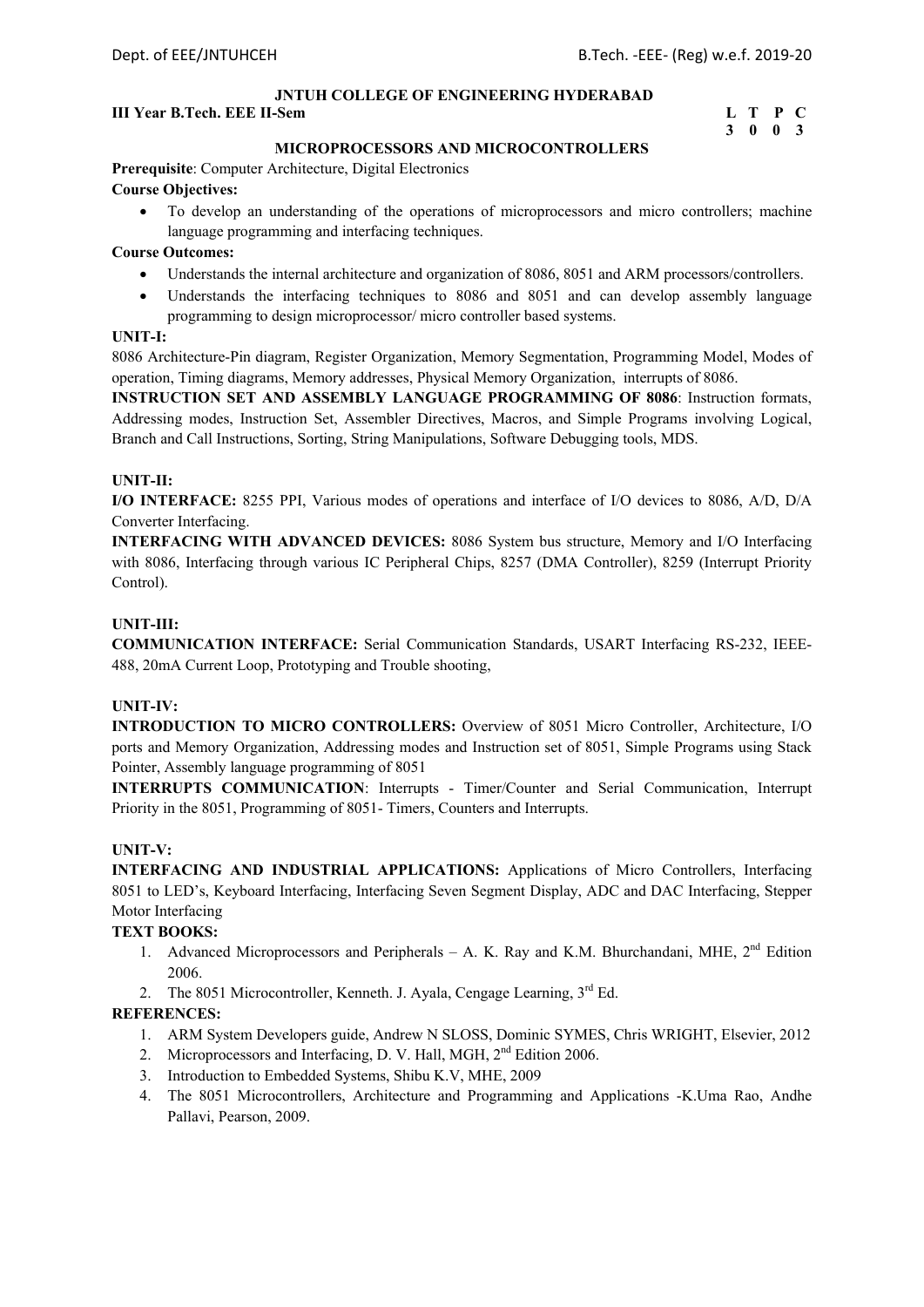#### **III Year B.Tech. EEE II-Sem L T P C**

## **3 1 0 4**

## **POWER SYSTEM PROTECTION**

**Pre-requisites:** Power Systems-I, Power Systems-II **Course Objectives:** 

- To introduce all kinds of circuit breakers and relays for protection of Generators, Transformers and feeder bus bars from Over voltages and other hazards.
- To describe neutral grounding for overall protection.
- To understand the phenomenon of Over Voltages and it's classification.

**Course Outcomes:** At the end of the course the student will be able to:

- Compare and contrast electromagnetic, static and microprocessor based relays
- Apply technology to protect power system components.
- Select relay settings of over current and distance relays.
- Analyze quenching mechanisms used in air, oil and vacuum circuit breakers

#### **UNTI-I:**

#### **PROTECTIVE RELAYS**

Introduction, Need for power system protection, effects of faults, evolution of protective relays, zones of protection, primary and backup protection, essential qualities of protection, classification of protective relays and schemes, current transformers, potential transformers, basic relay terminology.

**OPERATING PRINCIPLES AND RELAY CONSTRUCTION:** Electromagnetic relays, thermal relays, static relays, microprocessor based protective relays.

#### **UNTI-II:**

#### **OVER-CURRENT PROTECTION**

Time-current characteristics, current setting, over current protective schemes, directional relay, protection of parallel feeders, protection of ring mains, Phase fault and earth fault protection, Combined earth fault and phase fault protective scheme, Directional earth fault relay.

**DISTANCE PROTECTION:** Impedance relay, reactance relay, MHO relay, input quantities for various types of distance relays, Effect of arc resistance, Effect of power swings, effect of line length and source impedance on the performance of distance relays, selection of distance relays, MHO relay with blinders, Reduction of measuring units, switched distance schemes, auto re-closing.

#### **UNTI-III:**

#### **PILOT RELAYING SCHEMES**

Wire Pilot protection, Carrier current protection.

**AC MACHINES AND BUS ZONE PROTECTION:** Protection of Generators, Protection of transformers, Bus-zone protection, frame leakage protection.

#### **UNTI-IV:**

## **STATIC RELAYS**

Amplitude and Phase comparators, Duality between AC and PC, Static amplitude comparator, integrating and instantaneous comparators, static phase comparators, coincidence type of phase comparator, static over current relays, static directional relay, static differential relay, static distance relays, Multi input comparators, concept of Quadrilateral and Elliptical relay characteristics.

**MICROPROCESSOR BASED RELAYS**: Advantages, over current relays, directional relays, distance relays.

## **UNTI-V:**

#### **CIRCUIT BREAKERS**

Introduction, arcing in circuit breakers, arc interruption theories, re-striking and recovery voltage, resistance switching, current chopping, interruption of capacitive current, oil circuit breaker, air blast circuit breakers, SF6 circuit breaker, operating mechanism, selection of circuit breakers, high voltage d.c. breakers, ratings of circuit breakers, testing of circuit breakers.

**FUSES:**Introduction, fuse characteristics, types of fuses, application of HRC fuses, discrimination.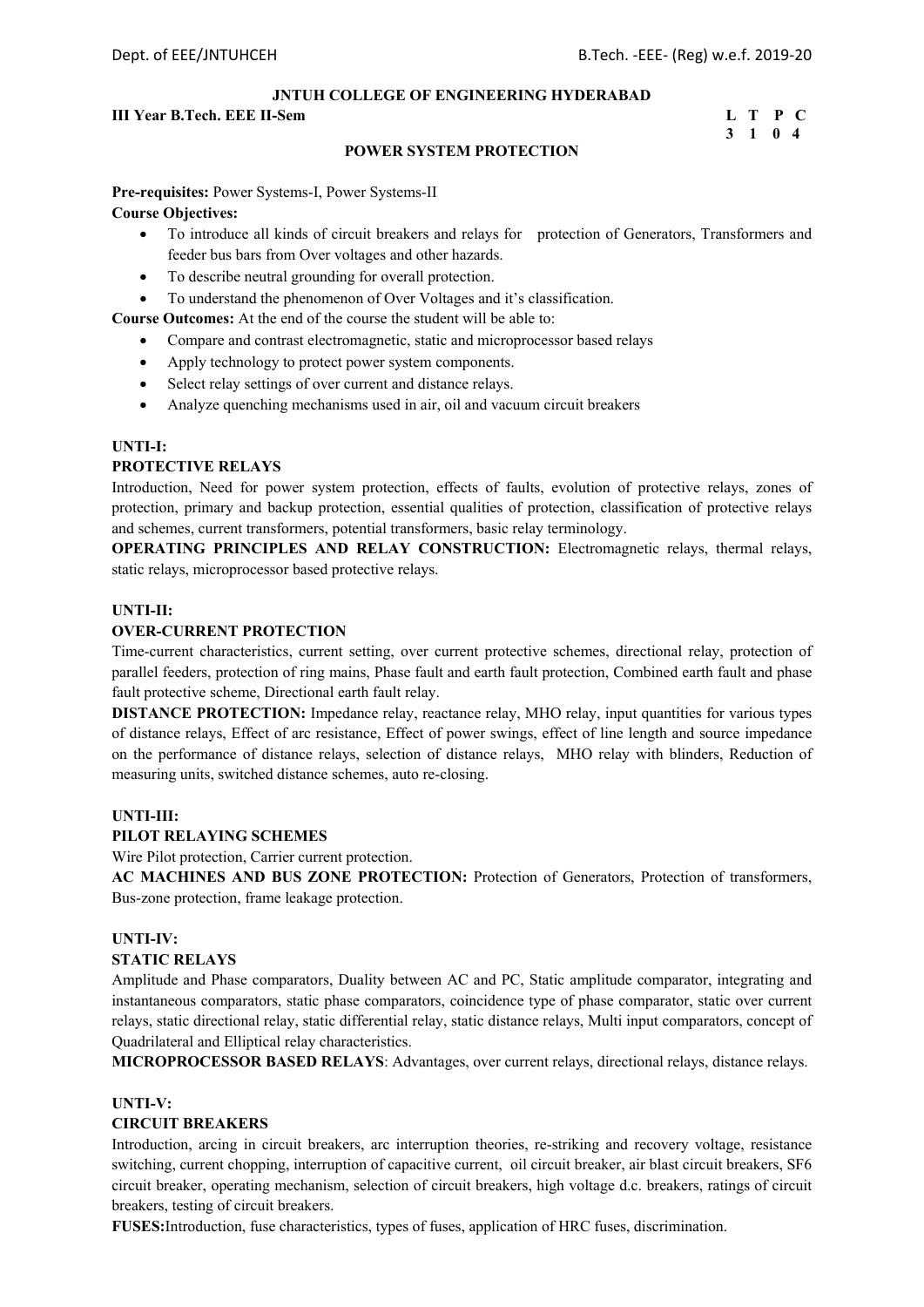## **TEXT BOOKS:**

- 1. Badriram and D.N. Vishwakarma, Power System Protection and Switchgear, TMH 2001.
- 2. U.A.Bakshi, M.V.Bakshi: Switchgear and Protection, Technical Publications, 2009.

- 1. C.Russel Mason "The art and science of protective relaying, Wiley Eastern, 1995
- 2. L.P.Singh "Protective relaying from Electromechanical to Microprocessors", New Age International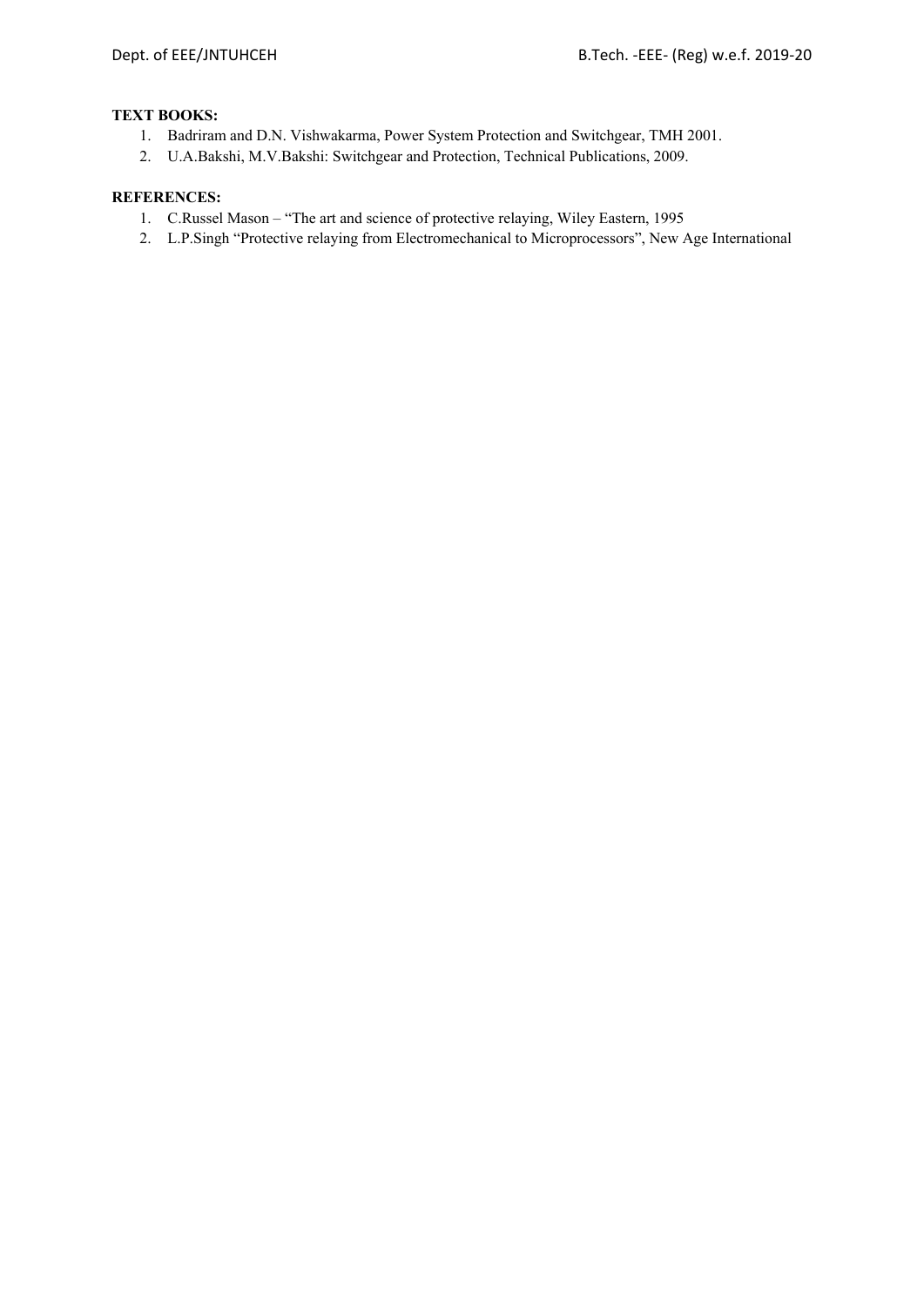## **III Year B.Tech. EEE II-Sem L** T P C

# **3 0 0 3**

#### **POWER SYSTEM OPERATION AND CONTROL**

**Pre-requisites:** Power System-I, Power System-II **Course Objectives:**

- To understand real power control and operation
- To know the importance of frequency control
- To analyse different methods to control reactive power
- To understand unit commitment problem and importance of economic load dispatch
- To understand real time control of power systems

**Course Outcomes:** At the end of the course the student will be able to:

- Understand operation and control of power systems.
- Analyze various functions of Energy Management System (EMS) functions.
- Analyze whether the machine is in stable or unstable position.
- Understand power system deregulation and restructuring

#### **UNIT-I:**

#### **LOAD FLOW STUDIES**

Introduction, Bus classification -Nodal admittance matrix - Load flow equations - Iterative methods - Gauss and Gauss Seidel Methods, Newton-Raphson Method-Fast Decoupled method-Merits and demerits of the above methods-System data for load flow study

#### **UNIT-II:**

#### **ECONOMIC OPERATION OF POWER SYSTEMS**

Distribution of load between units within a plant-Transmission loss as a function of plant generation, Calculation of loss coefficients-Distribution of load between plants.

#### **UNIT-III:**

#### **PF CONTROL**

Introduction, load frequency problem-Megawatt frequency (or P-f) control channel, MVAR voltages (or Q-V) control channel-Dynamic interaction between P-f and Q-V loops. Mathematical model of speed-governing system-Turbine models, division of power system into control areas, P-f control of single control area (the uncontrolled and controlled cases)-P-f control of two area systems (the uncontrolled cases and controlled cases)

#### **UNIT-IV:**

#### **POWER SYSTEM STABILITY**

The stability problem-Steady state stability, transient stability and Dynamic stability-Swing equation. Equal area criterion of stability-Applications of Equal area criterion, Step by step solution of swing equation-Factors affecting transient stability, Methods to improve steady state and Transient stability, Introduction to voltage stability

#### **UNIT-V:**

#### **COMPUTER CONTROL OF POWER SYSTEMS**

Need of computer control of power systems. Concept of energy control centre (or) load dispatch centre and the functions - system monitoring - data acquisition and control. System hardware configuration – SCADA and EMS functions. Network topology – Importance of Load Forecasting and simple techniques of forecasting.

## **TEXT BOOKS**

- 1. C.L.Wadhwa, Electrical Power Systems, 3rd Edn, New Age International Publishing Co., 2001.
- 2. D.P.Kothari and I.J.Nagrath, Modern Power System Analysis, 4th Edn, Tata McGraw Hill Education Private Limited 2011.

#### **REFERENCES:**

1. D. P. Kothari: Modern Power System Analysis-Tata Mc Graw Hill Pub. Co. 2003.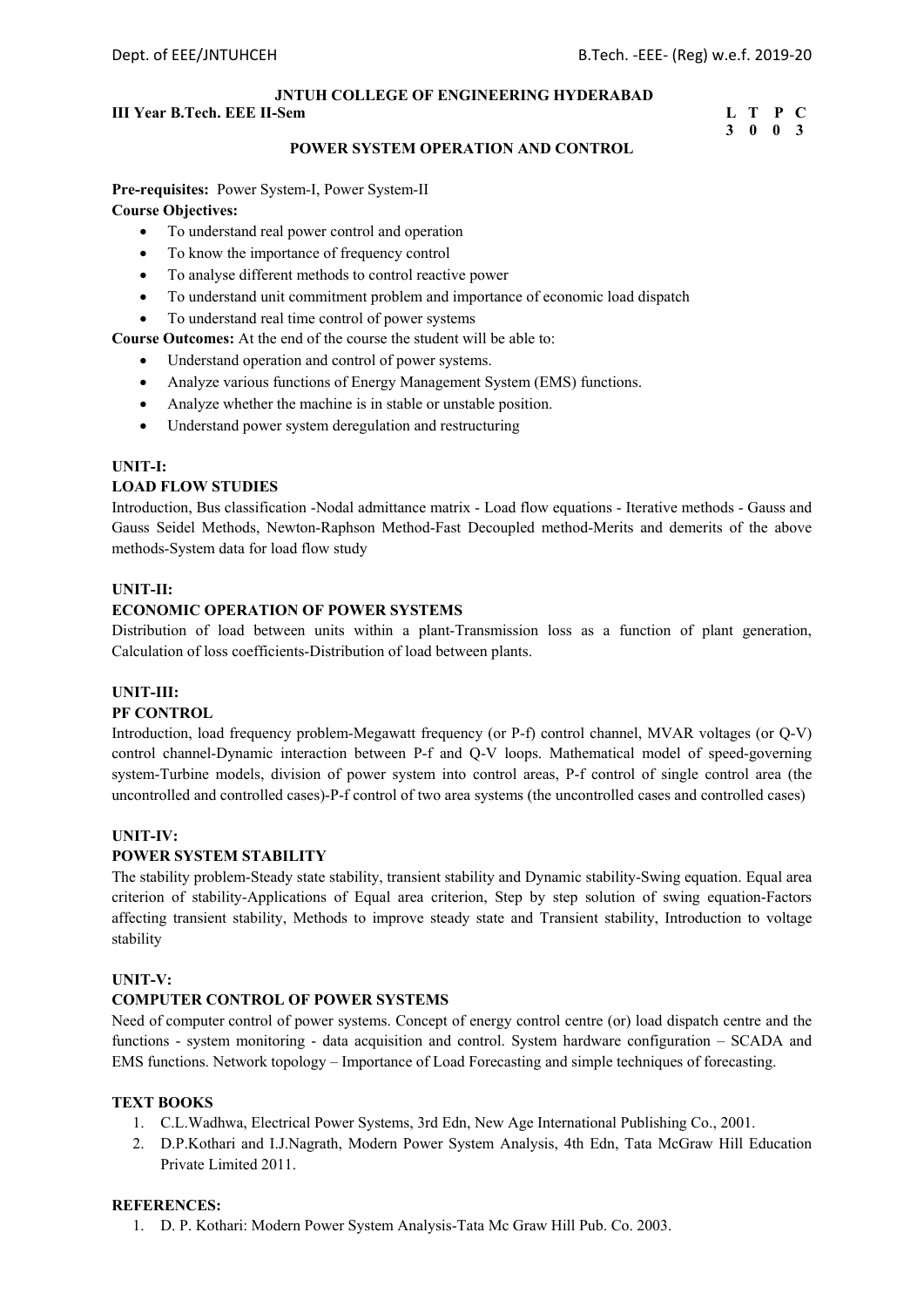2. Hadi Sadat: Power System Analysis –Tata Mc Graw Hill Pub. Co. 2002.

### **JNTUH COLLEGE OF ENGINEERING HYDERABAD**

## **III Year B.Tech. EEE II-Sem**

| III Year B.Tech. EEE II-Sem | L T P C            |  |
|-----------------------------|--------------------|--|
|                             | $0 \t 0 \t 2 \t 1$ |  |

## **POWER SYSTEM LAB**

**Prerequisite:** Power System-I,Power System-II, Power System Protection, Power System Operation and Control, Electrical Machines

**Course Objectives:** 

- perform testing of CT, PT's and Insulator strings
- To find sequence impedances of 3-Φ synchronous machine and Transformer
- To perform fault analysis on Transmission line models and Generators.

## **Course Outcomes:** After completion of this lab, the student will be able to

- Perform various load flow techniques
- Understand Different protection methods
- Analyse the experimental data and draw the conclusions**.**

## **The following experiments are required to be conducted as compulsory experiments: Part - A**

- 1. Characteristics of IDMT Over-Current Relay.
- 2. Differential protection of 1-Φ transformer.
- 3. Characteristics of Micro Processor based Over Voltage/Under Voltage relay.
- 4. A,B,C,D constants of a Long Transmission line
- 5. Finding the sequence impedances of 3-Φ synchronous machine.
- 6. Finding the sequence impedances of 3-Φ Transformer.

## **In addition to the above six experiments, at least any four of the experiments from the following list are required to be conducted.**

## **Part - B**

- 1. Formation of Y<sub>BUS</sub>.
- 2. Load Flow Analysis using Gauss Seidal (GS) Method.
- 3. Load Flow Analysis using Fast Decoupled (FD) Method.
- 4. Formation of  $Z_{\text{BUS}}$ .
- 5. Simulation of Compensated Line

## **TEXT BOOKS:**

- 1. C.L. Wadhwa: Electrical Power Systems –Third Edition, New Age International Pub. Co., 2001.
- 2. Hadi Sadat: Power System Analysis –Tata Mc Graw Hill Pub. Co. 2002.

## **REFERENCES:**

1. D. P. Kothari: Modern Power System Analysis-Tata Mc Graw Hill Pub. Co. 2003.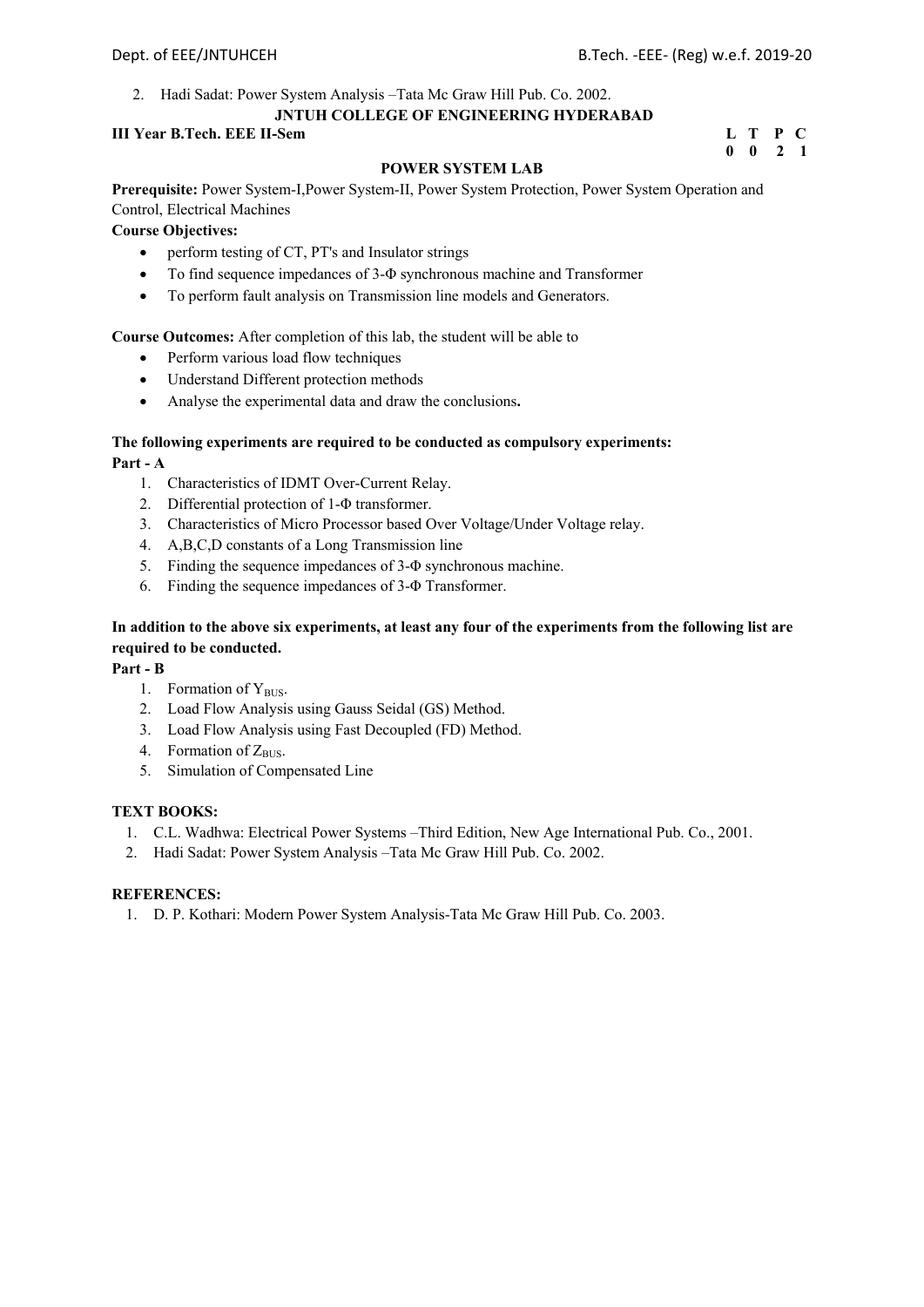### **III Year B.Tech. EEE II-Sem L** T P C

# **0 0 2 1**

#### **MICROPROCESSORS AND MICROCONTROLLERS LAB**

**Prerequisites:**Digital Electronics, Microprocessors and Microcontrollers

## **Course Objectives:**

 To develop an understanding of the operations of microprocessors and micro controllers; machine language programming and interfacing techniques.

#### **Course Outcomes:**

- Understands the internal architecture and organization of 8086, 8051 and ARM processors/controllers.
- Understands the interfacing techniques to 8086 and 8051 and can develop assembly language programming to design microprocessor/ micro controller based systems.

The following programs/experiments are to be written for assembler and to be executed the same with 8086 and 8051 kits.

#### **List of Experiments:**

- 1. Programs for 16 bit arithmetic operations 8086(using various addressing modes)
- 2. Programs for sorting an array for 8086.
- 3. Programs for searching for a number of characters in a string for 8086.
- 4. Programs for string manipulation for 8086.
- 5. Programs for digital clock design using 8086.
- 6. Interfacing ADC and DAC to 8086.
- 7. Parallel communication between two microprocessor kits using 8255.
- 8. Serial communication between two microprocessor kits using 8251.
- 9. Interfacing to 8086 and programming to control stepper motor.
- 10. Programming using arithmetic, logical and bit manipulation instructions of 8051.
- 11. Program and verify Timer/Counter in 8051.
- 12. Program and verify interrupt handling in 8051.
- 13. UART operation in 8051.
- 14. Communication between 8051 kit and PC
- 15. Interfacing LCD to 8051
- 16. Interfacing Matrix/Keyboard to 8051
- 17. Data transfer from peripheral to memory through DMA controller 8237/8257

## **TEXT BOOKS:**

- 1. Advanced Microprocessors and Peripherals A. K. Ray and K.M. Bhurchandani, MHE, 2<sup>nd</sup> Edition 2006.
- 2. The 8051 Microcontroller, Kenneth. J. Ayala, Cengage Learning, 3<sup>rd</sup> Ed.

- 1. ARM System Developers guide, Andrew N SLOSS, Dominic SYMES, Chris WRIGHT, Elsevier, 2012
- 2. Microprocessors and Interfacing, D. V. Hall, MGH, 2<sup>nd</sup> Edition 2006.
- 3. Introduction to Embedded Systems, Shibu K.V, MHE, 2009
- 4. The 8051 Microcontrollers, Architecture and Programming and Applications -K.Uma Rao, Andhe Pallavi, Pearson, 2009.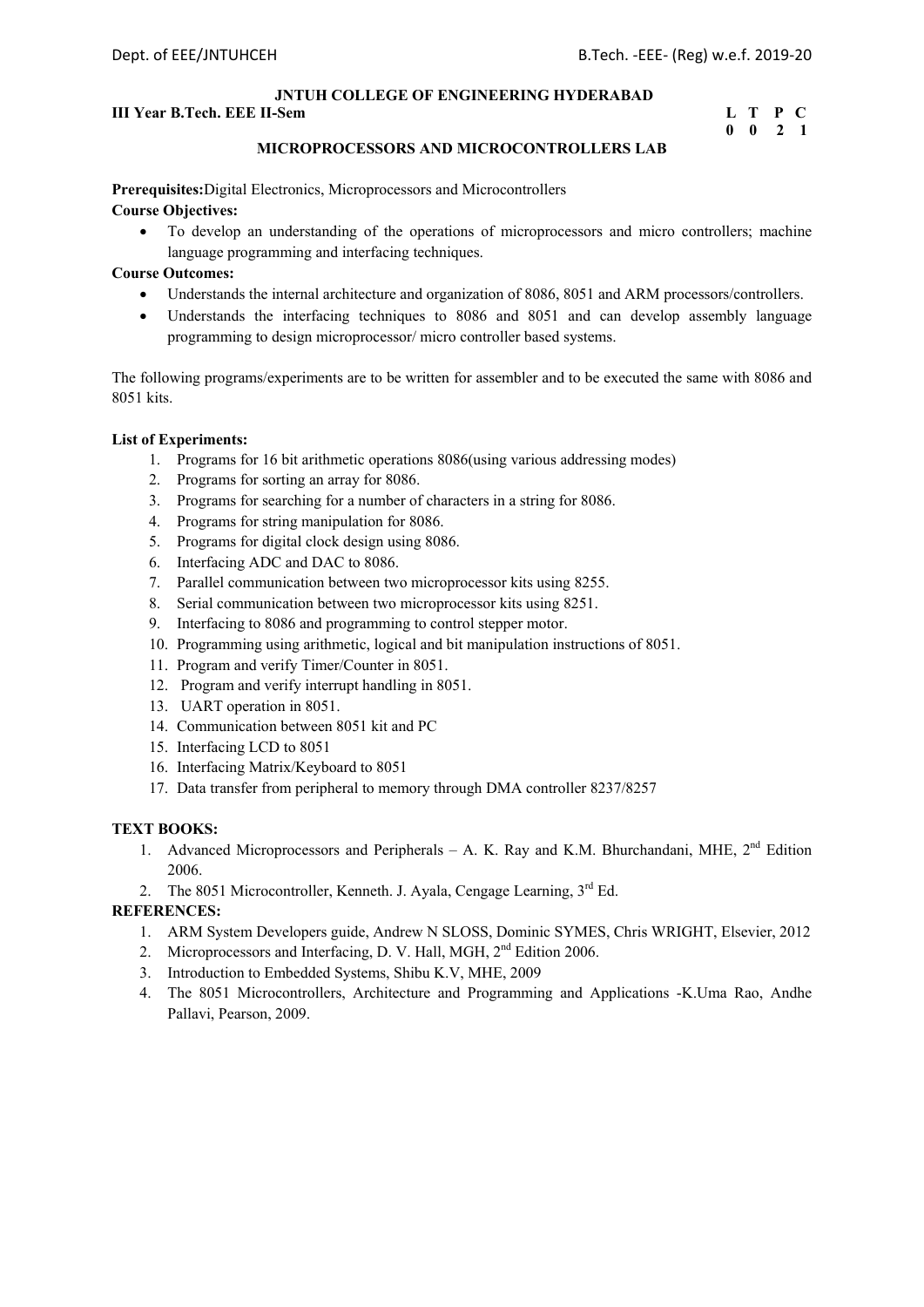## **III Year B.Tech. EEE II-Sem L** T P C

## **0 0 2 1**

## **SIGNALS AND SYSTEMS LAB**

**Prerequisites:**Signals and Systems

## **Course Objectives:**

- To develop ability to analyze linear systems and signals
- To develop critical understanding of mathematical methods to analyze linear systems and signals
- To know the various transform techniques
- To analyze sampling principles

**Course Outcomes:**At the end of this course, students will demonstrate the ability to

- Understand the concepts of continuous time and discrete time systems.
- Analyze systems in complex frequency domain.
- Understand sampling theorem and its implications.

#### **List of Experiments:**

- 1. Frequency Spectrum of continuous signal
- 2. Frequency Spectrum of impulse signals (Time Bounded signals)
- 3. Frequency Response Analysis using any Software
- 4. Frequency Response Analysis for any Transfer Function (Preferably Transformer)
- 5. Writeaprogramtogeneratethediscretesequences
- (i) U n i t step(ii) Unit impulse(iii) Ramp(iv)Periodicsinusoidalsequences. (Plotallthe sequences).
- 6. Findthe Fouriertransformofa squarepulse. (Plotits amplitudeandphasespectrum).
- 7. Writeaprogramtoconvolvetwodiscretetimesequences. (Plotallthe sequences).Verifytheresultbyanalyticalcalculation.
- 8. WriteaprogramtofindthetrigonometricFourierseriescoefficientsofarectangular periodic signal.Reconstructthesignalbycombining theFourierseriescoefficientswith appropriateweightings.
- 9. Writeaprogramtofindthetrigonometricandexponential Fourierseriescoefficientsof a periodicrectangularsignal.Plotthediscrete spectrumofthe signal.
- 10. Generateadiscretetimesequencebysamplingacontinuoustimesignal.Showthat withsamplingrateslessthanNyquistrate,aliasingoccurswhilereconstructingthe signal.
- 11. Writeaprogram tofindthemagnitudeandphaseresponseoffirstorderlowpassand highpassfilter.Plotthe responsesinlogarithmicscale.
- 12. Writeaprogram tofindtheresponse ofalowpassfilterand highpassfilter,whena speechsignalispassedthroughthesefilters.

#### **TEXT BOOKS:**

- 1. A. V. Oppenheim, A. S. Willsky and S. H. Nawab, "Signals and systems", Prentice Hall India, 1997.
- 2. J. G. Proakis and D. G. Manolakis, "Digital Signal Processing: Principles, Algorithms, and Applications", Pearson, 2006.

- 1. H. P. Hsu, "Signals and systems", Schaum's series, McGraw Hill Education, 2010.
- 2. S. Haykin and B. V. Veen, "Signals and Systems", John Wiley and Sons, 2007.
- 3. A. V. Oppenheim and R. W. Schafer, "Discrete-Time Signal Processing", Prentice Hall, 2009.
- 4. M. J. Robert "Fundamentals of Signals and Systems", McGraw Hill Education, 2007.
- 5. B. P. Lathi, "Linear Systems and Signals", Oxford University Press, 2009.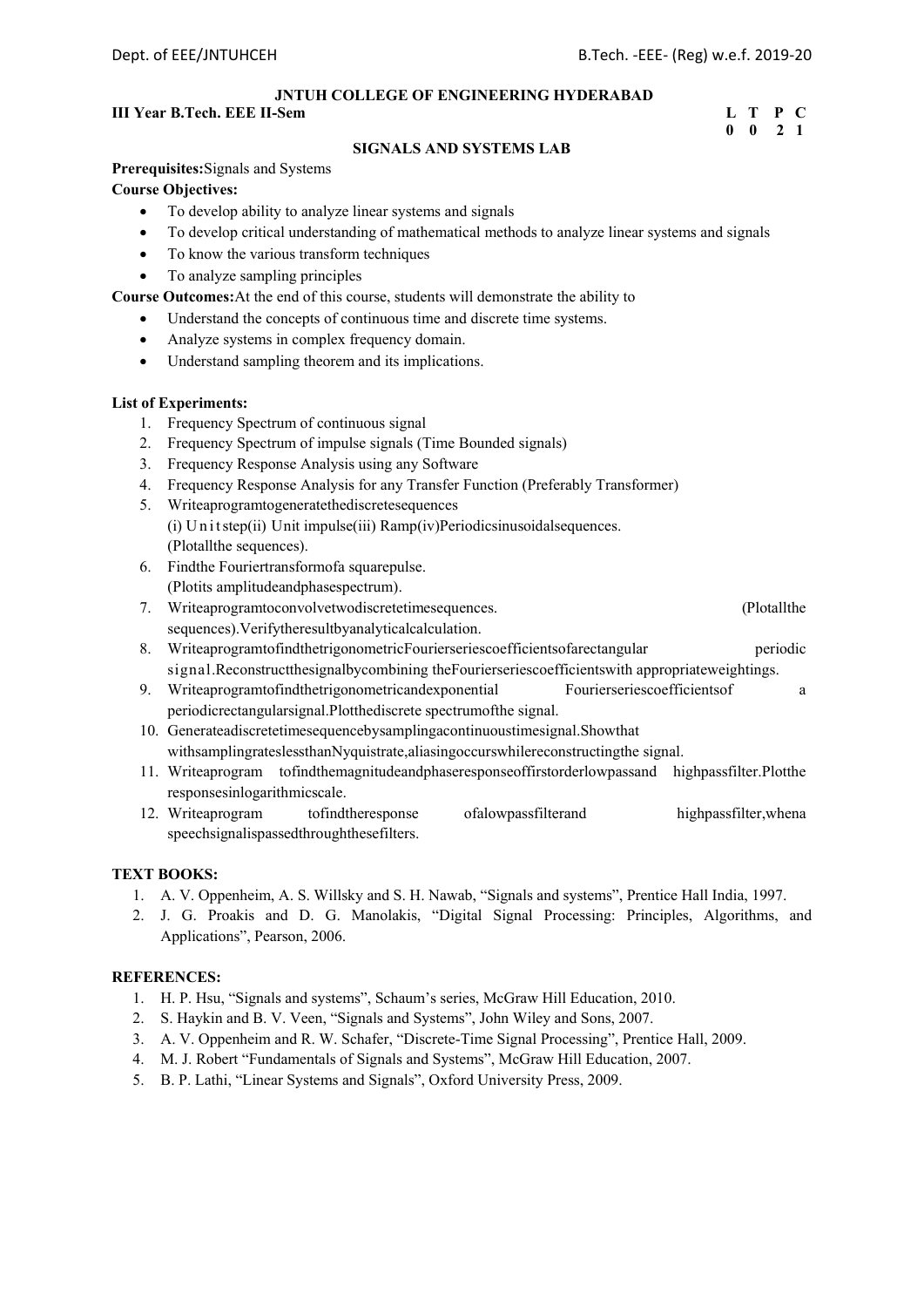## **IV Year B.Tech. EEE I-Sem L** T P C

 **30 0 3** 

## **UTILIZATION OF ELECTRICAL ENERGY (Open Elective-II.1)**

**Pre-requisites:** Electrical Machines-I and Electrical Machines-II

**Course Objectives:** Objectives of this course are

- To understand the fundamentals of illumination and good lighting practices
- To understand the methods of electric heating and welding.
- To understand the concepts of electric drives and their application to electrical traction systems.

**Course Outcomes:** At the end of the course the student will be able to:

- Understand basic principles of electric heating and welding.
- Determine the lighting requirements for flood lighting, household and industrial needs.
- Calculate heat developed in induction furnace.
- Evaluate speed time curves for traction

#### **UNIT-I:**

#### **ELECTRICAL HEATING**

Advantages and methods of electric heating, resistance heating, induction heating and dielectric heating.

## **UNIT-II:**

#### **ELECTRIC WELDING**

Electric welding equipment, resistance welding and arc welding,comparison between AC and DC welding. Electrolysis process: principle of electrolysis,electroplating, metal extraction and metal processing, electromagnetic stirs.

#### **UNIT-III:**

#### **ILLUMINATION**

Terminology, Laws of illumination, coefficient of Utilization and depreciation, Polar curves, Photometry, integrating sphere, sources of light, fluorescent lamps, compact fluorescent lamps,LED lamps discharge lamps, mercury vapor lamps, sodium vapor lamps and neon lamps, comparison between tungsten filament lamps and fluorescent tubes. Basic principles oflight control, Types and design of lighting scheme, lighting calculations, factory lighting, streetlighting and flood lighting.

#### **UNIT-IV:**

## **ELECTRIC TRACTION**

Systems of electric traction and track electrification- DC system, single phase and 3-phase low frequency and high frequency system, composite system, kando system, comparison betweenAC and DC systems, problems of single phase traction with current unbalance and voltageunbalance. Mechanics of traction movement, speed – time curves for different services, trapezoidal and quadrilateral speed – time curves, tractive effort, power, specific energy consumption, effect of varying acceleration and braking, retardation, adhesive weight and braking retardation, coefficient of adhesion.

#### **UNIT-V:**

## **SYSTEMS OF TRAIN LIGHTING**

special requirements of train lighting, methods of obtaining unidirectional polarity constant output- single battery system, Double battery parallel block system, coach wiring, lighting by making use of 25KV AC supply.

#### **TEXT BOOKS:**

- 1. H. Partab: Modern Electric Traction, Dhanpat Rai & Co, 2007.
- 2. E. Openshaw Taylor: Utilisation of Electric Energy, Orient Longman, 2010.

- 1. H. Partab: Art & Science of Utilisation of Electric Energy, Dhanpat Rai & Sons, 1998.
- 2. N.V. Suryanarayana: Utilisation of Electrical power including Electric drives and Electric Traction, New Age Publishers, 1997.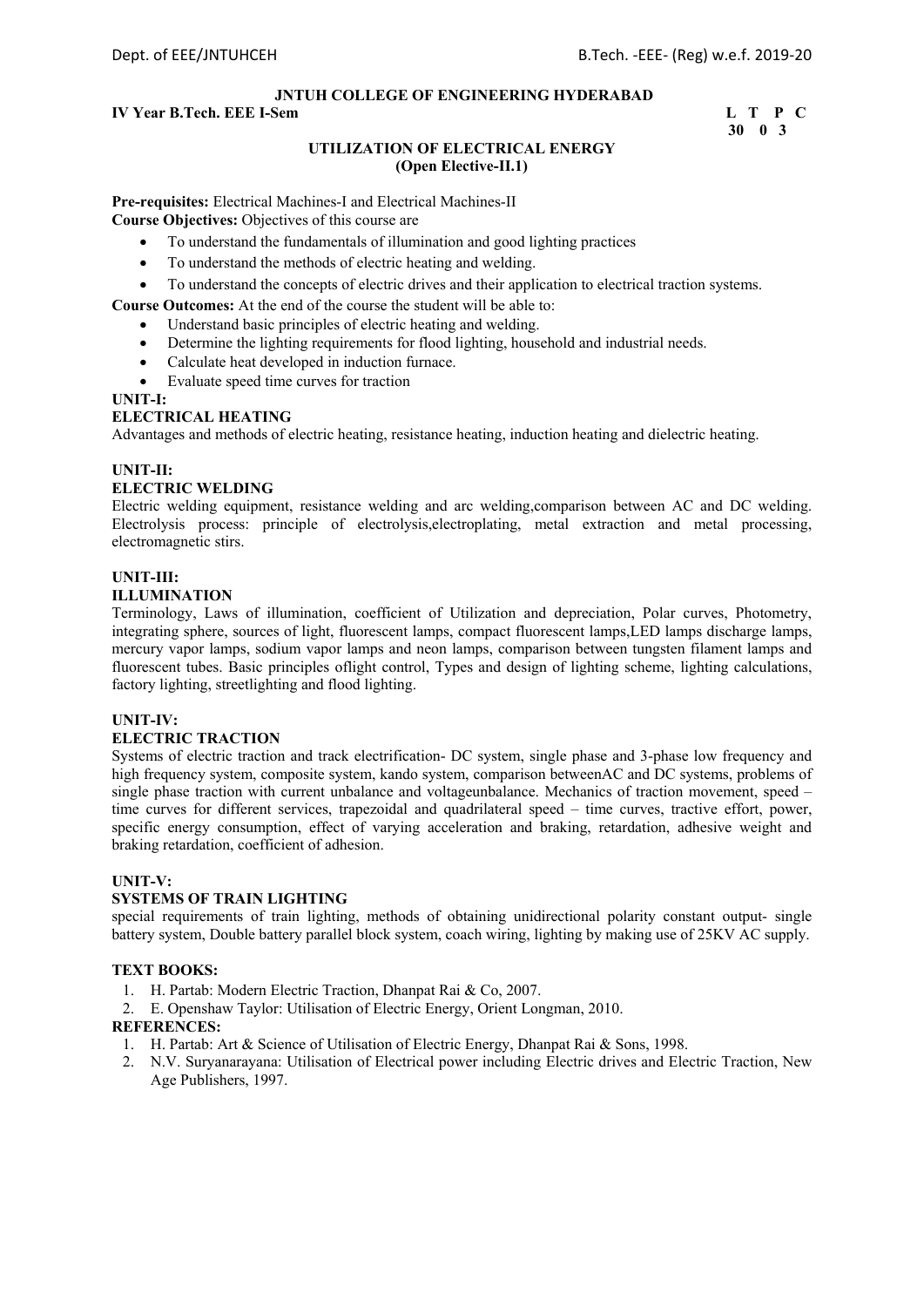## **IV Year B.Tech. EEE I-Sem L** T P C

## **30 0 3**

## **ELECTRIC DRIVES AND CONTROL**

#### **(Open Elective-II.2)**

**Pre-requisites:** Electrical Machines-I, Electrical Machines-II, Power Electronics **Course Objectives:** 

- To understand basics of electric drives
- To know the dynamics and control of various drive mechanisms
- To know the principle of operations of DC and AC motor drives
- To understand the energy conversion in electric drives

**Course Outcomes:** At the end of the course the student will be able to:

- Understand the various drive mechanisms and methods for energy conservation.
- Apply power electronic converters to control the speed of DC motors and induction motors.
- Evaluate the motor and power converter for a specific application.
- Develop closed loop control strategies of drives

#### **UNIT-I:**

## **INTRODUCTION TO ELECTRIC DRIVES**

Electrical Drives, Advantages of Electric drives, Parts of Electrical Drives, Electric Motors, Power Modulators, Sources, Control unit, Choice of Electric Drives and Losses.

#### **UNIT-II:**

#### **DYNAMICS OF ELECTRICAL DRIVES**

Fundamental torque equation, components of load torque, load characteristics, modified torque equation, speedtorque convention & multi-quadrant operation. Equivalent values of drive parameters, load with rotational motion, loads with translational motion, measurement of moment of inertia, components of load torques, Nature and classification of load torque. Calculation of time and energy loss in transient operation, steady state stability, loads equalization.

#### **CONTROL OF ELECTRICAL DRIVES**

Modes of operation, speed control and drive classifications, closed loop control of drives.

#### **UNIT-III:**

#### **DC MOTOR DRIVES**

Starting, Braking, Speed control of DC motors using single phase fully controlled and half controlled rectifiers. Three phases fully controlled and half controlled converter fed DC motor drives. Chopper controlled DC drives.

#### **UNIT-IV:**

## **INDUCTION MOTOR DRIVES**

Speed control using pole changing, stator voltage control, AC voltage controllers. Variable frequency and variable voltage control from inverter. Different types of braking, dynamic, regenerative and plugging.

#### **UNIT-V:**

## **ENERGY CONSERVATION IN ELECTRIC DRIVES**

Losses in Electric drive systems, measurement of Energy conservation in Electric drives. Use of efficient converters, energy efficient operation of drives, Improvement of p.f., improvement of quality of supply, maintenance of motors

## **TEXT BOOKS:**

- 1. G.K. Dubey: Fundamentals of Electric Drives –Narosa Publishers, Second edition, 2007.
- 2. VedamSubramanyam: Electric Drives Concepts & Applications –Tata McGraw Hill Edn. Pvt.Ltd, Second edition 2011.

- 1. NisitK.De and PrashantaK.Sen: Electric Drives, PHI., 2001
- 2. V. Subrahmanyam: Thyristor Control of Electric Drives, Tata McGraw Hill Edn. Pvt.Ltd, 2010.
- 3. Werner Leonhard: Control of Electric Drives, Springer international edition 2001.
- 4. NisitK.De and SwapanK.Dutta: Electric Machines and Electric Drives, PHI learning Pvt. Ltd 2011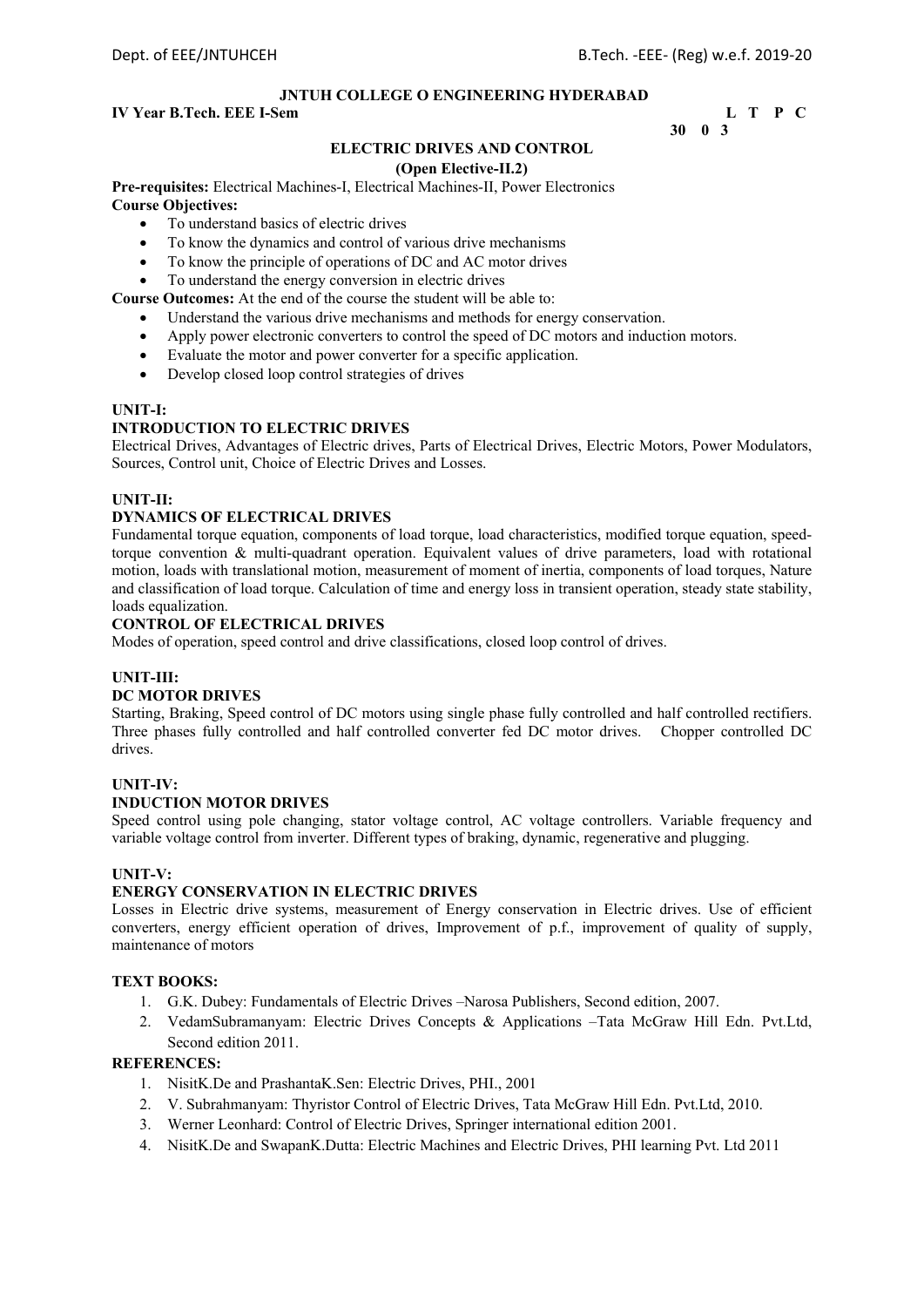## **IV Year B.Tech. EEE I-Sem L** T P C

 **30 0 3** 

## **DIGITAL CONTROL SYSTEMS (Professional Elective-III.1)**

#### **Prerequisite:** Control Systems

**Course Objectives:** 

- To understand the fundamentals of digital control systems, z-transforms
- To understand state space representation of the control systems, concepts of controllability and observability
- To study the estimation of stability in different domains
- To understand the design of discrete time control systems, compensators, state feedback controllers, state observers through various transformations

**Course Outcomes:** At the end of this course, students will demonstrate the ability to

- Obtain discrete representation of LTI systems.
- Analyze stability of open loop and closed loop discrete-time systems.
- Design and analyze digital controllers.
- Design state feedback and output feedback controllers.

#### **UNIT-I:**

## **DISCRETE REPRESENTATION OF CONTINUOUS SYSTEMS**

Basics of Digital Control Systems. Discrete representation of continuous systems. Sample and hold circuit. Mathematical Modeling of sample and hold circuit. Effects of Sampling and Quantization. Choice of sampling frequency. ZOH equivalent.

#### **UNIT-II:**

#### **DISCRETE SYSTEM ANALYSIS**

Z-Transform and Inverse Z Transform for analyzing discrete time systems. Pulse Transfer function. Pulse transfer function of closed loop systems. Mapping from s-plane to z plane. Solution of Discrete time systems. Time response of discrete time system.

#### **STABILITY OF DISCRETE TIME SYSTEM**

Stability analysis by Jury test. Stability analysis using bilinear transformation. Design of digital control system with dead beat response. Practical issues with dead beat response design.

#### **UNIT-III:**

#### **STATE SPACE APPROACH FOR DISCRETE TIME SYSTEMS**

State space models of discrete systems, State space analysis. Lyapunov Stability. Controllability, reach-ability, Reconstructibility and observability analysis. Effect of pole zero cancellation on the controllability & observability.

#### **UNIT-IV:**

## **DESIGN OF DIGITAL CONTROL SYSTEM**

Design of Discrete PID Controller, Design of discrete state feedback controller. Design of set point tracker. Design of Discrete Observer for LTI System. Design of Discrete compensator.

## **UNIT-V:**

## **DISCRETE OUTPUT FEEDBACK CONTROL**

Design of discrete output feedback control. Fast output sampling (FOS) and periodic output feedback controller design for discrete time systems.

#### **TEXT BOOKS:**

- 1. K. Ogata, "Digital Control Engineering", Prentice Hall, Englewood Cliffs, 1995.
- 2. M. Gopal, "Digital Control Engineering", Wiley Eastern, 1988.

- 1. G. F. Franklin, J. D. Powell and M. L. Workman, "Digital Control of Dynamic Systems", Addison-Wesley, 1998.
- 2. B.C. Kuo, "Digital Control System", Holt, Rinehart and Winston, 1980.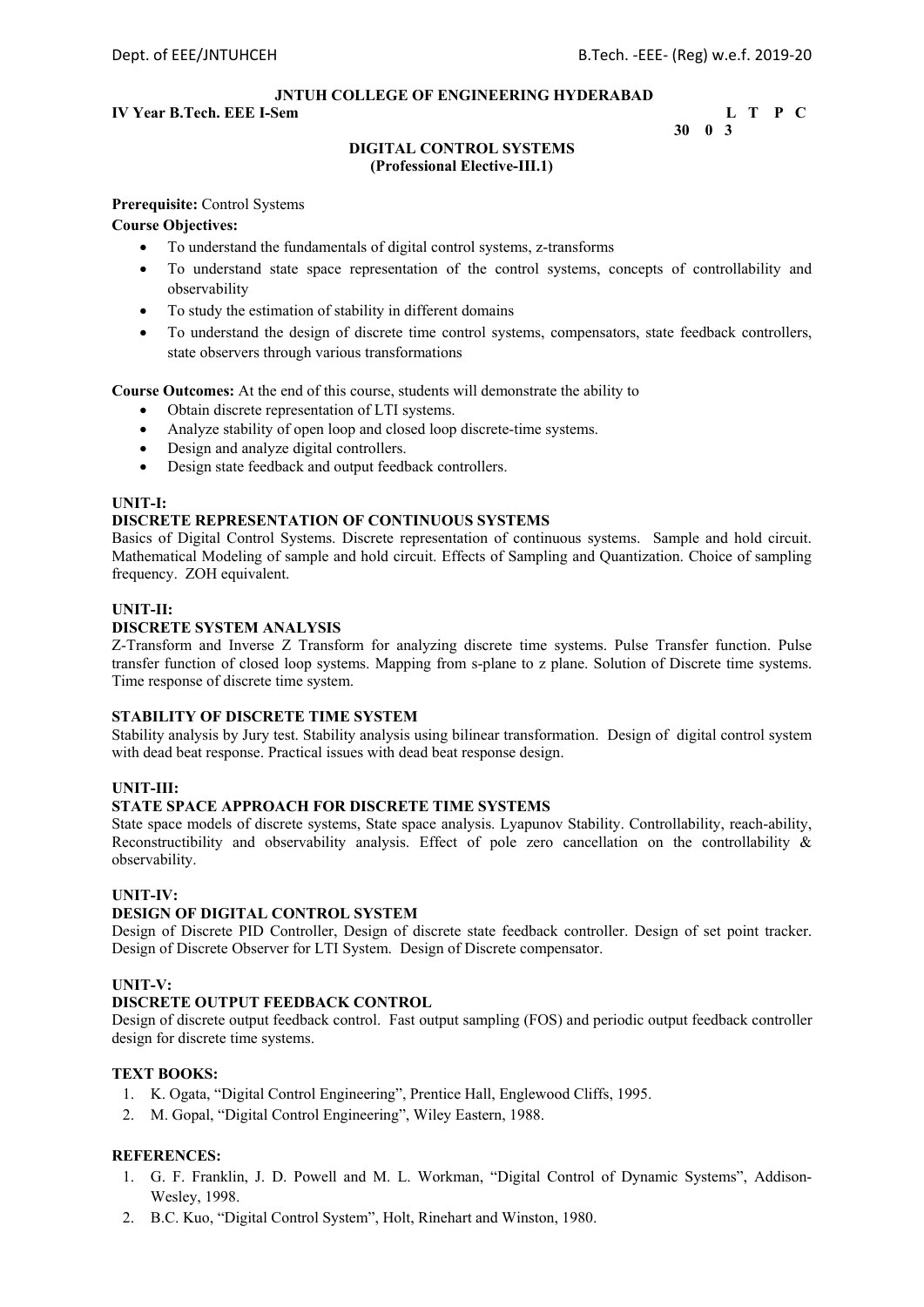## **IV Year B.Tech. EEE I-Sem L** T P C

**300 3** 

## **OPTIMIZATION TECHNIQUES**

## **(Professional Elective-III.2)**

**Prerequisite:** Mathematics –I, Mathematics –II

## **Course Objectives:**

- To introduce various optimization techniques i.e classical, linear programming, transportation problem, simplex algorithm, dynamic programming
- Constrained and unconstrained optimization techniques for solving and optimizing an electrical and electronic engineering circuits design problems in real world situations.
- To explain the concept of Dynamic programming and its applications to project implementation.

**Course Outcomes:** After completion of this course, the student will be able to

- explain the need of optimization of engineering systems
- understand optimization of electrical and electronics engineering problems
- apply classical optimization techniques, linear programming, simplex algorithm, transportation problem
- apply unconstrained optimization and constrained non-linear programming and dynamic programming
- Formulate optimization problems.

## **UNIT-I:**

#### **INTRODUCTION AND CLASSICAL OPTIMIZATION TECHNIQUES**

Statement of an Optimization problem – design vector – design constraints – constraint surface – objective function – objective function surfaces – classification of Optimization problems.

**CLASSICAL OPTIMIZATION TECHNIQUES:** Single variable Optimization – multi variable Optimization without constraints – necessary and sufficient conditions for minimum/maximum – multivariable Optimization with equality constraints.

Solution by method of Lagrange multipliers – Multivariable Optimization with inequality constraints – Kuhn – Tucker conditions.

#### **UNIT-II:**

#### **LINEAR PROGRAMMING (8 hours)**

Standard form of a linear programming problem – geometry of linear programming problems – definitions and theorems – solution of a system of linear simultaneous equations – pivotal reduction of a general system of equations – motivation to the simplex method – simplex algorithm.

**TRANSPORTATION PROBLEM:** Finding initial basic feasible solution by north – west corner rule, least cost method and Vogel's approximation method – testing for optimality of balanced transportation problems.

## **UNIT-III:**

## **UNCONSTRAINED NONLINEAR PROGRAMMING**

One dimensional minimization methods, Classification, Fibonacci method and Quadratic interpolation method **UNCONSTRAINED OPTIMIZATION TECHNIQUES:** Uni-variant method, Powell's method and steepest descent method.

## U**NIT-IV:**

#### **CONSTRAINED NONLINEAR PROGRAMMING**

Characteristics of a constrained problem - classification - Basic approach of Penalty Function method - Basic approach of Penalty Function method - Basic approaches of Interior and Exterior penalty function methods - Introduction to convex programming problem.

#### **UNIT-V:**

#### **DYNAMIC PROGRAMMING**

Dynamic programming multistage decision processes – types – concept of sub optimization and the principle of optimality – computational procedure in dynamic programming – examples illustrating the calculus method of solution - examples illustrating the tabular method of solution.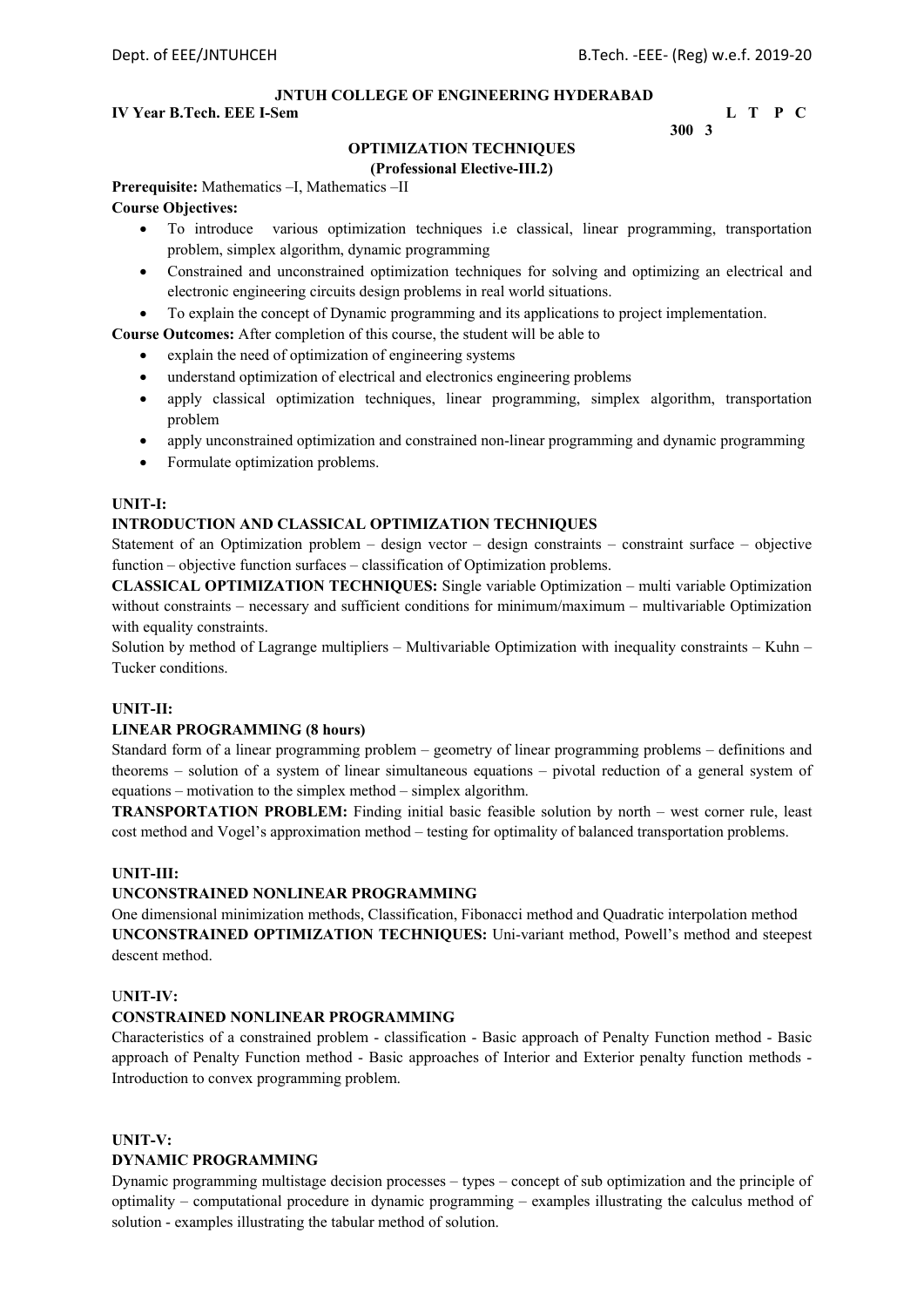## **TEXT BOOKS:**

1. Singiresu S. Rao, Engineering Optimization: Theory and Practice by John Wiley and Sons, 4<sup>th</sup> edition, 2009.

2. H. S. Kasene& K. D. Kumar, Introductory Operations Research, Springer (India), Pvt. Ltd., 2004

- 1. George Bernard Dantzig, Mukund Narain Thapa, "Linear programming", Springer series in operations research 3<sup>rd</sup> edition, 2003.
- 2. H.A. Taha, "Operations Research: An Introduction", 8<sup>th</sup> Edition, Pearson/Prentice Hall, 2007.
- 3. Kalyanmoy Deb, "Optimization for Engineering Design Algorithms and Examples", PHI Learning Pvt. Ltd, New Delhi, 2005.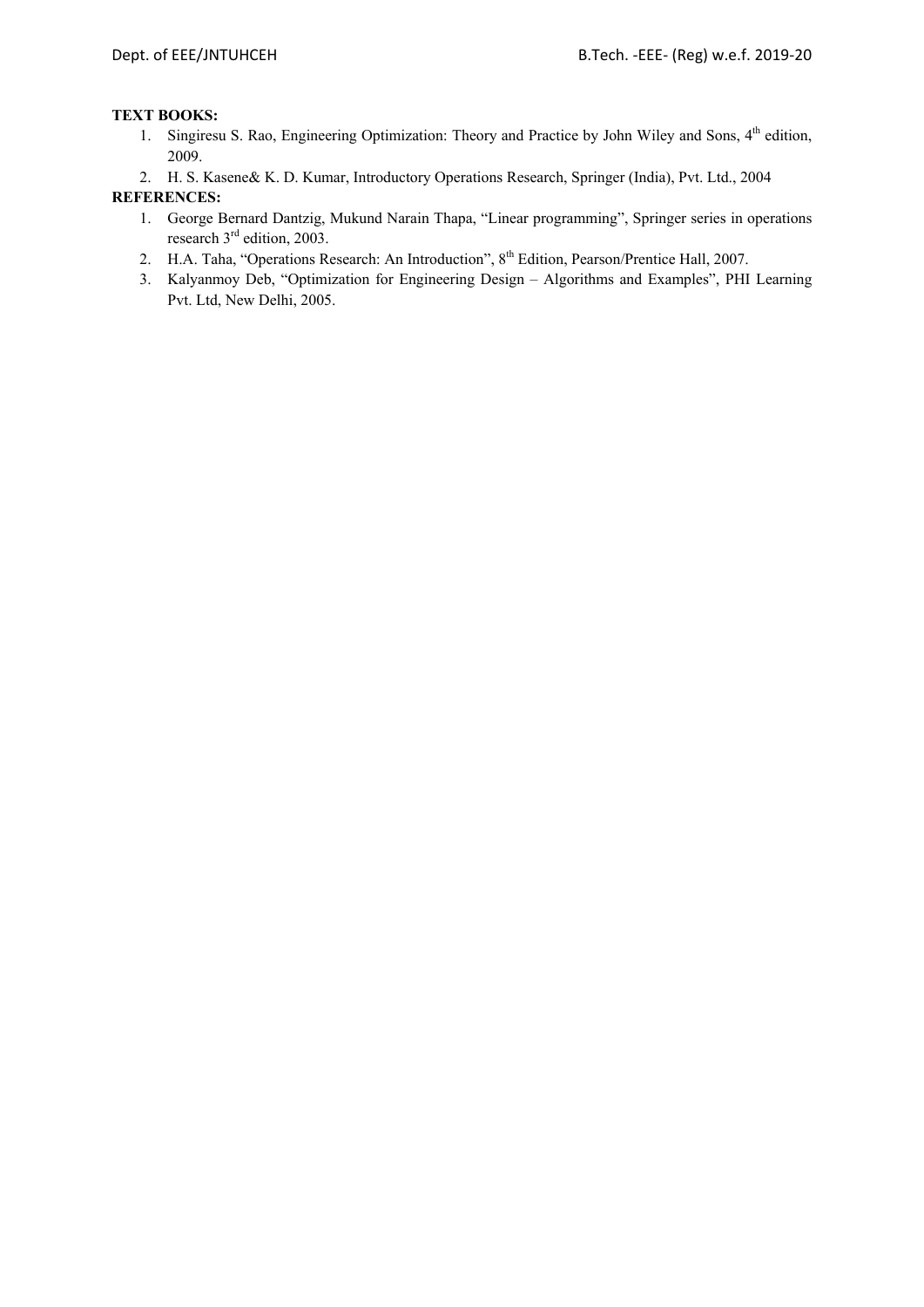## **IV Year B.Tech. EEE I-Sem L** T P C

```
 30 0 3
```
## **ELECTRICAL AND HYBRID VEHICLES (Professional Elective-III.3)**

**Prerequisite:**Power Semiconductor Drives, Electrical Drives and Control, Utilization of Electric Energy **Course Objectives:** 

- To understand the fundamental concepts, principles, analysis and design of hybrid and electric vehicles.
- To know the various aspects of hybrid and electric drive train such as their configuration, types of electric machines that can be used energy storage devices, etc.

**Course Outcomes:** At the end of this course, students will demonstrate the ability to

- Understand the models to describe hybrid vehicles and their performance.
- Understand the different possible ways of energy storage.
- Understand the different strategies related to energy storage systems.

#### **UNIT-I:**

#### **INTRODUCTION**

Conventional Vehicles: Basics of vehicle performance, vehicle power source characterization, transmission characteristics, mathematical models to describe vehicle performance.

#### **UNIT-II:**

#### **INTRODUCTION TO HYBRID ELECTRIC VEHICLES**

History of hybrid and electric vehicles, social and environmental importance of hybrid and electric vehicles, impact of modern drive-trains on energy supplies.

**HYBRID ELECTRIC DRIVE-TRAINS:** Basic concept of hybrid traction, introduction to various hybrid drive-train topologies, power flow control in hybrid drive-train topologies, fuel efficiency analysis.

#### **UNIT-III:**

#### **ELECTRIC TRAINS**

Electric Drive-trains: Basic concept of electric traction, introduction to various electric drive train topologies, power flow control in electric drive-train topologies, fuel efficiency analysis.

**ELECTRIC PROPULSION UNIT:** Introduction to electric components used in hybrid and electric vehicles, Configuration and control of DC Motor drives, Configuration and control of Induction Motor drives, configuration and control of Permanent Magnet Motor drives, Configuration and control of Switch Reluctance Motor drives, drive system efficiency.

#### **UNIT-IV:**

#### **ENERGY STORAGE**

Energy Storage: Introduction to Energy Storage Requirements in Hybrid and Electric Vehicles, Battery based energy storage and its analysis, Fuel Cell based energy storage and its analysis, Super Capacitor based energy storage and its analysis, Flywheel based energy storage and its analysis, Hybridization of different energy storage devices. Sizing the drive system: Matching the electric machine and the internal combustion engine (ICE), Sizing the propulsion motor, sizing the power electronics, selecting the energy storage technology, Communications, supporting subsystems

## **UNIT-V:**

#### **ENERGY MANAGEMENT STRATEGIES**

Energy Management Strategies: Introduction to energy management strategies used in hybrid and electric vehicles, classification of different energy management strategies, comparison of different energy management strategies, implementation issues of energy management strategies.

**CASE STUDIES:** Design of a Hybrid Electric Vehicle (HEV), Design of a Battery Electric Vehicle (BEV).

#### **TEXT BOOKS:**

- 1. C. Mi, M. A. Masrur and D. W. Gao, "Hybrid Electric Vehicles: Principles and Applications with Practical Perspectives", John Wiley & Sons, 2011.
- 2. S. Onori, L. Serrao and G. Rizzoni, "Hybrid Electric Vehicles: Energy Management Strategies", Springer, 2015.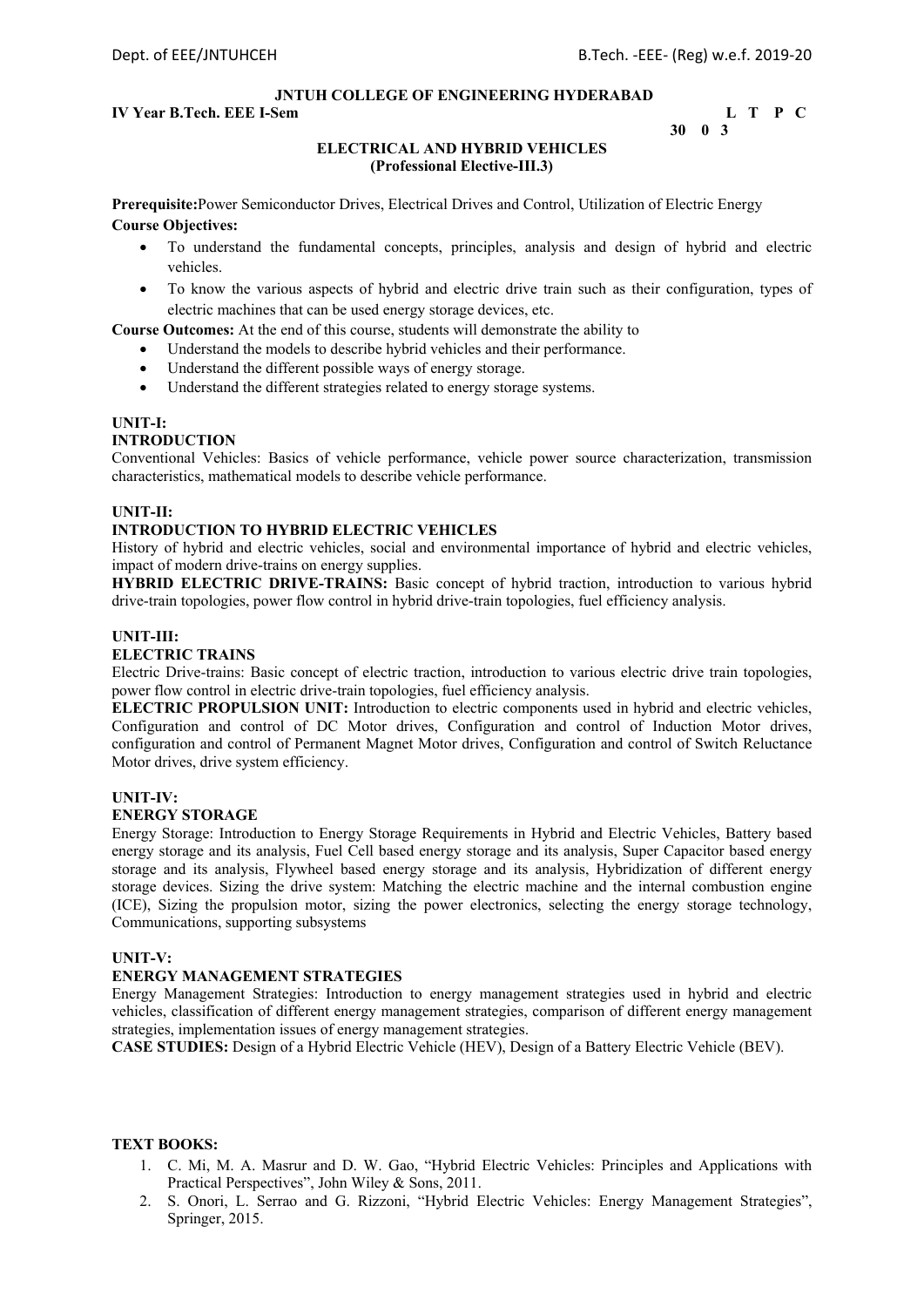- 1. M. Ehsani, Y. Gao, S. E. Gay and A. Emadi, "Modern Electric, Hybrid Electric, and Fuel Cell Vehicles: Fundamentals, Theory, and Design", CRC Press, 2004.
- 2. T. Denton, "Electric and Hybrid Vehicles", Routledge, 2016.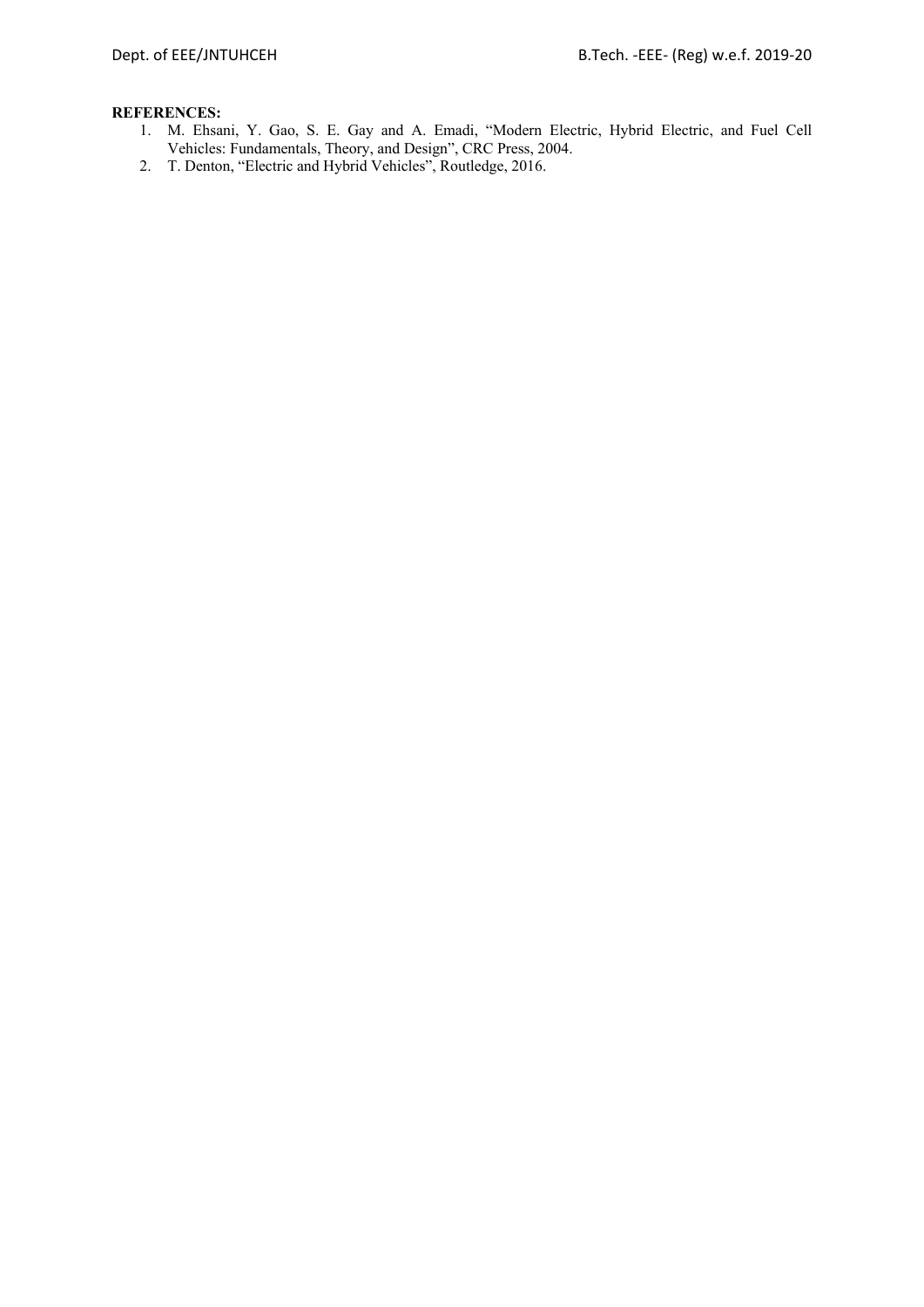## **IV Year B.Tech. EEE I-Sem L** T P C

 **30 0 3** 

## **HVDC TRANSMISSION**

## **(Professional Elective-IV.1)**

**Prerequisite:** Power System-I, Power System-II,Power System Protection, Power System Operation and Control, Power Electronics

## **Course Objectives:**

- To compare EHV AC and HVDC systems
- To analyzeGraetz circuit and also explain 6 and 12 pulse converters
- To control HVDC systems with various methods and to perform power flow analysis in AC/DC systems
- To describe various protection methods for HVDC systems and Harmonics

**Course Outcomes:** After completion of this course the student is able to

- Compare EHV AC and HVDC system and to describe various types of DC links
- AnalyzeGraetz circuit for rectifier and inverter mode of operation
- Describe various methods for the control of HVDC systems and to perform power flow analysis in AC/DC systems
- Describe various protection methods for HVDC systems and classify Harmonics and design different types of filters

#### **UNIT-I:**

**BASIC CONCEPTS** Necessity of HVDC systems, Economics and Terminal equipment of HVDC transmission systems, Types of HVDC Links, Apparatus required for HVDC Systems, Comparison of AC and DC Transmission, Application of DC Transmission System, Planning and Modern trends in D.C. Transmission.

**ANALYSIS OF HVDC CONVERTERS:** Choice of Converter Configuration, Analysis of Graetz circuit, Characteristics of 6 Pulse and 12 Pulse converters, Cases of two 3 phase converters in Y/Y mode – their performance.

## **UNIT-II:**

#### **CONVERTER AND HVDC SYSTEM CONTROL**

Principle of DC Link Control, Converters Control Characteristics, Firing angle control, Current and extinction angle control, Effect of source inductance on the system, Starting and stopping of DC link, Power Control. **REACTIVE POWER CONTROL IN HVDC:** Introduction, Reactive Power Requirements in steady state, sources of reactive power- Static VAR Compensators, Reactive power control during transients.

#### **UNIT-III:**

#### **POWER FLOW ANALYSIS IN AC/DC SYSTEMS**

Modelling of DC Links, DC Network, DC Converter, Controller Equations, Solution of DC load flow, P.U. System for DC quantities, solution of AC-DC Power flow-Simultaneous method-Sequential method.

#### **UNIT-IV:**

#### **CONVERTER FAULTS AND PROTECTION**

Converter faults, protection against over current and over voltage in converter station, surge arresters, smoothing reactors, DC breakers, Audible noise, space charge field, corona effects on DC lines, Radio interference.

## **UNIT-V:**

#### **HARMONICS**

Generation of Harmonics, Characteristics harmonics, calculation of AC Harmonics, Non- Characteristics harmonics, adverse effects of harmonics, Calculation of voltage and Current harmonics, Effect of Pulse number on harmonics

**FILTERS:** Types of AC filters, Design of Single tuned filters –Design of High pass filters.

#### **TEXT BOOKS:**

- 1. "K. R. Padiyar", HVDC Power Transmission Systems: Technology and system Interactions, New Age International (P) Limited, and Publishers, 1990.
- 2. "S K Kamakshaiah, V Kamaraju", HVDC Transmission , TMH Publishers, 2011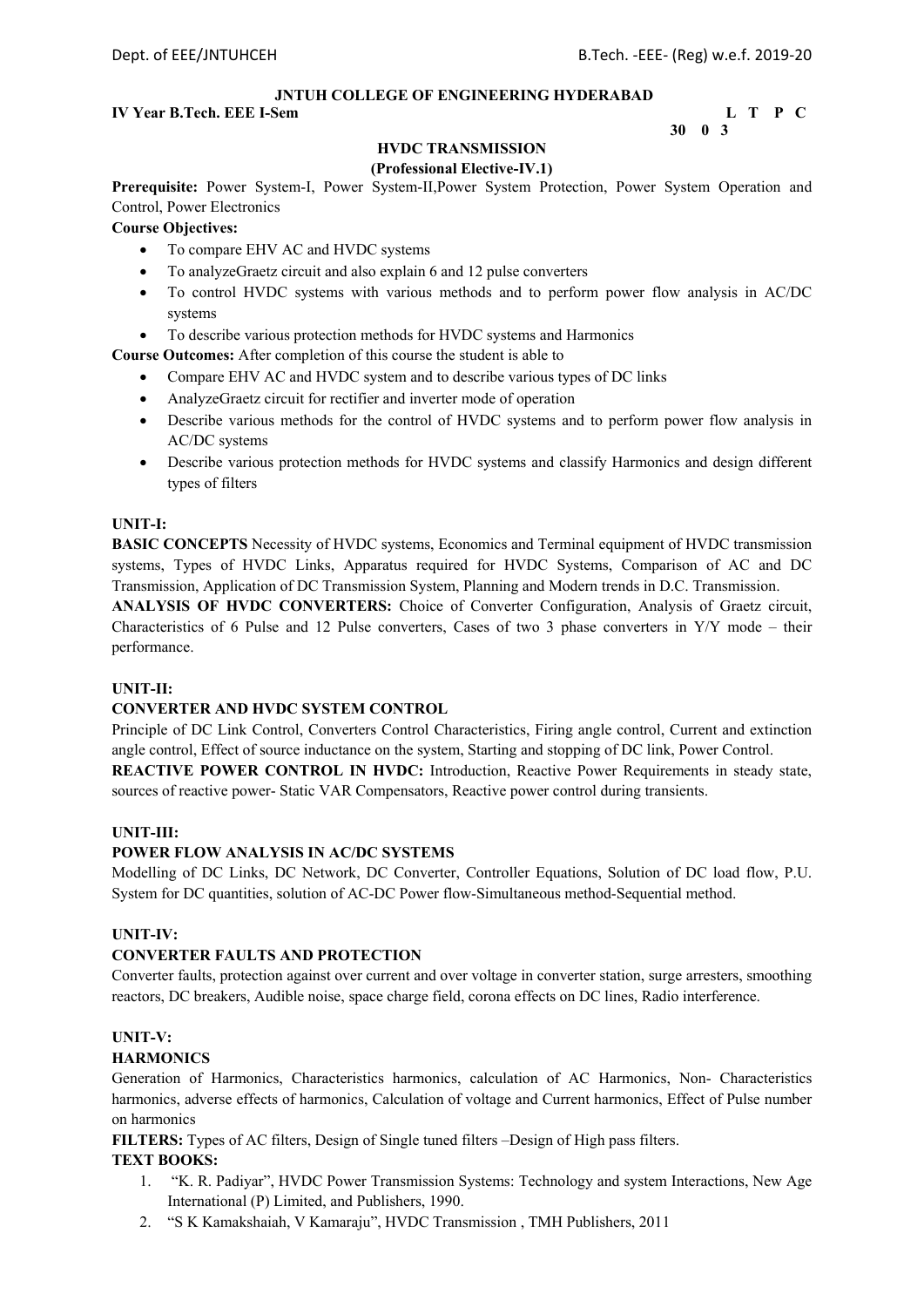- 1. "S. Rao", EHVAC and HVDC Transmission Engineering and Practice, Khanna publications, 3rd Edition 1999.
- 2. "Jos Arrillaga", HVDC Transmission, The institution of electrical engineers, IEE power & energy series 29, 2<sup>nd</sup> edition 1998.
- 3. "E. W. Kimbark", Direct Current Transmission, John Wiley and Sons, volume 1, 1971.
- 4. "E. Uhlmann", Power Transmission by Direct Current, B. S. Publications, 2009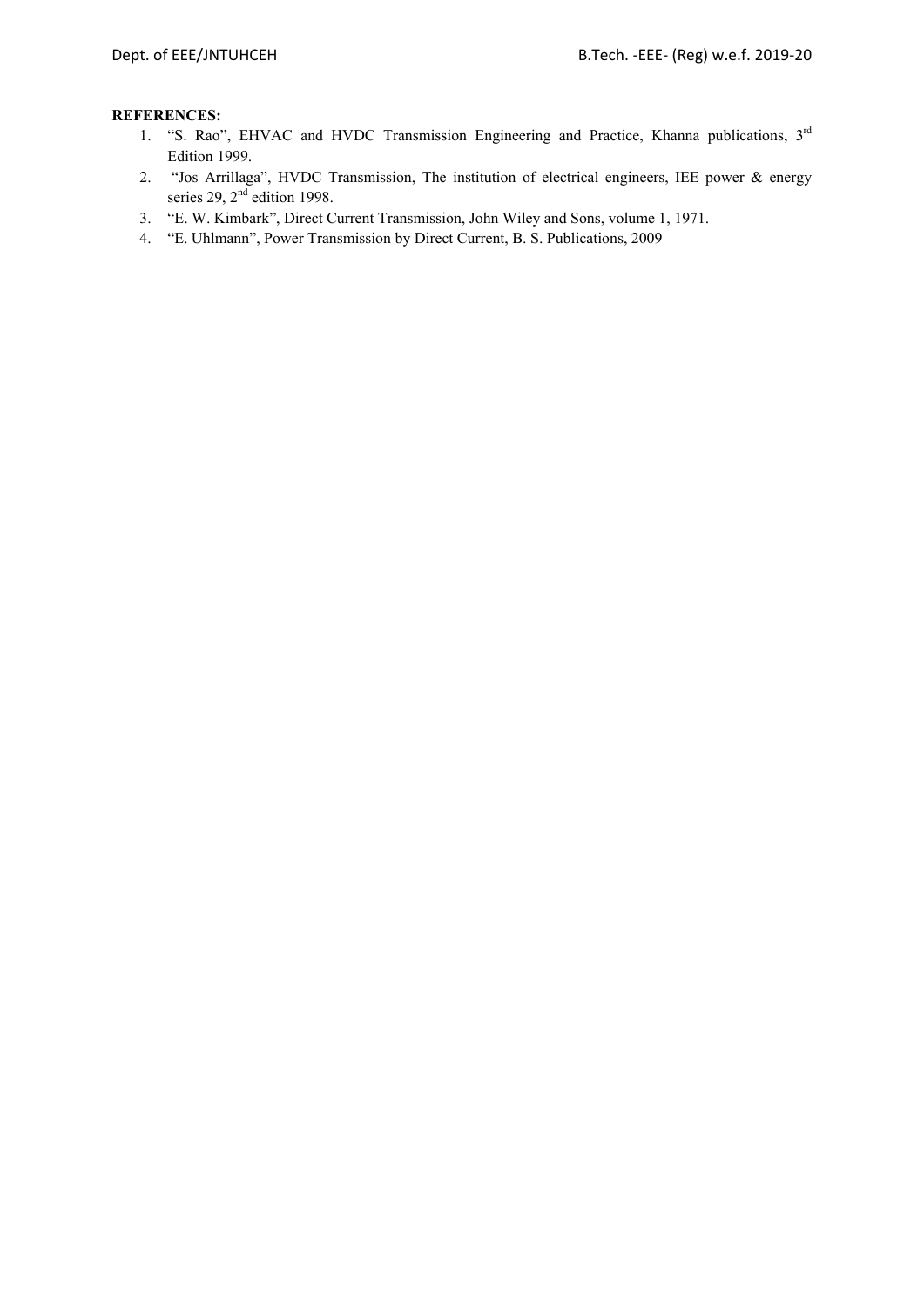## **IV Year B.Tech. EEE I-Sem L** T P C

```
30 0 3
```
## **POWER SYSTEM RELIABILITY (Professional Elective-IV.2)**

**Prerequisite:** Reliability Engineering, Power System-I, Power System-II,Power System Operation and Control **Course Objectives:** 

- To describe the generation system model and recursive relation for capacitive model building
- To explain the equivalent transitional rates, cumulative probability and cumulative frequency
- To develop the understanding of risk, system and load point reliability indices
- To explain the basic and performance reliability indices

**Course Outcomes:** Upon the completion of this course, the student will be able to

- Estimate loss of load and energy indices for generation systems model
- Describe merging generation and load models
- Apply various indices for distribution systems
- Evaluate reliability of interconnected systems

#### **UNIT-I:**

#### **BASIC PROBABILITY THEORY**

Elements of probability, probability distributions, Random variables, Density and Distribution functions-Binomial distribution- Expected value and standard deviation - Binomial distribution, Poisson distribution, normal distribution, exponential distribution, Weibull distribution.

**DEFINITION OF RELIABILITY:** Definition of terms used in reliability, Component reliability, Hazard rate, derivation of the reliability function in terms of the hazard rate. Hazard models - Bath tub curve, Effect of preventive maintenance. Measures of reliability: Mean Time to Failure and Mean Time between Failures.

#### **UNIT-II:**

#### **GENERATING SYSTEM RELIABILITY ANALYSIS**

Generation system model – capacity outage probability tables – Recursive relation for capacitive model building – sequential addition method – unit removal – Evaluation of loss of load and energy indices – Examples. Frequency and Duration methods – Evaluation of equivalent transitional rates of identical and non-identical units – Evaluation of cumulative probability and cumulative frequency of non-identical generating units –  $2$ level daily load representation - merging generation and load models – Examples.

#### **UNIT-III:**

#### **OPERATING RESERVE EVALUATION**

Basic concepts - risk indices – PJM methods – security function approach – rapid start and hot reserve units – Modeling using STPM approach.

#### **BULK POWER SYSTEM RELIABILITY EVALUATION:**

Basic configuration – conditional probability approach – system and load point reliability indices – weather effects on transmission lines – Weighted average rate and Markov model – Common mode failures.

#### **INTER CONNECTED SYSTEM RELIABILITY ANALYSIS**

Probability array method – Two inter connected systems with independent loads – effects of limited and unlimited tie capacity - imperfect tie – Two connected Systems with correlated loads – Expression for cumulative probability and cumulative frequency.

#### **UNIT-IV:**

## **DISTRIBUTION SYSTEM RELIABILITY ANALYSIS**

Basic Techniques – Radial networks –Evaluation of Basic reliability indices, performance indices – load point and system reliability indices – customer oriented, loss and energy oriented indices – Examples. Basic concepts of parallel distribution system reliability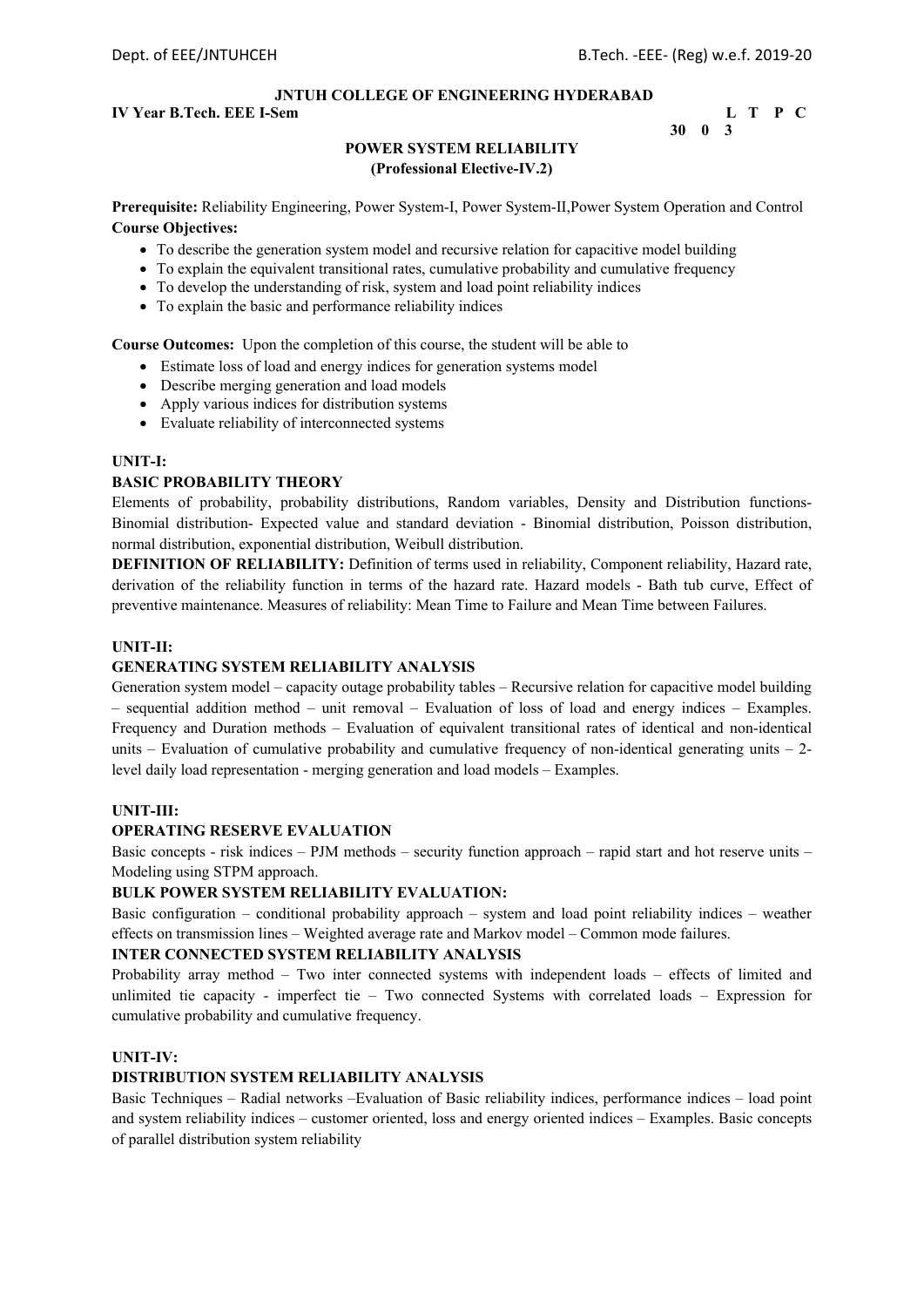## **UNIT-V:**

## **SUBSTATIONS AND SWITCHING STATIONS**

Effects of short-circuits - breaker operation – Open and Short-circuit failures – Active and Passive failures – switching after faults – circuit breaker model – preventive maintenance – exponential maintenance times.

## **TEXT BOOKS:**

- 1. Reliability Evaluation of Power systems by R. Billinton, R.N.Allan, BS Publications, 2007.
- 2. Reliability Modeling in Electric Power Systems by J. Endrenyi, John Wiley and Sons, 1978

- 1. Reliability Engineering: Theory and Practice by Alessandro Birolini, Springer Publications.
- 2. An Introduction to Reliability and Maintainability Engineering by Charles Ebeling, TMH Publications.
- 3. Reliability Engineering by E. Balaguruswamy, TMH Publications.
- 4. Reliability Engineering by Elsayed A. Elsayed, Prentice Hall Publications.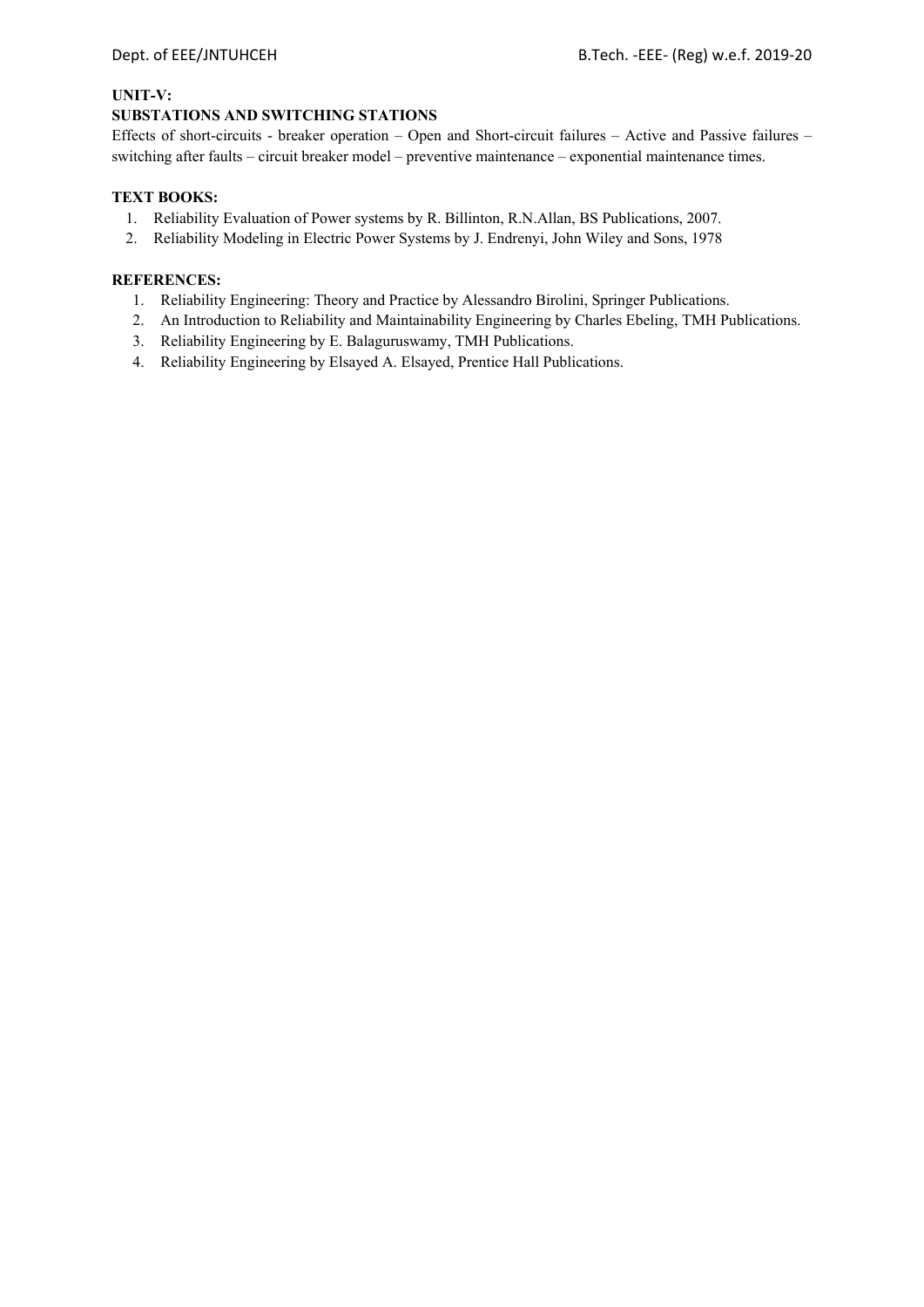## **IV Year B.Tech. EEE I-Sem L** T P C

 **3 0 0 3** 

#### **INDUSTRIAL ELECTRICAL SYSTEMS (Professional Elective-IV.3)**

**Prerequisite:** Utilization of Electric Energy

## **Course Objectives:**

- To understand the various electrical system components
- To know the residential and commercial electrical systems
- To study the illumination systems
- To discuss about the industrial electrical systems
- **Course Outcomes:** At the end of this course, students will demonstrate the ability to
	- Understand the electrical wiring systems for residential, commercial and industrial consumers, representing the systems with standard symbols and drawings, SLD.
	- Understand various components of industrial electrical systems.
	- Analyze and select the proper size of various electrical system components.

## **UNIT-I:**

## **ELECTRICAL SYSTEM COMPONENTS**

LT system wiring components, selection of cables, wires, switches, distribution box, metering system, Tariff structure, protection components- Fuse, MCB, MCCB, ELCB, inverse current characteristics, symbols, single line diagram (SLD) of a wiring system, Contactor, Isolator, Relays, MPCB, Electric shock and Electrical safety practices

#### **UNIT-II:**

## **RESIDENTIAL AND COMMERCIAL ELECTRICAL SYSTEMS**

Types of residential and commercial wiring systems, general rules and guidelines for installation, load calculation and sizing of wire, rating of main switch, distribution board and protection devices, earthing system calculations, requirements of commercial installation, deciding lighting scheme and number of lamps, earthing of commercial installation, selection and sizing of components.

#### **UNIT-III:**

#### **ILLUMINATION SYSTEMS**

Understanding various terms regarding light, lumen, intensity, candle power, lamp efficiency, specific consumption, glare, space to height ratio, waste light factor, depreciation factor, various illumination schemes, Incandescent lamps and modern luminaries like CFL, LED and their operation, energy saving in illumination systems, design of a lighting scheme for a residential and commercial premises, flood lighting.

#### **UNIT-IV:**

#### **INDUSTRIAL ELECTRICAL SYSTEMS I**

HT connect ion, industrial substation, Transformer select ion, Industrial loads, motors, starting of motors, SLD, Cable and Switchgear selection, Lightning Protection, Earthing design, Power factor correction – kVAR calculations, type of compensation, Introduction to PCC, MCC panels. Specifications of LT Breakers, MCB and other LT panel components.

#### **UNIT-V:**

## **INDUSTRIAL ELECTRICAL SYSTEMS II**

DG Systems, UPS System, Electrical Systems for the elevators, Battery banks, Sizing the DG, UPS and Battery Banks, Selection of UPS and Battery Banks.

#### **TEXT BOOKS:**

- 1. S. L. Uppal and G. C. Garg, "Electrical Wiring, Estimating & costing", Khanna publishers, 2008.
- 2. K. B. Raina, "Electrical Design, Estimating & Costing", New age International, 2007.

- 1. S. Singh and R. D. Singh, "Electrical estimating and costing", Dhanpat Rai and Co., 1997.
- 2. Web site for IS Standards.
- 3. H. Joshi, "Residential Commercial and Industrial Systems" , McGraw Hill Education, 2008.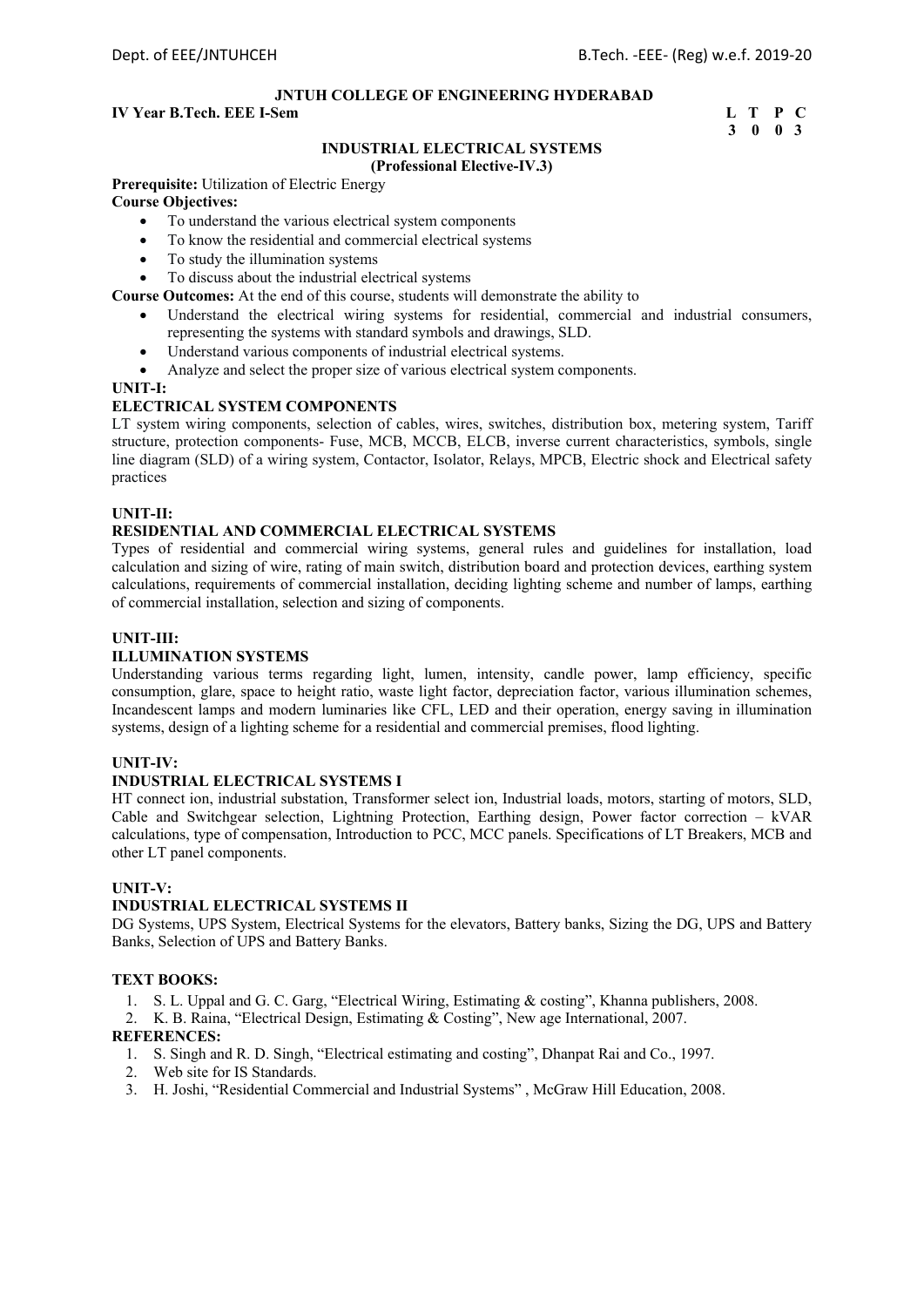## **IV Year B.Tech. EEE I-Sem L** T P C

#### **3003 MANAGEMENT FUNDAMENTALS FOR ENGINEERS**

## **Course Objective:**

 To understand the Management Concepts, applications of Concepts in Practical aspects of business and development of Managerial Skills for Engineers.

#### **Course Outcome:**

 The students understand the significance of Management in their Profession. The various Management Functions like Planning, Organizing, Staffing, Leading, Motivation and Control aspects are learnt in this course. The students can explore the Management Practices in their domain area.

#### **UNIT- I**

**Introduction to Management:** Evolution of Management, Nature & Scope-Functions of Management-Role of Manager-levels of Management-Managerial Skills - Challenges-Planning-Planning Process-Types of Plans-MBO

## **UNIT-II**

**Organization Structure & HRM:** Organization Design-Organizational Structure-Departmentation– Delegation-Centralization - Decentralization-Recentralization-Organizational Culture- Organizational climate-Organizational change

Human Resource Management-HR Planning - Recruitment & Selection - Training & Development-Performance appraisal - Job satisfaction-Stress Management Practices

#### **UNIT–III**

**Operation Management:** Introduction to Operations Management-Principles and Types of Plant layout-Methods of production (Job Batch and Mass production) - Method study and Work measurement-Quality Management - TQM-Six sigma - Deming's Contribution to Quality - Inventory Management – EOQ - ABC Analysis - JIT System-Business Process Re-engineering(BPR)

#### **UNIT-IV**

**Marketing Management:** Introduction to Marketing-Functions of Marketing-Marketing vs. Selling-Marketing Mix - Marketing Strategies - Product Life Cycle - Market Segmentation -Types of Marketing - Direct Marketing-Network Marketing - Digital Marketing-Channels of Distribution - Supply Chain Management (SCM)

#### **UNIT-V**

**Project Management:** Introduction to Project Management-steps in Project Management - Project Planning - Project Life Cycle-Network Analysis-Program Evaluation & Review Technique (PERT)-Critical Path Method (CPM) - Project Cost Analysis - Project Crashing - Project Information Systems.

#### **TEXT BOOKS:**

- 1. Management Essentials, Andrew DuBrin, 9e, Cengage Learning, 2012.
- 2. Fundamentals of Management, Stephen P.Robbins, Pearson Education, 2009.
- 3. Essentials of Management, Koontz Kleihrich, Tata Mc Graw Hill.
- 4. Management Fundamentals, Robert N Lussier, 5e, Cengage Learning, 2013.
- 5. Industrial Engineering and Management: Including Production Management, T.R.Banga, S.C Sharma , Khanna Publishers.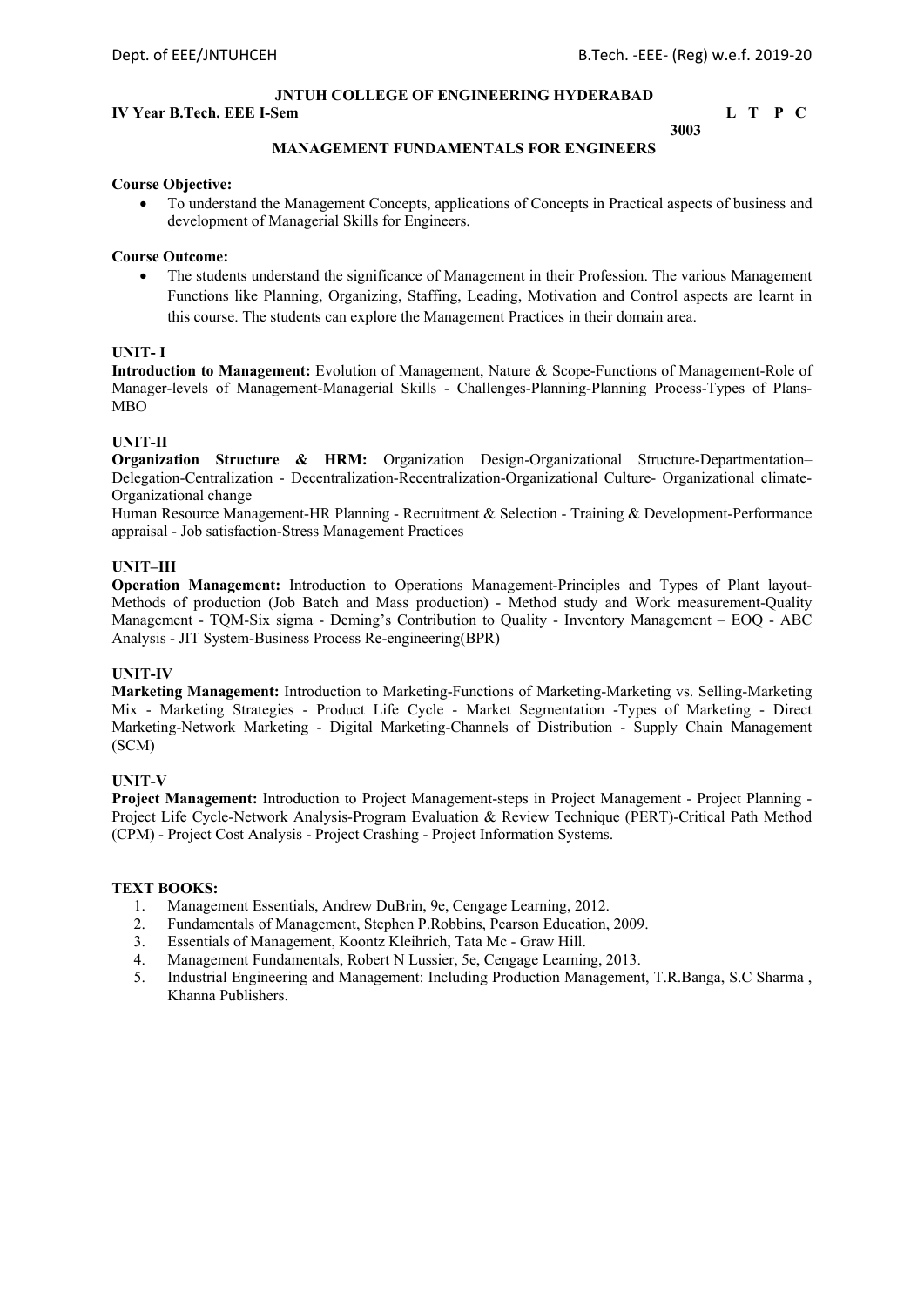## **IV Year B.Tech. EEE I-Sem L** T P C

#### **1043 ELECTRICAL AND ELECTRONICS DESIGN LAB**

## **Prerequisite:** Basics of Electrical Engineering

## **Course Objectives**:

- To enhance practical knowledge related to different subjects
- To develop hardware skills such as soldering, winding etc.
- To develop debugging skills.
- To increase ability for analysis and testing of circuits.
- To give an exposure to market survey for available components
- To develop an ability for proper documentation of experimentation.
- To enhance employability of a student.
- To prepare students for working on different hardware projects**.**
- **Course Outcomes**: After completion of course, student will be able to
	- Get practical knowledge related to electrical
	- Fabricate basic electrical circuit elements/networks
	- Trouble shoot the electrical circuits
	- Design filter circuit for application
	- Get hardware skills such as soldering, winding etc.
	- Get debugging skills.

## **Group A:**

- 1. Design and fabrication of reactor/ electromagnet for different inductance values.
- 2. Design and fabrication of single phase Induction/three phase motor stator.
- 3. Start delta starter wiring for automatic and manual operation.
- 4. Wiring of distribution box with MCB, ELCB, RCCB and MCCB.
- 5. Wiring of 40 W tube, T-5, LED, Metal Halide lamps and available latest luminaries.
- 6. Assembly of various types of contactors with wiring.
- 7. Assembly of DOL and 3 point starter with NVC connections and overload operation.

## **Group B: This group consists of electronic circuits which must be assembled and tested on general purpose PCB or bread boards.**

- 1. Design and development of 5 V regulated power supply.
- 2. Design and development of precision rectifier.
- 3. Design and development of first order/ second order low pass/high pass filters with an application.
- 4. Microcontroller Interface circuit for temperature/level/speed/current/voltage measurement.
- 5. Peak detector using op-amplifiers.
- 6. Zero crossing detector using op-amplifiers.
- 7. PCB design and layout.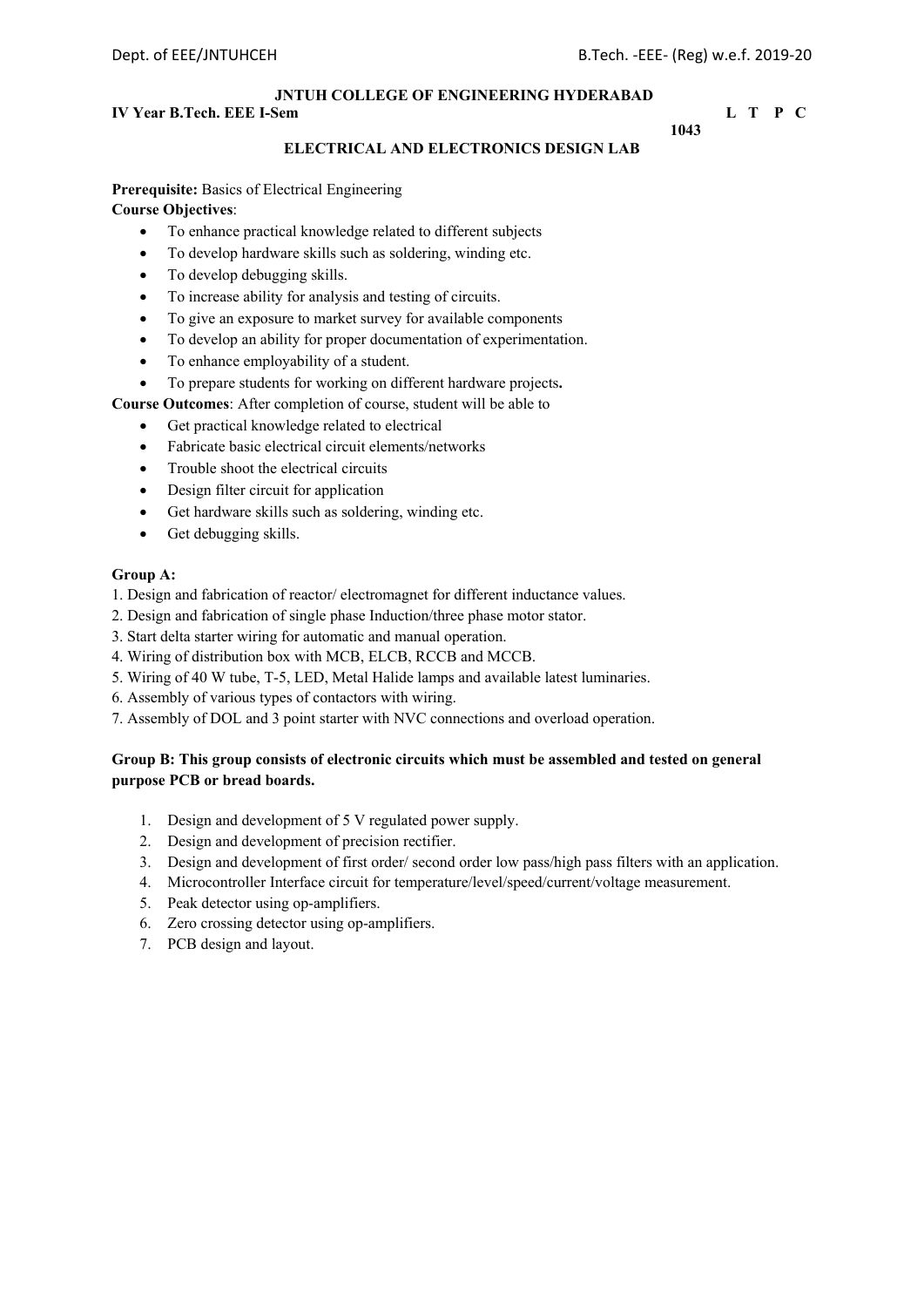## **IV Year B.Tech. EEE II-Sem L T P C**

 **30 0 3** 

#### **POWER PLANT ENGINEERING (Open Elective-III.1)**

## **Prerequisite:**Power System-I

### **Course Objectives:**

To provide an overview of power plants and the associated energy conversion issues

**Course Outcomes:** Upon completion of the course, the students can

Understandthe principles of operation for different power plants and their economics

#### **UNIT-I:**

#### **COAL BASED THERMAL POWER PLANTS**

Basic Rankine cycle and its modifications, layout of modern coal power plant, super critical boilers, FBC boilers, turbines, condensers, steam and heating rates, subsystems of thermal power plants, fuel and ash handling, draught system, feed water treatment, binary cycles and cogeneration systems.

#### **UNIT-II:**

#### **GAS TURBINE AND COMBINED CYCLE POWER PLANTS**

Brayton cycle analysis and optimization, components of gas turbine power plants, combined cycle power plants, Integrated Gasifier based Combined Cycle (IGCC) systems.

#### **UNIT-III:**

#### **BASICS OF NUCLEAR ENERGY CONVERSION**

Layout and subsystems of nuclear power plants, Boiling Water Reactor (BWR), Pressurized Water Reactor (PWR), CANDU Reactor, Pressurized Heavy Water Reactor (PHWR), Fast Breeder Reactors (FBR), gas cooled and liquid metal cooled reactors, safety measures for nuclear power plants.

#### **UNIT-IV:**

#### **HYDROELECTRIC POWER PLANTS**

Classification, typical layout and components, principles of wind, tidal, solar PV and solar thermal, geothermal, biogas and fuel cell power systems

#### **UNIT-V:**

#### **ENERGY, ECONOMIC AND ENVIRONMENTAL ISSUES**

Power tariffs, load distribution parameters, load curve, capital and operating cost of different power plants, pollution control technologies including waste disposal options for coal and nuclear plants.

#### **TEXT BOOKS:**

- 1. Nag P.K., Power Plant Engineering, 3<sup>rd</sup> ed., Tata McGraw Hill, 2008.
- 2. El Wakil M.M., Power Plant Technology, Tata McGraw Hill, 2010.

#### **REFERENCES:**

1. Elliot T.C., Chen K and Swanekamp R.C., Power Plant Engineering, 2<sup>nd</sup> ed., McGraw Hill, 1998.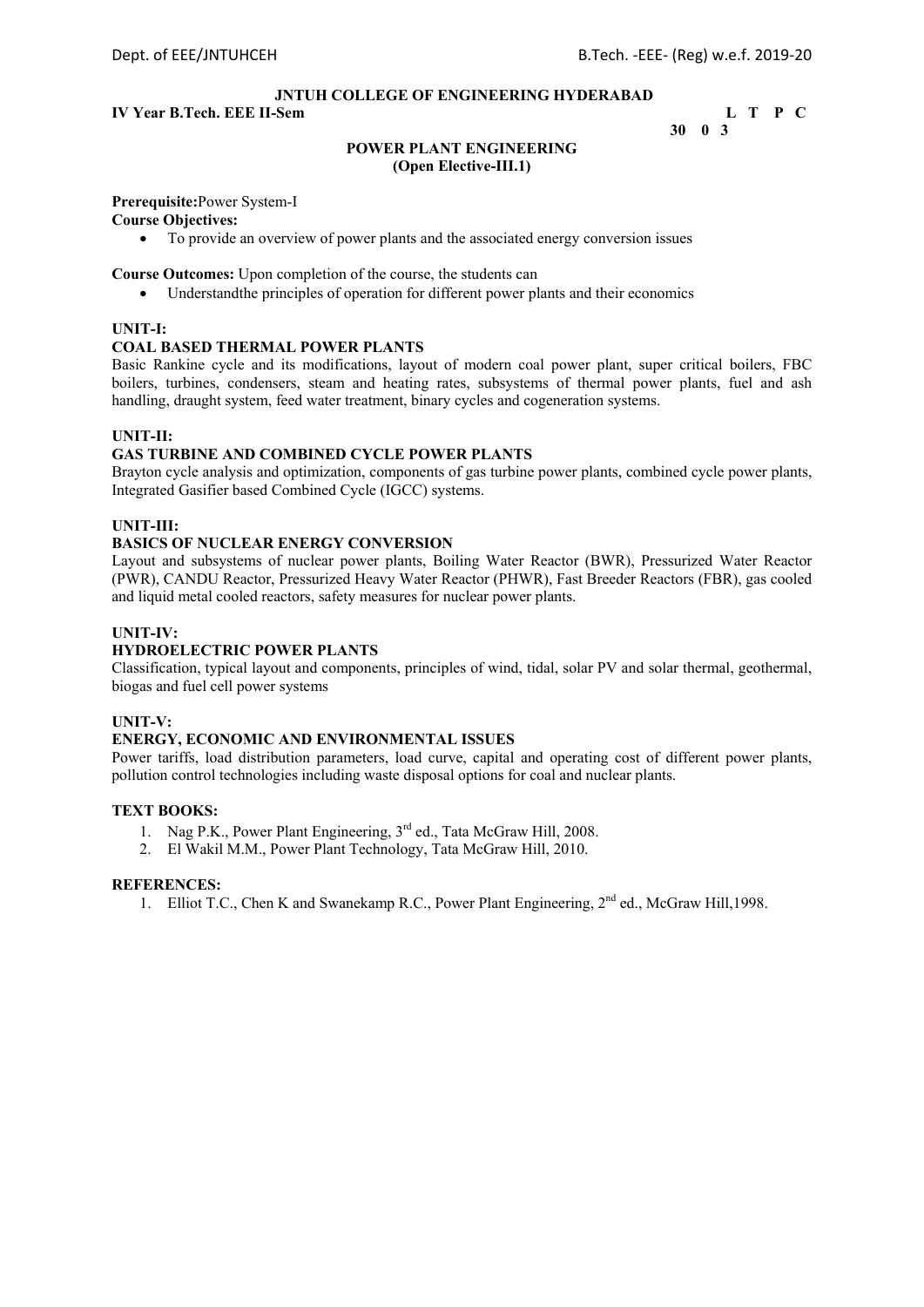## **IV Year B.Tech. EEE II-Sem L T P C**

# **3 0 0 3**

#### **ENERGY SOURCES AND APPLICATIONS (Open Elective-III.2)**

## **Pre-requisites:** None

## **Course Objectives:**

- To introduce various types of energy sources available.
- The technologies of energy conversion from these resources and their quantitative analysis.
- To know the applications of various energy sources

**Course Outcomes:** At the end of the course, the student will be able to

- List and generally explain the main sources of energy and their primary applications nationally and internationally
- Have basic understanding of the energy sources and scientific concepts/principles behind them
- Understand effect of using these sources on the environment and climate
- Describe the challenges and problems associated with the use of various energy sources, including fossil fuels, with regard to future supply and the impact on the environment.
- List and describe the primary renewable energy resources and technologies.
- To quantify energy demands and make comparisons among energy uses, resources, and technologies.
- Collect and organize information on renewable energy technologies as a basis for further analysis and evaluation.
- Understand the Engineering involved in projects utilizing these sources

## **UNIT-I:**

## **INTRODUCTION TO ENERGY SCIENCE:**

Scientific principles and historical interpretation to place energy use in the context of pressing societal, environmental and climate issues Introduction to energy systems and resources; Introduction to Energy, sustainability & the environment

#### **UNIT-II:**

#### **ENERGY SOURCES:**

Overview of energy systems, sources, transformations efficiency, and storage. Fossil fuels (coal, oil, oil-bearing shale and sands, coal gasification) -past, present & future, Remedies & alternatives for fossil fuels - biomass, wind, solar nuclear, wave, tidal and hydrogen;

#### **UNIT-III:**

#### **SUSTAINABILITY AND ENVIRONMENTAL TRADE-OFFS OF DIFFERENCE ENERGY SYSTEMS:**

Possibilities for energy storage or regeneration (Ex. Pumped storage hydro Power projects, superconductorbased energy storages, high efficiency batteries)

#### **UNIT-IV:**

#### **ENERGY & ENVIRONMENT:**

Energy efficiency and conservation; introduction to clean energy technologies and its importance in sustainable development; Carbon footprint, energy consumption and sustainability; introduction to the economics of energy; How the economic system determines production and consumption; linkages between economic and environmental outcomes; How future energy use can be influenced by economic environmental, trade, and research policy.

#### **UNIT-V:**

#### **ENGINEERING FOR ENERGY CONSERVATION:**

Concept of Green Building and Green Architecture; Green building concepts (Green building encompasses everything from the choice of building materials to where a building is located, how it is designed and operated) *LEED ratings;* Identification of energy related enterprises that represent the breath of the industry and prioritizing these as candidates; Embodied energy analysis and use as a tool for measuring sustainability. Energy Audit of Facilities and optimization of energy consumption

#### **TEXT BOOKS:**

- 1. Boyle, Godfrey (2004), Renewable Energy (2nd edition). Oxford University Press
- 2. Boyle, Godfrey, Bob Everett, and Janet Ramage (Eds.) (2004), Energy Systems and Sustainability: Power for a Sustainable Future. Oxford University Press.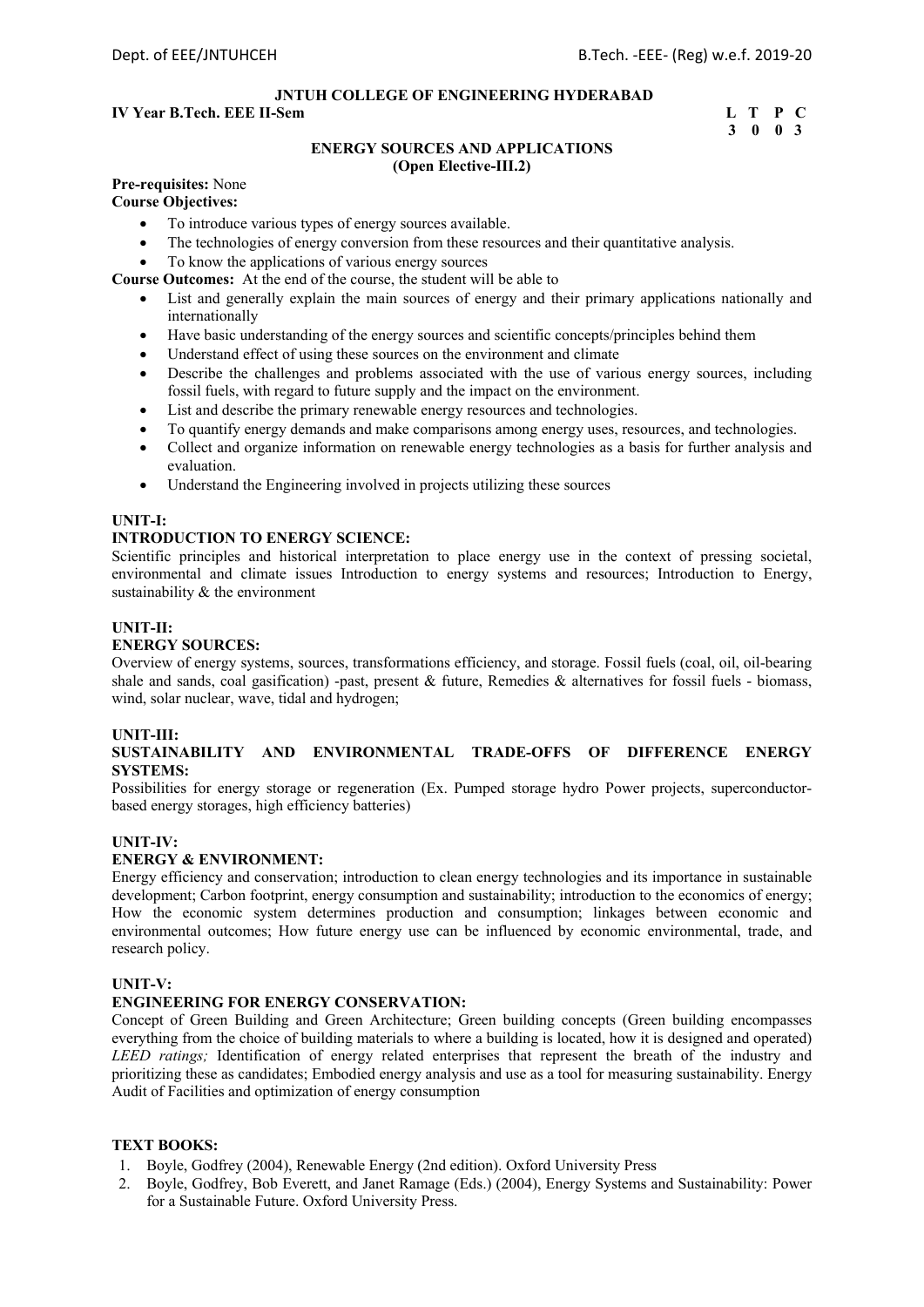- 1. Schaeffer, John (2007), Real Goods Solar Living Sourcebook: The Complete Guide to Renewable Energy Technologies and Sustainable Living, Gaiam
- 2. Jean-Philippe; Zaccour, Georges (Eds.), (2005), Energy and Environment Set: Mathematics of Decision Making, Loulou, Richard; Waaub, XVIII,
- 3. Ristinen, Robert A. Kraushaar, Jack J. AKraushaar, Jack P. Ristinen, Robert A. (2006) Energy and the Environment, 2nd Edition, John Wiley UNDP (2000), Energy and the Challenge of Sustainability, World Energy assessment
- 4. E H Thorndike (1976), Energy & Environment: A Primer for Scientists and Engineers, Addison-Wesley Publishing Company
- 5. Related papers published in international journals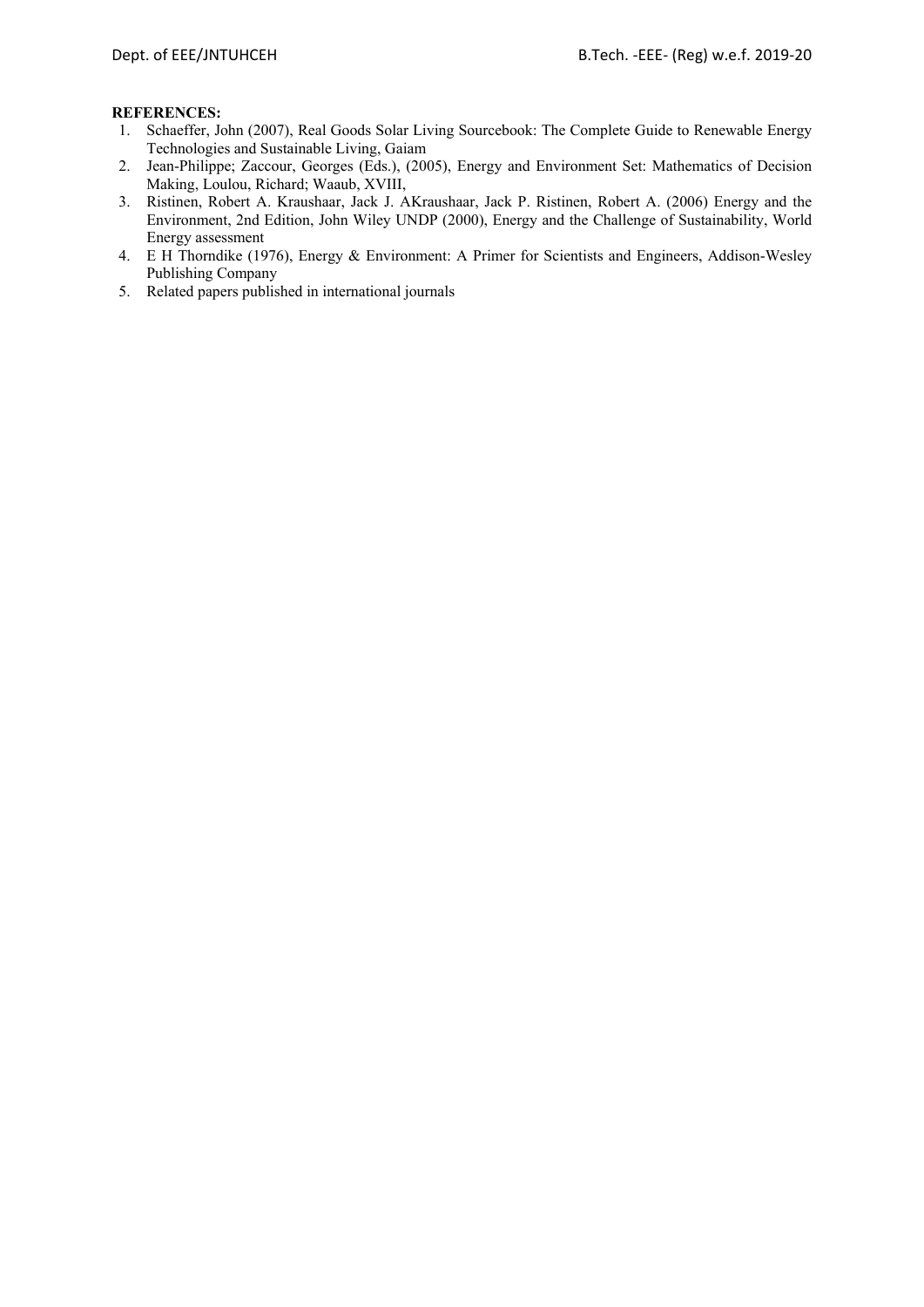## **IV Year B.Tech. EEE II-Sem L T P C**

# **30 0 3**

## **POWER QUALITY AND FACTS**

## **(Professional Elective-V.1)**

**Prerequisite:** Power Electronics, Power System Operation and Control, HVDC Transmission **Course Objectives:**

- Definition of power quality and different terms of power quality.
- Study of voltage power quality issue short and long interruption.
- Detail study of characterization of voltage sag magnitude and three phase unbalanced voltage sag.
- Know the behaviour of power electronics loads; induction motors, synchronous motor etc by the power quality issues.
- Overview of mitigation of power quality issues by the VSI converters.
- To understand the fundamentals of FACTS Controllers,
- To know the importance of controllable parameters and types of FACTS controllers & their benefits
- To understand the objectives of Shunt and Series compensation
- To Control STATCOM and SVC and their comparison and the regulation of STATCOM, Functioning and control of GCSC, TSSC and TCSC

**Course Outcomes:** After completion of this course, the student will be able to:

- Know the severity of power quality problems in distribution system
- Understand the concept of voltage sag transformation from up-stream (higher voltages) to down-stream (lower voltage)
- Concept of improving the power quality to sensitive load by various mitigating custom power devices
- Choose proper controller for the specific application based on system requirements
- Understand various systems thoroughly and their requirements
- Understand the control circuits of Shunt Controllers SVC & STATCOM for various functions viz. Transient stability Enhancement, voltage instability prevention and power oscillation damping
- Understand the Power and control circuits of Series Controllers GCSC, TSSC and TCSC

#### **UNIT-I:**

#### **POWER QUALITY PROBLEMS IN DISTRIBUTION SYSTEMS**

Power Quality problems in distribution systems: Transient and Steady state variations in voltage and frequency. Unbalance, Sags, Swells, Interruptions, Wave-form Distortions: harmonics, noise, notching, dc-offsets, fluctuations. Flicker and its measurement.

#### **UNIT-II:**

#### **TRANSMISSION LINES AND SERIES/SHUNT REACTIVE POWER COMPENSATION**

Basics of AC Transmission. Analysis of uncompensated AC transmission lines. Passive Reactive Power Compensation. Shunt and series compensation at the mid-point of an AC line. Comparison of Series and Shunt Compensation.

## **UNIT-III:**

#### **STATIC SHUNT COMPENSATORS**

Objectives of shunt compensation, Methods of controllable VAR generation, Static Var Compensator, its characteristics, TCR, TSC, FC-TCR configurations, STATCOM, basic operating principle, control approaches and characteristics

## **UNIT-IV:**

#### **STATIC SERIES COMPENSATORS**

Objectives of series compensator, variable impedance type of series compensators, TCSC, TSSC-operating principles and control schemes, SSSC, Power Angle characteristics, Control range and VAR rating, Capability to provide reactive power compensation, external control

#### **UNIT-V:**

#### **COMBINED COMPENSATORS**

Introduction to Unified Power Flow Controller, Basic operating principles, Conventional control capabilities, Independent control of real and reactive power.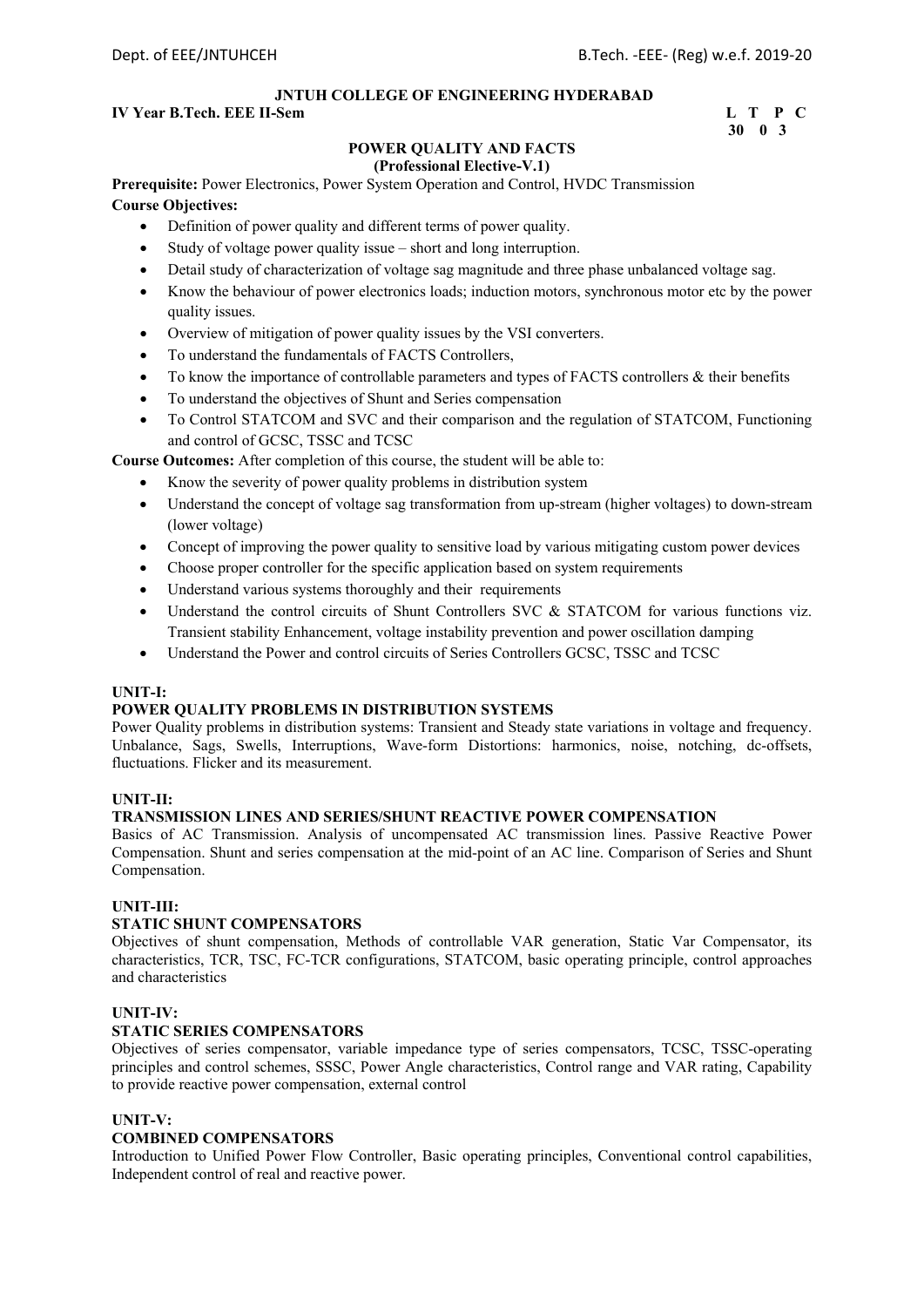### **TEXT BOOKS:**

- 1. Electrical Power Systems Quality, Dugan Roger C, Santoso Surya, Mc Granaghan , Marks F. Beaty and H. Wayre, Mc Graw Hill
- 2. Power Systems Quality Assessment, J.Arillaga, N.R.Watson, S.Clon, John Wiley.

- 1. Power Quality, C.Sankaran, CRC Press 4. Understanding power quality problems, Math H. Bollen, IEEE press.
- 2. "Understanding FACTS –Concepts and Technology of Flexible AC Transmission Systems" NarainG.Honorani, Laszlo Gyugyi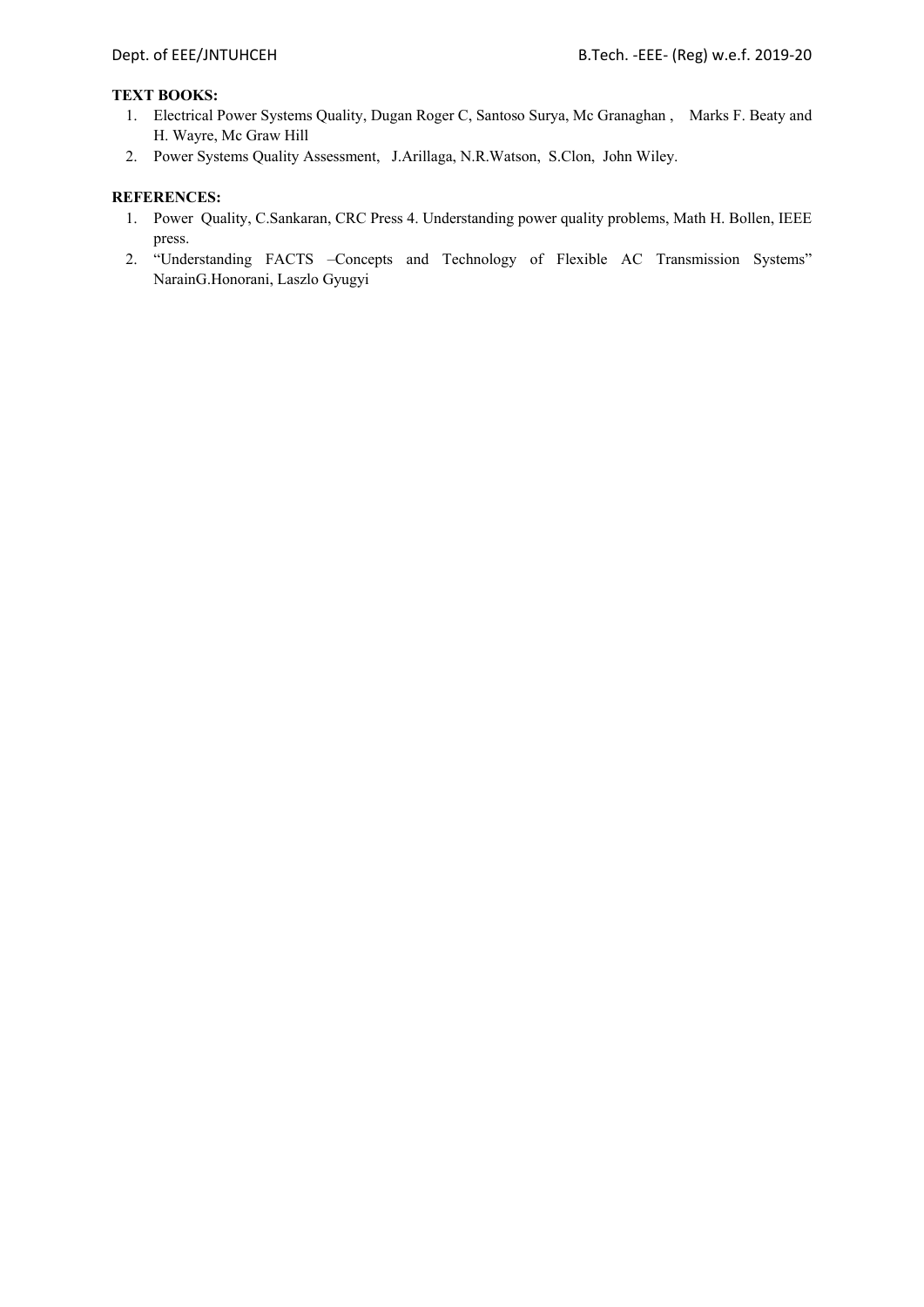## **IV Year B.Tech. EEE II-Sem L T P C**

## **30 0 3**

#### **CONTROL SYSTEM DESIGN (Professional Elective-V.2)**

## **Prerequisite:**Control Systems

## **Course Objectives:**

- To know the time and frequency domain design problem specifications.
- To understand the design of classical control systems in time-domain
- To analyze the design aspects of classical control systems in frequency-domain
- To know the design of various compensator controllers
- To identify the performance of the systems by design them in state-space
- To study the effects of nonlinearities on various systems performance

**Course Outcomes:** At the end of this course, students will demonstrate the ability to

- Understand various design specifications.
- Design controllers to satisfy the desired design specifications using simple controller structures (P, PI, PID, compensators).
- Design controllers using the state-space approach.

#### **UNTI-I:**

#### **DESIGN SPECIFICATIONS**

Introduction to design problem and philosophy. Introduction to time domain and frequency domain design specification and its physical relevance. Effect of gain on transient and steady state response. Effect of addition of pole on system performance. Effect of addition of zero on system response.

#### **UNTI-II:**

#### **DESIGN OF CLASSICAL CONTROL SYSTEM IN THE TIME DOMAIN**

Introduction to compensator. Design of Lag, lead lag-lead compensator in time domain. Feedback and Feed forward compensator design. Feedback compensation. Realization of compensators.

#### **UNTI-III:**

## **DESIGN OF CLASSICAL CONTROL SYSTEM IN FREQUENCY DOMAIN**

Compensator design in frequency domain to improve steady state and transient response. Feedback and Feed forward compensator design using bode diagram.

#### **UNTI-IV:**

## **DESIGN OF PID CONTROLLERS**

Design of P, PI, PD and PID controllers in time domain and frequency domain for first, second and third order systems. Control loop with auxiliary feedback – Feed forward control.

## **UNTI-V:**

## **CONTROL SYSTEM DESIGN IN STATE SPACE**

Review of state space representation. Concept of controllability & observability, effect of pole zero cancellation on the controllability & observability of the system, pole placement design through state feedback. Ackerman's Formula for feedback gain design. Design of Observer. Reduced order observer. Separation Principle.

#### **NONLINEARITIES AND ITS EFFECT ON SYSTEM PERFORMANCE**

Various types of non-linearities. Effect of various non-linearities on system performance. Singular points. Phase plot analysis.

#### **TEXT BOOKS:**

- 1. N. Nise, "Control system Engineering", John Wiley, 2000.
- 2. I. J. Nagrath and M. Gopal, "Control system engineering", Wiley, 2000.

- 1. M. Gopal, "Digital Control Engineering", Wiley Eastern, 1988.
- 2. K. Ogata, "Modern Control Engineering", Prentice Hall, 2010.
- 3. B. C. Kuo, "Automatic Control system", Prentice Hall, 1995.
- 4. J. J. D'Azzo and C. H. Houpis, "Linear control system analysis and design (conventional and modern)", McGraw Hill, 1995.
- 5. R. T. Stefani and G. H. Hostetter, "Design of feedback Control Systems", Saunders College Pub, 1994.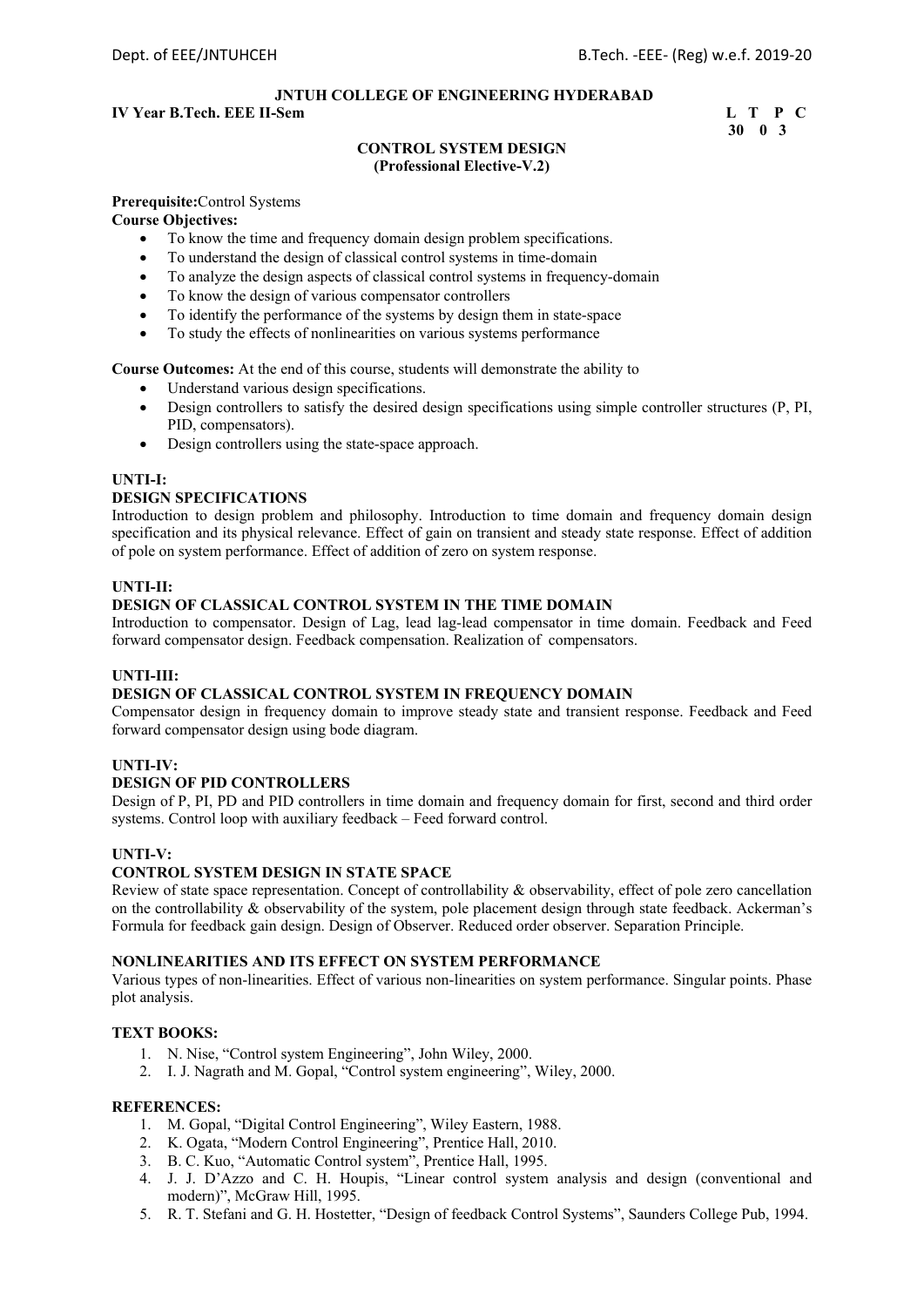#### **IV Year B.Tech. EEE II-Sem L T P C**

# **30 0 3**

#### **AI TECHNIQUES IN ELECTRICAL ENGINEERING (Professional Elective-V.3)**

**Pre-requisites:**Power Systems Operation and Control **Course Objectives:** 

- To locate soft commanding methodologies, such as artificial neural networks, Fuzzy logic and genetic Algorithms.
- To observe the concepts of feed forward neural networks and about feedback neural networks.
- To practice the concept of fuzziness involved in various systems and comprehensive knowledge of fuzzy logic control and to design the fuzzy control
- To analyze genetic algorithm, genetic operations and genetic mutations.

**Course Outcomes:** Upon the completion of this course, the student will be able to

- Understand feed forward neural networks, feedback neural networks and learning techniques.
- Understand fuzziness involved in various systems and fuzzy set theory.
- Develop fuzzy logic control for applications in electrical engineering
- Develop genetic algorithm for applications in electrical engineering.

#### **UNIT-I:**

#### **ARTIFICIAL NEURAL NETWORKS**

Introduction, Models of Neuron Network-Architectures –Knowledge representation, Artificial Intelligence and Neural networks–Learning process-Error correction learning, Hebbian learning –Competitive learning-Boltzman learning, supervised learning-Unsupervised learning–Reinforcement learning-Learning tasks.

#### **UNIT-II:**

#### **ANN PARADIGMS**

Multi-layer perceptron using Back propagation Algorithm (BPA), Self –Organizing Map (SOM), Radial Basis Function Network-Functional Link Network (FLN), Hopfield Network.

#### **UNIT-III:**

#### **FUZZY LOGIC**

Introduction –Fuzzy versus crisp, Fuzzy sets-Membership function –Basic Fuzzy set operations, Properties of Fuzzy sets –Fuzzy Cartesian Product, Operations on Fuzzy relations –Fuzzy logic–Fuzzy Quantifiers, Fuzzy Inference-Fuzzy Rule based system, Defuzzification methods.

#### **UNIT-IV:**

#### **GENETIC ALGORITHMS**

Introduction-Encoding –Fitness Function-Reproduction operators, Genetic Modeling –Genetic operators-Cross over-Single site cross over, Two point cross over –Multi point cross over Uniform cross over, Matrix cross over-Cross over Rate-Inversion & Deletion, Mutation operator –Mutation –Mutation Rate-Bit-wise operators, Generational cycle-convergence of Genetic Algorithm.

#### **UNIT-V:**

#### **APPLICATIONS OF AI TECHNIQUES**

Load forecasting, Load flow studies, Economic load dispatch, Load frequency control, Single area system and two area system, Reactive power control , Speed control of DC and AC Motors.

### **TEXT BOOKS**

- 1. S.Rajasekaran and G.A.V.Pai Neural Networks, Fuzzy Logic & Genetic Algorithms, PHI, New Delhi, 2003.
- 2. Rober J. Schalkoff, Artificial Neural Networks, Tata McGraw Hill Edition, 2011.

- 1. P.D.Wasserman; Neural Computing Theory & Practice, Van Nostrand Reinhold, New York, 1989.
- 2. Bart Kosko; Neural Network & Fuzzy System, Prentice Hall,1992
- 3. D.E.Goldberg, Genetic Algorithms, Addison-Wesley 1999.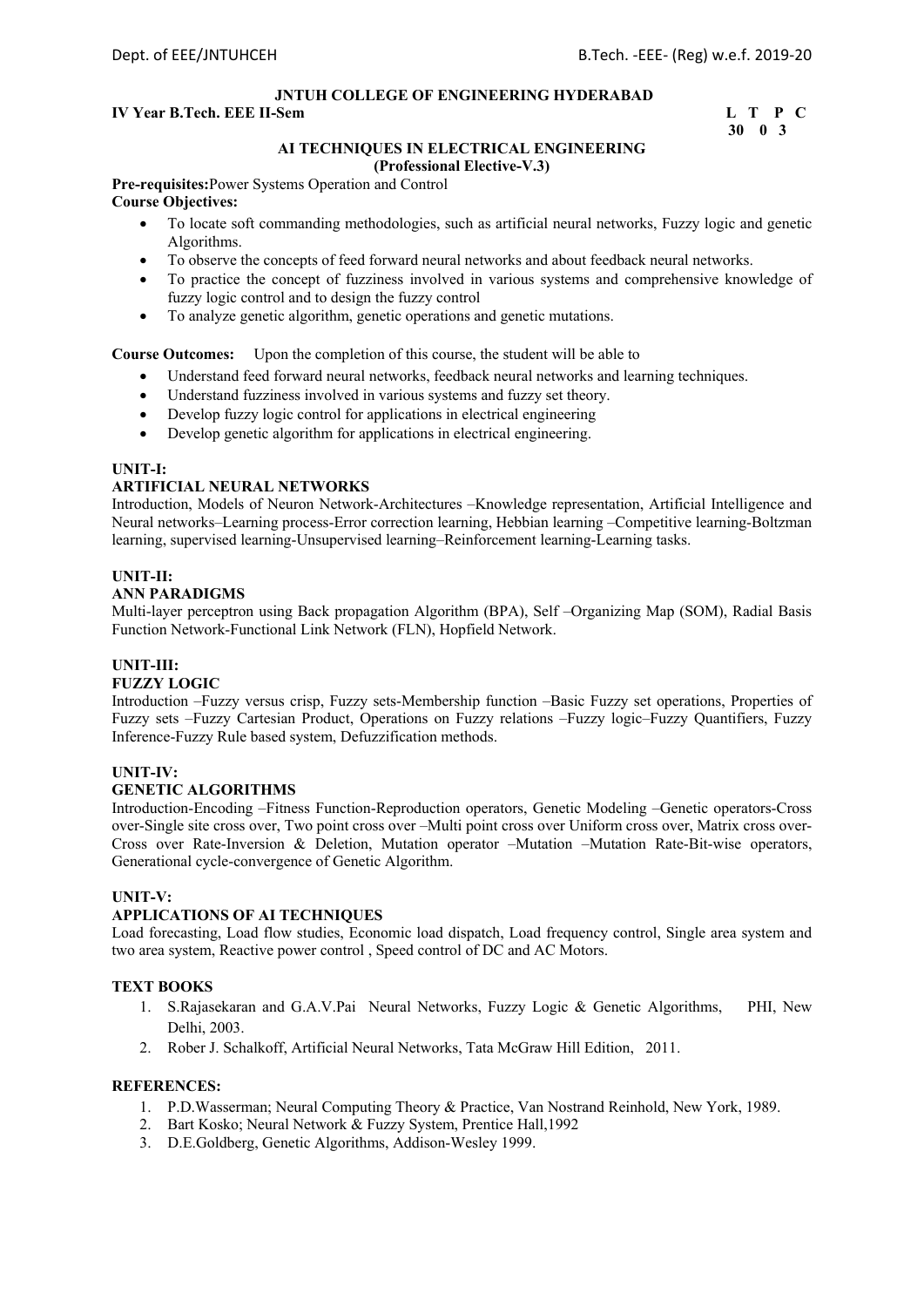#### **IV Year B.Tech. EEE II-Sem L T P C**

 **30 0 3** 

# **SMART GRID TECHNOLOGIES**

#### **(Professional Elective-VI.1)**

### **Pre-requisites**: None

#### **Course Objectives:**

- To group various aspects of the smart grid,
- To defend smart grid design to meet the needs of a utility
- To select issues and challenges that remain to be solved
- To analyze basics of electricity, electricity generation, economics of supply and demand, and the various aspects of electricity market operations in both regulated and deregulated environment.

#### **Course Outcomes:** At the end of the course the student will be able to:

- Understand the features of small grid in the context of Indian grid.
- Understand the role of automation in transmission and distribution.
- Apply evolutionary algorithms for smart grid.
- Understand operation and maintenance of PMUs, PDCs, WAMs, and voltage and frequency control in micro grid

#### **UNIT-I:**

#### **INTRODUCTION TO SMART GRID**

What is Smart Grid? Working definitions of Smart Grid and Associated Concepts -Smart grid Functions-Traditional Power Grid and Smart Grid –New Technologies for Smart Grid – Advantages –Indian Smart Grid – Key Challenges for Smart Grid.

#### **UNIT-II:**

#### **SMART GRID ARCHITECTURE**

Components and Architecture of Smart Grid Design –Review of the proposed architectures for Smart Grid. The fundamental components of Smart Grid designs –Transmission Automation – Distribution Automation – Renewable Integration

#### **UNIT-III:**

#### **TOOLS AND TECHNIQUES FOR SMART GRID**

Computational Techniques –Static and Dynamic Optimization Techniques –Computational Intelligence Techniques –Evolutionary Algorithms –Artificial Intelligence techniques.

#### **UNIT-IV:**

#### **DISTRIBUTION GENERATION TECHNOLOGIES**

Introduction to Renewable Energy Technologies –Micro grids –Storage Technologies –Electric Vehicles and plug –in hybrids –Environmental impact and Climate Change –Economic Issues.

#### **COMMUNICATION TECHNOLOGIES AND SMART GRID**

Introduction to Communication Technology –Synchro-Phasor Measurement Units (PMUs) –Wide Area Measurement Systems (WAMS).

#### **UNIT-V:**

#### **CONTROL OF SMART POWER GRID SYSTEM**

Load Frequency Control (LFC) in Micro Grid System –Voltage Control in Micro Grid System – Reactive Power Control in Smart Grid. Case Studies and Test beds for the Smart Grids.

#### **TEXT BOOKS:**

- 1. Stuart Borlase, Smart Grids, Infrastructure, Technology and Solutions, CRC Press, 2013
- 2. Gil Masters, Renewable and Efficient Electric Power System, Wiley-IEEE Press, 2004.

- 1. A.G. Phadke and J.S. Thorp, "Synchronized Phasor Measurements and their Applications", Springer Edition, 2010.
- 2. T. Ackermann, Wind Power in Power Systems, Hoboken, NJ, USA, John Wiley, 2005.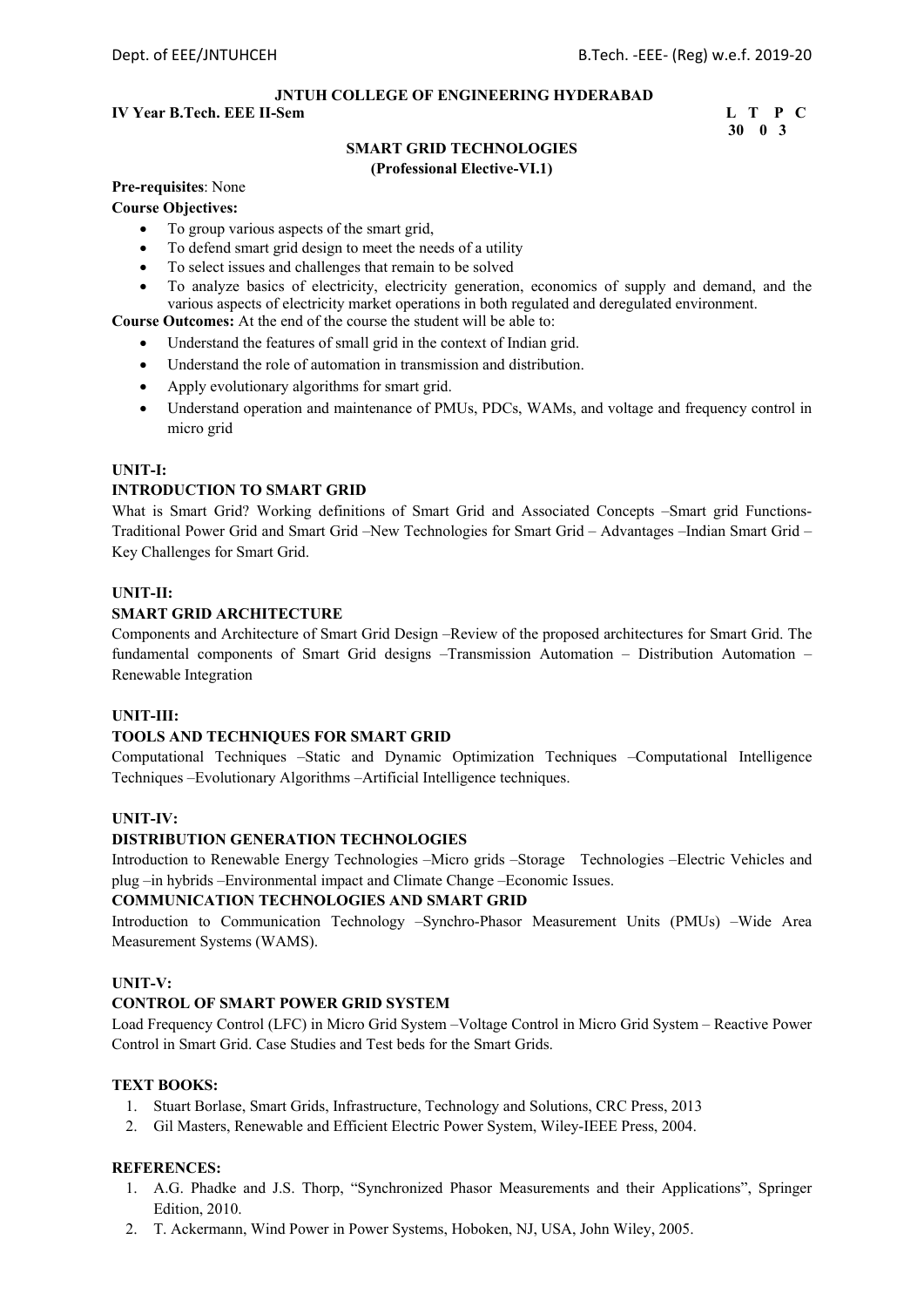#### **IV Year B.Tech. EEE II-Sem L T P C**

 **30 0 3** 

#### **ELECTRICAL DISTRIBUTION SYSTEMS**

#### **(Professional Elective-VI.2)**

**Prerequisites:** Power System – I, Power System - II **Course Objectives:** 

- To distinguish between transmission and distribution systems
- To understand design considerations of feeders
- To compute voltage drop and power loss in feeders
- To understand protection of distribution systems
- To examine the power factor improvement and voltage control

**Course Outcomes:** After completion of this course, the student able to

- distinguish between transmission, and distribution line and design the feeders
- compute power loss and voltage drop of the feeders
- design protection of distribution systems
- understand the importance of voltage control and power factor improvement

#### **UNIT-I:**

#### **GENERAL CONCEPTS**

Introduction to distribution system, Distribution system planning, Factors effecting the Distribution system planning, Load modelling and characteristics. Coincidence factor - contribution factor - Loss factor - Relationship between the load factor and loss factor. Load growth, Classification of loads (Residential, commercial, Agricultural and Industrial) and their characteristics.

#### **DISTRIBUTION FEEDERS:**

Design Considerations of Distribution Feeders: Radial, loop and network types of primary feeders, Introduction to low voltage distribution systems (LVDS) and High voltage distribution systems (HVDS), voltage levels, Factors effecting the feeder voltage level, feeder loading, Application of general circuit constants (A,B,C,D) to radial feeders, basic design practice of the secondary distribution system, secondary banking, secondary network types, secondary mains.

#### **UNIT-II:**

#### **SUBSTATIONS**

Location of Substations: Rating of distribution substation, service area with 'n' primary feeders. Benefits derived through optimal location of substations. Optimal location of Substations (Perpendicular bisector rule and X, Y co-ordinate method).

**System Analysis:** Voltage drop and power-loss calculations: Derivation for voltage drop and power loss in lines, manual methods of solution for radial networks, three phase balanced primary lines, analysis of non-three phase systems, method to analyze the distribution feeder cost.

#### **UNIT-III:**

#### **PROTECTION**

Objectives of distribution system protection, types of common faults and procedure for fault calculations, over current Protective Devices: Principle of operation of Fuses, Auto-Circuit Recloser - and Auto-line sectionalizes, and circuit breakers.

#### **COORDINATION:**

Coordination of Protective Devices: Objectives of protection co-ordination, general coordination procedure, Types of protection coordination: Fuse to Fuse, Auto-Recloser to Fuse, Circuit breaker to Fuse, Circuit breaker to Auto-Recloser.

#### **UNIT-IV:**

#### **COMPENSATION FOR POWER FACTOR IMPROVEMENT**

Capacitive compensation for power-factor control - Different types of power capacitors, shunt and series capacitors, effect of shunt capacitors (Fixed and switched), effect of series capacitors, difference between shunt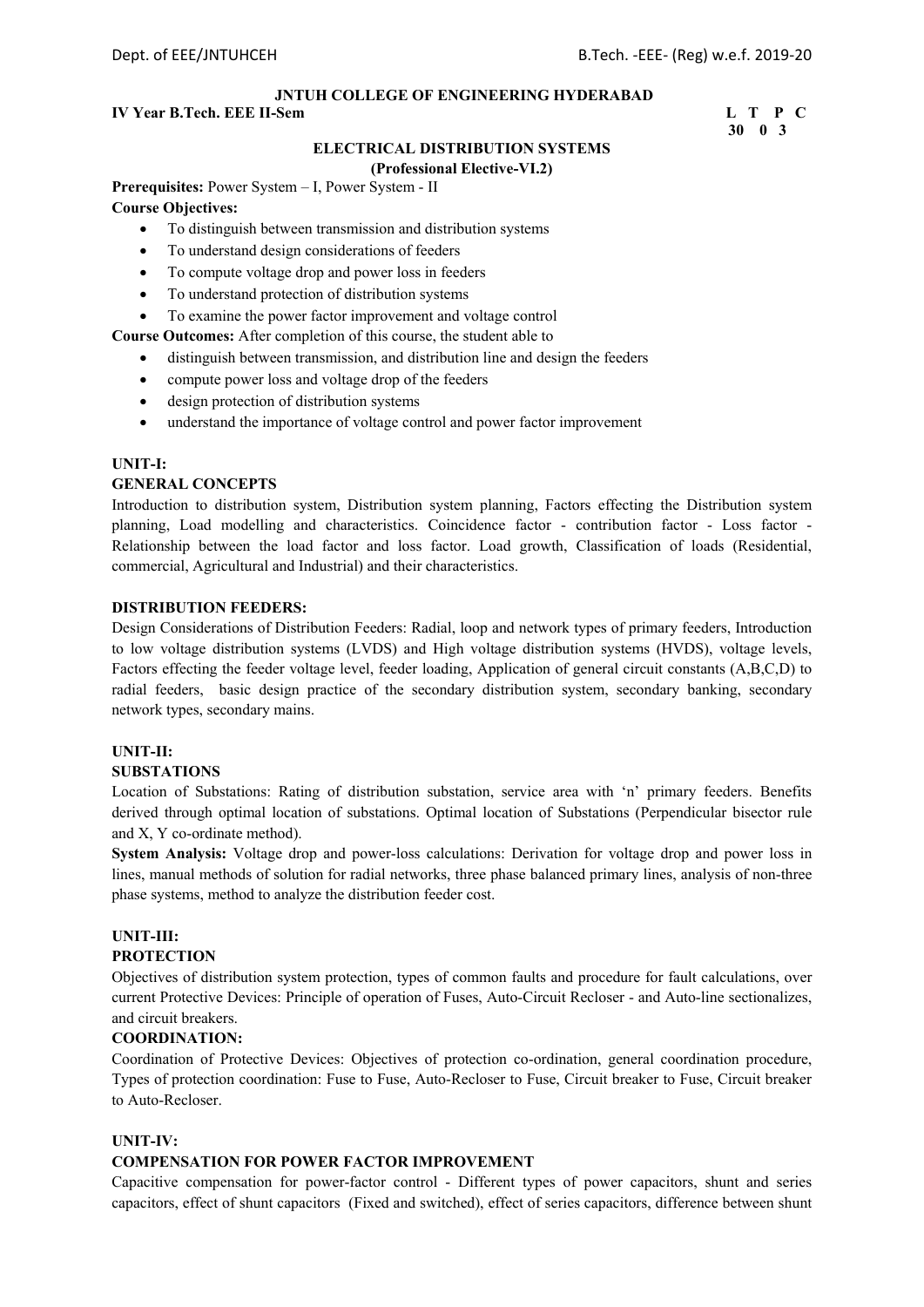and series capacitors, Calculation of Power factor correction, capacitor allocation - Economic justification of capacitors - Procedure to determine the best capacitor location.

#### **UNIT-V:**

#### **VOLTAGE CONTROL**

Voltage Control: Importance of voltage control, methods of voltage control, Equipment for voltage control, effect of shunt capacitors, effect of series capacitors, effect of AVB/AVR on voltage control, line drop compensation, voltage fluctuations.

#### **TEXT BOOKS:**

- 1. TuranGonen, Electric Power Distribution system Engineering, CRC Press, 3<sup>rd</sup> Edition 2014.
- 2. V. Kamaraju, Electrical Power Distribution Systems, Tata Mc Graw Hill Publishing Company, 2<sup>nd</sup> edition, 2010.

- 1. G. Ram Murthy, Electrical Power Distribution hand book, 2<sup>nd</sup> edition, University press 2004.
- 2. A.S. Pabla, Electric Power Distribution, Tata McGraw Hill Publishing company, 6<sup>th</sup> edition, 2013.